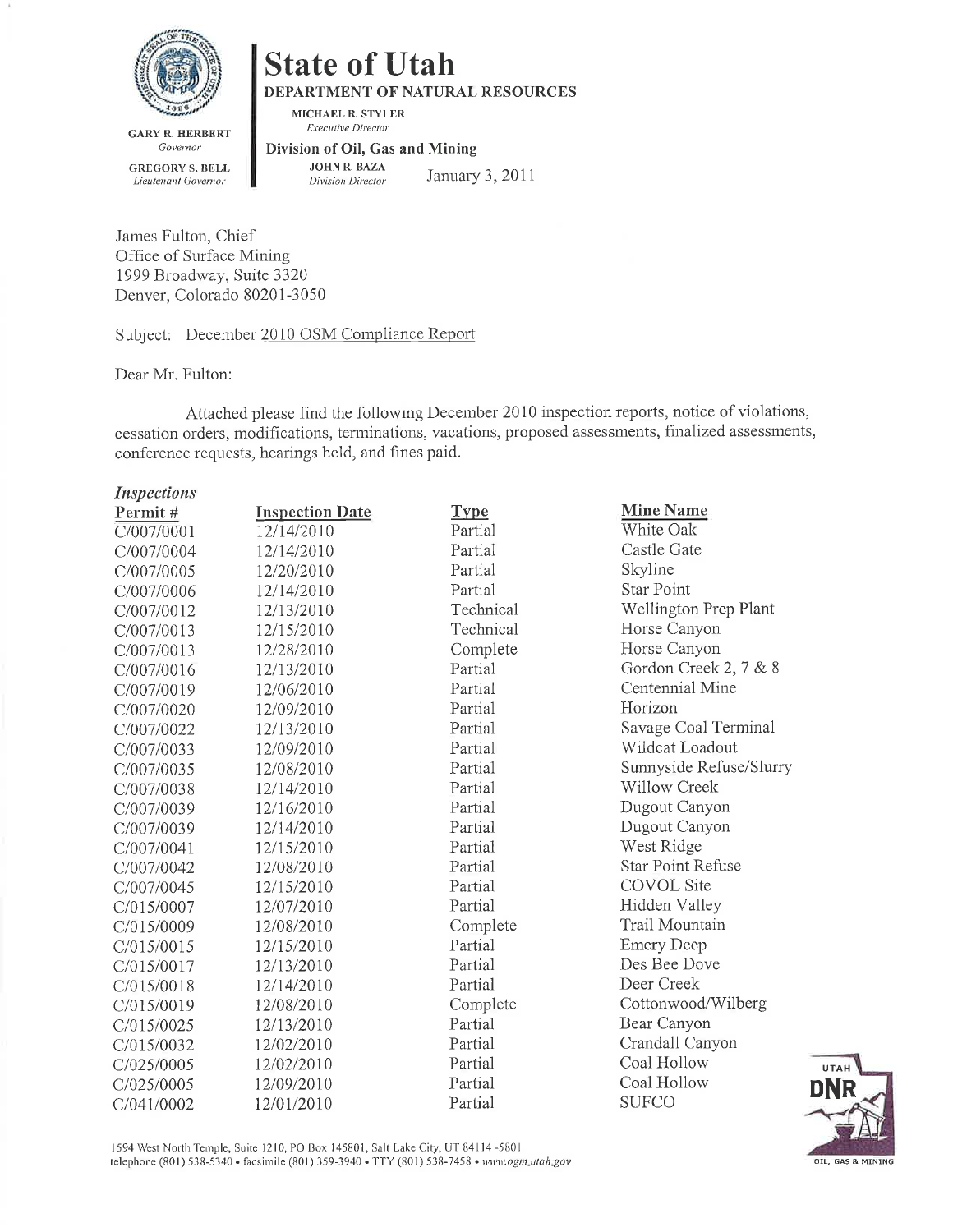Page 2 OSM Compliance Report January 3, 2011

| <b>NOV/CO</b> Modification Date |                      |                        |            |                   |
|---------------------------------|----------------------|------------------------|------------|-------------------|
| Permit#                         | Date Issued          | <b>Date Modified</b>   | NOV/CO#    | <b>Mine Name</b>  |
| C/015/0015                      | 10/06/2010           | 12/01/2010             | NOV #10071 | <b>Emery Deep</b> |
| <b>NOV/CO Termination Date</b>  |                      |                        |            |                   |
| Permit#                         | Date Issued          | <b>Date Terminated</b> | NOV/CO#    | <b>Mine Name</b>  |
| C/015/0015                      | 10/06/2010           | 12/29/2010             | NOV #10071 | <b>Emery Deep</b> |
| <b>Fines Received</b>           |                      |                        |            |                   |
| Permit#                         | <b>Date Received</b> |                        | NOV/CO#    | <b>Mine Name</b>  |
| C/015/0025                      | 12/07/2010           |                        | NOV #10066 | Bear Canyon       |

All of the listed inspection reports, modifications, terminations, vacations, assessments and correspondence, included in this envelope have been verified by one of the Permit Supervisors.

Sincerely,

Surgenne Stab

Suzanne Steab Office Specialist

Enclosure

×

O:\ComplianceReport\2010\December\LetterDecember2010.doc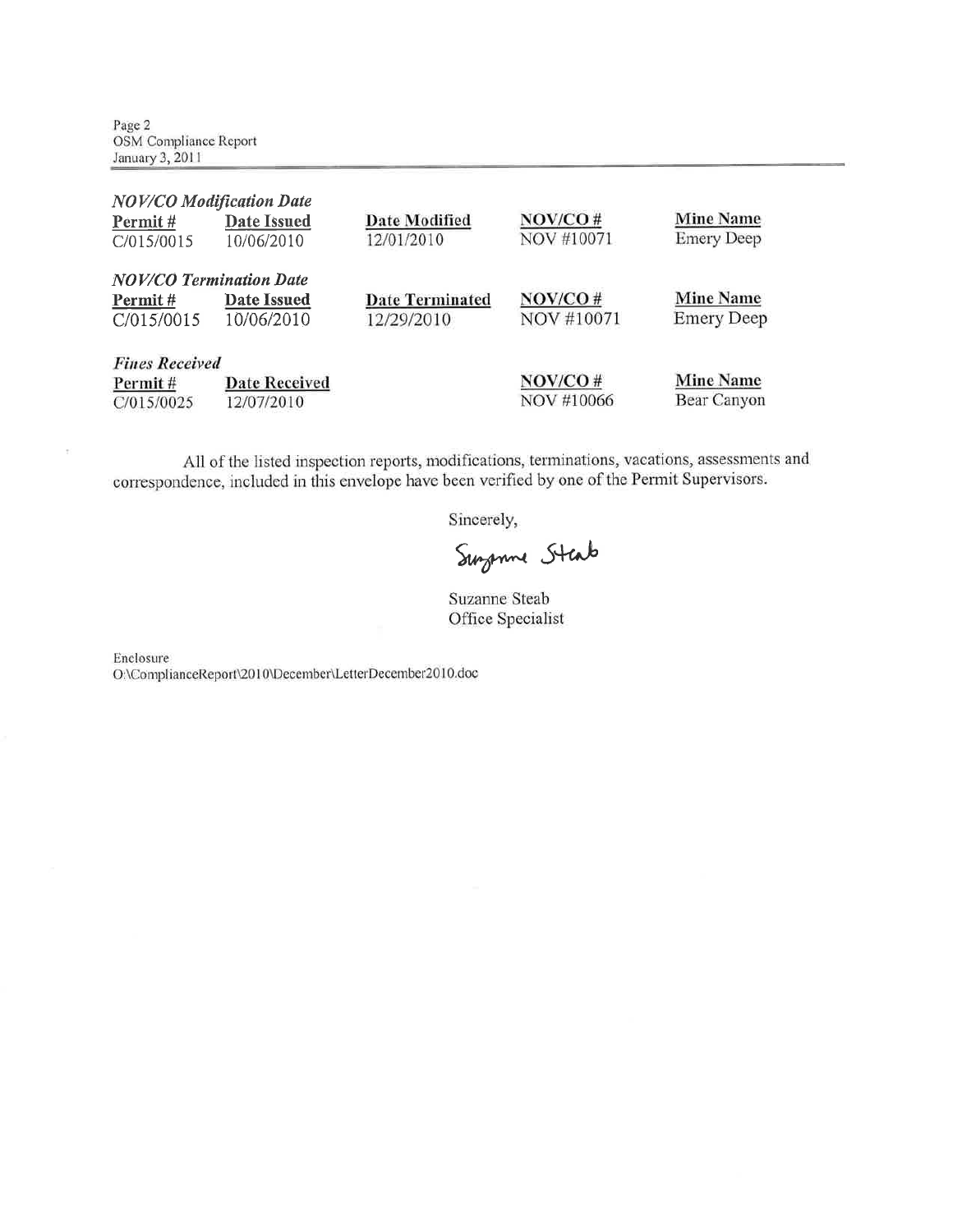

# **State of Utah**

**DEPARTMENT OF NATURAL RESOURCES** 

**MICHAEL R. STYLER Executive Director** 

#### Division of Oil, Gas and Mining

**JOHN R. BAZA Division Director** 

| Representatives Present During the Inspection: |
|------------------------------------------------|
| OGM Priscilla Burton                           |

# **Inspection Report**

| Permit Number:   | C0070001                   |
|------------------|----------------------------|
| Inspection Type: | <b>PARTIAL</b>             |
| Inspection Date: | Tuesday, December 14, 2010 |
| Start Date/Time: | 12/14/2010 2:00:00 PM      |
| End Date/Time:   | 12/14/2010 2:30:00 PM      |
| Last Inspection: | Monday, November 15, 2010  |

Inspector: Priscilla Burton,

Weather: overcast, 50 F

InspectionID Report Number: 2596

Accepted by: jhelfric 12/16/2010

|                                 | Permitee: LODESTAR ENERGY INC       |
|---------------------------------|-------------------------------------|
| Operator:                       |                                     |
|                                 | Site: WHITE OAK MINE                |
| Address:,                       |                                     |
|                                 | <b>County: CARBON</b>               |
|                                 | Permit Type: PERMANENT COAL PROGRAM |
| <b>Permit Status: RECLAIMED</b> |                                     |

| <b>Current Acreages</b> |                          | <b>Mineral Ownership</b>      | <b>Types of Operations</b>                                                                                     |  |  |
|-------------------------|--------------------------|-------------------------------|----------------------------------------------------------------------------------------------------------------|--|--|
|                         | 3,906.00 Total Permitted | $\blacktriangleright$ Federal | ⊻<br>Underground                                                                                               |  |  |
|                         | 151.10 Total Disturbed   | $\overline{\mathsf{v}}$ State | M<br><b>Surface</b>                                                                                            |  |  |
|                         | <b>Phase I</b>           | $\sqrt{ }$ County             | M<br>Loadout                                                                                                   |  |  |
|                         | <b>Phase II</b>          | $\overline{\smash{\vee}}$ Fee | Processing                                                                                                     |  |  |
|                         | <b>Phase III</b>         | Other                         | Reprocessing                                                                                                   |  |  |
|                         |                          |                               | Report summary and status for pending enforcement actions, permit conditions, Division Orders, and amendments: |  |  |

White Oak mine site is inaccessible due to snow. The gate is locked. Water can be seen flowing from Whiskey Creek to its confluence with Eccles Creek, but there is no turbidity. The road into the loadout has been plowed for access to the railroad tracks.

**Inspector's Signature:**

Inspector ID Number: 37 Priscilla Burton,



Note59#htviespection lepptt does not constitute an affidavitSal compliance, with the regulatory program of the Division of Oil, Gas and Mining. telephone (801) 538-5340 · facsimile (801) 359-3940 · TTY (801) 538-7458 · www.ogm.utah.gov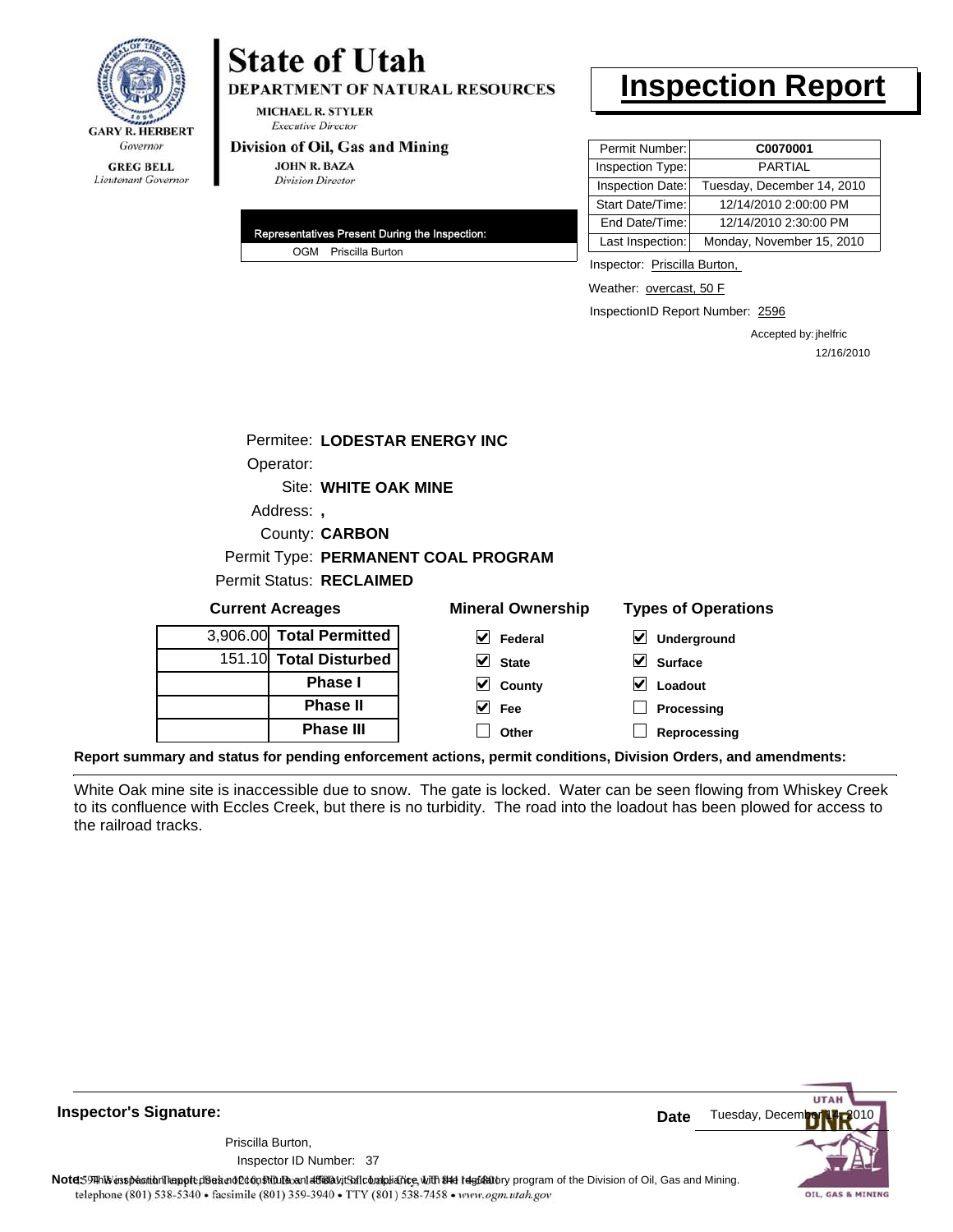- *1. Substantiate the elements on this inspection by checking the appropriate performance standard.*
- *a. For COMPLETE inspections provide narrative justification for any elements not fully inspected unless element is not appropriate to the site, in which case check Not Applicable.*
- *b. For PARTIAL inspections check only the elements evaluated.*
- *2. Document any noncompliance situation by reference the NOV issued at the appropriate performance standard listed below.*
- *3. Reference any narratives written in conjunction with this inspection at the appropriate performace standard listed below.*
- *4. Provide a brief status report for all pending enforcement actions, permit conditions, Divison Orders, and amendments.*

|     |                                                               | Evaluated               | Not Applicable Comment |                         | Enforcement |
|-----|---------------------------------------------------------------|-------------------------|------------------------|-------------------------|-------------|
| 1.  | Permits, Change, Transfer, Renewal, Sale                      |                         |                        |                         |             |
| 2.  | <b>Signs and Markers</b>                                      |                         |                        |                         |             |
| 3.  | Topsoil                                                       |                         |                        |                         |             |
| 4.a | Hydrologic Balance: Diversions                                |                         |                        |                         |             |
| 4.b | Hydrologic Balance: Sediment Ponds and Impoundments           |                         |                        |                         |             |
| 4.c | Hydrologic Balance: Other Sediment Control Measures           | $\overline{\mathbf{v}}$ |                        | $\overline{\mathbf{v}}$ |             |
| 4.d | Hydrologic Balance: Water Monitoring                          |                         |                        |                         |             |
| 4.e | Hydrologic Balance: Effluent Limitations                      |                         |                        |                         |             |
| 5.  | <b>Explosives</b>                                             |                         |                        |                         |             |
| 6.  | Disposal of Excess Spoil, Fills, Benches                      |                         |                        |                         |             |
| 7.  | Coal Mine Waste, Refuse Piles, Impoundments                   |                         |                        |                         |             |
| 8.  | Noncoal Waste                                                 |                         |                        |                         |             |
| 9.  | Protection of Fish, Wildlife and Related Environmental Issues |                         |                        |                         |             |
|     | 10. Slides and Other Damage                                   |                         |                        |                         |             |
| 11. | Contemporaneous Reclamation                                   |                         |                        |                         |             |
| 12. | <b>Backfilling And Grading</b>                                |                         |                        |                         |             |
| 13. | Revegetation                                                  |                         |                        |                         |             |
| 14. | Subsidence Control                                            |                         |                        |                         |             |
|     | 15. Cessation of Operations                                   |                         |                        |                         |             |
|     | 16.a Roads: Construction, Maintenance, Surfacing              | ⊽                       |                        | $\blacktriangledown$    |             |
|     | 16.b Roads: Drainage Controls                                 |                         |                        |                         |             |
| 17. | <b>Other Transportation Facilities</b>                        |                         |                        |                         |             |
| 18. | Support Facilities, Utility Installations                     |                         |                        |                         |             |
|     | 19. AVS Check                                                 |                         |                        |                         |             |
| 20. | Air Quality Permit                                            |                         |                        |                         |             |
| 21. | Bonding and Insurance                                         |                         |                        |                         |             |
|     | 22. Other                                                     |                         |                        |                         |             |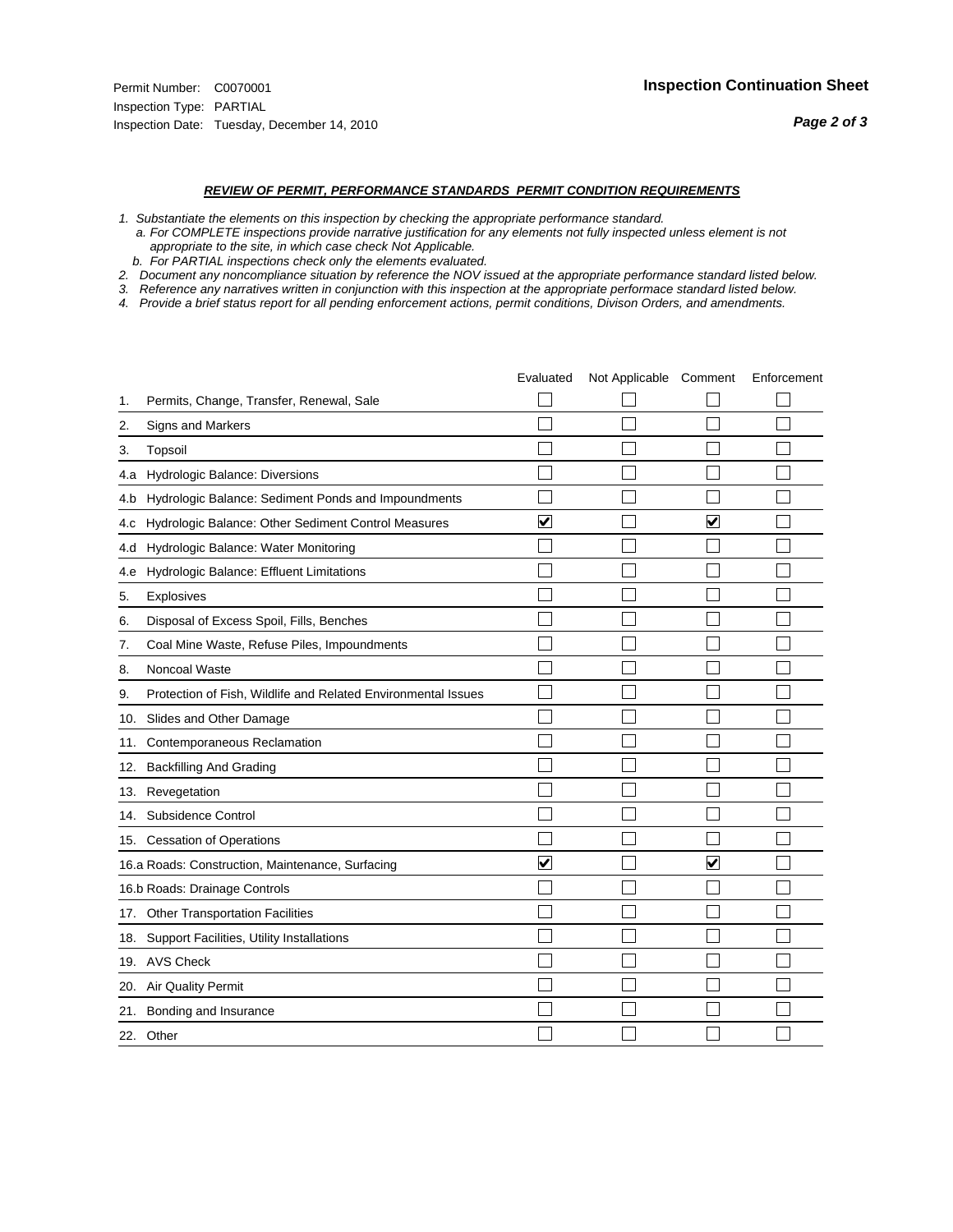Inspection Type: PARTIAL Inspection Date: Tuesday, December 14, 2010

## **4.c Hydrologic Balance: Other Sediment Control Measures**

Water can be seen flowing from Whiskey Creek to its confluence with Eccles Creek, but there is no turbidity.

## **16.a Roads: Construction, Maintenance, Surfacing**

White Oak mine site is inaccessible due to snow. The gate is locked. The road into the loadout has been plowed for access to the railroad tracks.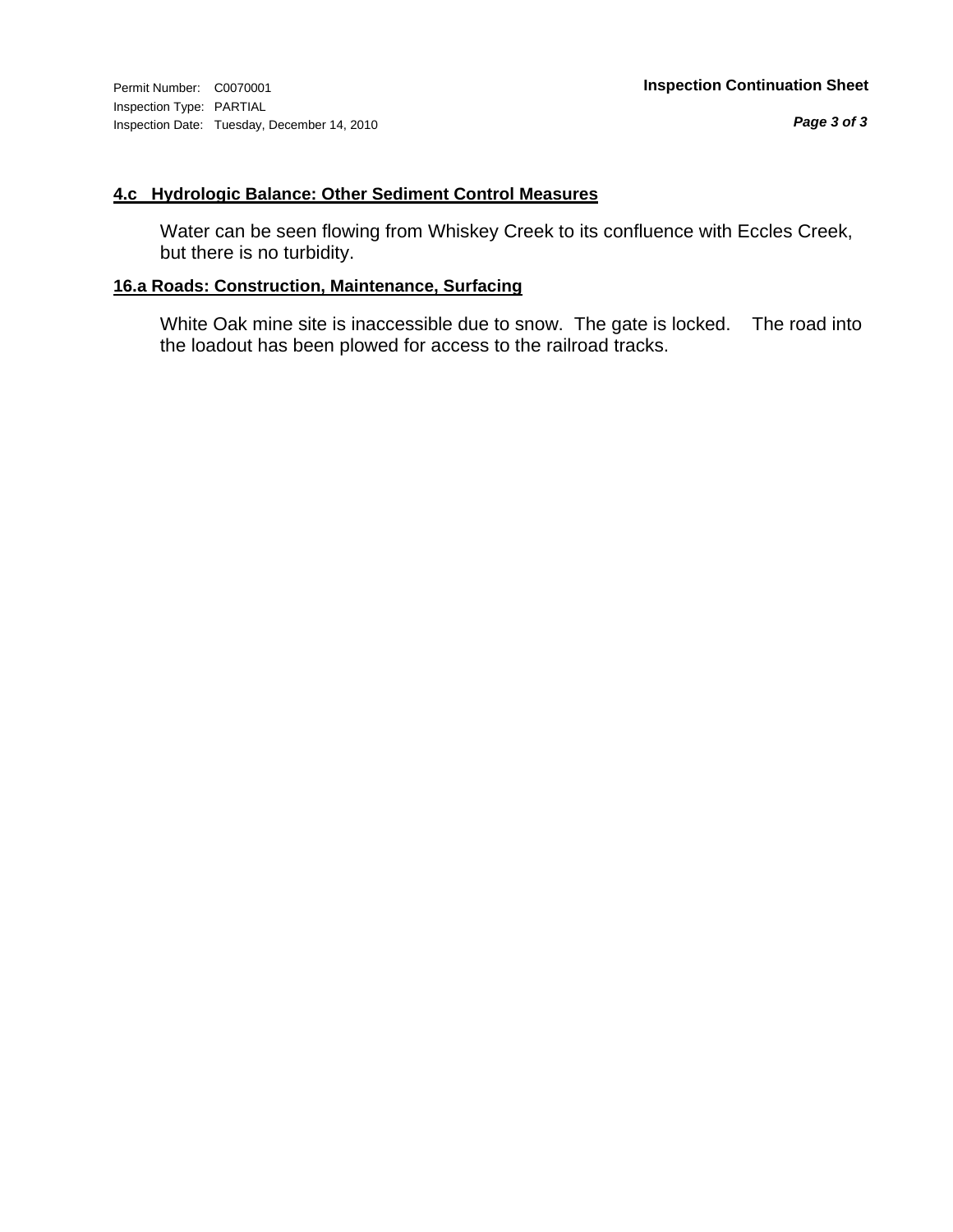

# **State of Utah**

DEPARTMENT OF NATURAL RESOURCES

MICHAEL R. STYLER **Executive Director** 

#### Division of Oil, Gas and Mining

**JOHN R. BAZA Division Director** 

|  | Representatives Present During the Inspection: |
|--|------------------------------------------------|
|  | Company Dennis Ware                            |
|  | OGM Steve Demczak                              |

# **Inspection Report**

| Permit Number:   | C0070004                    |
|------------------|-----------------------------|
| Inspection Type: | <b>PARTIAL</b>              |
| Inspection Date: | Thursday, December 09, 2010 |
| Start Date/Time: | 12/9/2010 2:00:00 PM        |
| End Date/Time:   | 12/9/2010 4:00:00 PM        |
| Last Inspection: | Tuesday, November 30, 2010  |

Inspector: Steve Demczak,

Weather: Sunny, Snow Covered, 30's

InspectionID Report Number: 2593

Accepted by: jhelfric 12/16/2010

| Permitee: CASTLE GATE HOLDING CO |                                                                                   |                                          |                                            |  |  |  |
|----------------------------------|-----------------------------------------------------------------------------------|------------------------------------------|--------------------------------------------|--|--|--|
| Operator: CASTLE GATE HOLDING CO |                                                                                   |                                          |                                            |  |  |  |
|                                  | Site: CASTLE GATE MINE                                                            |                                          |                                            |  |  |  |
|                                  |                                                                                   | Address: PO BOX 30, HELPER UT 84526-0030 |                                            |  |  |  |
|                                  | <b>County: CARBON</b>                                                             |                                          |                                            |  |  |  |
|                                  |                                                                                   | Permit Type: PERMANENT COAL PROGRAM      |                                            |  |  |  |
|                                  | Permit Status: RECLAIMED                                                          |                                          |                                            |  |  |  |
|                                  | <b>Types of Operations</b><br><b>Mineral Ownership</b><br><b>Current Acreages</b> |                                          |                                            |  |  |  |
|                                  | 7,619.00 Total Permitted                                                          | $ v $ Federal                            | $\vert\bm{\mathsf{v}}\vert$<br>Underground |  |  |  |
|                                  | 62.42 Total Disturbed                                                             | $\vert \mathbf{v} \vert$ State           | $\vee$ Surface                             |  |  |  |
| 62.42                            | Phase I                                                                           | $\vee$ County                            | M<br>Loadout                               |  |  |  |
| 58.10                            | <b>Phase II</b>                                                                   | <b>Fee</b>                               | Processing                                 |  |  |  |
|                                  |                                                                                   |                                          |                                            |  |  |  |

**Report summary and status for pending enforcement actions, permit conditions, Division Orders, and amendments:**

No violatios were issued.

Could not inspect the complete site due to snow cover.

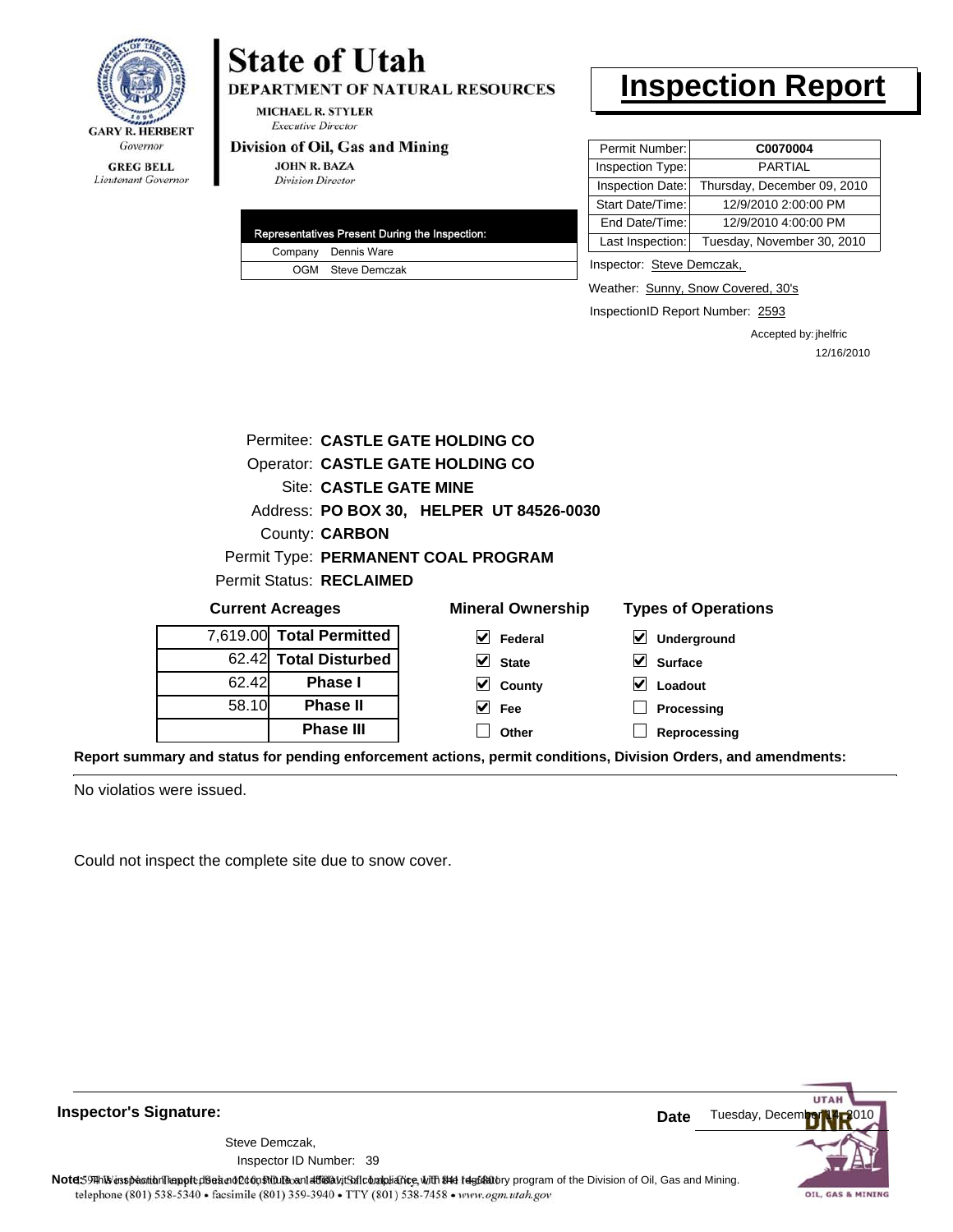- *1. Substantiate the elements on this inspection by checking the appropriate performance standard.*
- *a. For COMPLETE inspections provide narrative justification for any elements not fully inspected unless element is not appropriate to the site, in which case check Not Applicable.*
- *b. For PARTIAL inspections check only the elements evaluated.*
- *2. Document any noncompliance situation by reference the NOV issued at the appropriate performance standard listed below.*
- *3. Reference any narratives written in conjunction with this inspection at the appropriate performace standard listed below.*
- *4. Provide a brief status report for all pending enforcement actions, permit conditions, Divison Orders, and amendments.*

|     |                                                               | Evaluated               | Not Applicable Comment |                         | Enforcement |
|-----|---------------------------------------------------------------|-------------------------|------------------------|-------------------------|-------------|
| 1.  | Permits, Change, Transfer, Renewal, Sale                      |                         |                        |                         |             |
| 2.  | <b>Signs and Markers</b>                                      | $\overline{\mathbf{v}}$ |                        | $\overline{\mathbf{v}}$ |             |
| 3.  | Topsoil                                                       | $\overline{\mathbf{v}}$ |                        | $\overline{\mathbf{v}}$ |             |
| 4.a | Hydrologic Balance: Diversions                                | ⊽                       |                        | $\blacktriangledown$    |             |
| 4.b | Hydrologic Balance: Sediment Ponds and Impoundments           |                         |                        |                         |             |
| 4.C | Hydrologic Balance: Other Sediment Control Measures           | $\overline{\mathbf{v}}$ |                        | $\blacktriangledown$    |             |
| 4.d | Hydrologic Balance: Water Monitoring                          |                         |                        |                         |             |
| 4.e | Hydrologic Balance: Effluent Limitations                      |                         |                        |                         |             |
| 5.  | <b>Explosives</b>                                             |                         |                        |                         |             |
| 6.  | Disposal of Excess Spoil, Fills, Benches                      |                         |                        |                         |             |
| 7.  | Coal Mine Waste, Refuse Piles, Impoundments                   |                         |                        |                         |             |
| 8.  | Noncoal Waste                                                 | $\overline{\mathbf{v}}$ |                        | ☑                       |             |
| 9.  | Protection of Fish, Wildlife and Related Environmental Issues |                         |                        |                         |             |
| 10. | Slides and Other Damage                                       | ⊽                       |                        | ⊽                       |             |
| 11. | Contemporaneous Reclamation                                   |                         |                        |                         |             |
| 12. | <b>Backfilling And Grading</b>                                | $\overline{\mathbf{v}}$ |                        | $\blacktriangledown$    |             |
| 13. | Revegetation                                                  |                         |                        |                         |             |
| 14. | Subsidence Control                                            |                         |                        |                         |             |
|     | 15. Cessation of Operations                                   |                         |                        |                         |             |
|     | 16.a Roads: Construction, Maintenance, Surfacing              |                         |                        |                         |             |
|     | 16.b Roads: Drainage Controls                                 |                         |                        |                         |             |
|     | 17. Other Transportation Facilities                           |                         |                        |                         |             |
| 18. | Support Facilities, Utility Installations                     | $\overline{\mathsf{v}}$ |                        | $\overline{\mathbf{v}}$ |             |
|     | 19. AVS Check                                                 |                         |                        |                         |             |
| 20. | Air Quality Permit                                            |                         |                        |                         |             |
|     | 21. Bonding and Insurance                                     |                         |                        |                         |             |
|     | 22. Other                                                     |                         |                        |                         |             |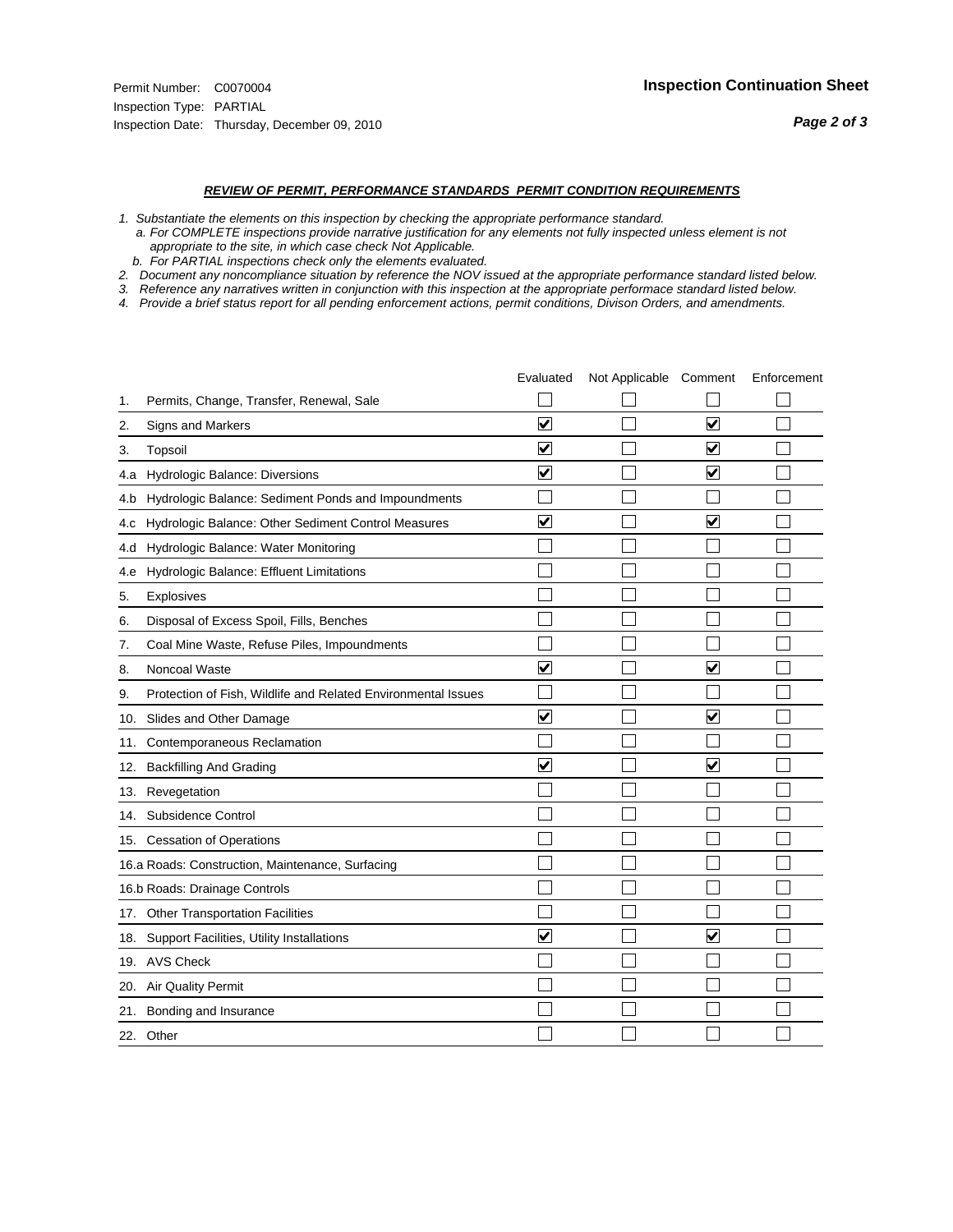*Page 3 of 3*

### **2. Signs and Markers**

Identification signs are at the gates to the property.

### **3. Topsoil**

All topsoil was used in reclamation.

### **4.a Hydrologic Balance: Diversions**

Diversions were snow covered.

## **4.c Hydrologic Balance: Other Sediment Control Measures**

The reclaimed site is pocked for sediment control.

### **8. Noncoal Waste**

The site was clear of non-coal waste materials.

### **10. Slides and Other Damage**

No slides or damage was noticed during the inspection.

### **12. Backfilling And Grading**

The sites are completely reclaimed. All backfilled material was used.

### **18. Support Facilities, Utility Installations**

There are no facilities at Castle Gate.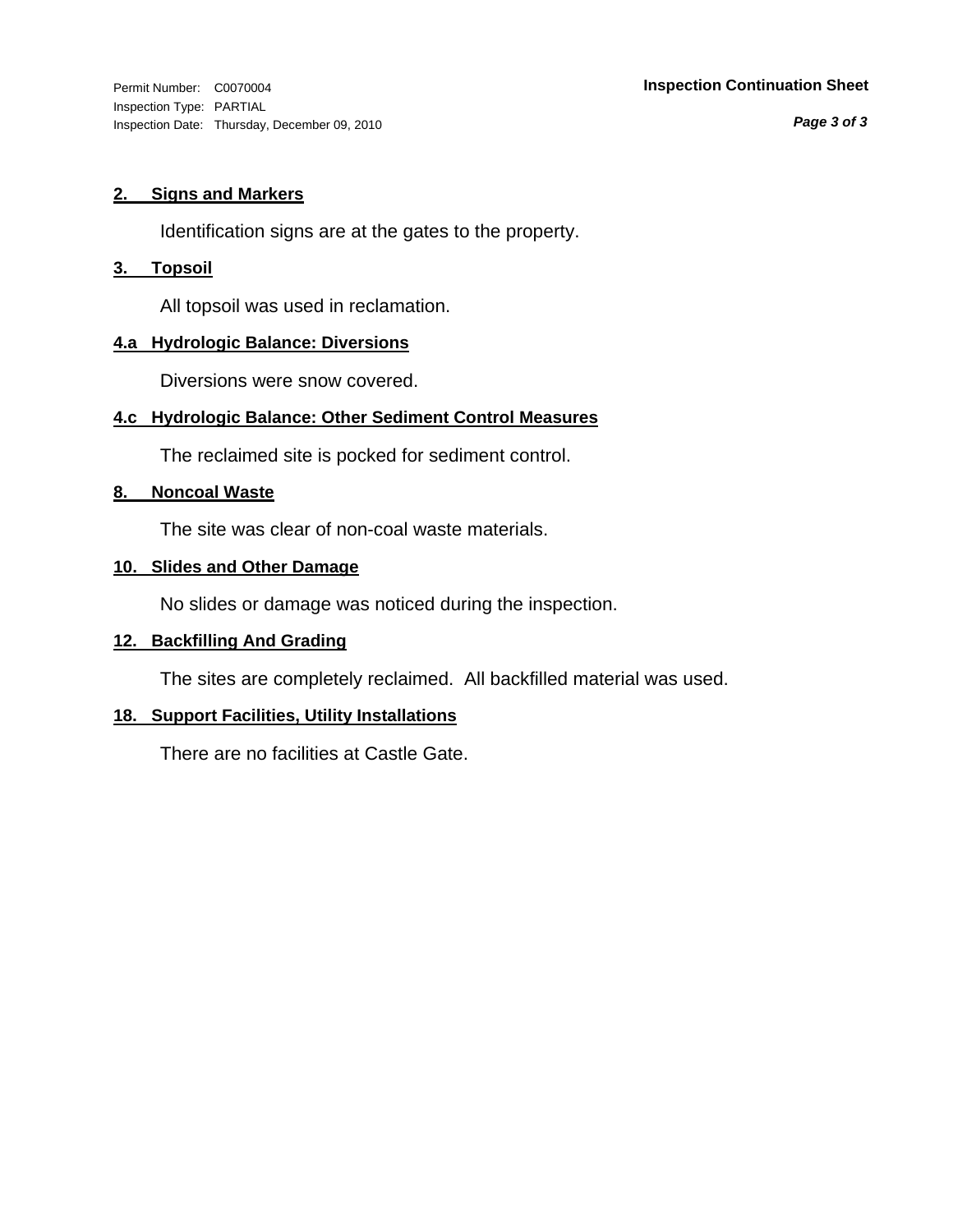

# **State of Utah**

DEPARTMENT OF NATURAL RESOURCES

**MICHAEL R. STYLER Executive Director** 

#### Division of Oil, Gas and Mining

**JOHN R. BAZA Division Director** 

|  | Representatives Present During the Inspection: |
|--|------------------------------------------------|
|  | Company Gregg Galecki                          |
|  | OGM Karl Houskeeper                            |

# **Inspection Report**

| Permit Number:   | C0070005                   |
|------------------|----------------------------|
| Inspection Type: | <b>PARTIAL</b>             |
| Inspection Date: | Monday, December 20, 2010  |
| Start Date/Time: | 12/20/2010 7:30:00 AM      |
| End Date/Time:   | 12/20/2010 2:30:00 PM      |
| Last Inspection: | Tuesday, November 09, 2010 |

Inspector: Karl Houskeeper,

Weather: Heavy Snow/Foggy, Temp. 26 Deg. F.

InspectionID Report Number: 2604

Accepted by: jhelfric 12/21/2010

|                                                                                                                | Permitee: CANYON FUEL COMPANY        |                                         |                            |
|----------------------------------------------------------------------------------------------------------------|--------------------------------------|-----------------------------------------|----------------------------|
|                                                                                                                | <b>Operator: CANYON FUEL COMPANY</b> |                                         |                            |
|                                                                                                                | Site: SKYLINE MINE                   |                                         |                            |
|                                                                                                                |                                      | Address: HC 35 BOX 380, HELPER UT 84526 |                            |
|                                                                                                                | County: <b>CARBON</b>                |                                         |                            |
|                                                                                                                |                                      | Permit Type: PERMANENT COAL PROGRAM     |                            |
| Permit Status: ACTIVE                                                                                          |                                      |                                         |                            |
| <b>Current Acreages</b>                                                                                        |                                      | <b>Mineral Ownership</b>                | <b>Types of Operations</b> |
| 11,064.00 Total Permitted                                                                                      |                                      | $\blacktriangledown$<br>Federal         | ⊻<br>Underground           |
| 121.97 Total Disturbed                                                                                         |                                      | $\triangleright$ State                  | <b>Surface</b>             |
|                                                                                                                | <b>Phase I</b>                       | County                                  | Loadout                    |
|                                                                                                                | <b>Phase II</b>                      | $\overline{\smash{\vee}}$ Fee           | Processing                 |
|                                                                                                                | <b>Phase III</b>                     | Other                                   | Reprocessing               |
| Report summary and status for pending enforcement actions, permit conditions, Division Orders, and amendments: |                                      |                                         |                            |

**Inspector's Signature:**

49 Inspector ID Number:Karl Houskeeper,



Note59#htviespection lepptt does not constitute an affidavitSal compliance, with the regulatory program of the Division of Oil, Gas and Mining. telephone (801) 538-5340 · facsimile (801) 359-3940 · TTY (801) 538-7458 · www.ogm.utah.gov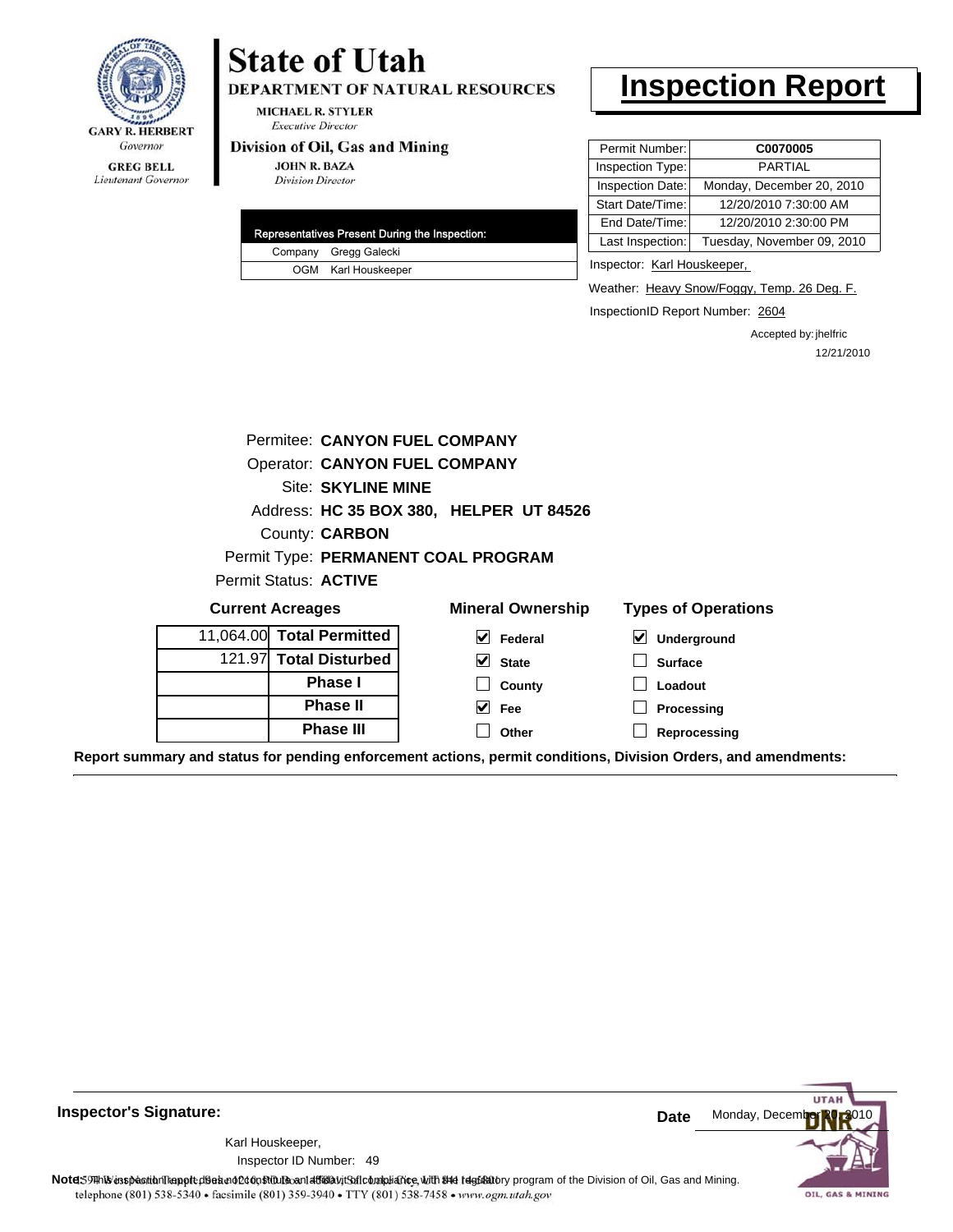- *1. Substantiate the elements on this inspection by checking the appropriate performance standard.*
- *a. For COMPLETE inspections provide narrative justification for any elements not fully inspected unless element is not appropriate to the site, in which case check Not Applicable.*
- *b. For PARTIAL inspections check only the elements evaluated.*
- *2. Document any noncompliance situation by reference the NOV issued at the appropriate performance standard listed below.*
- *3. Reference any narratives written in conjunction with this inspection at the appropriate performace standard listed below.*
- *4. Provide a brief status report for all pending enforcement actions, permit conditions, Divison Orders, and amendments.*

|     |                                                               | Evaluated                       | Not Applicable Comment |                         | Enforcement |
|-----|---------------------------------------------------------------|---------------------------------|------------------------|-------------------------|-------------|
| 1.  | Permits, Change, Transfer, Renewal, Sale                      |                                 |                        |                         |             |
| 2.  | Signs and Markers                                             | $\overline{\mathbf{v}}$         |                        | ☑                       |             |
| 3.  | Topsoil                                                       |                                 |                        |                         |             |
| 4.a | Hydrologic Balance: Diversions                                |                                 |                        |                         |             |
| 4.b | Hydrologic Balance: Sediment Ponds and Impoundments           |                                 |                        |                         |             |
| 4.c | Hydrologic Balance: Other Sediment Control Measures           | $\overline{\blacktriangledown}$ |                        |                         |             |
| 4.d | Hydrologic Balance: Water Monitoring                          |                                 |                        |                         |             |
| 4.e | Hydrologic Balance: Effluent Limitations                      |                                 |                        |                         |             |
| 5.  | <b>Explosives</b>                                             | $\overline{\mathbf{v}}$         |                        |                         |             |
| 6.  | Disposal of Excess Spoil, Fills, Benches                      |                                 |                        |                         |             |
| 7.  | Coal Mine Waste, Refuse Piles, Impoundments                   |                                 |                        |                         |             |
| 8.  | Noncoal Waste                                                 |                                 |                        |                         |             |
| 9.  | Protection of Fish, Wildlife and Related Environmental Issues |                                 |                        |                         |             |
| 10. | Slides and Other Damage                                       |                                 |                        |                         |             |
| 11. | Contemporaneous Reclamation                                   |                                 |                        |                         |             |
| 12. | <b>Backfilling And Grading</b>                                |                                 |                        |                         |             |
| 13. | Revegetation                                                  |                                 |                        |                         |             |
| 14. | Subsidence Control                                            |                                 |                        |                         |             |
|     | 15. Cessation of Operations                                   |                                 |                        |                         |             |
|     | 16.a Roads: Construction, Maintenance, Surfacing              |                                 |                        |                         |             |
|     | 16.b Roads: Drainage Controls                                 |                                 |                        |                         |             |
| 17. | <b>Other Transportation Facilities</b>                        |                                 |                        |                         |             |
| 18. | Support Facilities, Utility Installations                     |                                 |                        |                         |             |
|     | 19. AVS Check                                                 |                                 |                        |                         |             |
| 20. | Air Quality Permit                                            |                                 |                        |                         |             |
| 21. | Bonding and Insurance                                         |                                 |                        |                         |             |
|     | 22. Other                                                     | ⊽                               |                        | $\overline{\mathbf{v}}$ |             |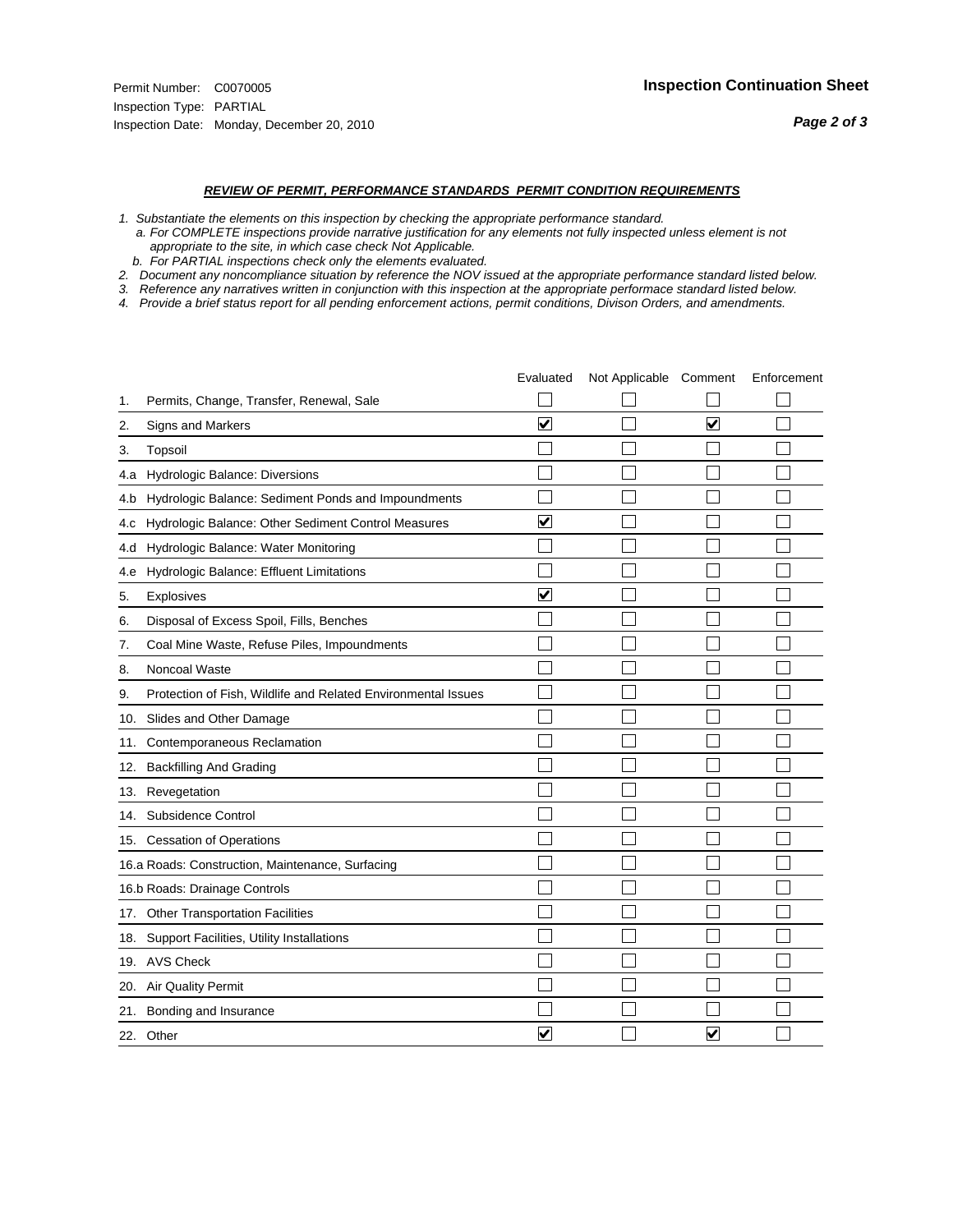#### **2. Signs and Markers**

The mine identification signs was observed at the entrance into the mine site. The sign contains the required information.

### **22. Other**

The entire mine site is blanketed with a heavy snow storm. The storm was still occurring during the inspection. Approximately 30 inches of snow has fallen at the mine site since last Thursday (December 16, 2010).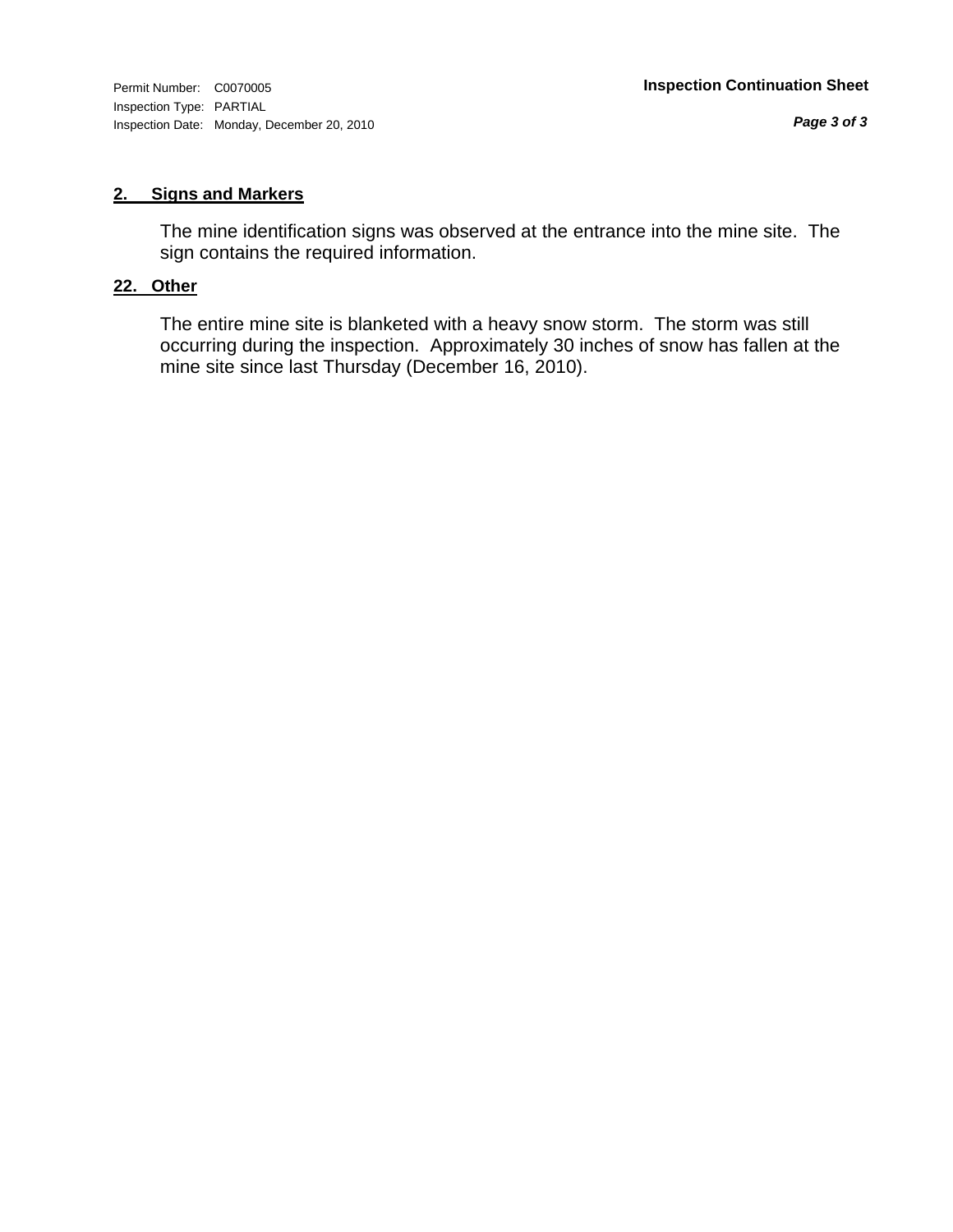

# **State of Utah**

DEPARTMENT OF NATURAL RESOURCES

**MICHAEL R. STYLER Executive Director** 

#### Division of Oil, Gas and Mining

**JOHN R. BAZA Division Director** 

|  | Representatives Present During the Inspection: |
|--|------------------------------------------------|
|  | Company Dennis Ware                            |
|  | OGM Steve Demczak                              |

# **Inspection Report**

| Permit Number:   | C0070006                    |
|------------------|-----------------------------|
| Inspection Type: | <b>PARTIAL</b>              |
| Inspection Date: | Thursday, December 09, 2010 |
| Start Date/Time: | 12/9/2010 10:00:00 AM       |
| End Date/Time:   | 12/9/2010 12:00:00 PM       |
| Last Inspection: | Tuesday, November 30, 2010  |

Inspector: Steve Demczak,

Weather: Sunny, Snow Covered, 30's

InspectionID Report Number: 2591

Accepted by: jhelfric 12/16/2010

|                          |       | Permitee: PLATEAU MINING CORP        |                                          |                                                                                                                |
|--------------------------|-------|--------------------------------------|------------------------------------------|----------------------------------------------------------------------------------------------------------------|
|                          |       | <b>Operator: PLATEAU MINING CORP</b> |                                          |                                                                                                                |
|                          |       | <b>Site: STAR POINT MINE</b>         |                                          |                                                                                                                |
|                          |       |                                      | Address: PO BOX 30, HELPER UT 84526-0030 |                                                                                                                |
|                          |       | County: <b>CARBON</b>                |                                          |                                                                                                                |
|                          |       |                                      | Permit Type: PERMANENT COAL PROGRAM      |                                                                                                                |
|                          |       | Permit Status: RECLAIMED             |                                          |                                                                                                                |
|                          |       | <b>Current Acreages</b>              | <b>Mineral Ownership</b>                 | <b>Types of Operations</b>                                                                                     |
|                          |       | 8,885.00 Total Permitted             | V<br>Federal                             | M<br><b>Underground</b>                                                                                        |
|                          |       | 87.30 Total Disturbed                | $\vee$ State                             | <b>Surface</b>                                                                                                 |
|                          | 95.30 | <b>Phase I</b>                       | County                                   | Loadout                                                                                                        |
| 95.30<br><b>Phase II</b> |       |                                      | $\vee$ Fee                               | Processing                                                                                                     |
|                          | 8.00  | <b>Phase III</b>                     | Other                                    | Reprocessing                                                                                                   |
|                          |       |                                      |                                          | Report summary and status for pending enforcement actions, permit conditions, Division Orders, and amendments: |

No violations were issued.



**Inspector's Signature:**

Inspector ID Number: 39 Steve Demczak,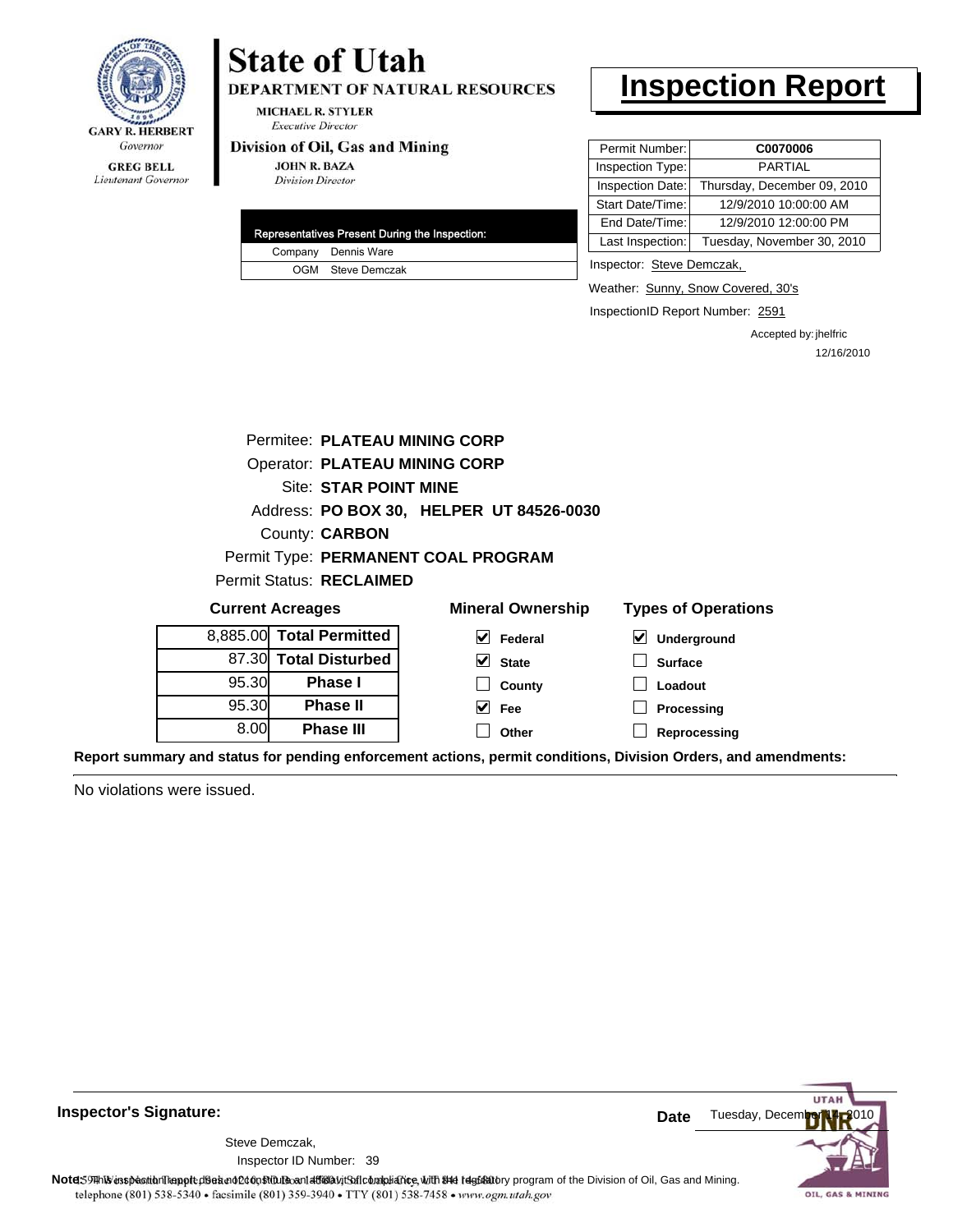- *1. Substantiate the elements on this inspection by checking the appropriate performance standard.*
- *a. For COMPLETE inspections provide narrative justification for any elements not fully inspected unless element is not appropriate to the site, in which case check Not Applicable.*
- *b. For PARTIAL inspections check only the elements evaluated.*
- *2. Document any noncompliance situation by reference the NOV issued at the appropriate performance standard listed below.*
- *3. Reference any narratives written in conjunction with this inspection at the appropriate performace standard listed below.*
- *4. Provide a brief status report for all pending enforcement actions, permit conditions, Divison Orders, and amendments.*

|     |                                                               | Evaluated               | Not Applicable Comment |                         | Enforcement |
|-----|---------------------------------------------------------------|-------------------------|------------------------|-------------------------|-------------|
| 1.  | Permits, Change, Transfer, Renewal, Sale                      |                         |                        |                         |             |
| 2.  | <b>Signs and Markers</b>                                      | $\overline{\mathbf{v}}$ |                        | $\blacktriangledown$    |             |
| 3.  | Topsoil                                                       | $\overline{\mathbf{v}}$ |                        | $\overline{\mathsf{v}}$ |             |
| 4.a | Hydrologic Balance: Diversions                                | $\overline{\mathsf{v}}$ |                        | $\blacktriangledown$    |             |
| 4.b | Hydrologic Balance: Sediment Ponds and Impoundments           |                         |                        |                         |             |
| 4.c | Hydrologic Balance: Other Sediment Control Measures           | $\overline{\mathbf{v}}$ |                        | $\overline{\mathbf{v}}$ |             |
| 4.d | Hydrologic Balance: Water Monitoring                          |                         |                        |                         |             |
| 4.e | Hydrologic Balance: Effluent Limitations                      |                         |                        |                         |             |
| 5.  | <b>Explosives</b>                                             |                         |                        |                         |             |
| 6.  | Disposal of Excess Spoil, Fills, Benches                      |                         |                        |                         |             |
| 7.  | Coal Mine Waste, Refuse Piles, Impoundments                   |                         |                        |                         |             |
| 8.  | Noncoal Waste                                                 | $\overline{\mathsf{v}}$ |                        | $\overline{\mathbf{v}}$ |             |
| 9.  | Protection of Fish, Wildlife and Related Environmental Issues |                         |                        |                         |             |
|     | 10. Slides and Other Damage                                   | ⊽                       |                        | ☑                       |             |
| 11. | Contemporaneous Reclamation                                   |                         |                        |                         |             |
| 12. | <b>Backfilling And Grading</b>                                | $\overline{\mathsf{v}}$ |                        | $\blacktriangledown$    |             |
| 13. | Revegetation                                                  |                         |                        |                         |             |
| 14. | Subsidence Control                                            |                         |                        |                         |             |
|     | 15. Cessation of Operations                                   |                         |                        |                         |             |
|     | 16.a Roads: Construction, Maintenance, Surfacing              | ⊽                       |                        | $\blacktriangledown$    |             |
|     | 16.b Roads: Drainage Controls                                 |                         |                        |                         |             |
| 17. | <b>Other Transportation Facilities</b>                        |                         |                        |                         |             |
| 18. | Support Facilities, Utility Installations                     |                         |                        |                         |             |
|     | 19. AVS Check                                                 |                         |                        |                         |             |
| 20. | Air Quality Permit                                            |                         |                        |                         |             |
| 21. | Bonding and Insurance                                         |                         |                        |                         |             |
|     | 22. Other                                                     |                         |                        |                         |             |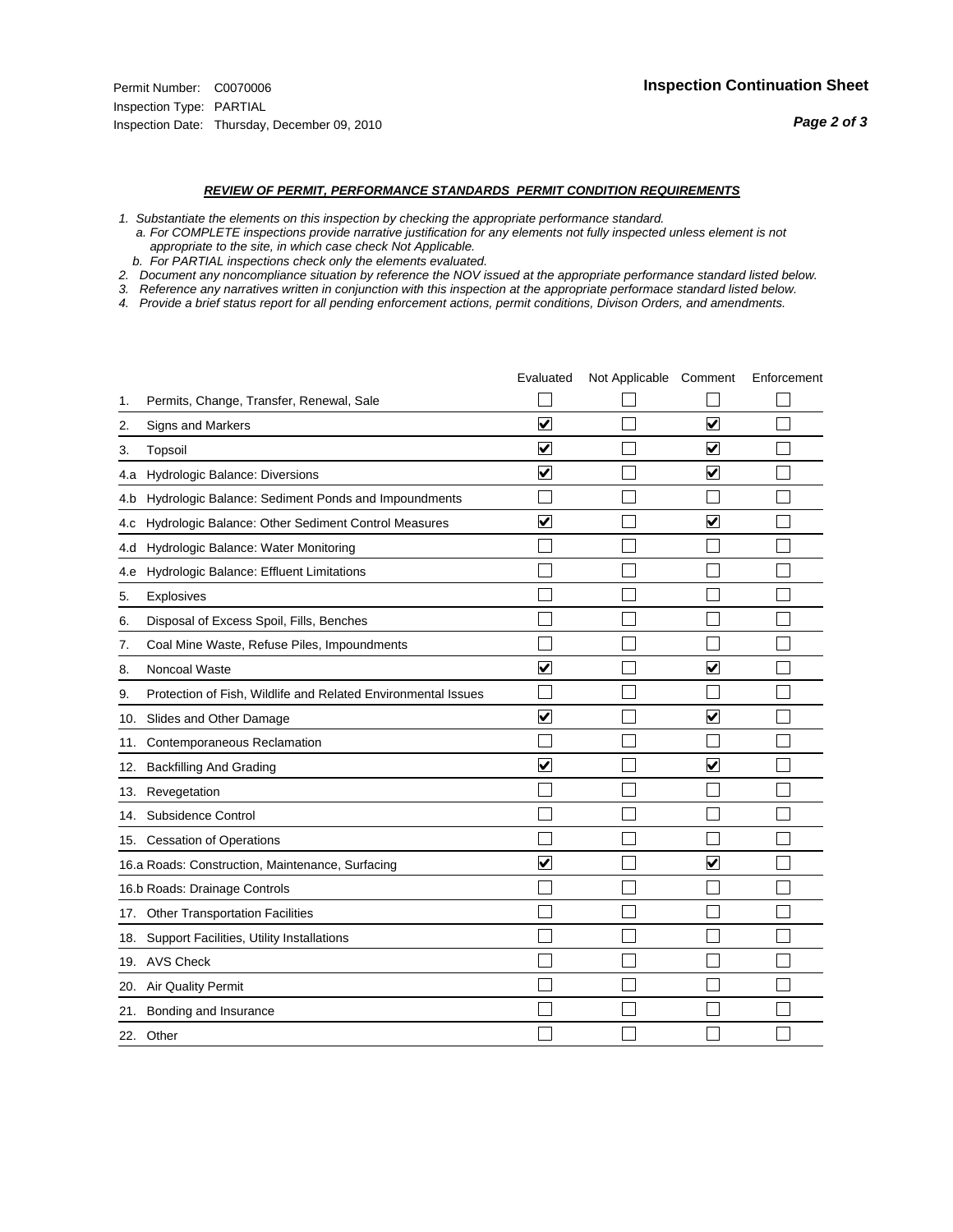#### **2. Signs and Markers**

The identification sign is next to the road to the site. The permittee has removed the subsidence markers from the permit area.

#### **3. Topsoil**

All topsoil was used for reclamation.

#### **4.a Hydrologic Balance: Diversions**

The diversions were snow covered.

### **4.c Hydrologic Balance: Other Sediment Control Measures**

The complete site is pocked to prevent sediment from leaving the reclaimed area.

### **8. Noncoal Waste**

The site was clear of non-coal waste material.

#### **10. Slides and Other Damage**

No slides or other damage were noticed during the inspection

### **12. Backfilling And Grading**

The disturbed area is completely backfilled and graded. The permittee received Phase II bond release from the Division.

### **16.a Roads: Construction, Maintenance, Surfacing**

The road going through the site is a County road. The County has given permission to Conoco Philips to bury a pipeline in the road Right of Way. Conoco Philips will reclaim the area as identical to Star Point reclamation.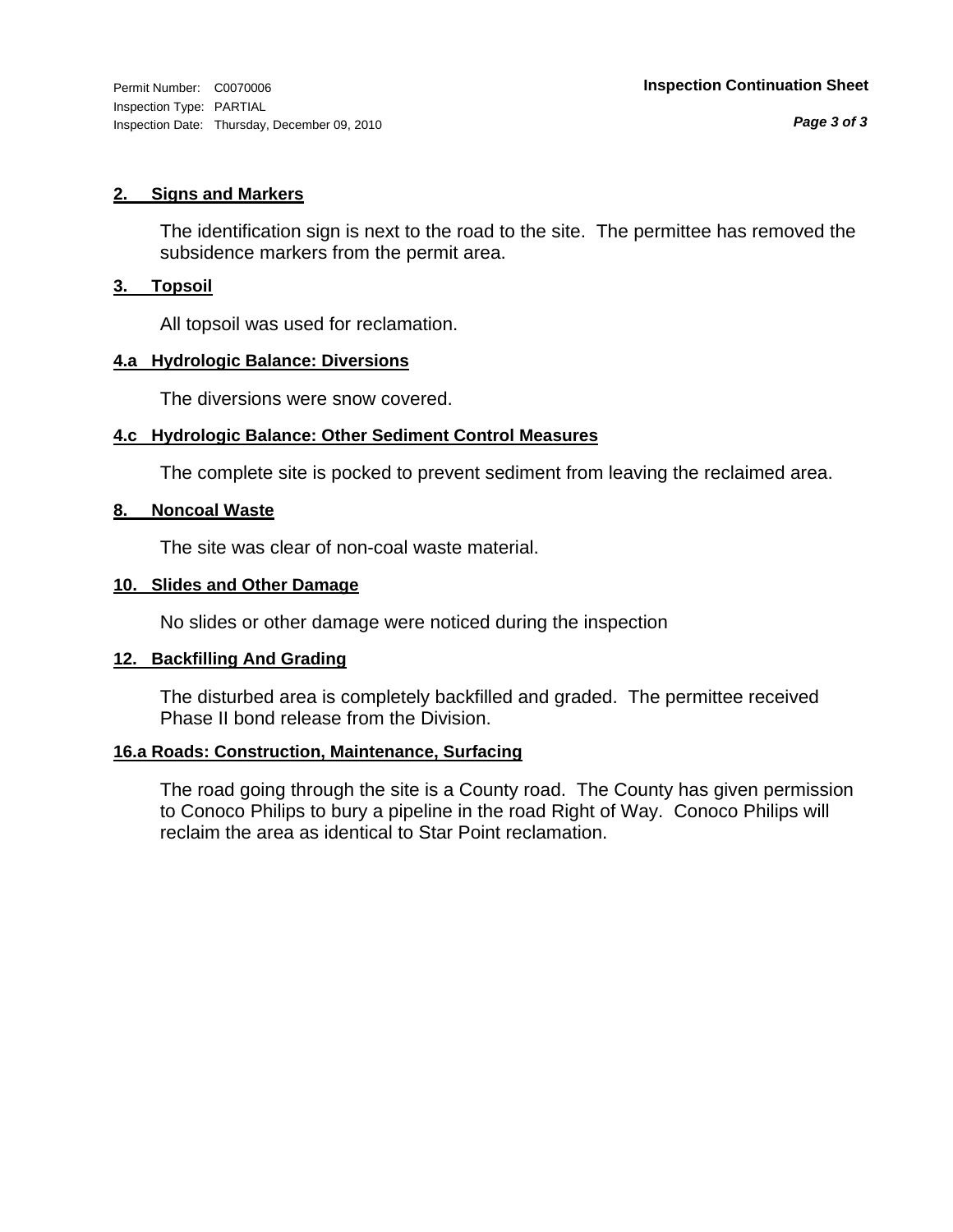

Lieutenant Governor

# **State of Utah**

**DEPARTMENT OF NATURAL RESOURCES** 

**MICHAEL R. STYLER Executive Director** 

#### Division of Oil, Gas and Mining

**JOHN R. BAZA Division Director** 

| Representatives Present During the Inspection: |                         |  |  |
|------------------------------------------------|-------------------------|--|--|
| OGM                                            | April Abate             |  |  |
|                                                | OGM Priscilla Burton    |  |  |
|                                                | Company Patrick Collins |  |  |
| OGM                                            | Jim Smith               |  |  |
|                                                | Other Erik Petersen     |  |  |

# **Inspection Report**

| Permit Number:          | C0070012                    |  |
|-------------------------|-----------------------------|--|
| Inspection Type:        | <b>TECHNICAL</b>            |  |
| Inspection Date:        | Thursday, December 09, 2010 |  |
| Start Date/Time:        | 12/9/2010 10:15:00 AM       |  |
| End Date/Time:          | 12/9/2010                   |  |
| Last Inspection:        | Thursday, November 04, 2010 |  |
| Inspector: April Abate. |                             |  |

Weather: Clear 42F

InspectionID Report Number: 2588

Accepted by: jhelfric 12/16/2010

|                       | Permitee: NEVADA ELECTRIC INVESTMENT CO   |
|-----------------------|-------------------------------------------|
|                       | Operator: NEVADA ELECTRIC INVESTMENT CO   |
|                       | Site: WELLINGTON PREPARATION PLANT        |
|                       | Address: PO BOX 337, SPRINGVILLE UT 84663 |
|                       | County: <b>CARBON</b>                     |
|                       | Permit Type: PERMANENT COAL PROGRAM       |
| Permit Status: ACTIVE |                                           |
| Current Acreanes      | Mineral Ownershin                         |

| <b>Current Acreages</b>  | <b>Mineral Ownership</b> | <b>Types of Operations</b> |
|--------------------------|--------------------------|----------------------------|
| 1,573.50 Total Permitted | Federal                  | Underground                |
| 392.00 Total Disturbed   | <b>State</b>             | <b>Surface</b>             |
| <b>Phase I</b>           | County                   | Loadout                    |
| <b>Phase II</b>          | V<br>Fee                 | Processing                 |
| <b>Phase III</b>         | Other                    | Reprocessing               |
|                          |                          |                            |

**Report summary and status for pending enforcement actions, permit conditions, Division Orders, and amendments:**

The purpose of this inspection was to examine an area of silt fence along Siaperas Ditch known as ASCA #7 on Figure F9-177 in the MRP where the permittee is proposing to perform additional sediment control measures. Jim Smith with DOGM was also present during the inspection.

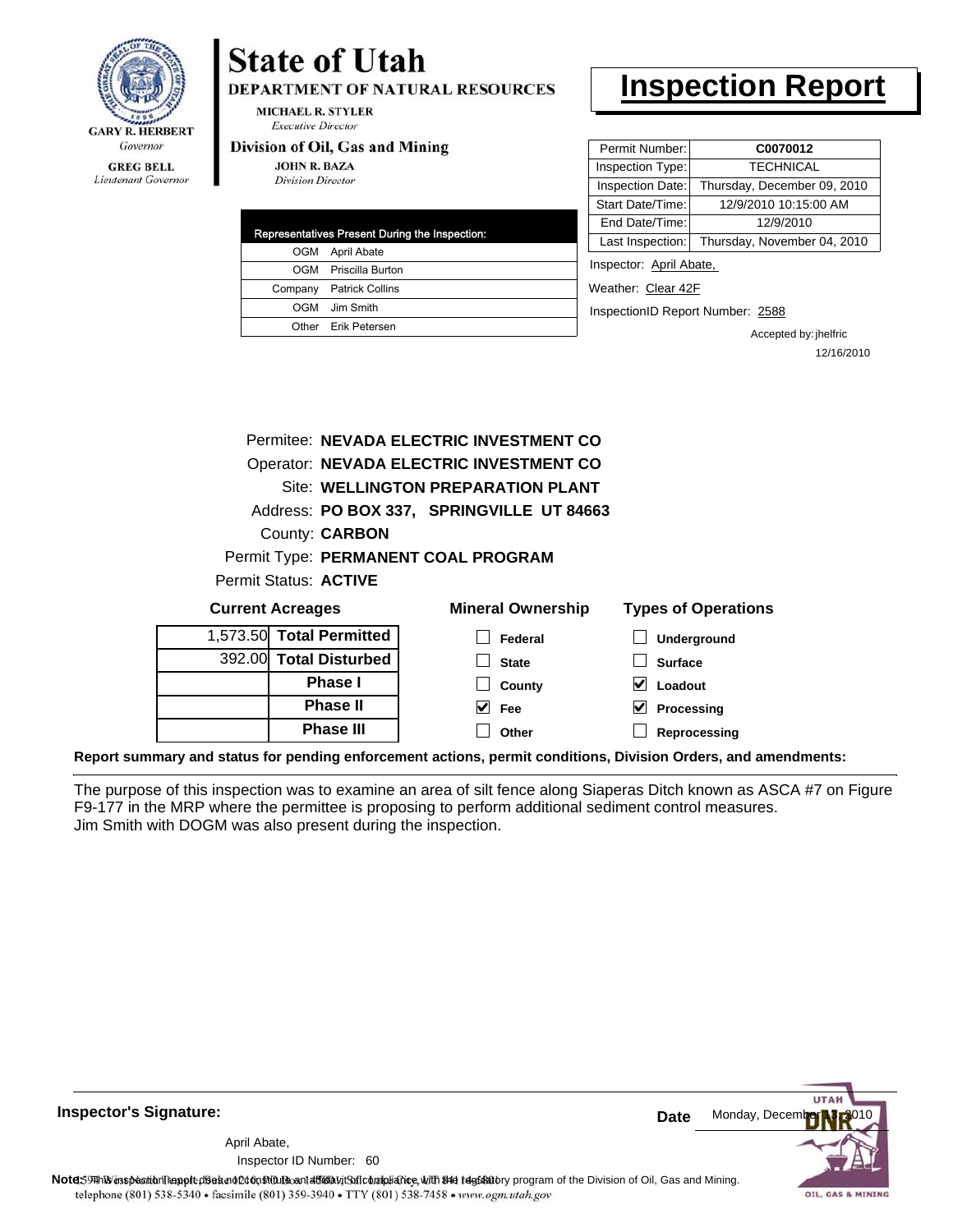- *1. Substantiate the elements on this inspection by checking the appropriate performance standard.*
- *a. For COMPLETE inspections provide narrative justification for any elements not fully inspected unless element is not appropriate to the site, in which case check Not Applicable.*
- *b. For PARTIAL inspections check only the elements evaluated.*
- *2. Document any noncompliance situation by reference the NOV issued at the appropriate performance standard listed below.*
- *3. Reference any narratives written in conjunction with this inspection at the appropriate performace standard listed below.*
- *4. Provide a brief status report for all pending enforcement actions, permit conditions, Divison Orders, and amendments.*

|     |                                                               | Evaluated               | Not Applicable Comment |                         | Enforcement |
|-----|---------------------------------------------------------------|-------------------------|------------------------|-------------------------|-------------|
| 1.  | Permits, Change, Transfer, Renewal, Sale                      |                         |                        |                         |             |
| 2.  | <b>Signs and Markers</b>                                      |                         |                        |                         |             |
| 3.  | Topsoil                                                       |                         |                        |                         |             |
| 4.a | Hydrologic Balance: Diversions                                |                         |                        |                         |             |
| 4.b | Hydrologic Balance: Sediment Ponds and Impoundments           |                         |                        |                         |             |
| 4.C | Hydrologic Balance: Other Sediment Control Measures           | $\overline{\mathbf{v}}$ |                        | $\overline{\mathbf{v}}$ |             |
| 4.d | Hydrologic Balance: Water Monitoring                          | $\overline{\mathbf{v}}$ |                        | $\blacktriangledown$    |             |
| 4.e | Hydrologic Balance: Effluent Limitations                      |                         |                        |                         |             |
| 5.  | <b>Explosives</b>                                             |                         |                        |                         |             |
| 6.  | Disposal of Excess Spoil, Fills, Benches                      |                         |                        |                         |             |
| 7.  | Coal Mine Waste, Refuse Piles, Impoundments                   |                         |                        |                         |             |
| 8.  | Noncoal Waste                                                 |                         |                        |                         |             |
| 9.  | Protection of Fish, Wildlife and Related Environmental Issues |                         |                        |                         |             |
| 10. | Slides and Other Damage                                       |                         |                        |                         |             |
| 11. | Contemporaneous Reclamation                                   |                         |                        |                         |             |
| 12. | <b>Backfilling And Grading</b>                                |                         |                        |                         |             |
| 13. | Revegetation                                                  |                         |                        |                         |             |
| 14. | Subsidence Control                                            |                         |                        |                         |             |
|     | 15. Cessation of Operations                                   |                         |                        |                         |             |
|     | 16.a Roads: Construction, Maintenance, Surfacing              |                         |                        |                         |             |
|     | 16.b Roads: Drainage Controls                                 |                         |                        |                         |             |
|     | 17. Other Transportation Facilities                           |                         |                        |                         |             |
| 18. | Support Facilities, Utility Installations                     |                         |                        |                         |             |
|     | 19. AVS Check                                                 |                         |                        |                         |             |
| 20. | Air Quality Permit                                            |                         |                        |                         |             |
|     | 21. Bonding and Insurance                                     |                         |                        |                         |             |
|     | 22. Other                                                     |                         |                        |                         |             |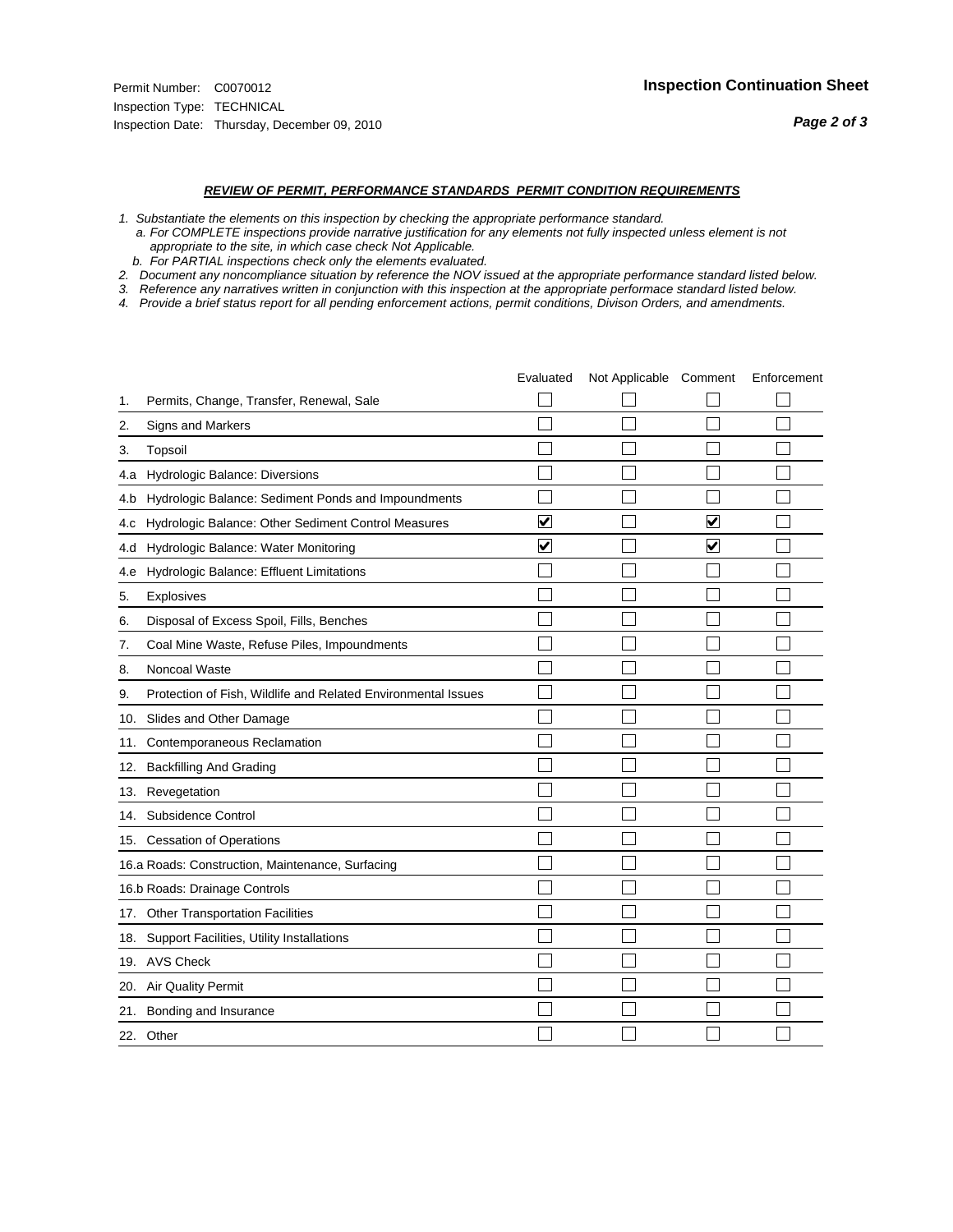*Page 3 of 3*

#### **4.c Hydrologic Balance: Other Sediment Control Measures**

The Permittee is proposing to perform additional sediment control measures along a 2.52 acre-portion of the boundary separating Siaperas Ditch from the disturbed area Currently, a silt fence is in place that requires frequent maintenance. The Permittee is proposing to gouge the area from the dirt road to where the silt fence is currently emplaced. Haybales will also be used to control runoff. The Permittee has submitted an amendment to DOGM for approval to conduct the work. Water that flows from Siaperas ditch originates from irrigation water from upstream agricultural activities. According to Petersen Hydrologic, the consultant for NEICO, water has not been observed in this ditch over the past year. The reclaimed area that was operated by COVOL was also examined. This area was pocked and seeded and appeared to be holding vegetation fairly well. Salt concentrate was not observed in the pocks. The reclaimed pumphouse area was also examined. This area is located on the Price River floodplain at a much lower elevation compared to ASCA Area #7. Lots of salt was observed in the pocks in this area along with wetland fauna. This may be attributed to a very high water table in this area.

#### **4.d Hydrologic Balance: Water Monitoring**

Discussed with Pat Collins and Erik Petersen some of the recent water monitoring data from the groundwater monitoring wells. Suggested that select wells be reevaluted for their usefulness since some appear to be consistantly dry or innundated with surface water. The Permittee was agreeable to a reevaluation of the water monitoring plan.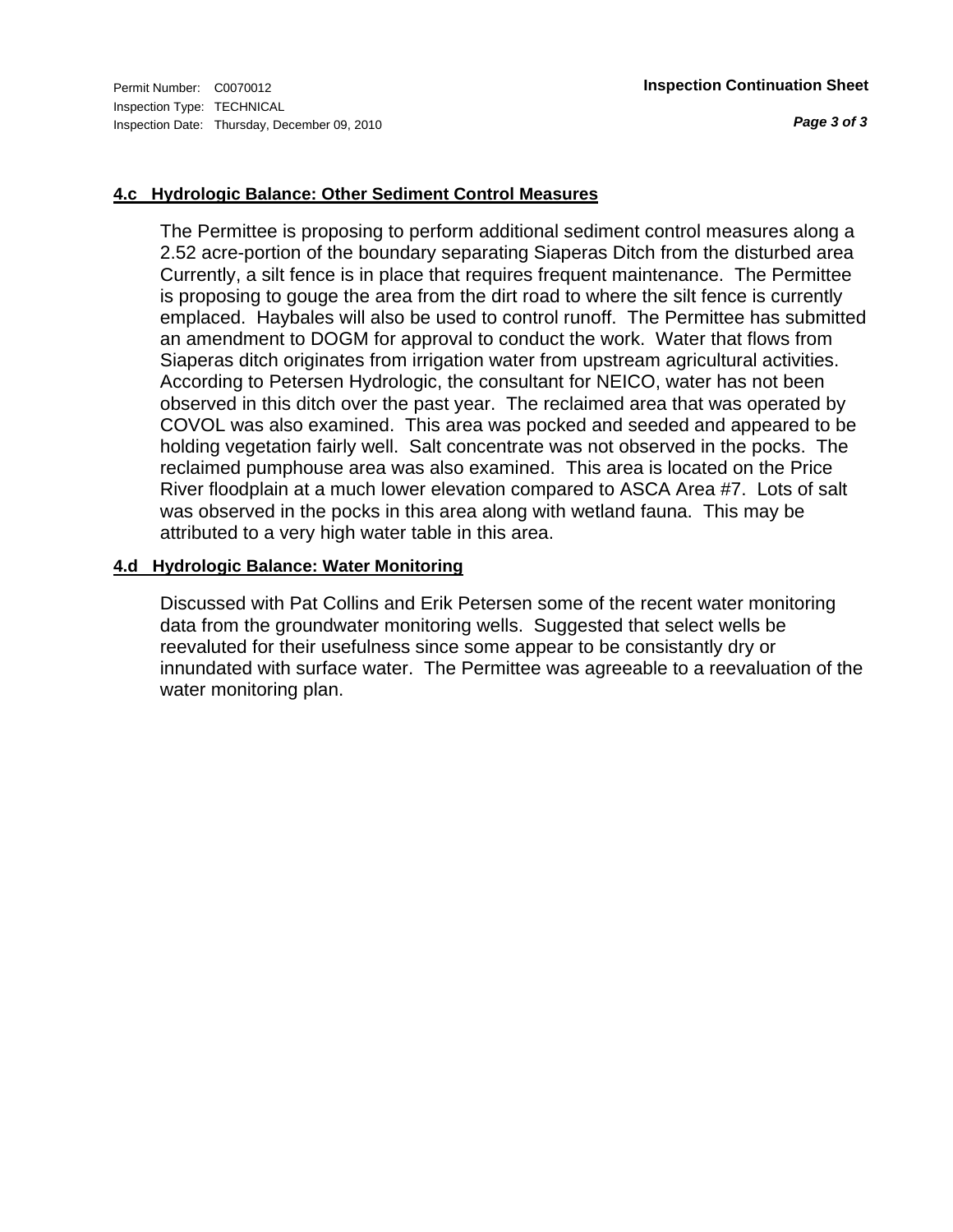

# **State of Utah DEPARTMENT OF NATURAL RESOURCES**

MICHAEL R. STYLER **Executive Director** 

#### Division of Oil, Gas and Mining

**JOHN R. BAZA Division Director** 

| Representatives Present During the Inspection: |
|------------------------------------------------|
| OGM Priscilla Burton                           |

# **Inspection Report**

| Permit Number:   | C0070013                                      |
|------------------|-----------------------------------------------|
| Inspection Type: | <b>TECHNICAL</b>                              |
|                  | Inspection Date: Wednesday, December 15, 2010 |
| Start Date/Time: | 12/15/2010 11:30:00 AM                        |
| End Date/Time:   | 12/15/2010 2:30:00 PM                         |
| Last Inspection: | Tuesday, November 30, 2010                    |

Inspector: Priscilla Burton,

Weather: sun, 45 F

InspectionID Report Number: 2601

Accepted by: jhelfric 12/16/2010

|          | Permitee: UTAHAMERICAN ENERGY INC        |                                                |                            |  |  |
|----------|------------------------------------------|------------------------------------------------|----------------------------|--|--|
|          | <b>Operator: UTAHAMERICAN ENERGY INC</b> |                                                |                            |  |  |
|          | Site: HORSE CANYON MINE                  |                                                |                            |  |  |
|          |                                          | Address: PO BOX 910, EAST CARBON UT 84520-0910 |                            |  |  |
|          | County: <b>CARBON</b>                    |                                                |                            |  |  |
|          |                                          | Permit Type: PERMANENT COAL PROGRAM            |                            |  |  |
|          | Permit Status: ACTIVE                    |                                                |                            |  |  |
|          | <b>Current Acreages</b>                  | <b>Mineral Ownership</b>                       | <b>Types of Operations</b> |  |  |
| 5,992.07 | <b>Total Permitted</b>                   | $\vee$ Federal                                 | ⊻<br>Underground           |  |  |
|          | 42.60 Total Disturbed                    | $\vee$ State                                   | <b>Surface</b>             |  |  |
| 74.26    | <b>Phase I</b>                           | $\vee$ County                                  | Loadout                    |  |  |
| 74.26    | <b>Phase II</b>                          | $ v $ Fee                                      | Processing                 |  |  |
|          |                                          |                                                |                            |  |  |
| 74.26    | <b>Phase III</b>                         | Other                                          | Reprocessing               |  |  |

**Report summary and status for pending enforcement actions, permit conditions, Division Orders, and amendments:**

I contacted Jay Marshall an hour prior to hiking to the site of the ventilation portal breakout to observe surface soil conditions. Jay was unable to accompany me. At the ventilation breakout, I spoke with Randy Hunt. Photographs from todays inspection are in the images folder with the dated 12/15/2010.



**Inspector's Signature:**

Inspector ID Number: 37 Priscilla Burton,

Note59#htviespection lepptt does not constitute an affidavitSal compliance, with the regulatory program of the Division of Oil, Gas and Mining. telephone (801) 538-5340 · facsimile (801) 359-3940 · TTY (801) 538-7458 · www.ogm.utah.gov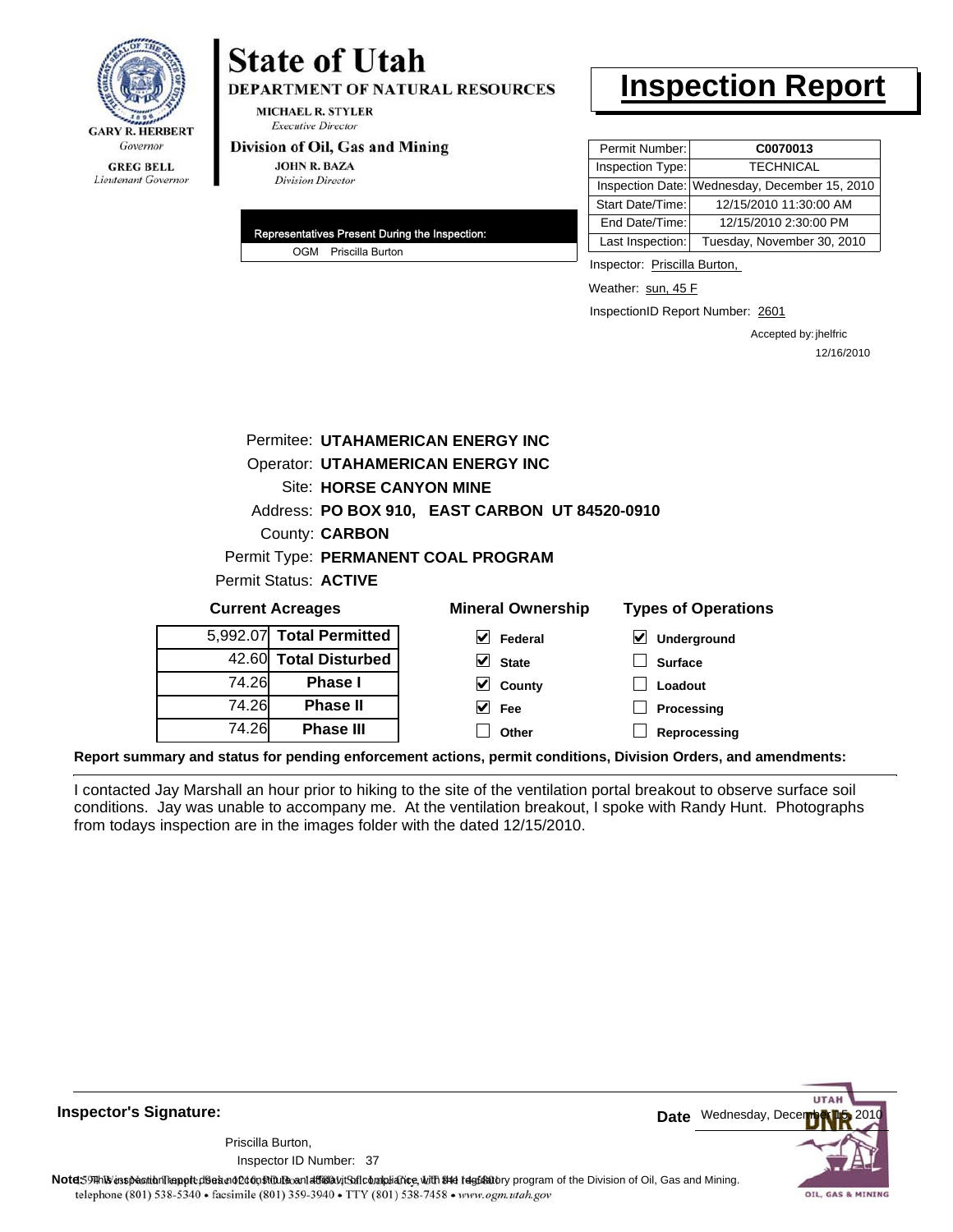#### *REVIEW OF PERMIT, PERFORMANCE STANDARDS PERMIT CONDITION REQUIREMENTS*

*1. Substantiate the elements on this inspection by checking the appropriate performance standard.*

 *a. For COMPLETE inspections provide narrative justification for any elements not fully inspected unless element is not appropriate to the site, in which case check Not Applicable.*

 *b. For PARTIAL inspections check only the elements evaluated.*

*2. Document any noncompliance situation by reference the NOV issued at the appropriate performance standard listed below.*

*3. Reference any narratives written in conjunction with this inspection at the appropriate performace standard listed below.*

*4. Provide a brief status report for all pending enforcement actions, permit conditions, Divison Orders, and amendments.*

|     |                                                               | Evaluated               | Not Applicable Comment |                         | Enforcement |
|-----|---------------------------------------------------------------|-------------------------|------------------------|-------------------------|-------------|
| 1.  | Permits, Change, Transfer, Renewal, Sale                      | $\overline{\mathbf{v}}$ |                        | V                       |             |
| 2.  | Signs and Markers                                             | $\overline{\mathbf{v}}$ |                        | $\blacktriangledown$    |             |
| 3.  | Topsoil                                                       | $\overline{\mathbf{v}}$ |                        | $\overline{\mathsf{v}}$ |             |
| 4.a | Hydrologic Balance: Diversions                                |                         |                        |                         |             |
| 4.b | Hydrologic Balance: Sediment Ponds and Impoundments           |                         |                        |                         |             |
| 4.c | Hydrologic Balance: Other Sediment Control Measures           | $\blacktriangledown$    |                        | $\blacktriangledown$    |             |
| 4.d | Hydrologic Balance: Water Monitoring                          |                         |                        |                         |             |
| 4.e | Hydrologic Balance: Effluent Limitations                      |                         |                        |                         |             |
| 5.  | Explosives                                                    |                         |                        |                         |             |
| 6.  | Disposal of Excess Spoil, Fills, Benches                      |                         |                        |                         |             |
| 7.  | Coal Mine Waste, Refuse Piles, Impoundments                   |                         |                        |                         |             |
| 8.  | Noncoal Waste                                                 | ⊽                       |                        | V                       |             |
| 9.  | Protection of Fish, Wildlife and Related Environmental Issues | $\blacktriangledown$    |                        | ☑                       |             |
|     | 10. Slides and Other Damage                                   |                         |                        |                         |             |
| 11. | Contemporaneous Reclamation                                   |                         |                        |                         |             |
| 12. | <b>Backfilling And Grading</b>                                |                         |                        |                         |             |
| 13. | Revegetation                                                  |                         |                        |                         |             |
| 14. | Subsidence Control                                            |                         |                        |                         |             |
|     | 15. Cessation of Operations                                   |                         |                        |                         |             |
|     | 16.a Roads: Construction, Maintenance, Surfacing              |                         |                        |                         |             |
|     | 16.b Roads: Drainage Controls                                 |                         |                        |                         |             |
| 17. | Other Transportation Facilities                               |                         |                        |                         |             |
| 18. | Support Facilities, Utility Installations                     |                         |                        |                         |             |
|     | 19. AVS Check                                                 |                         |                        |                         |             |
| 20. | <b>Air Quality Permit</b>                                     |                         |                        |                         |             |
| 21. | Bonding and Insurance                                         |                         |                        |                         |             |
|     | 22. Other                                                     |                         |                        |                         |             |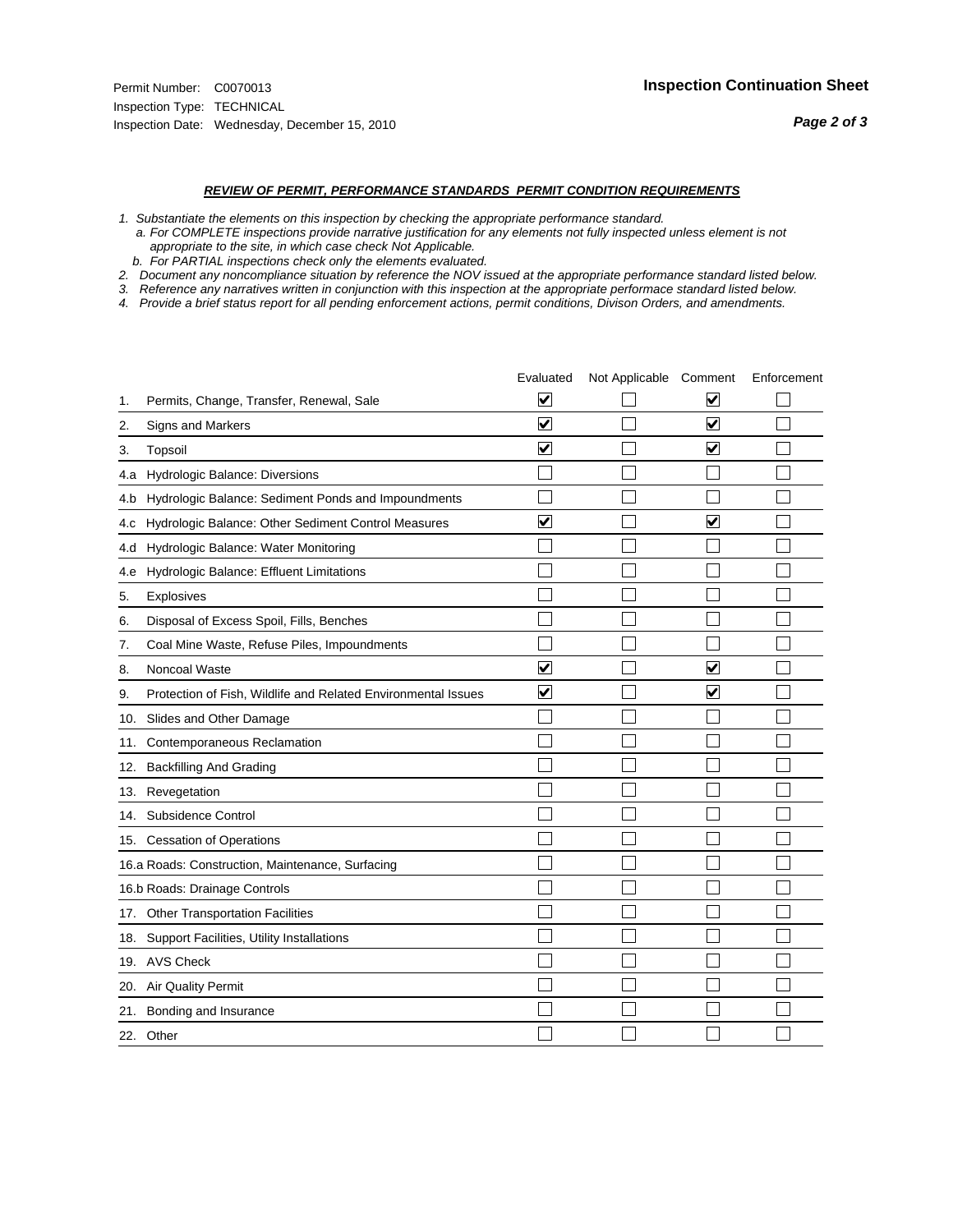#### **1. Permits, Change, Transfer, Renewal, Sale**

Task 3705 (ventilation breakouts) was approved on 12/9/2010.

#### **2. Signs and Markers**

The three ventilation breakouts to the south of the portal have been surveyed and staked..

#### **3. Topsoil**

The south face of the topsoil stockpile is being graded. The locations of the ventilation breakouts are shown on Map 2-3. Topsoil in the vicinity of the ventilation breakouts is shallow and in pockets on a very steep, bouldery slope. Photographs of the soil surface at the three ventilation breakouts were taken. The first ventilation breakout was at the southern most location shown on Plate 2-3. It was created on 12/14/2010. The opening is approximately 20 ft X 20 ft. and will be widened another 10 ft. in both directions. The soil around the opening is undisturbed. The spoil will be sloped from the surface to create an exit from the mine.

#### **4.c Hydrologic Balance: Other Sediment Control Measures**

The first breakout for ventilation begun yesterday (12/14/2010). Today the crews are stabilizing the opening. There was no surface disturbance outside of the immediate area of the opening. All soil and rock fell into the opening.

## **8. Noncoal Waste**

Two containers of petroleum product on the coal stockpile pad should be moved to the appropriate location.

### **9. Protection of Fish, Wildlife and Related Environmental Issues**

A dusting of coal fines from portal conveyor were noted just beyond the berm signifying the permit area boundary.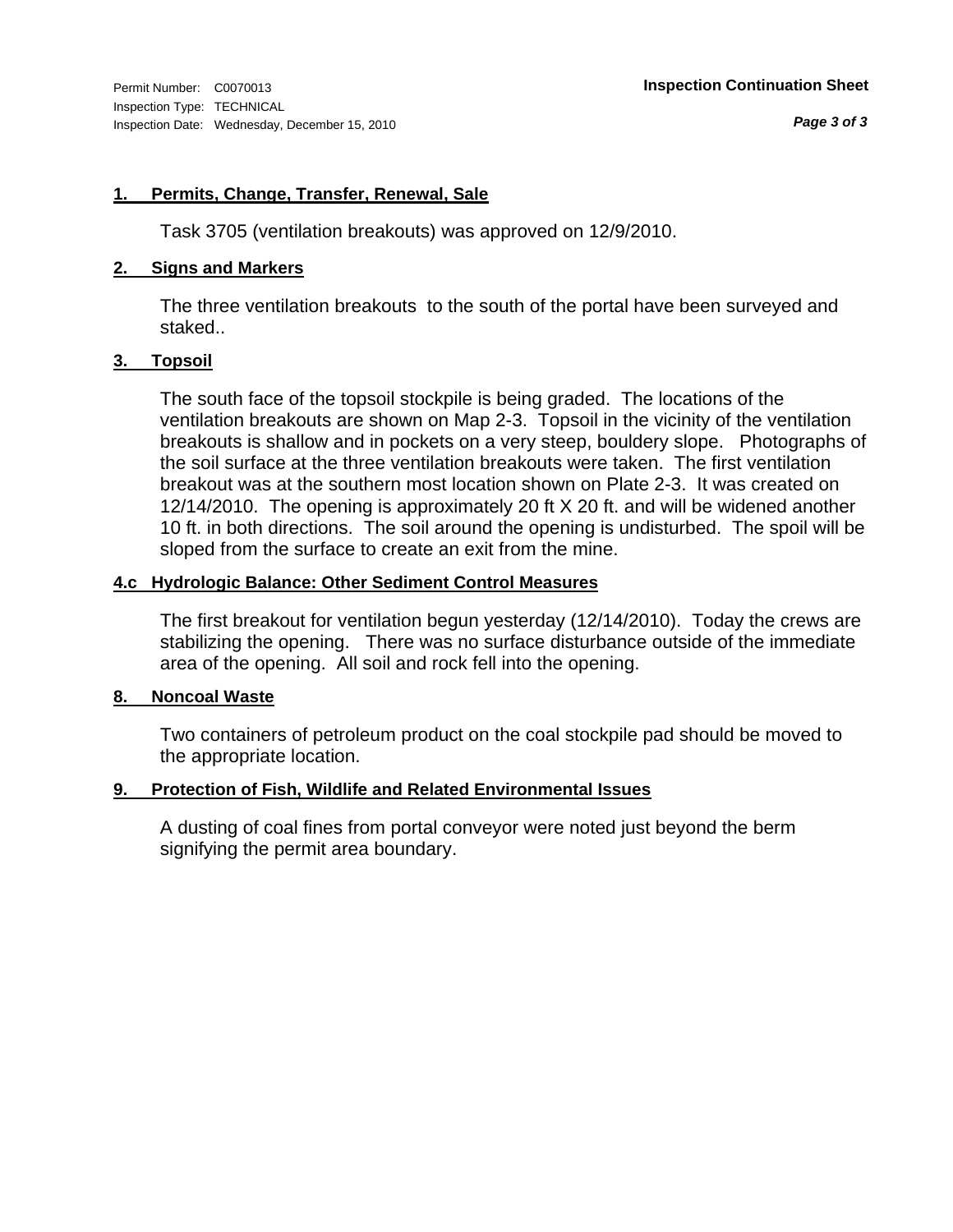

# **State of Utah DEPARTMENT OF NATURAL RESOURCES**

MICHAEL R. STYLER **Executive Director** 

#### Division of Oil, Gas and Mining

**JOHN R. BAZA Division Director** 

| Representatives Present During the Inspection: |
|------------------------------------------------|
| OGM Kevin Lundmark                             |

# **Inspection Report**

| Permit Number:   | C0070013                   |
|------------------|----------------------------|
| Inspection Type: | <b>COMPLETE</b>            |
| Inspection Date: | Tuesday, December 28, 2010 |
| Start Date/Time: | 12/28/2010 10:00:00 AM     |
| End Date/Time:   | 12/28/2010 1:00:00 PM      |
| Last Inspection: | Tuesday, November 30, 2010 |

Inspector: Kevin Lundmark,

Weather: Clear sky, mid 30s

InspectionID Report Number: 2605

**Reprocessing**

Accepted by:

|          |                                          | Permitee: UTAHAMERICAN ENERGY INC              |                            |  |  |  |
|----------|------------------------------------------|------------------------------------------------|----------------------------|--|--|--|
|          | <b>Operator: UTAHAMERICAN ENERGY INC</b> |                                                |                            |  |  |  |
|          | <b>Site: HORSE CANYON MINE</b>           |                                                |                            |  |  |  |
|          |                                          | Address: PO BOX 910, EAST CARBON UT 84520-0910 |                            |  |  |  |
|          | County: <b>CARBON</b>                    |                                                |                            |  |  |  |
|          |                                          | Permit Type: PERMANENT COAL PROGRAM            |                            |  |  |  |
|          | Permit Status: ACTIVE                    |                                                |                            |  |  |  |
|          | <b>Current Acreages</b>                  | <b>Mineral Ownership</b>                       | <b>Types of Operations</b> |  |  |  |
| 5.992.07 | <b>Total Permitted</b>                   | M<br>Federal                                   | ∨∣<br><b>Underground</b>   |  |  |  |
|          | 42.60 Total Disturbed                    | M<br><b>State</b>                              | <b>Surface</b>             |  |  |  |
| 74.26    | <b>Phase I</b>                           | County<br>M                                    | Loadout                    |  |  |  |
| 74.26    | <b>Phase II</b>                          | Fee                                            | Processing                 |  |  |  |

**Report summary and status for pending enforcement actions, permit conditions, Division Orders, and amendments:**

DOGM Inspector was accompanied on-site by James Newman, UEI Mine Engineer. Ground conditions at the site were wet from recent rains. The following actions were requested to be completed by UEI:

**Other**

1. Clean out partially blocked inlet to culvert in ditch DD-2a at outside edge of portal access road;

2. Repair silt fence or establish sediment control below south embankment of ROM coal pad;

**Phase III**

3. Identify black liquid which has leaked from tote at south edge of ROM coal pad, clean up spill as appropriate;

4. Cease storage of fused water pipe outside permit area (move pipe into permit area); and

5. By December 31, 2010, provide Division with schedule for completion of berm or silt fence around southwest corner of topsoil pile.



63 Inspector ID Number:Kevin Lundmark,

74.26



Note: 59 minis inspection report does not depth does not depth does not complete and the depth one (801) 538-5340<br>telephone (801) 538-5340 • facsimile (801) 539-3940 • TTY (801) 538-7458 • www.ogm.utah.gov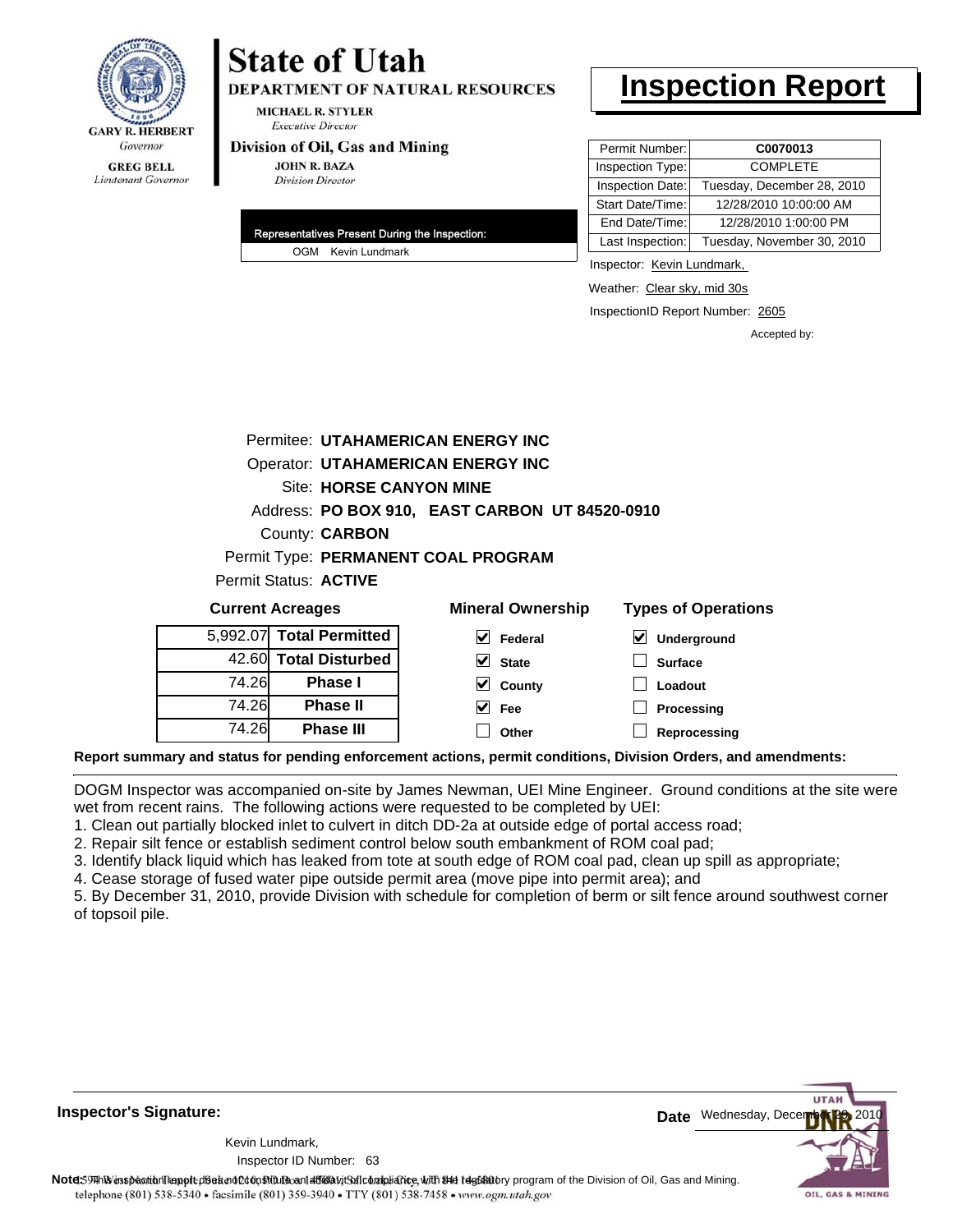#### *REVIEW OF PERMIT, PERFORMANCE STANDARDS PERMIT CONDITION REQUIREMENTS*

*1. Substantiate the elements on this inspection by checking the appropriate performance standard.*

 *a. For COMPLETE inspections provide narrative justification for any elements not fully inspected unless element is not appropriate to the site, in which case check Not Applicable.*

 *b. For PARTIAL inspections check only the elements evaluated.*

*2. Document any noncompliance situation by reference the NOV issued at the appropriate performance standard listed below.*

*3. Reference any narratives written in conjunction with this inspection at the appropriate performace standard listed below.*

*4. Provide a brief status report for all pending enforcement actions, permit conditions, Divison Orders, and amendments.*

|     |                                                               | Evaluated                       | Not Applicable Comment          |                         | Enforcement |
|-----|---------------------------------------------------------------|---------------------------------|---------------------------------|-------------------------|-------------|
| 1.  | Permits, Change, Transfer, Renewal, Sale                      | ⊻                               |                                 |                         |             |
| 2.  | Signs and Markers                                             | $\overline{\mathbf{v}}$         |                                 | $\blacktriangledown$    |             |
| 3.  | Topsoil                                                       | $\overline{\mathbf{v}}$         |                                 | $\overline{\mathbf{v}}$ |             |
| 4.a | Hydrologic Balance: Diversions                                | $\overline{\mathbf{v}}$         |                                 |                         |             |
| 4.b | Hydrologic Balance: Sediment Ponds and Impoundments           | $\overline{\mathbf{v}}$         |                                 | $\blacktriangledown$    |             |
| 4.c | Hydrologic Balance: Other Sediment Control Measures           | $\overline{\mathbf{v}}$         |                                 | $\blacktriangledown$    |             |
| 4.d | Hydrologic Balance: Water Monitoring                          | $\overline{\mathbf{v}}$         |                                 | $\overline{\mathbf{v}}$ |             |
| 4.e | Hydrologic Balance: Effluent Limitations                      |                                 | $\blacktriangledown$            |                         |             |
| 5.  | <b>Explosives</b>                                             | $\overline{\mathsf{v}}$         |                                 | $\overline{\mathbf{v}}$ |             |
| 6.  | Disposal of Excess Spoil, Fills, Benches                      |                                 | $\blacktriangledown$            |                         |             |
| 7.  | Coal Mine Waste, Refuse Piles, Impoundments                   |                                 | $\overline{\mathsf{v}}$         |                         |             |
| 8.  | Noncoal Waste                                                 | ⊽                               |                                 | $\blacktriangledown$    |             |
| 9.  | Protection of Fish, Wildlife and Related Environmental Issues | $\blacktriangledown$            |                                 | ☑                       |             |
| 10. | Slides and Other Damage                                       |                                 | $\overline{\blacktriangledown}$ |                         |             |
| 11. | Contemporaneous Reclamation                                   |                                 | $\blacktriangledown$            |                         |             |
| 12. | <b>Backfilling And Grading</b>                                |                                 | $\overline{\mathbf{v}}$         |                         |             |
| 13. | Revegetation                                                  | $\overline{\blacktriangledown}$ |                                 |                         |             |
| 14. | Subsidence Control                                            | $\overline{\mathbf{v}}$         |                                 |                         |             |
|     | 15. Cessation of Operations                                   |                                 | $\overline{\mathbf{v}}$         |                         |             |
|     | 16.a Roads: Construction, Maintenance, Surfacing              | $\overline{\mathsf{v}}$         |                                 |                         |             |
|     | 16.b Roads: Drainage Controls                                 | $\overline{\mathbf{v}}$         |                                 | $\blacktriangledown$    |             |
|     | 17. Other Transportation Facilities                           |                                 |                                 |                         |             |
| 18. | Support Facilities, Utility Installations                     | $\overline{\mathbf{v}}$         |                                 | $\overline{\mathbf{v}}$ |             |
|     | 19. AVS Check                                                 |                                 |                                 |                         |             |
|     | 20. Air Quality Permit                                        | $\blacktriangledown$            |                                 |                         |             |
| 21. | Bonding and Insurance                                         | $\overline{\mathbf{v}}$         |                                 | $\blacktriangledown$    |             |
|     | 22. Other                                                     |                                 |                                 |                         |             |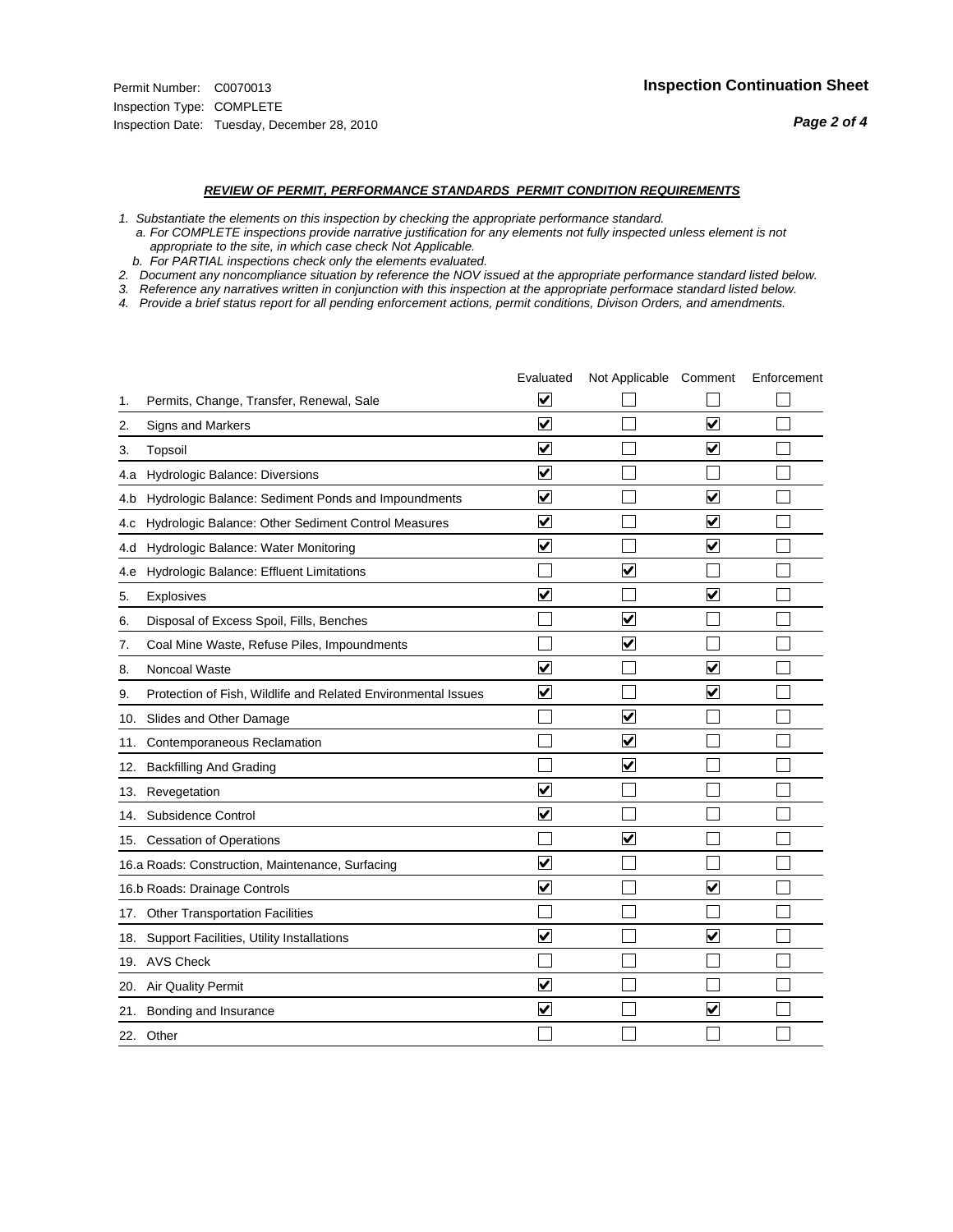#### **2. Signs and Markers**

Signs were observed at the permit boundary displaying the required information.

#### **3. Topsoil**

End-dumped soil piles previously south of the topsoil pile have been consolidated onto the topsoil pile. The topsoil pile still requires a berm or silt fence at its southwest corner to control erosion from the pile. Evidence was observed of runoff from the topsoil pile resulting from recent rainfall. Operator committed to providing Division by December 31, 2010 a schedule for the completion of the berm or silt fence around the topsoil pile.

### **4.b Hydrologic Balance: Sediment Ponds and Impoundments**

Both sediment ponds were observed to be wet. No standing water or discharges were observed at either sediment pond.

### **4.c Hydrologic Balance: Other Sediment Control Measures**

Silt fence installed below the south bank of the ROM coal pad was observed to be in a state of disrepair. Evidence was observed of runoff and associated sediment flowing beneath the silt fence and into undisturbed area. MRP Plate 7-5 (Sediment Control) shows that sediment/runoff from the south bank of the ROM coal pad are controlled by ditch DD-8b; however, no ditch was observed. The operator needs to either repair the silt fence or install/rehabilitate DD-8b to control sediment from the ROM coal pad.

### **4.d Hydrologic Balance: Water Monitoring**

Water monitoring data for 3rd quarter 2010 have been submitted for all required monitoring sites except stream monitoring site B-1 (Horse Canyon mine). The deadline for entering data from 3rd quarter 2010 is December 31, 2010.

### **5. Explosives**

Explosives are stored on the water treatment pad below the portals. Explosive storage areas are clearly marked with signs.

### **8. Noncoal Waste**

Two empty chemical totes were observed at the south edge of the ROM coal pad. The valve at the bottom of one tote was open and an unknown black liquid had drained from the tote onto the soil. The tote from which the waste had been released was un-labeled except for a hand-written "GEOTEX LA-30". A petroleum hydrocarbon odor was noted at the totes. The operator needs to identify what the spilled black chemical is, and manage appropriately.

### **9. Protection of Fish, Wildlife and Related Environmental Issues**

No wildlife was observed during the inspection.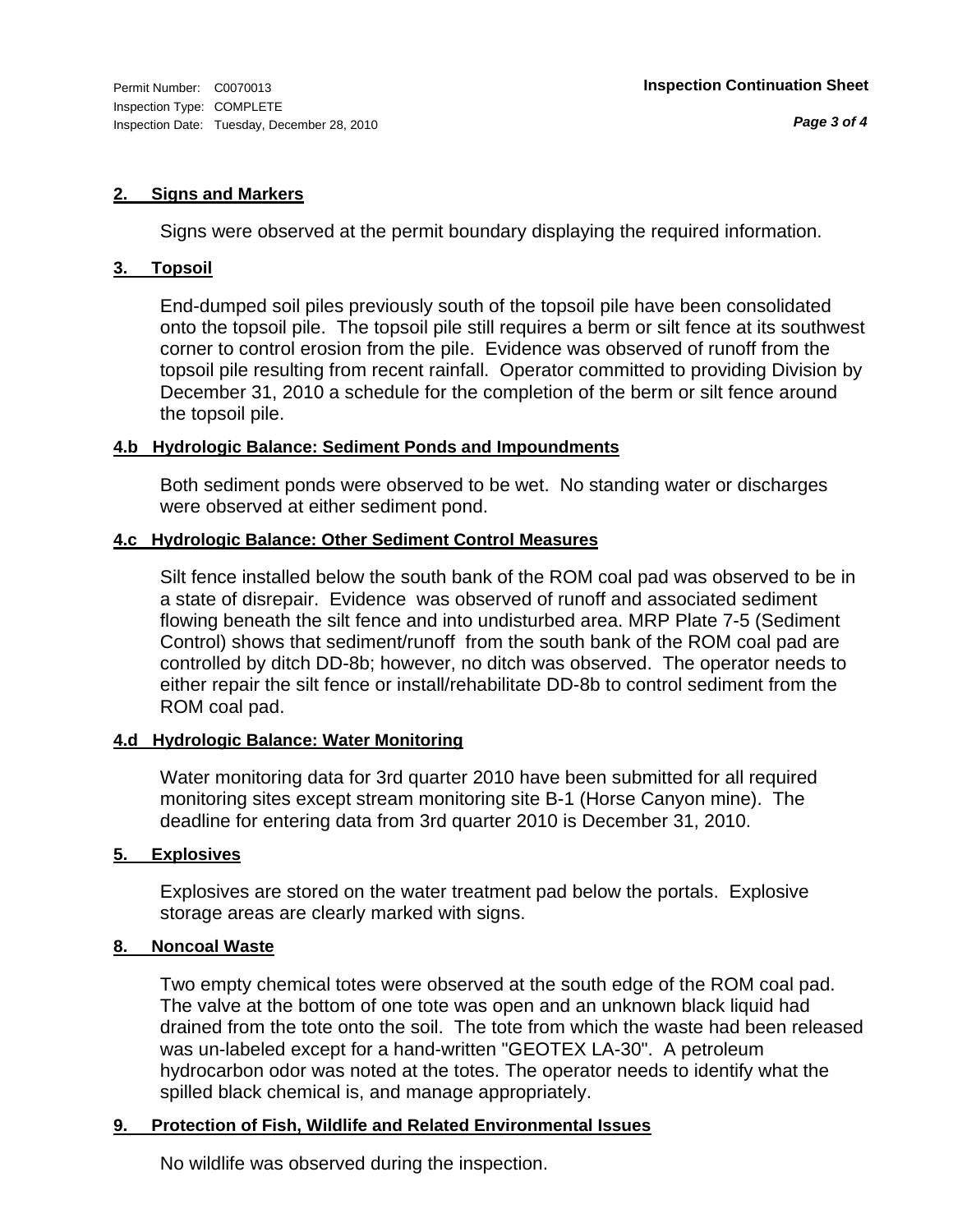### **16.b Roads: Drainage Controls**

The inlet to culvert in ditch DD-2a was observed to be partially blocked by sediment and rocks. This culvert is not shown on Plate 7-5 (Sediment Control). The operator committed to performing maintenance on this culvert immediately.

Pooled water and sediment / coal fines were observed in a depression west of the access road to the ROM coal pad. Plate 7-5 (Sediment Control) identified culverts DC-5 and DC-6 as draining this area. The operator needs to locate these culverts and provide maintenance, as necessary, to ensure their proper functioning.

### **18. Support Facilities, Utility Installations**

Two fans have been installed at the pad poured at the #0 portal. Per an email from Jay Marshall (UEI), UEI broke out in #1 entry on Tuesday afternoon 12/14/2010 about 3:30 pm. Mining at the breakouts has continued, with 2 of 3 break outs completed as of 12/28/2010.

A black plastic pipe has been fused for future use as a water line at the site. The pipe is staged on the ground, beginning near the current equipment yard and ending south of sediment pond 1. The pipe extends off the permit area south of sediment pond 1. The operator needs to cease storage of fused water pipe outside permit area by moving the entire pipe into permit area.

#### **21. Bonding and Insurance**

The mine currently has four separate surety bonds posted for a total bonded amount of \$1,807,000. Principal holders include XL Specialty and Rockwood Casualty insurance companies. The bond was reviewed in association with Task 3705 - Replace Fan Breakout with Ventilation Breakouts. The current insurance certificate has an expiration date of June 1, 2011.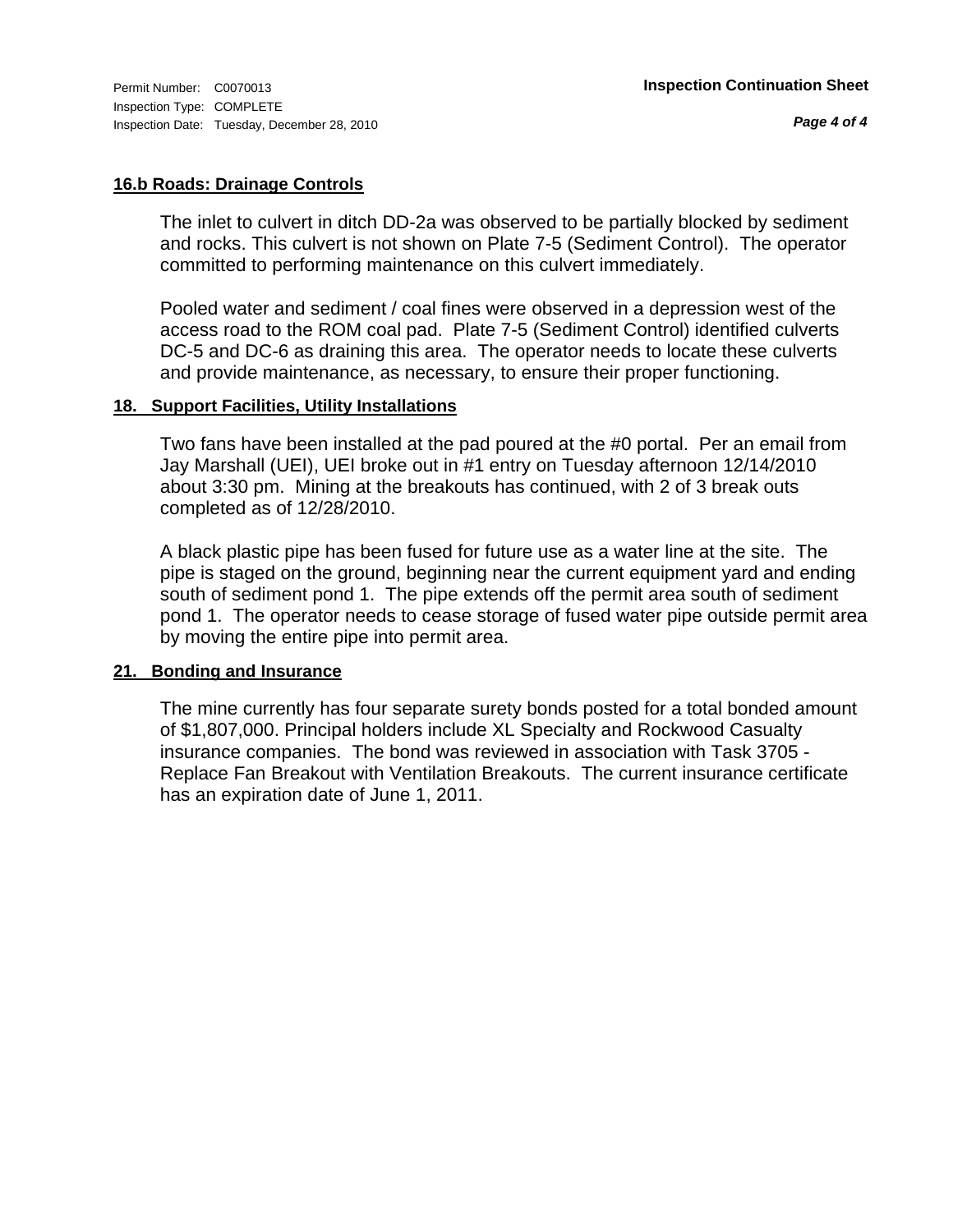

# **State of Utah DEPARTMENT OF NATURAL RESOURCES**

**MICHAEL R. STYLER Executive Director** 

#### Division of Oil, Gas and Mining

**JOHN R. BAZA Division Director** 

| Representatives Present During the Inspection: |
|------------------------------------------------|
| OGM Priscilla Burton                           |

# **Inspection Report**

| Permit Number:   | C0070016                  |
|------------------|---------------------------|
| Inspection Type: | <b>PARTIAL</b>            |
| Inspection Date: | Monday, December 13, 2010 |
| Start Date/Time: | 12/13/2010 10:00:00 AM    |
| End Date/Time:   | 12/13/2010 10:30:00 AM    |
| Last Inspection: | Monday, November 22, 2010 |

Inspector: Priscilla Burton,

Weather: sun, 37 F

InspectionID Report Number: 2590

Accepted by: jhelfric 12/16/2010

| Permitee: CANYON FUEL COMPANY |                                      |                                         |                            |  |  |  |
|-------------------------------|--------------------------------------|-----------------------------------------|----------------------------|--|--|--|
|                               | <b>Operator: CANYON FUEL COMPANY</b> |                                         |                            |  |  |  |
|                               |                                      | Site: GORDON CREEK 2, 7 & 8 MINES       |                            |  |  |  |
|                               |                                      | Address: HC 35 BOX 380, HELPER UT 84526 |                            |  |  |  |
|                               | County: <b>CARBON</b>                |                                         |                            |  |  |  |
|                               |                                      | Permit Type: PERMANENT COAL PROGRAM     |                            |  |  |  |
|                               | <b>Permit Status: RECLAIMED</b>      |                                         |                            |  |  |  |
|                               | <b>Current Acreages</b>              | <b>Mineral Ownership</b>                | <b>Types of Operations</b> |  |  |  |
|                               | 179.27 Total Permitted               | M<br>Federal                            | V<br>Underground           |  |  |  |
|                               | 34.15 Total Disturbed                | <b>State</b>                            | <b>Surface</b>             |  |  |  |
| 32.52                         | Phase I                              | County                                  | Loadout                    |  |  |  |
| 32.52                         | <b>Phase II</b>                      | Fee                                     | Processing                 |  |  |  |
| 0.73                          | Phase III                            | Other                                   | Reprocessing               |  |  |  |

**Report summary and status for pending enforcement actions, permit conditions, Division Orders, and amendments:**

The north facing slope and level area of the site is snow covered (6 - 8 inches). The south facing slope is not snow covered.

**Inspector's Signature:**

Inspector ID Number: 37 Priscilla Burton,



Note: 5% inspection leppt disean of constitute an affidavital compliance, with the regulatory program of the Division of Oil, Gas and Mining. telephone (801) 538-5340 · facsimile (801) 359-3940 · TTY (801) 538-7458 · www.ogm.utah.gov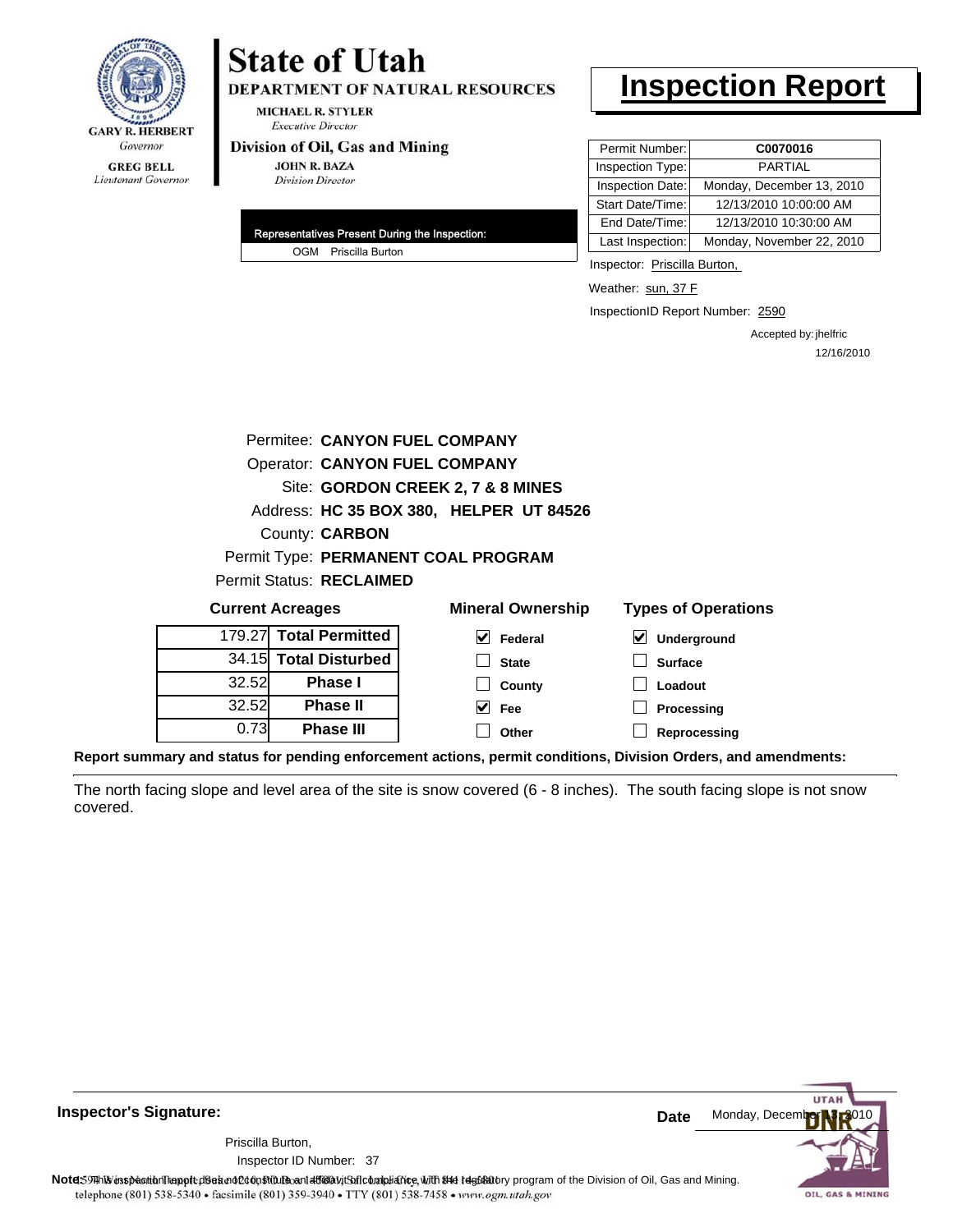- *1. Substantiate the elements on this inspection by checking the appropriate performance standard.*
- *a. For COMPLETE inspections provide narrative justification for any elements not fully inspected unless element is not appropriate to the site, in which case check Not Applicable.*
- *b. For PARTIAL inspections check only the elements evaluated.*
- *2. Document any noncompliance situation by reference the NOV issued at the appropriate performance standard listed below.*
- *3. Reference any narratives written in conjunction with this inspection at the appropriate performace standard listed below.*
- *4. Provide a brief status report for all pending enforcement actions, permit conditions, Divison Orders, and amendments.*

|     |                                                               | Evaluated            | Not Applicable Comment |                      | Enforcement |
|-----|---------------------------------------------------------------|----------------------|------------------------|----------------------|-------------|
| 1.  | Permits, Change, Transfer, Renewal, Sale                      |                      |                        |                      |             |
| 2.  | <b>Signs and Markers</b>                                      |                      |                        |                      |             |
| 3.  | Topsoil                                                       |                      |                        |                      |             |
| 4.a | Hydrologic Balance: Diversions                                |                      |                        |                      |             |
| 4.b | Hydrologic Balance: Sediment Ponds and Impoundments           |                      |                        |                      |             |
| 4.c | Hydrologic Balance: Other Sediment Control Measures           |                      |                        |                      |             |
| 4.d | Hydrologic Balance: Water Monitoring                          |                      |                        |                      |             |
| 4.e | Hydrologic Balance: Effluent Limitations                      |                      |                        |                      |             |
| 5.  | Explosives                                                    |                      |                        |                      |             |
| 6.  | Disposal of Excess Spoil, Fills, Benches                      |                      |                        |                      |             |
| 7.  | Coal Mine Waste, Refuse Piles, Impoundments                   |                      |                        |                      |             |
| 8.  | Noncoal Waste                                                 |                      |                        |                      |             |
| 9.  | Protection of Fish, Wildlife and Related Environmental Issues | $\blacktriangledown$ |                        | $\blacktriangledown$ |             |
| 10. | Slides and Other Damage                                       |                      |                        |                      |             |
| 11. | Contemporaneous Reclamation                                   |                      |                        |                      |             |
| 12. | <b>Backfilling And Grading</b>                                |                      |                        |                      |             |
| 13. | Revegetation                                                  |                      |                        |                      |             |
| 14. | Subsidence Control                                            |                      |                        |                      |             |
|     | 15. Cessation of Operations                                   |                      |                        |                      |             |
|     | 16.a Roads: Construction, Maintenance, Surfacing              |                      |                        |                      |             |
|     | 16.b Roads: Drainage Controls                                 |                      |                        |                      |             |
| 17. | <b>Other Transportation Facilities</b>                        |                      |                        |                      |             |
| 18. | Support Facilities, Utility Installations                     |                      |                        |                      |             |
|     | 19. AVS Check                                                 |                      |                        |                      |             |
| 20. | <b>Air Quality Permit</b>                                     |                      |                        |                      |             |
| 21. | Bonding and Insurance                                         |                      |                        |                      |             |
|     | 22. Other                                                     |                      |                        |                      |             |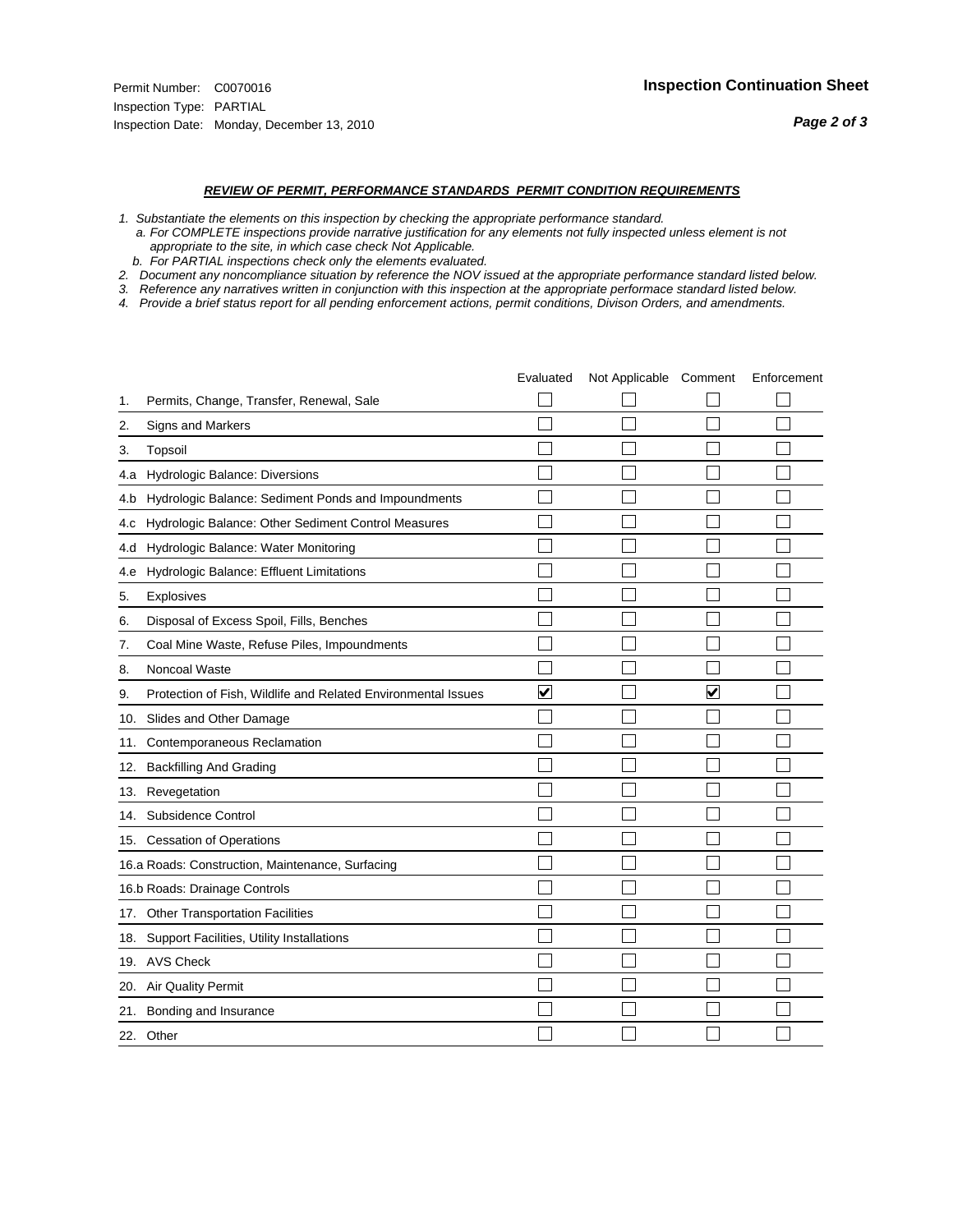*Page 3 of 3*

## **9. Protection of Fish, Wildlife and Related Environmental Issues**

The fence surrounding reclaimed area adjacent to access road has been severed.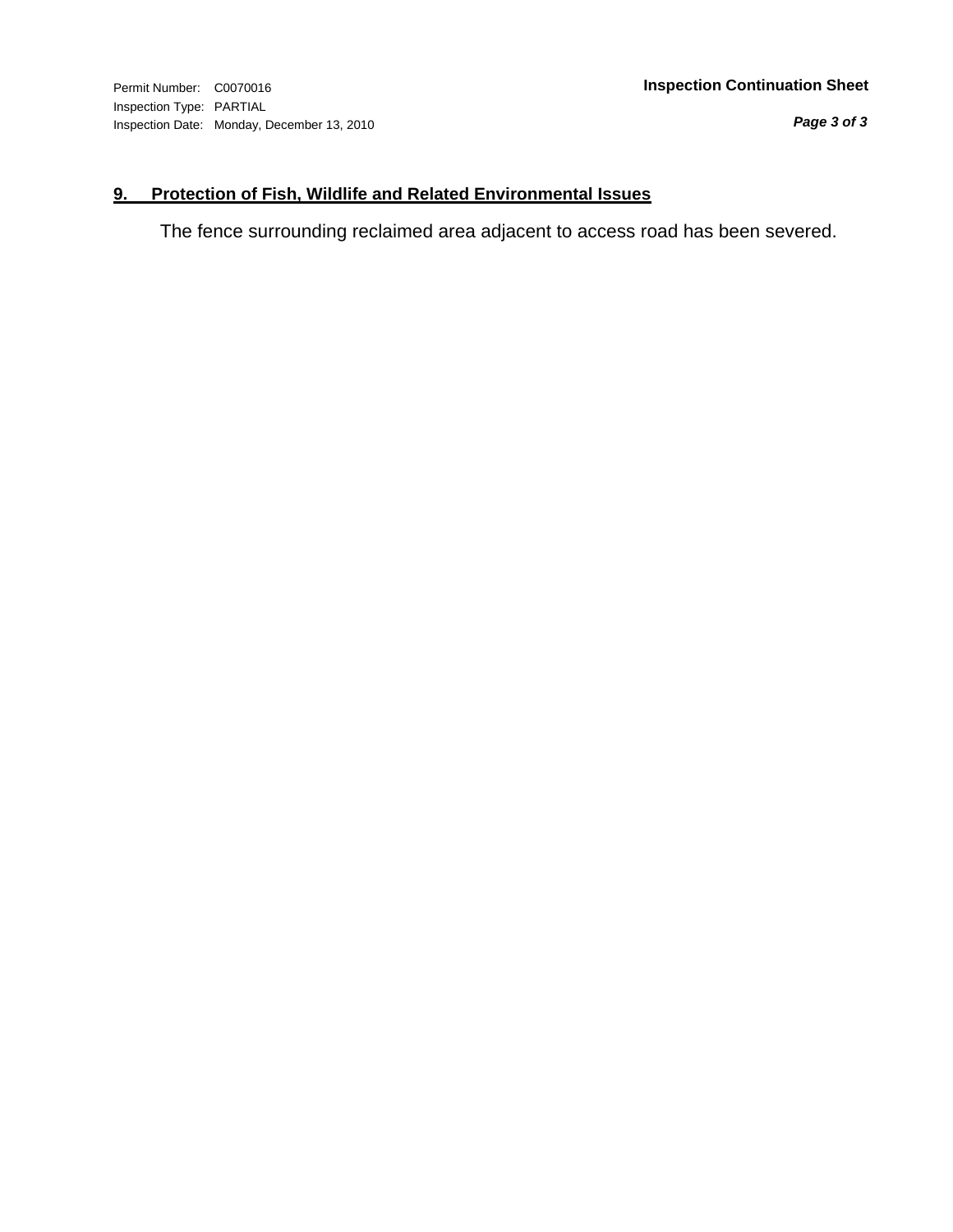

# **State of Utah DEPARTMENT OF NATURAL RESOURCES**

**MICHAEL R. STYLER Executive Director** 

#### Division of Oil, Gas and Mining

**JOHN R. BAZA Division Director** 

| Representatives Present During the Inspection: |                     |  |
|------------------------------------------------|---------------------|--|
|                                                | OGM Karl Houskeeper |  |

# **Inspection Report**

| Permit Number:   | C0070019                  |
|------------------|---------------------------|
| Inspection Type: | <b>PARTIAL</b>            |
| Inspection Date: | Monday, December 06, 2010 |
| Start Date/Time: | 12/6/2010 8:00:00 AM      |
| End Date/Time:   | 12/6/2010 11:00:00 AM     |
| Last Inspection: | Monday, November 22, 2010 |

Inspector: Karl Houskeeper,

Weather: Overcast/Light Snow, Temp. 31 Deg. F.

InspectionID Report Number: 2578

Accepted by: jhelfric 12/9/2010

| Permitee: ANDALEX RESOURCES INC        |                              |                                                |                            |
|----------------------------------------|------------------------------|------------------------------------------------|----------------------------|
| <b>Operator: ANDALEX RESOURCES INC</b> |                              |                                                |                            |
|                                        | <b>Site: CENTENNIAL MINE</b> |                                                |                            |
|                                        |                              | Address: PO BOX 910, EAST CARBON UT 84520-0910 |                            |
| County: <b>CARBON</b>                  |                              |                                                |                            |
| Permit Type: PERMANENT COAL PROGRAM    |                              |                                                |                            |
| Permit Status: ACTIVE                  |                              |                                                |                            |
| <b>Current Acreages</b>                |                              | <b>Mineral Ownership</b>                       | <b>Types of Operations</b> |
| 5,528.83 Total Permitted               |                              | Federal                                        | <b>Underground</b>         |

**State County Fee Other**

| 6,528.83 Total Permitted |
|--------------------------|
| 47.19 Total Disturbed    |
| <b>Phase I</b>           |
| <b>Phase II</b>          |
| <b>Phase III</b>         |

| $\vert \blacktriangleright$ Underground |
|-----------------------------------------|
| │ │ Surface                             |
| Loadout                                 |

**Processing**

**Reprocessing**

**Report summary and status for pending enforcement actions, permit conditions, Division Orders, and amendments:**

Checked in with Dave Shaver UtahAmerican Energy before conducting the inspection.



**Inspector's Signature:**

Karl Houskeeper,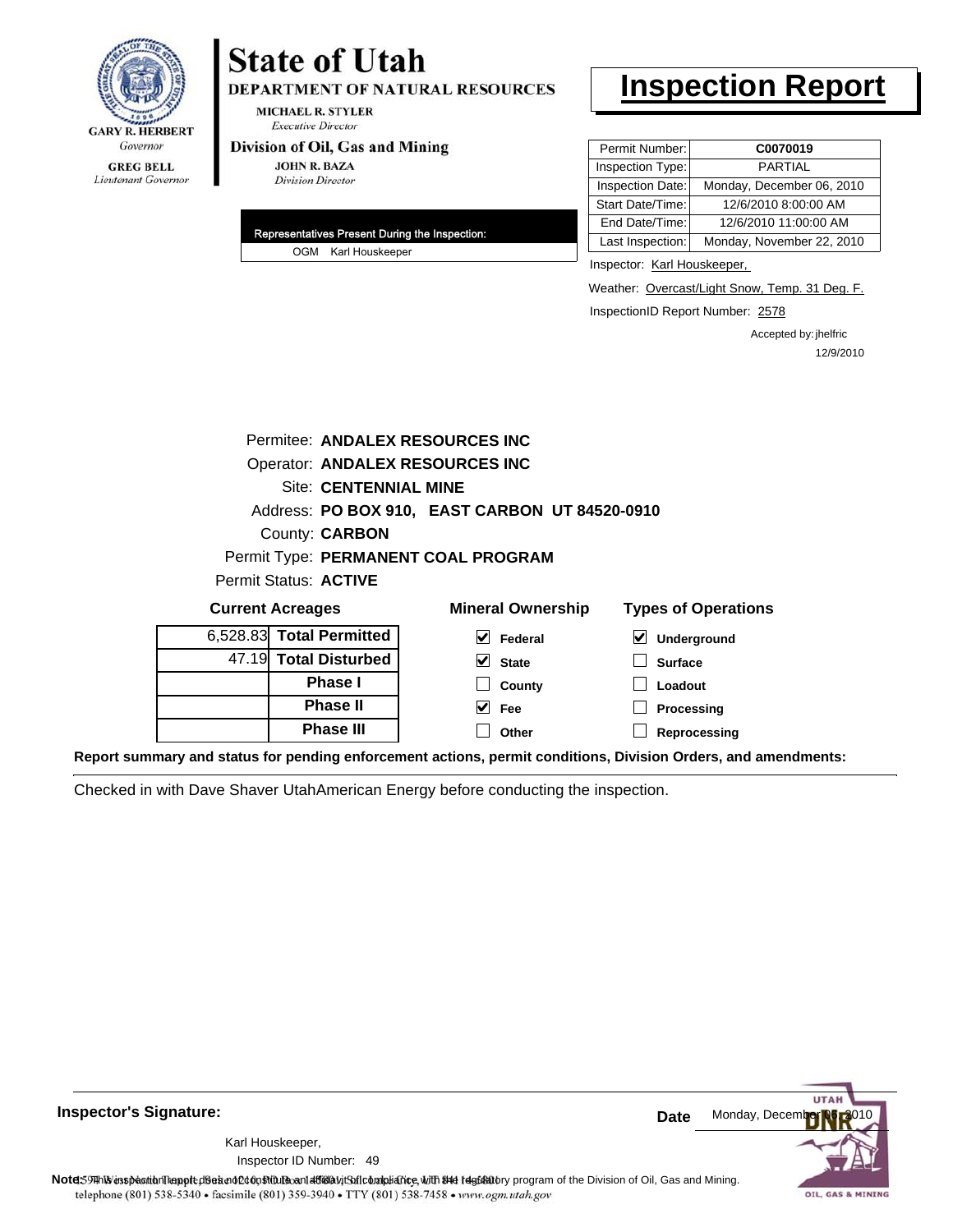- *1. Substantiate the elements on this inspection by checking the appropriate performance standard.*
- *a. For COMPLETE inspections provide narrative justification for any elements not fully inspected unless element is not appropriate to the site, in which case check Not Applicable.*
- *b. For PARTIAL inspections check only the elements evaluated.*
- *2. Document any noncompliance situation by reference the NOV issued at the appropriate performance standard listed below.*
- *3. Reference any narratives written in conjunction with this inspection at the appropriate performace standard listed below.*
- *4. Provide a brief status report for all pending enforcement actions, permit conditions, Divison Orders, and amendments.*

|     |                                                               | Evaluated               | Not Applicable Comment  |                         | Enforcement |
|-----|---------------------------------------------------------------|-------------------------|-------------------------|-------------------------|-------------|
| 1.  | Permits, Change, Transfer, Renewal, Sale                      |                         |                         |                         |             |
| 2.  | <b>Signs and Markers</b>                                      | $\overline{\mathbf{v}}$ |                         | $\blacktriangledown$    |             |
| 3.  | Topsoil                                                       |                         |                         |                         |             |
| 4.a | Hydrologic Balance: Diversions                                | $\overline{\mathbf{v}}$ |                         |                         |             |
| 4.b | Hydrologic Balance: Sediment Ponds and Impoundments           | $\blacktriangledown$    |                         |                         |             |
| 4.c | Hydrologic Balance: Other Sediment Control Measures           |                         |                         |                         |             |
| 4.d | Hydrologic Balance: Water Monitoring                          |                         |                         |                         |             |
| 4.e | Hydrologic Balance: Effluent Limitations                      |                         |                         |                         |             |
| 5.  | <b>Explosives</b>                                             | $\overline{\mathbf{v}}$ | $\blacktriangledown$    |                         |             |
| 6.  | Disposal of Excess Spoil, Fills, Benches                      | $\overline{\mathsf{v}}$ | $\overline{\mathbf{v}}$ |                         |             |
| 7.  | Coal Mine Waste, Refuse Piles, Impoundments                   | $\overline{\mathbf{v}}$ | ☑                       |                         |             |
| 8.  | Noncoal Waste                                                 | $\overline{\mathsf{v}}$ |                         | $\overline{\mathsf{v}}$ |             |
| 9.  | Protection of Fish, Wildlife and Related Environmental Issues |                         |                         |                         |             |
|     | 10. Slides and Other Damage                                   |                         |                         |                         |             |
| 11. | Contemporaneous Reclamation                                   |                         |                         |                         |             |
| 12. | <b>Backfilling And Grading</b>                                |                         |                         |                         |             |
| 13. | Revegetation                                                  |                         |                         |                         |             |
| 14. | Subsidence Control                                            |                         |                         |                         |             |
|     | 15. Cessation of Operations                                   |                         |                         |                         |             |
|     | 16.a Roads: Construction, Maintenance, Surfacing              |                         |                         |                         |             |
|     | 16.b Roads: Drainage Controls                                 |                         |                         |                         |             |
| 17. | <b>Other Transportation Facilities</b>                        |                         |                         |                         |             |
| 18. | Support Facilities, Utility Installations                     |                         |                         |                         |             |
|     | 19. AVS Check                                                 |                         |                         |                         |             |
| 20. | Air Quality Permit                                            |                         |                         |                         |             |
| 21. | Bonding and Insurance                                         |                         |                         |                         |             |
|     | 22. Other                                                     | ⊽                       |                         | $\overline{\mathbf{v}}$ |             |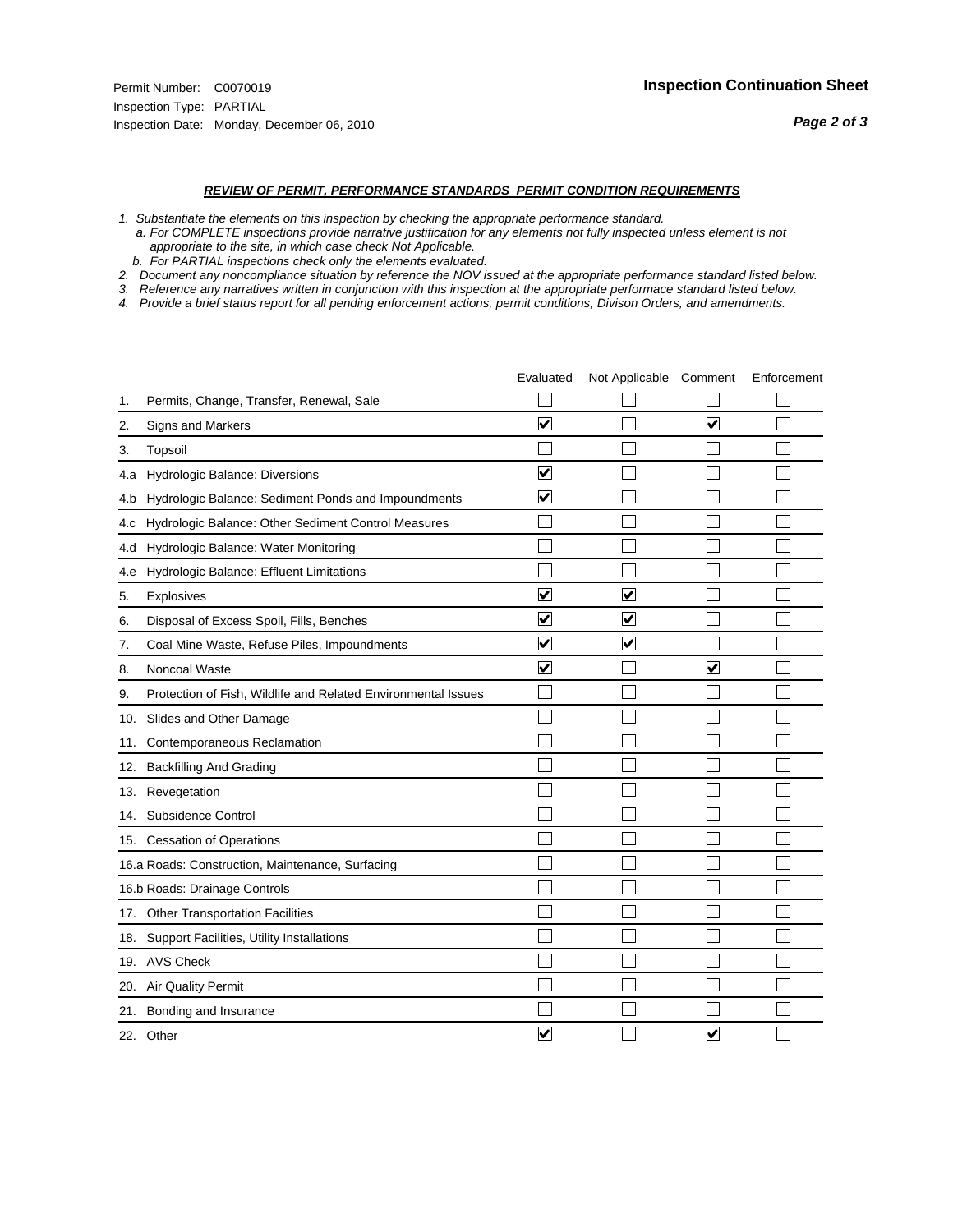Inspection Type: PARTIAL Inspection Date: Monday, December 06, 2010

*Page 3 of 3*

### **2. Signs and Markers**

The mine identification is in place at a point of contact between the permit area and public access. The sign contained the required information.

## **8. Noncoal Waste**

Noncoal waste is being stored in the approved facilities.

### **22. Other**

The site is covered by a light blanket of snow.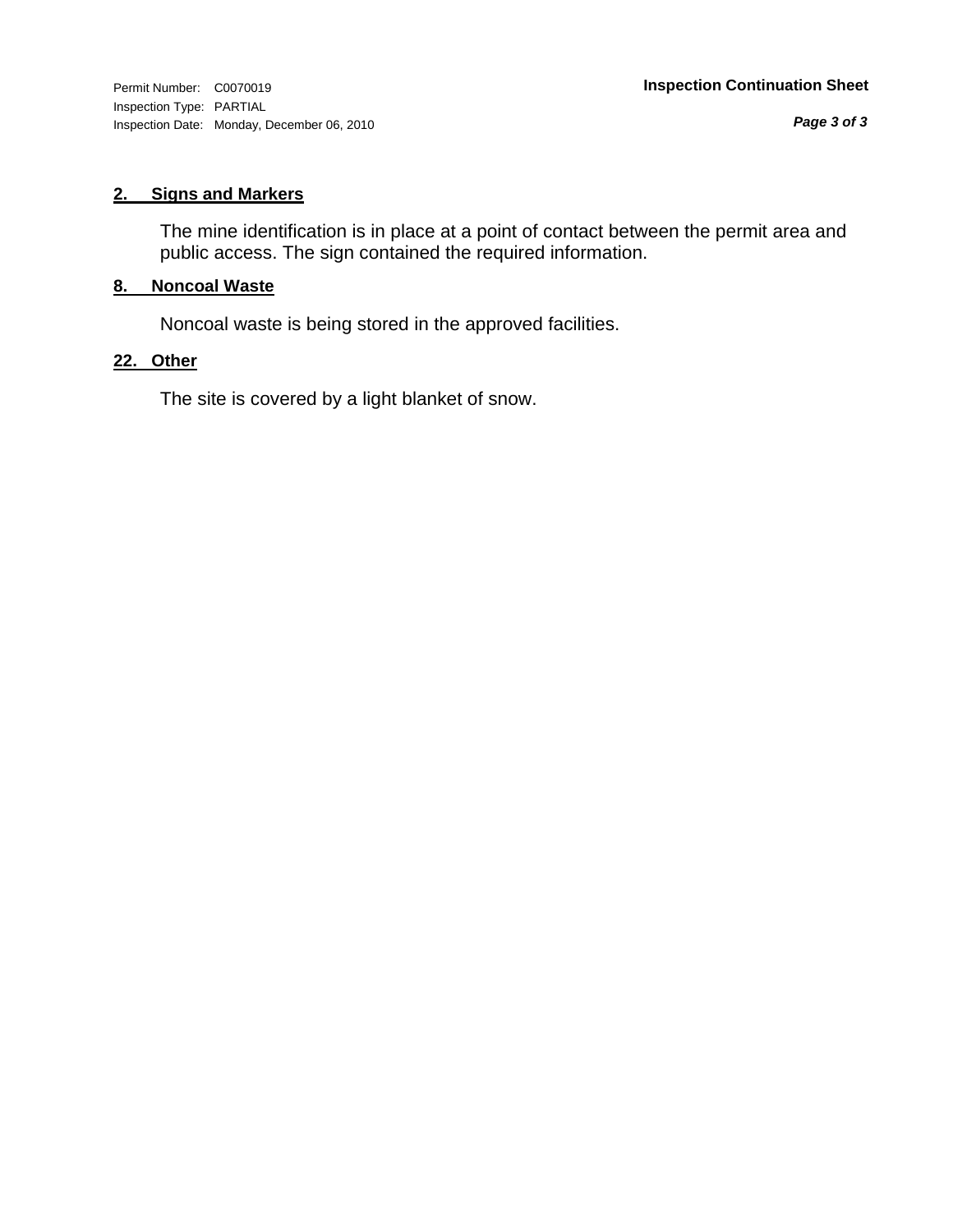

# **State of Utah**

**DEPARTMENT OF NATURAL RESOURCES** 

**MICHAEL R. STYLER Executive Director** 

#### Division of Oil, Gas and Mining

**JOHN R. BAZA Division Director** 

| Representatives Present During the Inspection: |                     |  |
|------------------------------------------------|---------------------|--|
|                                                | Company Kit Pappas  |  |
|                                                | OGM Karl Houskeeper |  |

# **Inspection Report**

| Permit Number:   | C0070020                    |
|------------------|-----------------------------|
| Inspection Type: | <b>PARTIAL</b>              |
| Inspection Date: | Thursday, December 09, 2010 |
| Start Date/Time: | 12/9/2010 9:30:00 AM        |
| End Date/Time:   | 12/9/2010 12:30:00 PM       |
| Last Inspection: | Thursday, November 18, 2010 |

Inspector: Karl Houskeeper,

Weather: Clear, Temp. 32 Deg. F.

InspectionID Report Number: 2586

Accepted by: jhelfric 12/9/2010

|                          | Permitee: HIDDEN SPLENDOR RESOURCES                            |                                                                                                                |
|--------------------------|----------------------------------------------------------------|----------------------------------------------------------------------------------------------------------------|
|                          | Operator: HIDDEN SPLENDOR RESOURCES                            |                                                                                                                |
| Site: HORIZON MINE       |                                                                |                                                                                                                |
|                          | Address: 57 WEST 200 SOUTH, SUITE 400, SALT LAKE CITY UT 84101 |                                                                                                                |
| County: CARBON           |                                                                |                                                                                                                |
|                          | Permit Type: PERMANENT COAL PROGRAM                            |                                                                                                                |
| Permit Status: ACTIVE    |                                                                |                                                                                                                |
| <b>Current Acreages</b>  | <b>Mineral Ownership</b>                                       | <b>Types of Operations</b>                                                                                     |
| 1,577.00 Total Permitted | M<br>Federal                                                   | ⊻<br>Underground                                                                                               |
| 9.50 Total Disturbed     | <b>State</b>                                                   | <b>Surface</b>                                                                                                 |
| <b>Phase I</b>           | County                                                         | Loadout                                                                                                        |
| <b>Phase II</b>          | $\overline{\smash{\vee}}$ Fee                                  | Processing                                                                                                     |
| <b>Phase III</b>         | Other                                                          | Reprocessing                                                                                                   |
|                          |                                                                | Report summary and status for pending enforcement actions, permit conditions, Division Orders, and amendments: |

**Inspector's Signature:**

49 Inspector ID Number:Karl Houskeeper,



Note59#htviespection lepptt does not constitute an affidavitSal compliance, with the regulatory program of the Division of Oil, Gas and Mining. telephone (801) 538-5340 · facsimile (801) 359-3940 · TTY (801) 538-7458 · www.ogm.utah.gov

OIL, GAS & MINING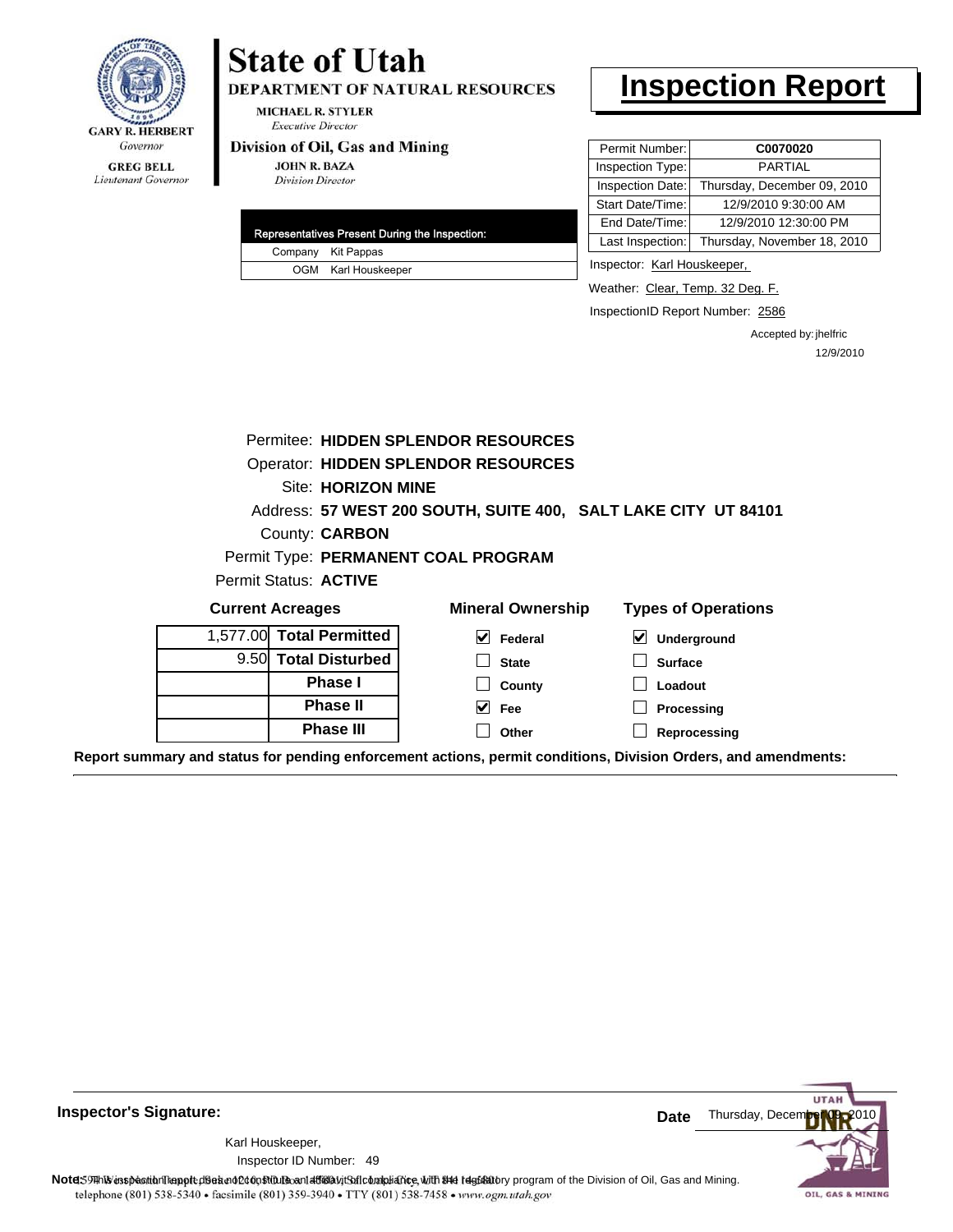- *1. Substantiate the elements on this inspection by checking the appropriate performance standard.*
- *a. For COMPLETE inspections provide narrative justification for any elements not fully inspected unless element is not appropriate to the site, in which case check Not Applicable.*
- *b. For PARTIAL inspections check only the elements evaluated.*
- *2. Document any noncompliance situation by reference the NOV issued at the appropriate performance standard listed below.*
- *3. Reference any narratives written in conjunction with this inspection at the appropriate performace standard listed below.*
- *4. Provide a brief status report for all pending enforcement actions, permit conditions, Divison Orders, and amendments.*

|     |                                                               | Evaluated               | Not Applicable Comment |                         | Enforcement |
|-----|---------------------------------------------------------------|-------------------------|------------------------|-------------------------|-------------|
| 1.  | Permits, Change, Transfer, Renewal, Sale                      |                         |                        |                         |             |
| 2.  | <b>Signs and Markers</b>                                      | $\overline{\mathbf{v}}$ |                        | $\blacktriangledown$    |             |
| 3.  | Topsoil                                                       |                         |                        |                         |             |
| 4.a | Hydrologic Balance: Diversions                                | $\overline{\mathbf{v}}$ |                        | ⊽                       |             |
| 4.b | Hydrologic Balance: Sediment Ponds and Impoundments           |                         |                        |                         |             |
| 4.c | Hydrologic Balance: Other Sediment Control Measures           |                         |                        |                         |             |
| 4.d | Hydrologic Balance: Water Monitoring                          |                         |                        |                         |             |
| 4.e | Hydrologic Balance: Effluent Limitations                      |                         |                        |                         |             |
| 5.  | <b>Explosives</b>                                             |                         |                        |                         |             |
| 6.  | Disposal of Excess Spoil, Fills, Benches                      |                         |                        |                         |             |
| 7.  | Coal Mine Waste, Refuse Piles, Impoundments                   |                         |                        |                         |             |
| 8.  | Noncoal Waste                                                 | $\overline{\mathsf{v}}$ |                        | $\overline{\mathsf{v}}$ |             |
| 9.  | Protection of Fish, Wildlife and Related Environmental Issues |                         |                        |                         |             |
|     | 10. Slides and Other Damage                                   |                         |                        |                         |             |
| 11. | Contemporaneous Reclamation                                   |                         |                        |                         |             |
| 12. | <b>Backfilling And Grading</b>                                |                         |                        |                         |             |
| 13. | Revegetation                                                  |                         |                        |                         |             |
| 14. | Subsidence Control                                            |                         |                        |                         |             |
|     | 15. Cessation of Operations                                   |                         |                        |                         |             |
|     | 16.a Roads: Construction, Maintenance, Surfacing              |                         |                        |                         |             |
|     | 16.b Roads: Drainage Controls                                 |                         |                        |                         |             |
| 17. | <b>Other Transportation Facilities</b>                        |                         |                        |                         |             |
| 18. | Support Facilities, Utility Installations                     |                         |                        |                         |             |
|     | 19. AVS Check                                                 |                         |                        |                         |             |
| 20. | Air Quality Permit                                            |                         |                        |                         |             |
| 21. | Bonding and Insurance                                         |                         |                        |                         |             |
|     | 22. Other                                                     |                         |                        |                         |             |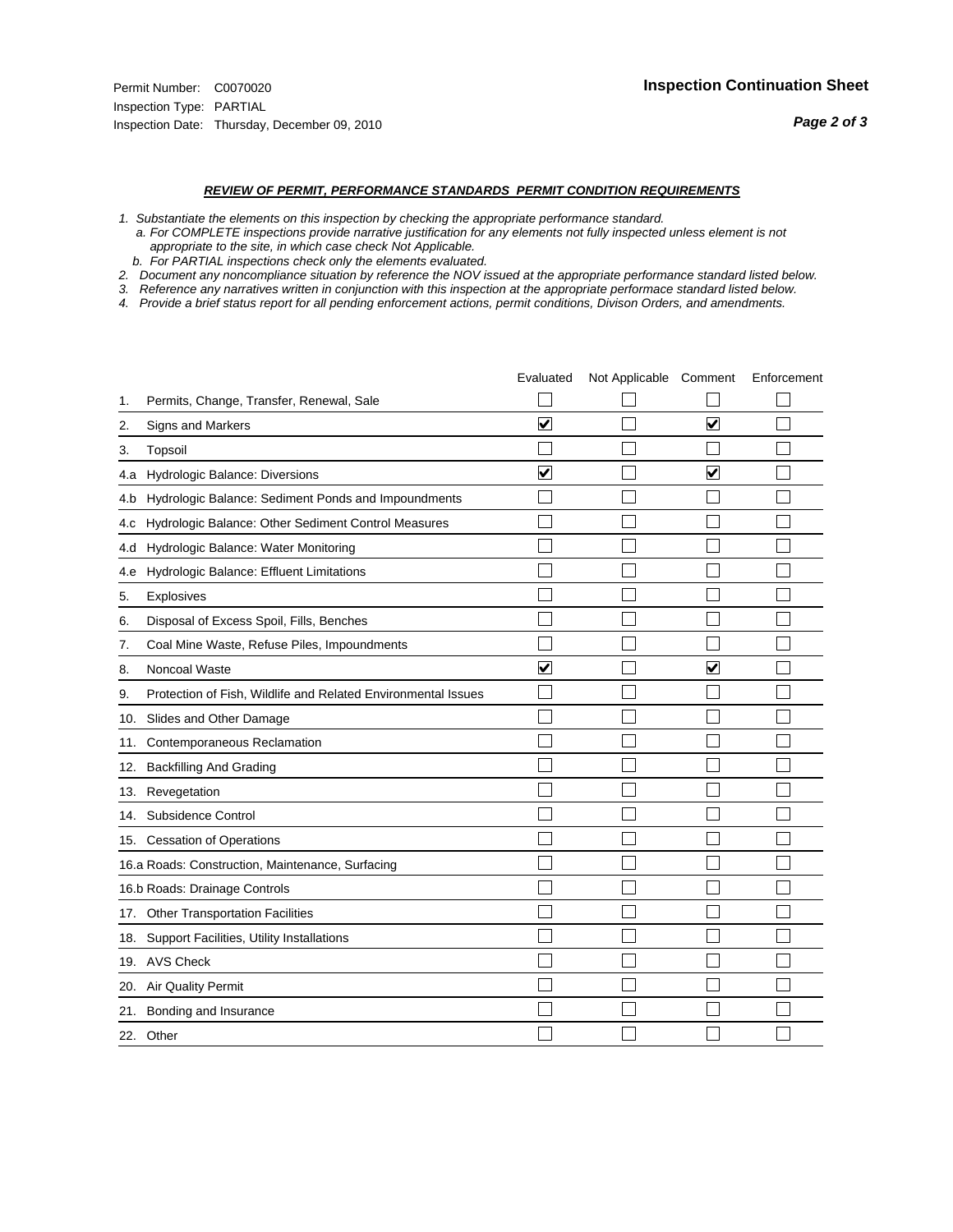#### **2. Signs and Markers**

The mine identification sign is located at a point of contact of the public to the permit area. The sign has the required information.

#### **4.a Hydrologic Balance: Diversions**

The diversion that is adjacent to the mine office needs to be maintained The diversion is still functional but needs to be re-defined.

#### **8. Noncoal Waste**

Several items of noncoal waste (trash) are on the topsoil pile adjacent to the mine office. The items are to be picked up and placed in the appropriate storage facility. Belting is laid to the side of the sediment pond and the county road. The belting needs to be gathered from this location and place In an approved storage location.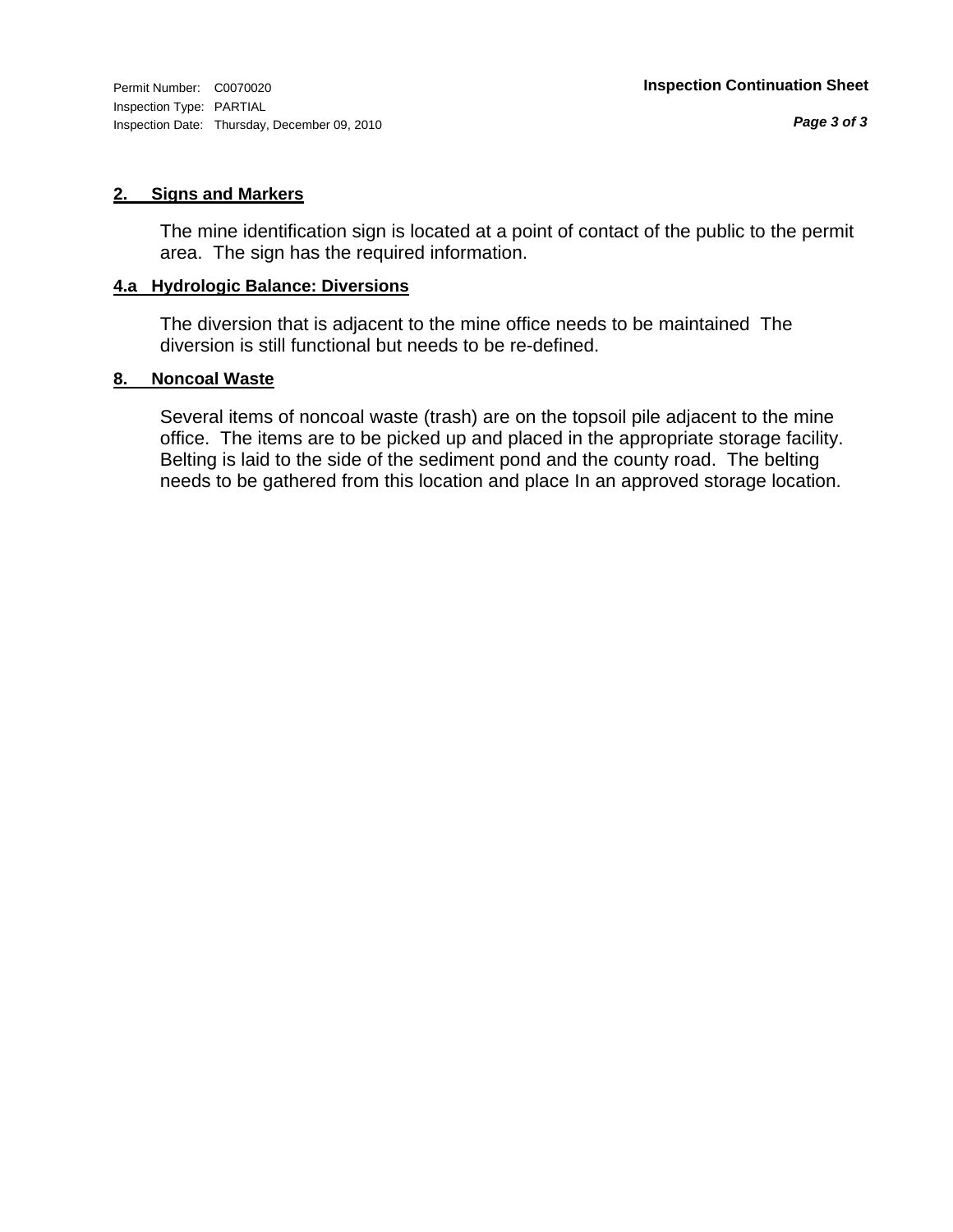

# **State of Utah**

DEPARTMENT OF NATURAL RESOURCES

**MICHAEL R. STYLER Executive Director** 

#### Division of Oil, Gas and Mining

**JOHN R. BAZA Division Director** 

| Representatives Present During the Inspection: |  |
|------------------------------------------------|--|
| OGM April Abate                                |  |

# **Inspection Report**

| Permit Number:   | C0070022                                      |
|------------------|-----------------------------------------------|
| Inspection Type: | <b>PARTIAL</b>                                |
| Inspection Date: | Thursday, December 09, 2010                   |
| Start Date/Time: | 12/9/2010 11:30:00 AM                         |
| End Date/Time:   | 12/9/2010                                     |
|                  | Last Inspection: Wednesday, November 17, 2010 |

Inspector: April Abate,

Weather: Clear 44F

InspectionID Report Number: 2589

Accepted by: jhelfric 12/16/2010

| Permitee: SAVAGE SERVICES CORP                          |                                       |                          |                                            |  |  |  |  |  |
|---------------------------------------------------------|---------------------------------------|--------------------------|--------------------------------------------|--|--|--|--|--|
|                                                         | <b>Operator: SAVAGE SERVICES CORP</b> |                          |                                            |  |  |  |  |  |
|                                                         | Site: SAVAGE COAL TERMINAL            |                          |                                            |  |  |  |  |  |
| Address: 6340 S 3000 E STE 600, SALT LAKE CITY UT 84121 |                                       |                          |                                            |  |  |  |  |  |
| County: <b>CARBON</b>                                   |                                       |                          |                                            |  |  |  |  |  |
| Permit Type: PERMANENT COAL PROGRAM                     |                                       |                          |                                            |  |  |  |  |  |
| Permit Status: ACTIVE                                   |                                       |                          |                                            |  |  |  |  |  |
| <b>Current Acreages</b>                                 |                                       | <b>Mineral Ownership</b> | <b>Types of Operations</b>                 |  |  |  |  |  |
| <b>Total Permitted</b><br>153.46                        |                                       | Federal                  | $\vert\bm{\checkmark}\vert$<br>Underground |  |  |  |  |  |
| <b>Total Disturbed</b><br>132.50                        |                                       | <b>State</b>             | V<br><b>Surface</b>                        |  |  |  |  |  |
| Phase I                                                 |                                       | County                   | Loadout                                    |  |  |  |  |  |
| <b>Phase II</b>                                         |                                       | Fee                      | Processing                                 |  |  |  |  |  |
| <b>Phase III</b>                                        |                                       | Other                    | Reprocessing                               |  |  |  |  |  |

**Report summary and status for pending enforcement actions, permit conditions, Division Orders, and amendments:**

Monlthly partial inspection completed by A. Abate and J. Smith of DOGM with Garth Neilson of Savage.

**Inspector's Signature:**

60 Inspector ID Number:April Abate,

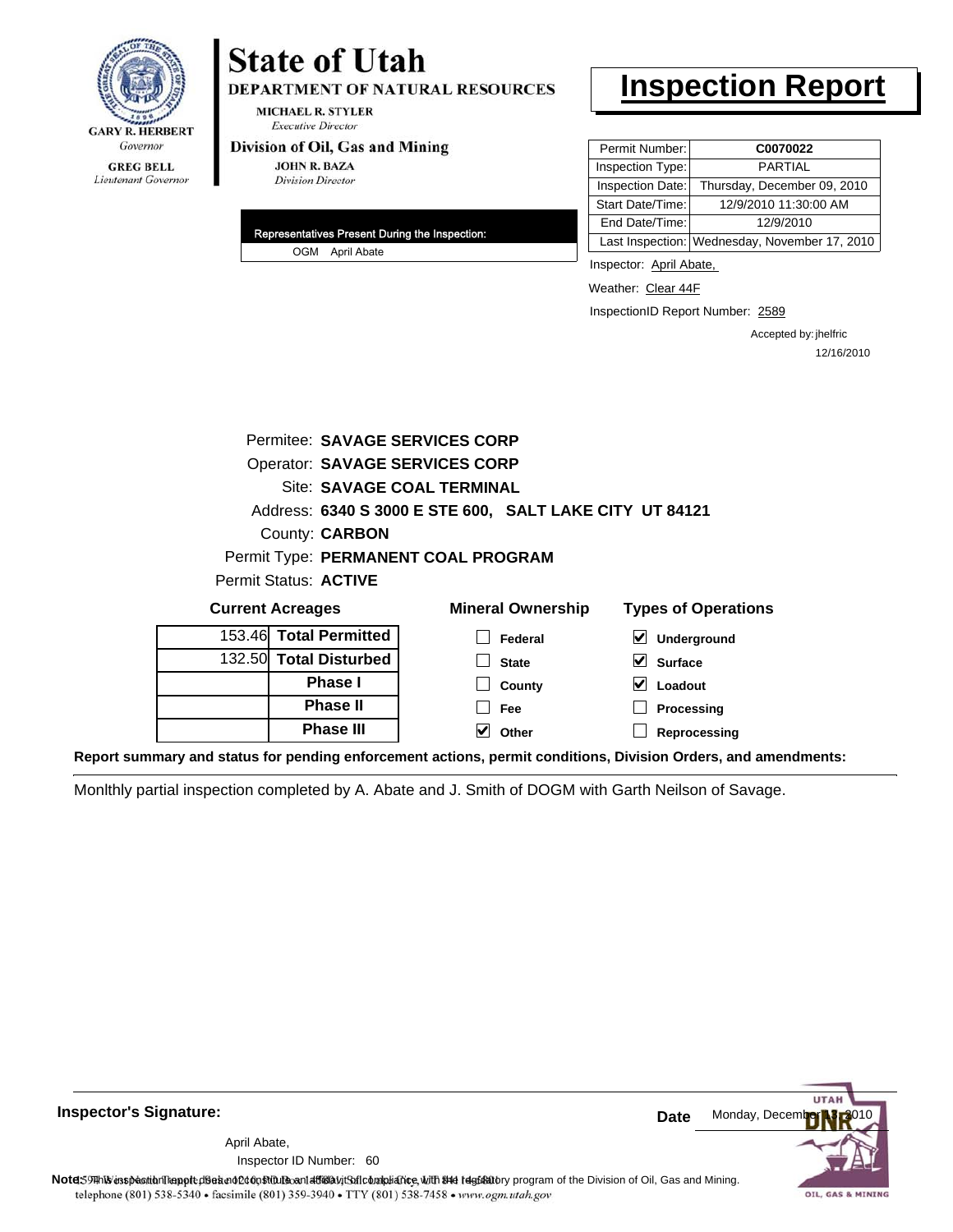- *1. Substantiate the elements on this inspection by checking the appropriate performance standard.*
- *a. For COMPLETE inspections provide narrative justification for any elements not fully inspected unless element is not appropriate to the site, in which case check Not Applicable.*
- *b. For PARTIAL inspections check only the elements evaluated.*
- *2. Document any noncompliance situation by reference the NOV issued at the appropriate performance standard listed below.*
- *3. Reference any narratives written in conjunction with this inspection at the appropriate performace standard listed below.*
- *4. Provide a brief status report for all pending enforcement actions, permit conditions, Divison Orders, and amendments.*

|     |                                                               | Evaluated               | Not Applicable Comment |                         | Enforcement |
|-----|---------------------------------------------------------------|-------------------------|------------------------|-------------------------|-------------|
| 1.  | Permits, Change, Transfer, Renewal, Sale                      |                         |                        |                         |             |
| 2.  | <b>Signs and Markers</b>                                      |                         |                        |                         |             |
| 3.  | Topsoil                                                       |                         |                        |                         |             |
| 4.a | Hydrologic Balance: Diversions                                | ⊽                       |                        | $\blacktriangledown$    |             |
| 4.b | Hydrologic Balance: Sediment Ponds and Impoundments           | $\blacktriangledown$    |                        | ⊻                       |             |
| 4.c | Hydrologic Balance: Other Sediment Control Measures           |                         |                        |                         |             |
| 4.d | Hydrologic Balance: Water Monitoring                          |                         |                        |                         |             |
| 4.e | Hydrologic Balance: Effluent Limitations                      |                         |                        |                         |             |
| 5.  | Explosives                                                    |                         |                        |                         |             |
| 6.  | Disposal of Excess Spoil, Fills, Benches                      |                         |                        |                         |             |
| 7.  | Coal Mine Waste, Refuse Piles, Impoundments                   |                         |                        |                         |             |
| 8.  | Noncoal Waste                                                 |                         |                        |                         |             |
| 9.  | Protection of Fish, Wildlife and Related Environmental Issues |                         |                        |                         |             |
| 10. | Slides and Other Damage                                       |                         |                        |                         |             |
| 11. | Contemporaneous Reclamation                                   |                         |                        |                         |             |
| 12. | <b>Backfilling And Grading</b>                                |                         |                        |                         |             |
| 13. | Revegetation                                                  |                         |                        |                         |             |
| 14. | Subsidence Control                                            |                         |                        |                         |             |
|     | 15. Cessation of Operations                                   |                         |                        |                         |             |
|     | 16.a Roads: Construction, Maintenance, Surfacing              | $\overline{\mathbf{v}}$ |                        | $\overline{\mathbf{v}}$ |             |
|     | 16.b Roads: Drainage Controls                                 |                         |                        |                         |             |
| 17. | <b>Other Transportation Facilities</b>                        |                         |                        |                         |             |
| 18. | Support Facilities, Utility Installations                     |                         |                        |                         |             |
|     | 19. AVS Check                                                 |                         |                        |                         |             |
| 20. | <b>Air Quality Permit</b>                                     |                         |                        |                         |             |
| 21. | Bonding and Insurance                                         |                         |                        |                         |             |
|     | 22. Other                                                     |                         |                        |                         |             |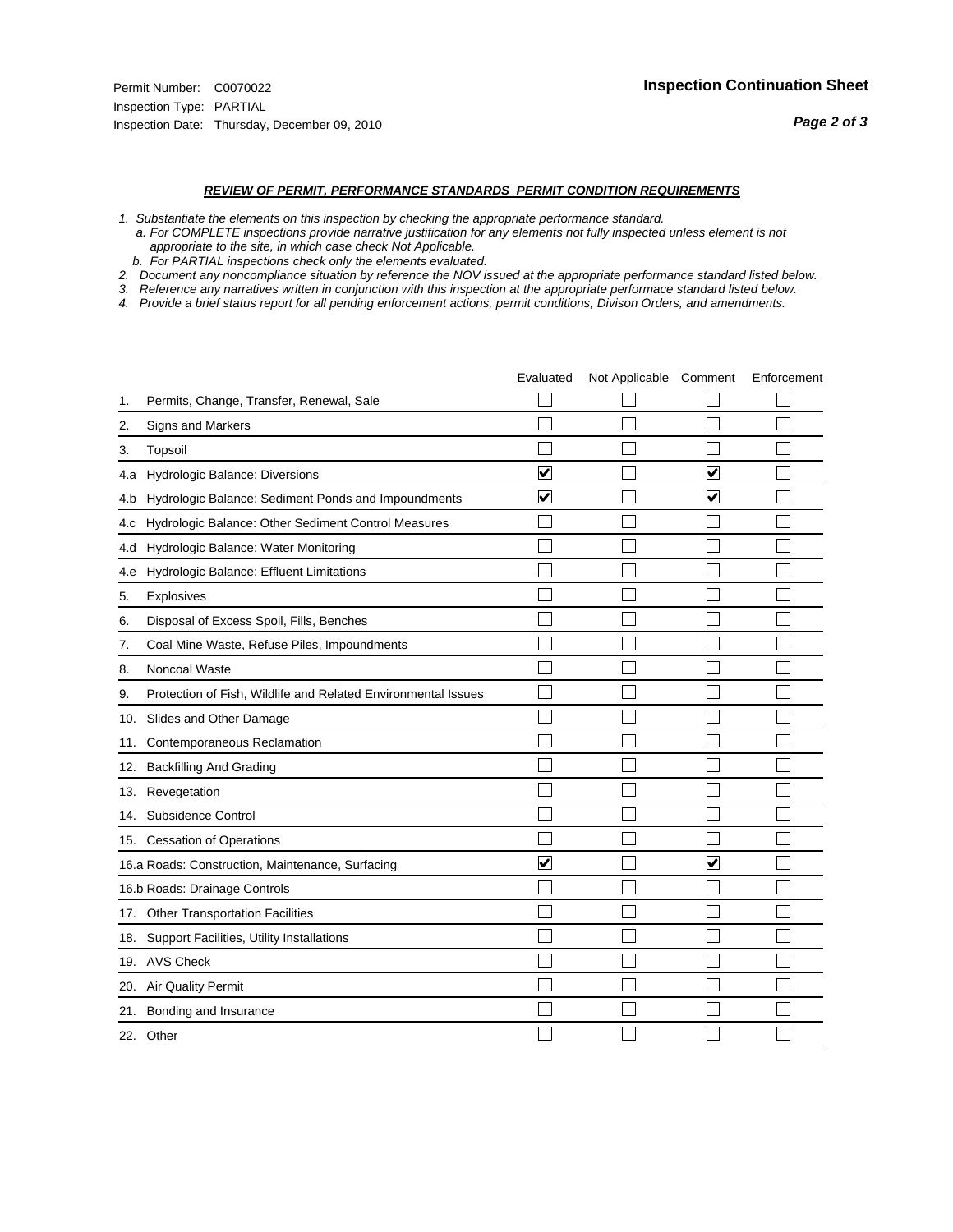Inspection Type: PARTIAL Inspection Date: Thursday, December 09, 2010

#### **4.a Hydrologic Balance: Diversions**

Diversions were checked and appeared to be functioning as designed.

#### **4.b Hydrologic Balance: Sediment Ponds and Impoundments**

Examined the slurry ponds. Slurry Pond #1 was cleaned out and fines were being staged to the side and drying.

### **16.a Roads: Construction, Maintenance, Surfacing**

The main water line from the wash plant to the Price River was recently replaced. The water line is primarily located on private property. The main water line feeds into the pumphouse located on the northeast corner of the property. Blackhawk Engineering will be sending in a revised map showing the location of the new water line. Mr. Neilsen also reported that some maintanence was performed on well S-2- GW. Recent oil and grease detections have been observed in this well. Regrading and some additional gravel was performed around the well to prevent surface water infiltration.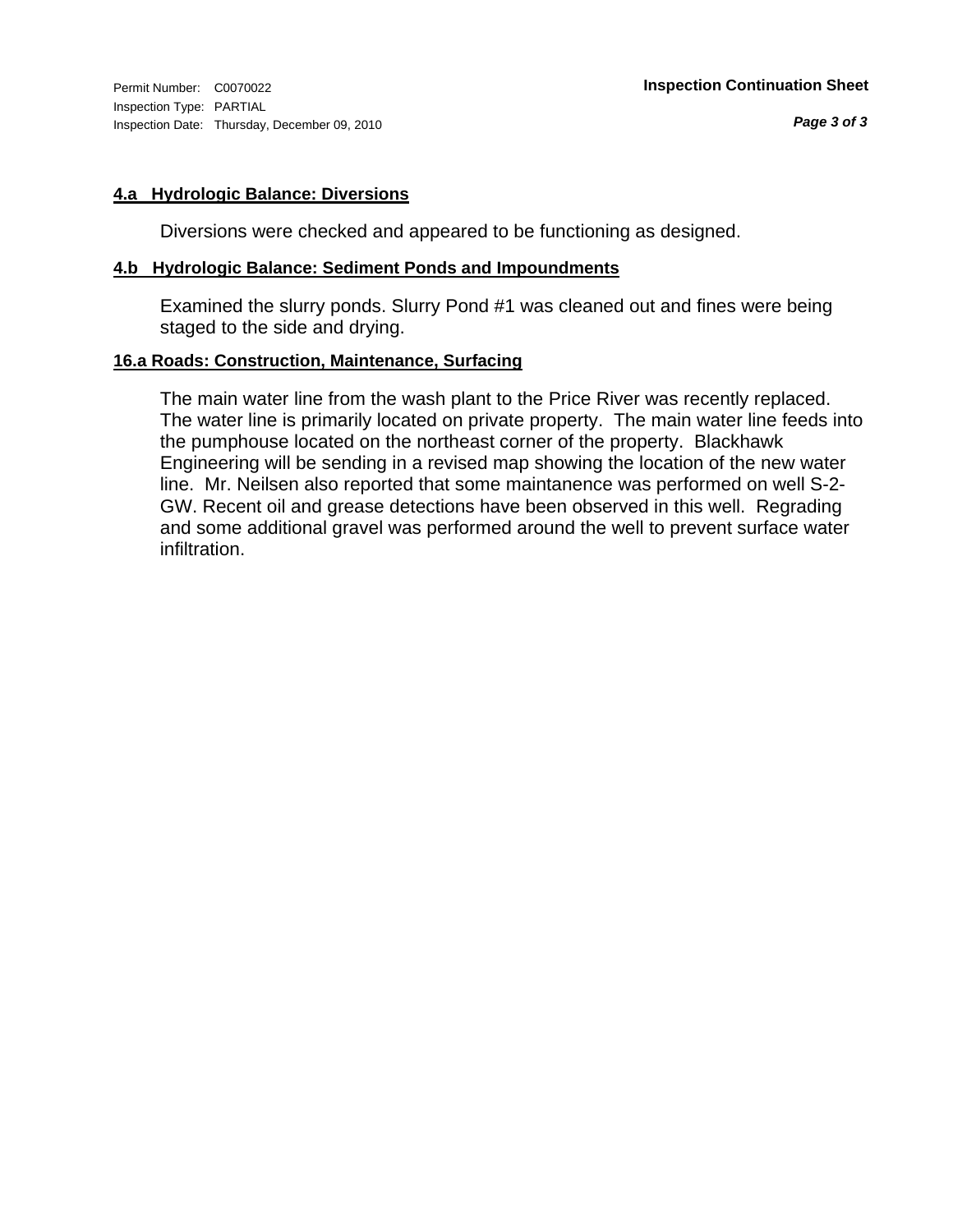

**DEPARTMENT OF NATURAL RESOURCES** 

MICHAEL R. STYLER **Executive Director** 

#### Division of Oil, Gas and Mining

**JOHN R. BAZA Division Director** 

|  | Representatives Present During the Inspection: |
|--|------------------------------------------------|
|  | Company Dave Shaver                            |
|  | OGM Pete Hess                                  |

### **Inspection Report**

| Permit Number:   | C0070033                    |
|------------------|-----------------------------|
| Inspection Type: | PARTIAL                     |
| Inspection Date: | Thursday, December 09, 2010 |
| Start Date/Time: | 12/9/2010 8:00:00 AM        |
| End Date/Time:   | 12/9/2010 8:30:00 AM        |
| Last Inspection: |                             |

Inspector: Pete Hess,

Weather: Clear; 30-35 degrees F.

InspectionID Report Number: 2585

Accepted by: jhelfric 12/9/2010

|  | Permitee: ANDALEX RESOURCES INC                |                                     |                                                                                                               |  |
|--|------------------------------------------------|-------------------------------------|---------------------------------------------------------------------------------------------------------------|--|
|  | <b>Operator: ANDALEX RESOURCES INC</b>         |                                     |                                                                                                               |  |
|  | <b>Site: WILDCAT LOADOUT</b>                   |                                     |                                                                                                               |  |
|  | Address: PO BOX 910, EAST CARBON UT 84520-0910 |                                     |                                                                                                               |  |
|  | County: <b>CARBON</b>                          |                                     |                                                                                                               |  |
|  |                                                | Permit Type: PERMANENT COAL PROGRAM |                                                                                                               |  |
|  | Permit Status: <b>ACTIVE</b>                   |                                     |                                                                                                               |  |
|  | <b>Current Acreages</b>                        | <b>Mineral Ownership</b>            | <b>Types of Operations</b>                                                                                    |  |
|  | 100.00 Total Permitted                         | M<br>Federal                        | Underground                                                                                                   |  |
|  | 78.45 Total Disturbed                          | <b>State</b>                        | <b>Surface</b>                                                                                                |  |
|  | <b>Phase I</b>                                 | County                              | M<br>Loadout                                                                                                  |  |
|  | <b>Phase II</b>                                | Fee                                 | M<br>Processing                                                                                               |  |
|  | <b>Phase III</b>                               | Other                               | Reprocessing                                                                                                  |  |
|  |                                                |                                     | Report summary and status for pending enforcement actions, permit conditions, Division Orders, and amendments |  |

The site remains in temporary cessation status; there is no activity at the site.

Mr. Dave Shaver represented UtahAmerican Energy / Andalex Resources, Inc. during todays inspection. The Division anticipates that the InterMountain Power Agency will submit an application to transfer the Wildcat permit

from Andalex Resources to IPA in the very near future.

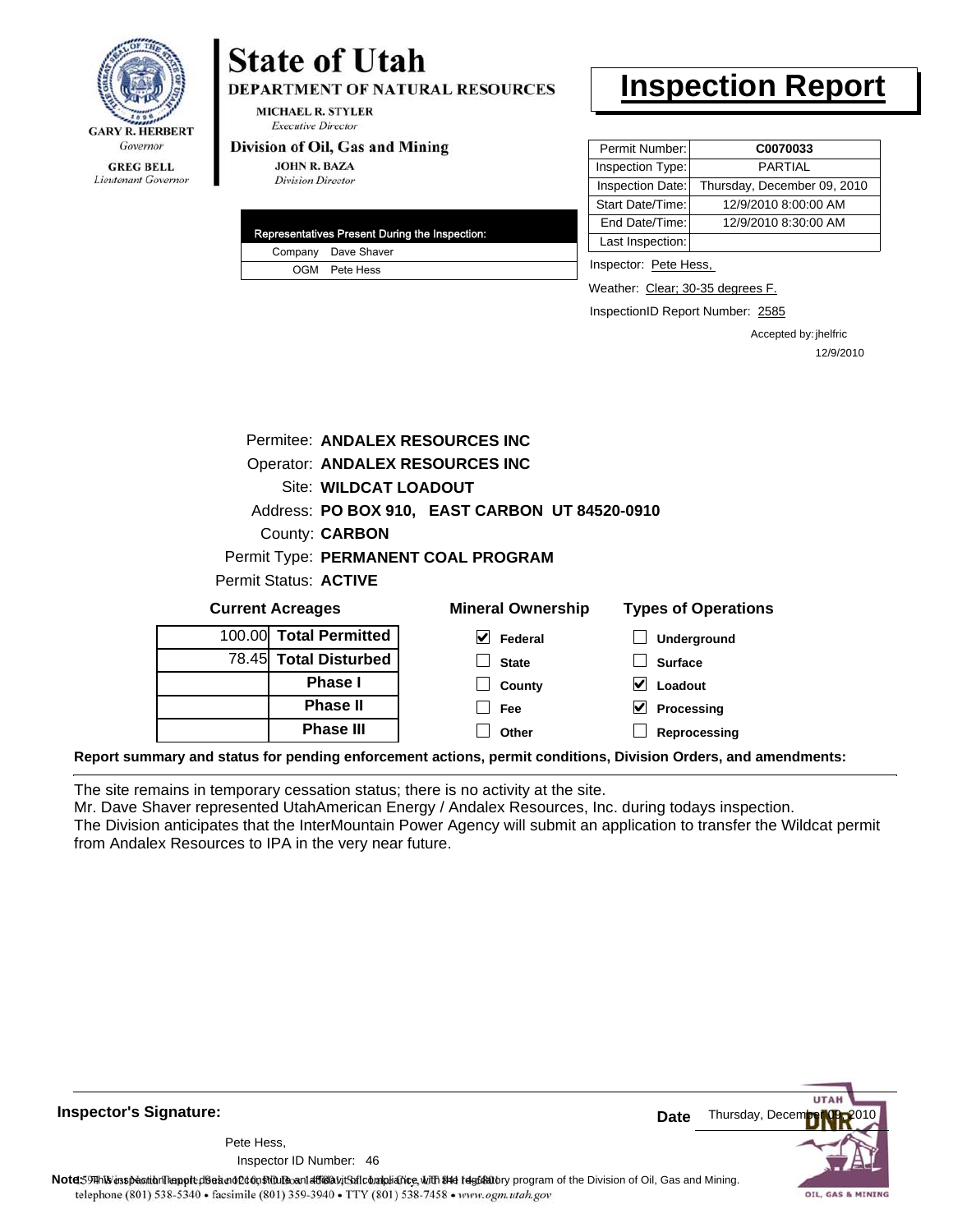#### *REVIEW OF PERMIT, PERFORMANCE STANDARDS PERMIT CONDITION REQUIREMENTS*

*1. Substantiate the elements on this inspection by checking the appropriate performance standard.*

 *a. For COMPLETE inspections provide narrative justification for any elements not fully inspected unless element is not appropriate to the site, in which case check Not Applicable.*

 *b. For PARTIAL inspections check only the elements evaluated.*

*2. Document any noncompliance situation by reference the NOV issued at the appropriate performance standard listed below.*

*3. Reference any narratives written in conjunction with this inspection at the appropriate performace standard listed below.*

*4. Provide a brief status report for all pending enforcement actions, permit conditions, Divison Orders, and amendments.*

|     |                                                               | Evaluated                       | Not Applicable Comment  |                         | Enforcement |
|-----|---------------------------------------------------------------|---------------------------------|-------------------------|-------------------------|-------------|
| 1.  | Permits, Change, Transfer, Renewal, Sale                      | $\overline{\mathbf{v}}$         |                         | V                       |             |
| 2.  | Signs and Markers                                             | $\overline{\mathbf{v}}$         |                         |                         |             |
| 3.  | Topsoil                                                       | $\overline{\mathbf{v}}$         |                         |                         |             |
| 4.a | Hydrologic Balance: Diversions                                | $\overline{\mathsf{v}}$         |                         |                         |             |
| 4.b | Hydrologic Balance: Sediment Ponds and Impoundments           | $\blacktriangledown$            |                         | V                       |             |
| 4.C | Hydrologic Balance: Other Sediment Control Measures           |                                 |                         |                         |             |
| 4.d | Hydrologic Balance: Water Monitoring                          | $\overline{\mathbf{v}}$         |                         | $\overline{\mathbf{v}}$ |             |
| 4.e | Hydrologic Balance: Effluent Limitations                      |                                 |                         |                         |             |
| 5.  | Explosives                                                    |                                 | ⊽                       |                         |             |
| 6.  | Disposal of Excess Spoil, Fills, Benches                      |                                 | ⊽                       |                         |             |
| 7.  | Coal Mine Waste, Refuse Piles, Impoundments                   | $\overline{\mathbf{v}}$         |                         | $\overline{\mathbf{v}}$ |             |
| 8.  | Noncoal Waste                                                 | ⊽                               |                         | V                       |             |
| 9.  | Protection of Fish, Wildlife and Related Environmental Issues | $\blacktriangledown$            |                         | ☑                       |             |
|     | 10. Slides and Other Damage                                   |                                 |                         |                         |             |
| 11. | Contemporaneous Reclamation                                   | ⊽                               |                         |                         |             |
| 12. | <b>Backfilling And Grading</b>                                |                                 | $\overline{\mathbf{v}}$ |                         |             |
| 13. | Revegetation                                                  | $\overline{\mathbf{v}}$         |                         |                         |             |
| 14. | Subsidence Control                                            |                                 | $\overline{\mathbf{v}}$ |                         |             |
|     | 15. Cessation of Operations                                   |                                 |                         |                         |             |
|     | 16.a Roads: Construction, Maintenance, Surfacing              | ⊽                               |                         |                         |             |
|     | 16.b Roads: Drainage Controls                                 | $\overline{\blacktriangledown}$ |                         | $\overline{\mathbf{v}}$ |             |
| 17. | Other Transportation Facilities                               |                                 |                         |                         |             |
| 18. | Support Facilities, Utility Installations                     | $\overline{\mathbf{v}}$         |                         |                         |             |
|     | 19. AVS Check                                                 |                                 |                         |                         |             |
| 20. | <b>Air Quality Permit</b>                                     |                                 |                         |                         |             |
| 21. | Bonding and Insurance                                         |                                 |                         |                         |             |
|     | 22. Other                                                     |                                 |                         |                         |             |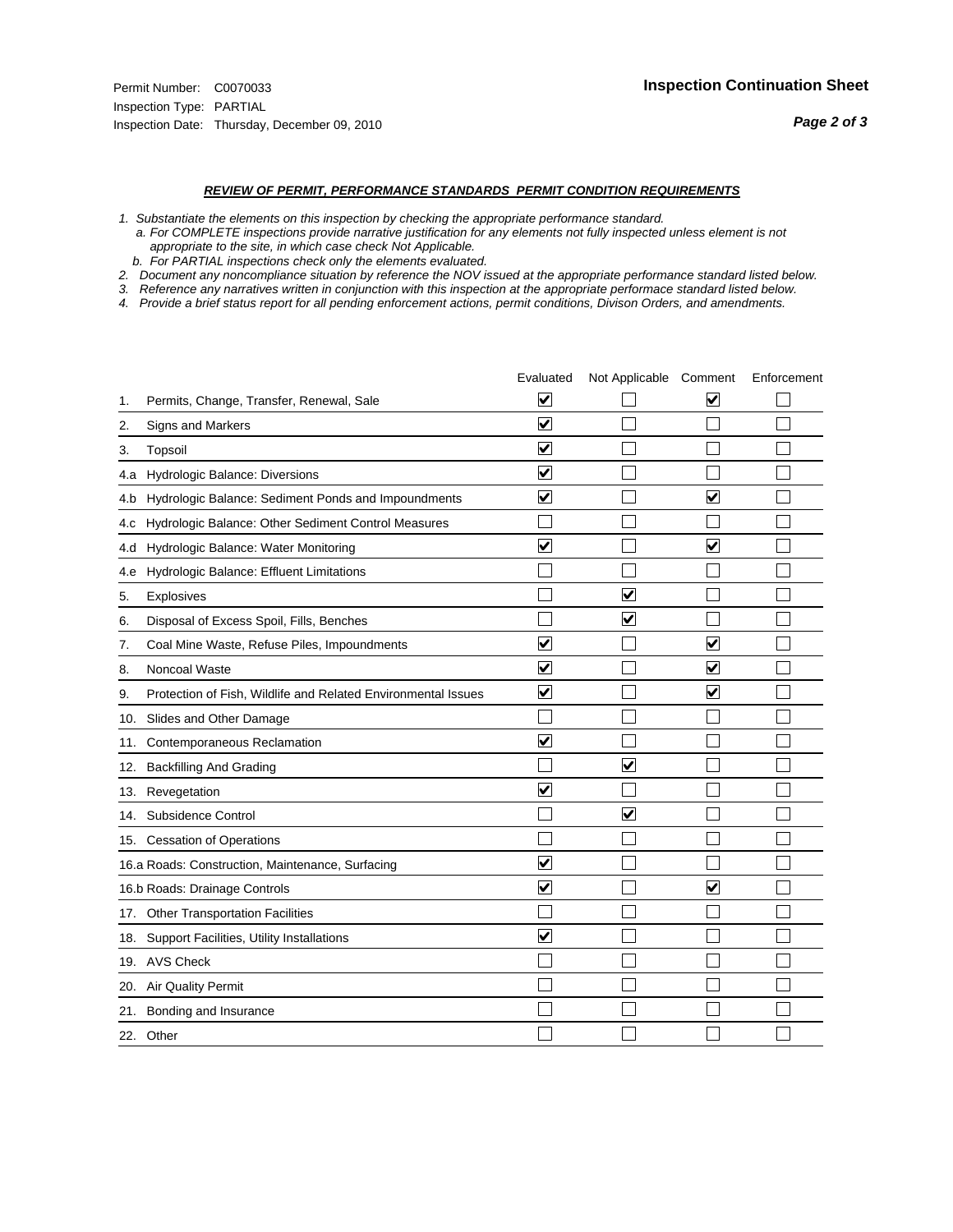#### **1. Permits, Change, Transfer, Renewal, Sale**

#### **4.b Hydrologic Balance: Sediment Ponds and Impoundments**

Two impounding areas contain frozen melt water; these are Sediment Pond "C", and the depression area (coal storage area west of the tracks). All other ponds and the permanent impondment are basically dry. No compliance issues were identified with any of the ponds, or other impounding areas.

#### **4.d Hydrologic Balance: Water Monitoring**

The site has received some snow, but it is melted off. There was not any flow observed either within the disturbed area boundary, or in Wildcat Wash.

#### **7. Coal Mine Waste, Refuse Piles, Impoundments**

The coal mine waste disposal area remains stable; no hazards were identified with this facility.

#### **8. Noncoal Waste**

The current Permittee has removed the machinery components which had been stored on the bank located SE of the lower cell of the permanent impoundment.

#### **9. Protection of Fish, Wildlife and Related Environmental Issues**

There was no wildlife observed during today's inspection.

#### **16.b Roads: Drainage Controls**

All road drainage controls appeared capable of functioning as designed.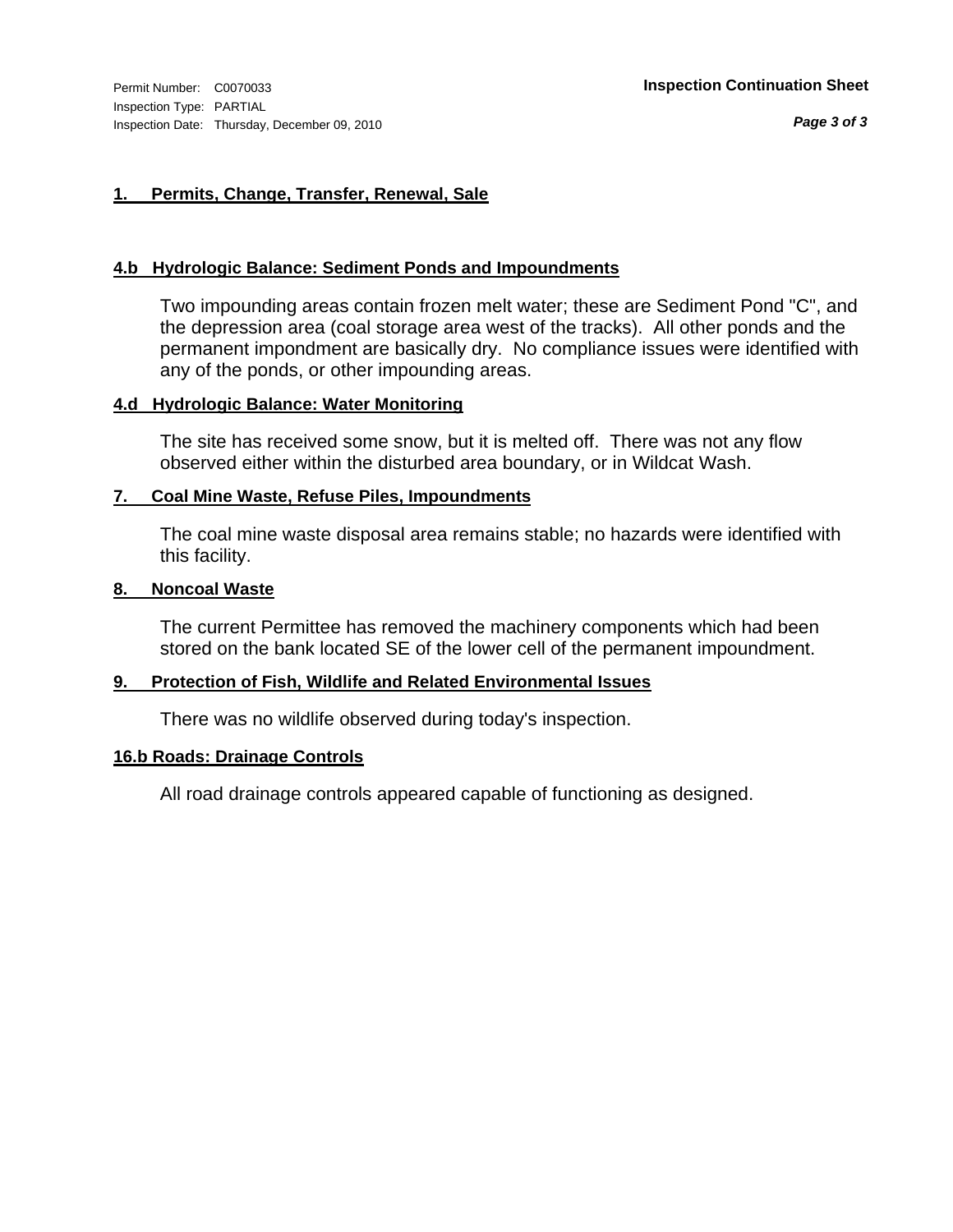

**DEPARTMENT OF NATURAL RESOURCES** 

**MICHAEL R. STYLER Executive Director** 

#### Division of Oil, Gas and Mining

**JOHN R. BAZA Division Director** 

|  | Representatives Present During the Inspection: |
|--|------------------------------------------------|
|  | Company Rusty Netz                             |
|  | OGM Karl Houskeeper                            |

### **Inspection Report**

| Permit Number:   | C0070035                                      |
|------------------|-----------------------------------------------|
| Inspection Type: | <b>PARTIAL</b>                                |
|                  | Inspection Date: Wednesday, December 08, 2010 |
| Start Date/Time: | 12/8/2010 8:00:00 AM                          |
| End Date/Time:   | 12/8/2010 11:00:00 AM                         |
| Last Inspection: | Tuesday, November 02, 2010                    |

Inspector: Karl Houskeeper,

Weather: Partly Cloudy, Temp. 33 Deg. F.

InspectionID Report Number: 2582

Accepted by: jhelfric 12/9/2010

|                         |                        | Permitee: SUNNYSIDE COGENERATION ASSOCIATES        |                                                                                                                |
|-------------------------|------------------------|----------------------------------------------------|----------------------------------------------------------------------------------------------------------------|
|                         |                        | <b>Operator: SUNNYSIDE COGENERATION ASSOCIATES</b> |                                                                                                                |
|                         |                        | Site: SUNNYSIDE REFUSE & SLURRY                    |                                                                                                                |
|                         |                        | Address: PO BOX 159, SUNNYSIDE UT 84539            |                                                                                                                |
|                         | County: <b>CARBON</b>  |                                                    |                                                                                                                |
|                         |                        | Permit Type: PERMANENT COAL PROGRAM                |                                                                                                                |
|                         | Permit Status: ACTIVE  |                                                    |                                                                                                                |
| <b>Current Acreages</b> |                        | <b>Mineral Ownership</b>                           | <b>Types of Operations</b>                                                                                     |
|                         | 310.00 Total Permitted | Federal                                            | Underground                                                                                                    |
|                         | 202.00 Total Disturbed | <b>State</b>                                       | <b>Surface</b>                                                                                                 |
| 5.50                    | <b>Phase I</b>         | County                                             | Loadout                                                                                                        |
|                         | <b>Phase II</b>        | $\overline{\smash{\vee}}$ Fee                      | Processing                                                                                                     |
|                         | <b>Phase III</b>       | Other                                              | V<br>Reprocessing                                                                                              |
|                         |                        |                                                    | Report summary and status for pending enforcement actions, permit conditions, Division Orders, and amendments: |

**Inspector's Signature:**

49 Inspector ID Number:Karl Houskeeper,



Note59#htviespection lepptt does not constitute an affidavitSal compliance, with the regulatory program of the Division of Oil, Gas and Mining. telephone (801) 538-5340 · facsimile (801) 359-3940 · TTY (801) 538-7458 · www.ogm.utah.gov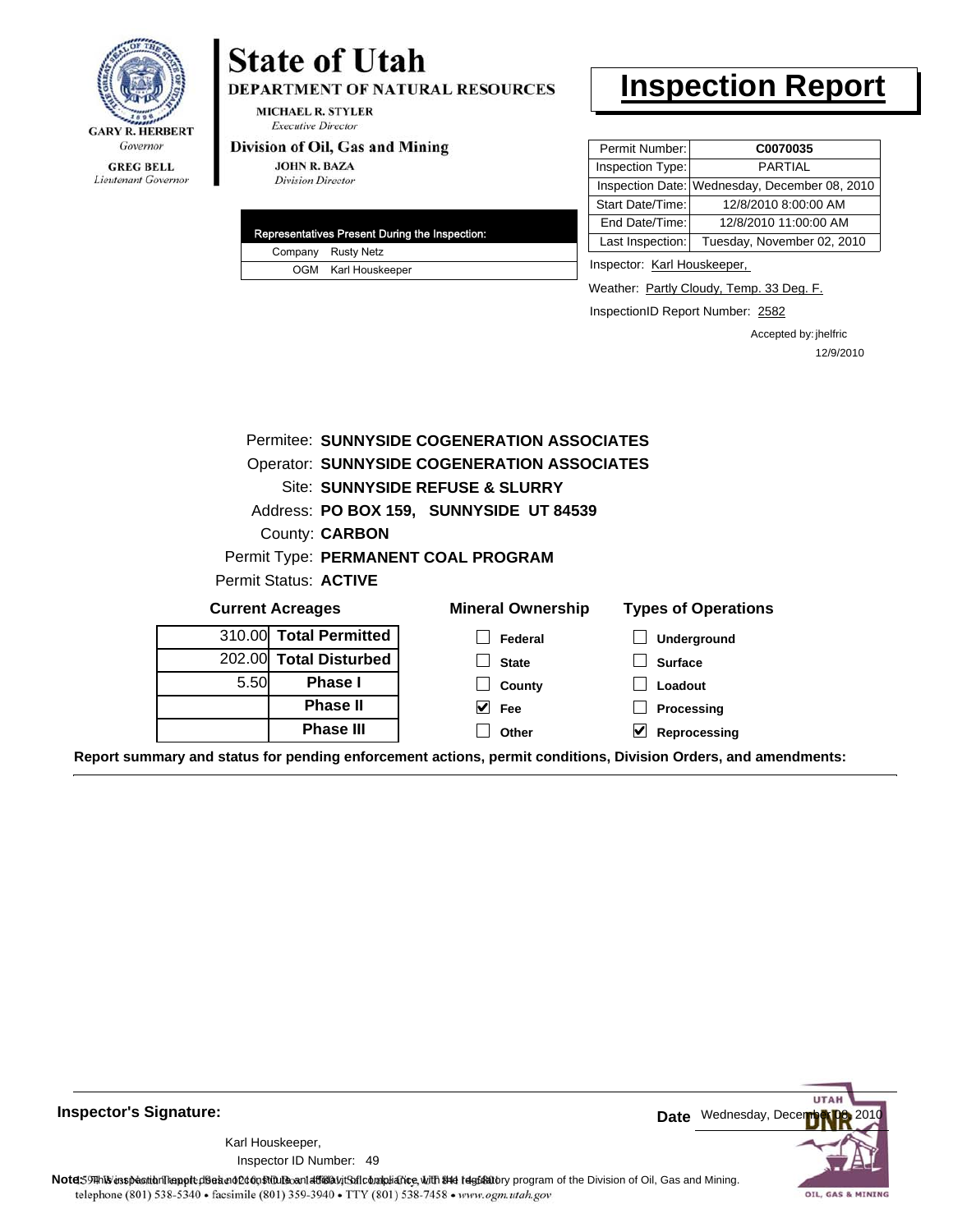#### *REVIEW OF PERMIT, PERFORMANCE STANDARDS PERMIT CONDITION REQUIREMENTS*

- *1. Substantiate the elements on this inspection by checking the appropriate performance standard.*
- *a. For COMPLETE inspections provide narrative justification for any elements not fully inspected unless element is not appropriate to the site, in which case check Not Applicable.*
- *b. For PARTIAL inspections check only the elements evaluated.*
- *2. Document any noncompliance situation by reference the NOV issued at the appropriate performance standard listed below.*
- *3. Reference any narratives written in conjunction with this inspection at the appropriate performace standard listed below.*
- *4. Provide a brief status report for all pending enforcement actions, permit conditions, Divison Orders, and amendments.*

|     |                                                               | Evaluated               | Not Applicable Comment |                                 | Enforcement |
|-----|---------------------------------------------------------------|-------------------------|------------------------|---------------------------------|-------------|
| 1.  | Permits, Change, Transfer, Renewal, Sale                      |                         |                        |                                 |             |
| 2.  | <b>Signs and Markers</b>                                      | $\overline{\mathbf{v}}$ |                        | $\overline{\blacktriangledown}$ |             |
| 3.  | Topsoil                                                       | $\overline{\mathbf{v}}$ |                        |                                 |             |
| 4.a | Hydrologic Balance: Diversions                                | V                       |                        |                                 |             |
| 4.b | Hydrologic Balance: Sediment Ponds and Impoundments           | ⊻                       |                        |                                 |             |
| 4.C | Hydrologic Balance: Other Sediment Control Measures           |                         |                        |                                 |             |
| 4.d | Hydrologic Balance: Water Monitoring                          |                         |                        |                                 |             |
| 4.e | Hydrologic Balance: Effluent Limitations                      |                         |                        |                                 |             |
| 5.  | Explosives                                                    | $\overline{\mathsf{v}}$ | $\blacktriangledown$   |                                 |             |
| 6.  | Disposal of Excess Spoil, Fills, Benches                      | $\blacktriangledown$    |                        | ⊻                               |             |
| 7.  | Coal Mine Waste, Refuse Piles, Impoundments                   |                         |                        |                                 |             |
| 8.  | Noncoal Waste                                                 |                         |                        |                                 |             |
| 9.  | Protection of Fish, Wildlife and Related Environmental Issues |                         |                        |                                 |             |
| 10. | Slides and Other Damage                                       |                         |                        |                                 |             |
| 11. | Contemporaneous Reclamation                                   |                         |                        |                                 |             |
| 12. | <b>Backfilling And Grading</b>                                |                         |                        |                                 |             |
| 13. | Revegetation                                                  |                         |                        |                                 |             |
| 14. | Subsidence Control                                            |                         |                        |                                 |             |
| 15. | <b>Cessation of Operations</b>                                |                         |                        |                                 |             |
|     | 16.a Roads: Construction, Maintenance, Surfacing              |                         |                        |                                 |             |
|     | 16.b Roads: Drainage Controls                                 |                         |                        |                                 |             |
| 17. | <b>Other Transportation Facilities</b>                        |                         |                        |                                 |             |
| 18. | Support Facilities, Utility Installations                     |                         |                        |                                 |             |
|     | 19. AVS Check                                                 |                         |                        |                                 |             |
| 20. | Air Quality Permit                                            |                         |                        |                                 |             |
| 21. | Bonding and Insurance                                         |                         |                        |                                 |             |
|     | 22. Other                                                     |                         |                        |                                 |             |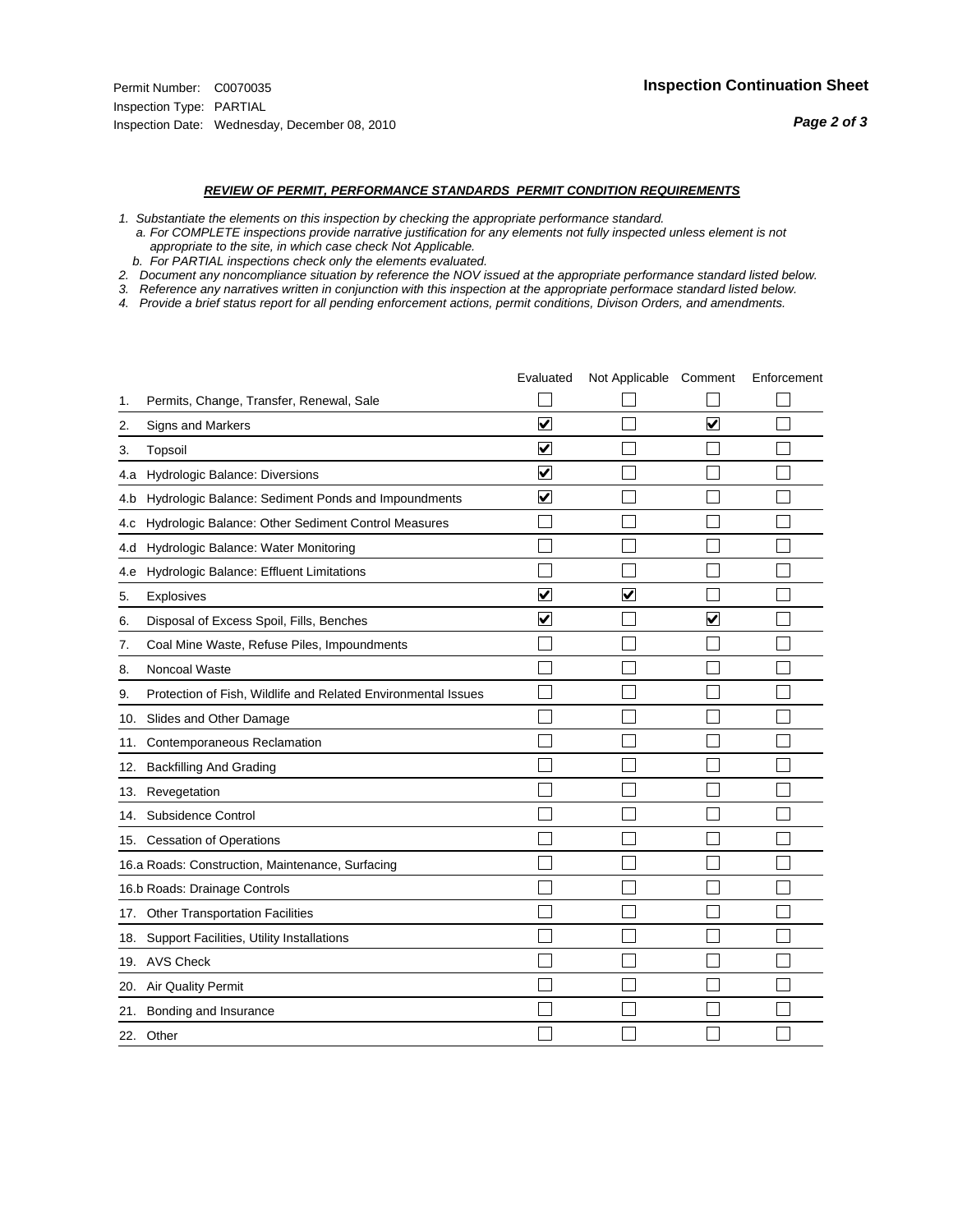#### **2. Signs and Markers**

The mine identification sign is secured to a power pole at the point of public access into the permit area. The sign contains the required information.

#### **6. Disposal of Excess Spoil, Fills, Benches**

Excess spoil #1 pile is now actively receiving material. Excess spoil pile #2 needs to be surveyed to determine if it is at capacity.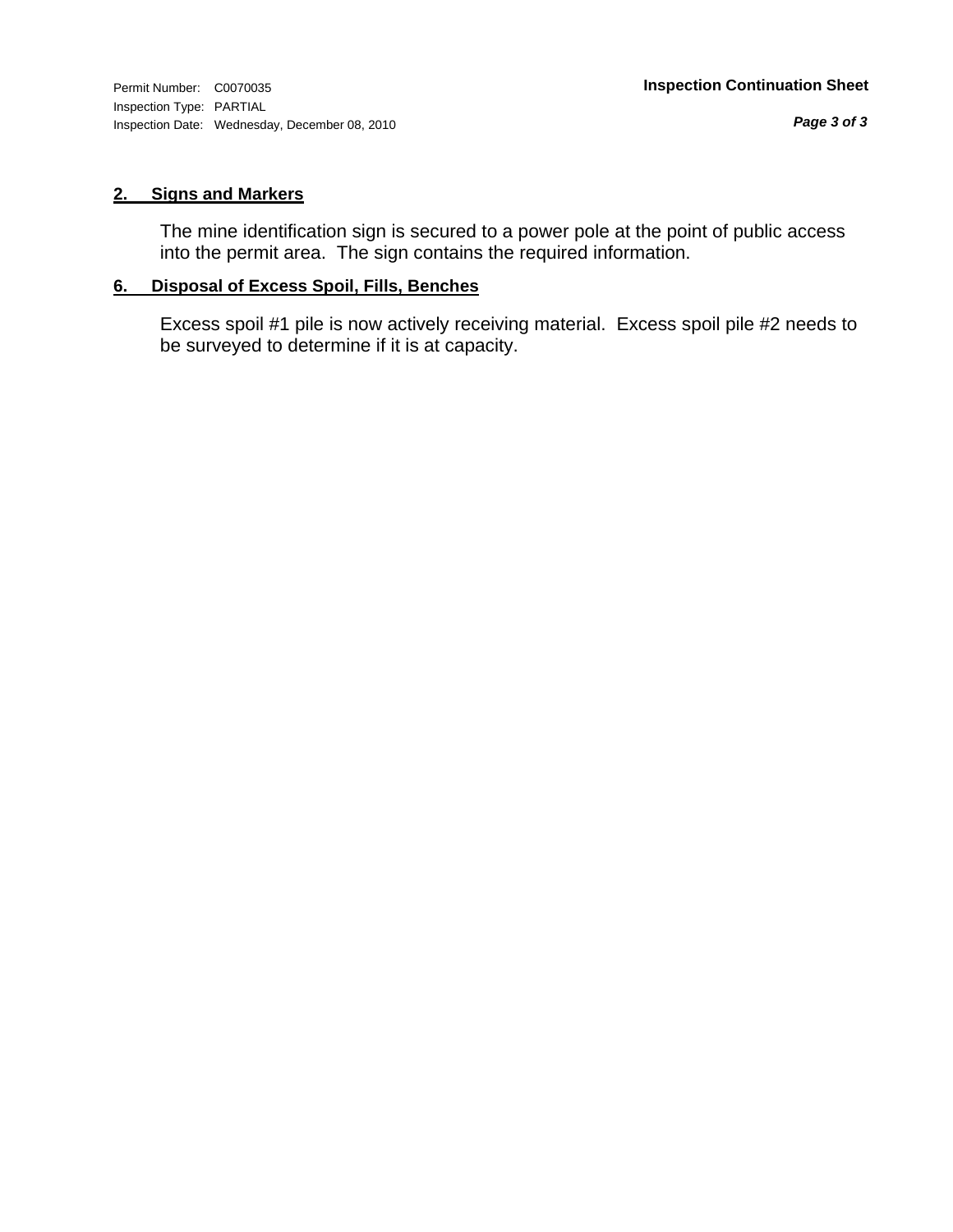

**DEPARTMENT OF NATURAL RESOURCES** 

**MICHAEL R. STYLER Executive Director** 

#### Division of Oil, Gas and Mining

**JOHN R. BAZA Division Director** 

|  | Representatives Present During the Inspection: |
|--|------------------------------------------------|
|  | Company Dennis Ware                            |
|  | OGM Steve Demczak                              |

## **Inspection Report**

| Permit Number:   | C0070038                    |
|------------------|-----------------------------|
| Inspection Type: | <b>PARTIAL</b>              |
| Inspection Date: | Thursday, December 09, 2010 |
| Start Date/Time: | 12/9/2010 12:00:00 PM       |
| End Date/Time:   | 12/9/2010 2:00:00 PM        |
| Last Inspection: | Tuesday, November 30, 2010  |

Inspector: Steve Demczak,

Weather: Partially Snow Covered, 30's

InspectionID Report Number: 2592

Accepted by: jhelfric 12/16/2010

|        | Permitee: PLATEAU MINING CORP        |                                          |                                                |  |  |  |
|--------|--------------------------------------|------------------------------------------|------------------------------------------------|--|--|--|
|        | <b>Operator: PLATEAU MINING CORP</b> |                                          |                                                |  |  |  |
|        | <b>Site: WILLOW CREEK MINE</b>       |                                          |                                                |  |  |  |
|        |                                      | Address: PO BOX 30, HELPER UT 84526-0030 |                                                |  |  |  |
|        | County: <b>CARBON</b>                |                                          |                                                |  |  |  |
|        |                                      | Permit Type: PERMANENT COAL PROGRAM      |                                                |  |  |  |
|        | Permit Status: ACTIVE                |                                          |                                                |  |  |  |
|        | <b>Current Acreages</b>              | <b>Mineral Ownership</b>                 | <b>Types of Operations</b>                     |  |  |  |
|        | 14,662.49 Total Permitted            | M<br>Federal                             | V<br>Underground                               |  |  |  |
|        | 71.44 Total Disturbed                | <b>State</b>                             | <b>Surface</b>                                 |  |  |  |
| 125.41 | <b>Phase I</b>                       | County                                   | M<br>Loadout                                   |  |  |  |
| 92.45  | <b>Phase II</b>                      | M<br>Fee                                 | Processing                                     |  |  |  |
| 92.45  | <b>Phase III</b>                     | Other<br>V                               | Reprocessing                                   |  |  |  |
|        | d etetus far randina manf            |                                          | ana mampitang ditiana Disialan Ondana ang anas |  |  |  |

**Report summary and status for pending enforcement actions, permit conditions, Division Orders, and amendments:**

There are no pending compliance actions. There is currently no activity at this site.



**Inspector's Signature:**

Inspector ID Number: 39 Steve Demczak,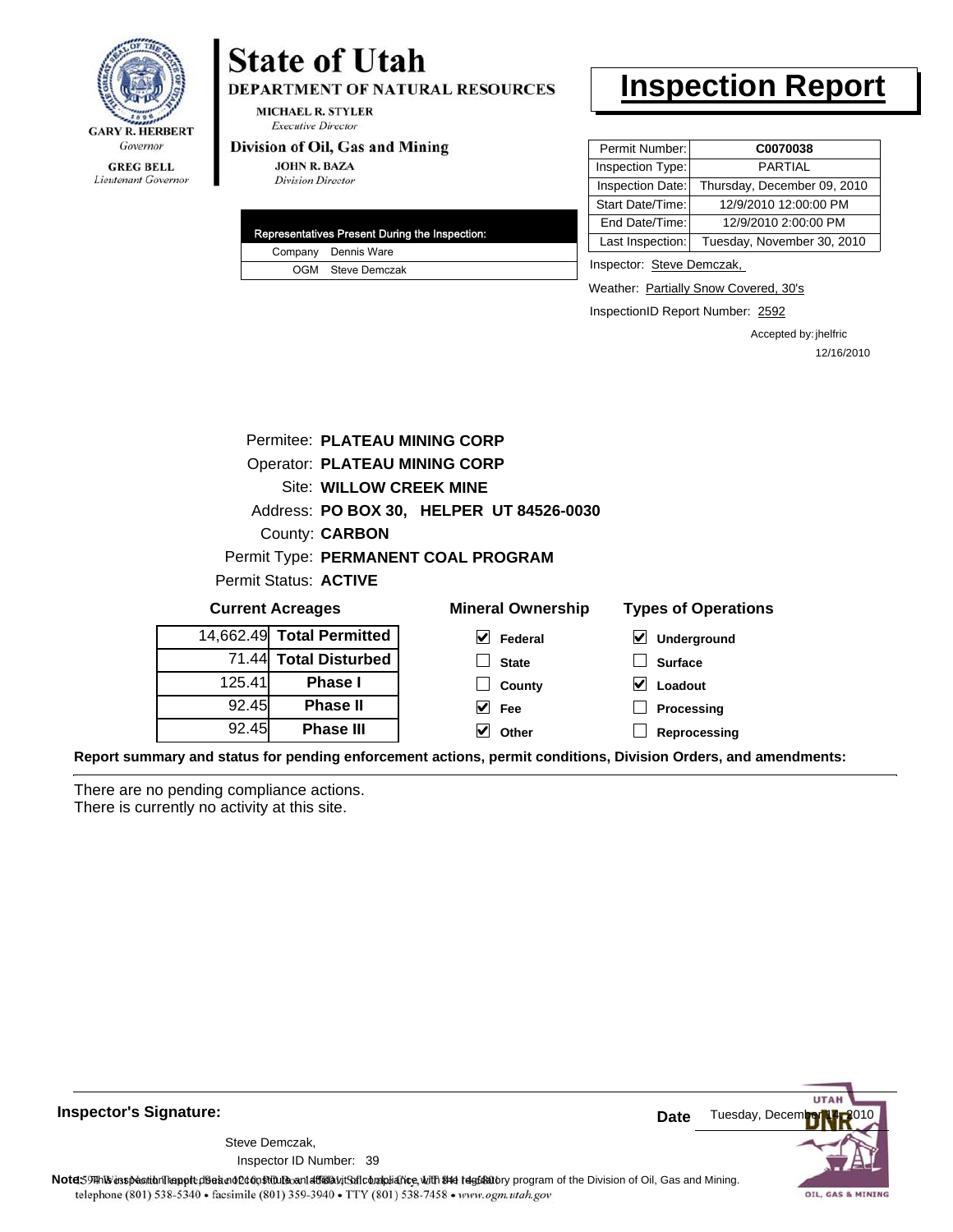#### *REVIEW OF PERMIT, PERFORMANCE STANDARDS PERMIT CONDITION REQUIREMENTS*

- *1. Substantiate the elements on this inspection by checking the appropriate performance standard.*
- *a. For COMPLETE inspections provide narrative justification for any elements not fully inspected unless element is not appropriate to the site, in which case check Not Applicable.*
- *b. For PARTIAL inspections check only the elements evaluated.*
- *2. Document any noncompliance situation by reference the NOV issued at the appropriate performance standard listed below.*
- *3. Reference any narratives written in conjunction with this inspection at the appropriate performace standard listed below.*
- *4. Provide a brief status report for all pending enforcement actions, permit conditions, Divison Orders, and amendments.*

|     |                                                               | Evaluated               | Not Applicable Comment |                         | Enforcement |
|-----|---------------------------------------------------------------|-------------------------|------------------------|-------------------------|-------------|
| 1.  | Permits, Change, Transfer, Renewal, Sale                      |                         |                        |                         |             |
| 2.  | <b>Signs and Markers</b>                                      | $\overline{\mathbf{v}}$ |                        | $\blacktriangledown$    |             |
| 3.  | Topsoil                                                       | $\overline{\mathbf{v}}$ |                        | $\overline{\mathsf{v}}$ |             |
| 4.a | Hydrologic Balance: Diversions                                | $\overline{\mathsf{v}}$ |                        | $\blacktriangledown$    |             |
| 4.b | Hydrologic Balance: Sediment Ponds and Impoundments           |                         |                        |                         |             |
| 4.c | Hydrologic Balance: Other Sediment Control Measures           | $\overline{\mathbf{v}}$ |                        | $\overline{\mathbf{v}}$ |             |
| 4.d | Hydrologic Balance: Water Monitoring                          |                         |                        |                         |             |
| 4.e | Hydrologic Balance: Effluent Limitations                      |                         |                        |                         |             |
| 5.  | <b>Explosives</b>                                             |                         |                        |                         |             |
| 6.  | Disposal of Excess Spoil, Fills, Benches                      |                         |                        |                         |             |
| 7.  | Coal Mine Waste, Refuse Piles, Impoundments                   |                         |                        |                         |             |
| 8.  | Noncoal Waste                                                 | $\overline{\mathsf{v}}$ |                        | $\overline{\mathbf{v}}$ |             |
| 9.  | Protection of Fish, Wildlife and Related Environmental Issues |                         |                        |                         |             |
|     | 10. Slides and Other Damage                                   | ⊽                       |                        | ☑                       |             |
| 11. | Contemporaneous Reclamation                                   |                         |                        |                         |             |
| 12. | <b>Backfilling And Grading</b>                                | $\overline{\mathsf{v}}$ |                        | $\blacktriangledown$    |             |
| 13. | Revegetation                                                  |                         |                        |                         |             |
| 14. | Subsidence Control                                            |                         |                        |                         |             |
|     | 15. Cessation of Operations                                   |                         |                        |                         |             |
|     | 16.a Roads: Construction, Maintenance, Surfacing              |                         |                        |                         |             |
|     | 16.b Roads: Drainage Controls                                 |                         |                        |                         |             |
| 17. | <b>Other Transportation Facilities</b>                        |                         |                        |                         |             |
| 18. | Support Facilities, Utility Installations                     | $\overline{\mathbf{v}}$ |                        | $\blacktriangledown$    |             |
|     | 19. AVS Check                                                 |                         |                        |                         |             |
| 20. | Air Quality Permit                                            |                         |                        |                         |             |
| 21. | Bonding and Insurance                                         |                         |                        |                         |             |
|     | 22. Other                                                     |                         |                        |                         |             |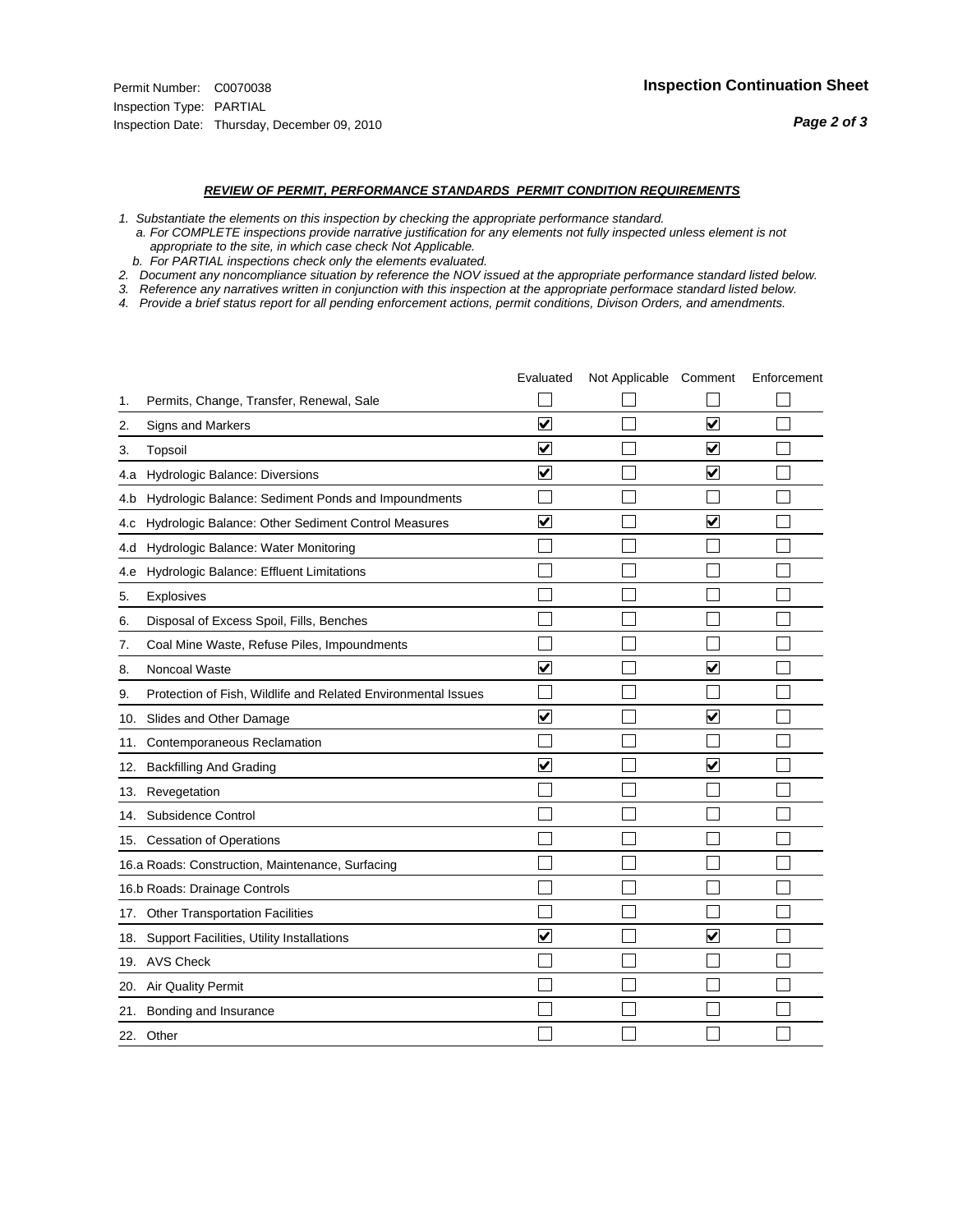#### **2. Signs and Markers**

The identification signs is next to the road to the property. The information meets the R645 Coal Rules.

#### **3. Topsoil**

All topsoil was used in reclamation.

#### **4.a Hydrologic Balance: Diversions**

Some of the diversions were snow covered. The other diversion were open and would function as designed.

#### **4.c Hydrologic Balance: Other Sediment Control Measures**

The reclaimed area is pocked for sediment control.

#### **8. Noncoal Waste**

The site is clear of non-coal waste material.

#### **10. Slides and Other Damage**

The site is clear of non-coal waste material. There appears to be no signs of subsidence with the shafts.

#### **12. Backfilling And Grading**

The total disturbed area is reclaimed and is backfilled and graded.

#### **18. Support Facilities, Utility Installations**

There are no facilities.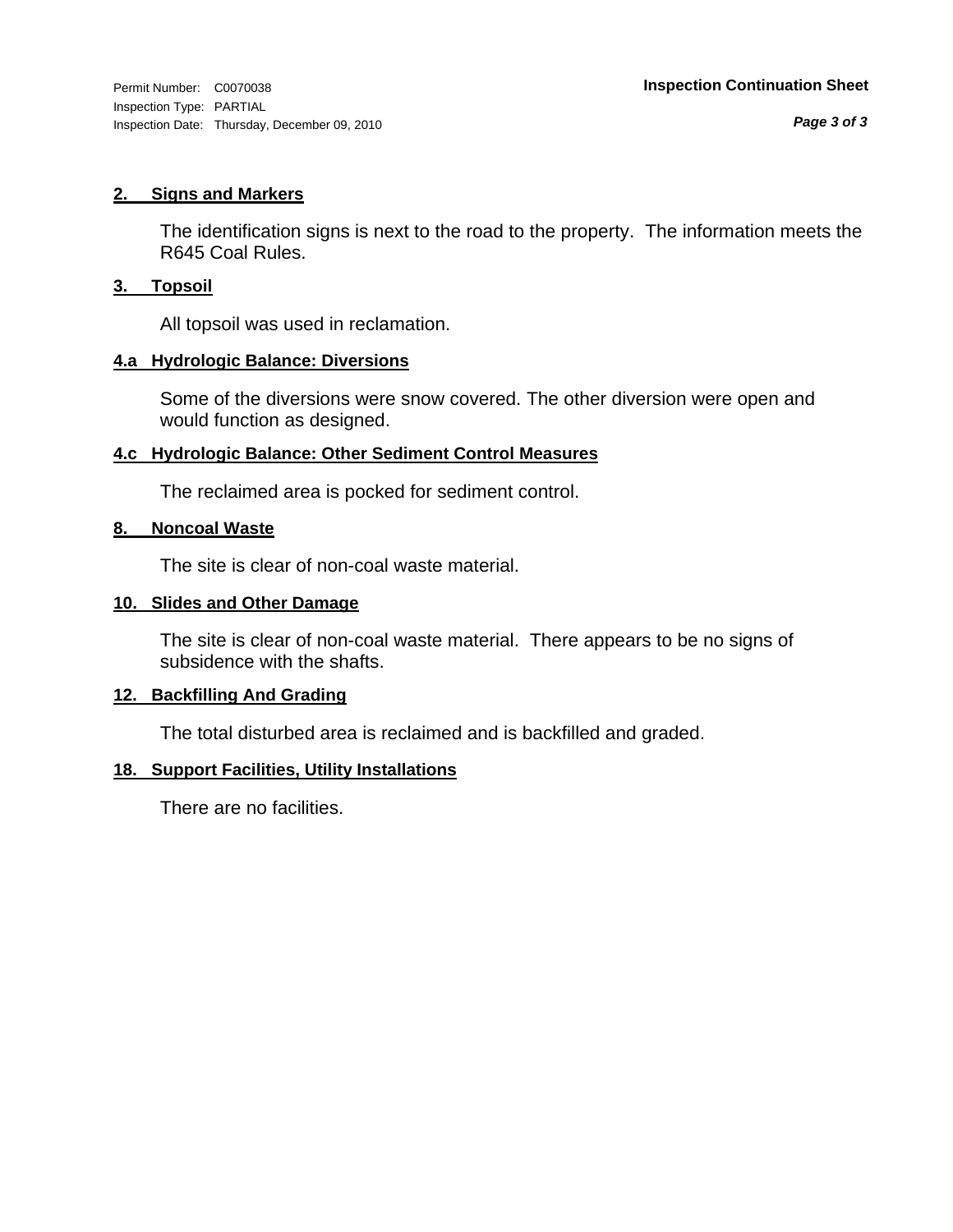

**DEPARTMENT OF NATURAL RESOURCES** 

**MICHAEL R. STYLER Executive Director** 

#### Division of Oil, Gas and Mining

**JOHN R. BAZA Division Director** 

|  | Representatives Present During the Inspection: |
|--|------------------------------------------------|
|  | Company Vicky Miller                           |
|  | OGM Steve Demczak                              |

## **Inspection Report**

| Permit Number:   | C0070039                   |
|------------------|----------------------------|
| Inspection Type: | <b>PARTIAL</b>             |
| Inspection Date: | Tuesday, December 14, 2010 |
| Start Date/Time: | 12/14/2010 1:00:00 PM      |
| End Date/Time:   | 12/14/2010 3:00:00 PM      |
| Last Inspection: | Tuesday, November 23, 2010 |

Inspector: Steve Demczak,

Weather: Sunny, 30's, Snow Covered

InspectionID Report Number: 2602

Accepted by: jhelfric 12/16/2010

| Permitee: CANYON FUEL COMPANY        |                                           |                                                                                                                |
|--------------------------------------|-------------------------------------------|----------------------------------------------------------------------------------------------------------------|
| <b>Operator: CANYON FUEL COMPANY</b> |                                           |                                                                                                                |
| <b>Site: DUGOUT CANYON MINE</b>      |                                           |                                                                                                                |
|                                      | Address: PO BOX 1029, WELLINGTON UT 84542 |                                                                                                                |
| County: <b>CARBON</b>                |                                           |                                                                                                                |
|                                      | Permit Type: PERMANENT COAL PROGRAM       |                                                                                                                |
| Permit Status: ACTIVE                |                                           |                                                                                                                |
| <b>Current Acreages</b>              | <b>Mineral Ownership</b>                  | <b>Types of Operations</b>                                                                                     |
| 9,751.00 Total Permitted             | $\vee$ Federal                            | V<br>Underground                                                                                               |
| 108.70 Total Disturbed               | $\vee$ State                              | <b>Surface</b>                                                                                                 |
| <b>Phase I</b>                       | County                                    | Loadout                                                                                                        |
| <b>Phase II</b>                      | $\vee$ Fee                                | Processing                                                                                                     |
| <b>Phase III</b>                     | Other                                     | Reprocessing                                                                                                   |
|                                      |                                           | Report summary and status for pending enforcement actions, permit conditions, Division Orders, and amendments: |

There are no pending compliance actions for the Dugout Canyon Mine permit area. The Permittee is current relative to the required electronic quarterly water monitoring submittals for 2009.





Note59#htviespection lepptt does not constitute an affidavitSal compliance, with the regulatory program of the Division of Oil, Gas and Mining. telephone (801) 538-5340 · facsimile (801) 359-3940 · TTY (801) 538-7458 · www.ogm.utah.gov

**Inspector's Signature:**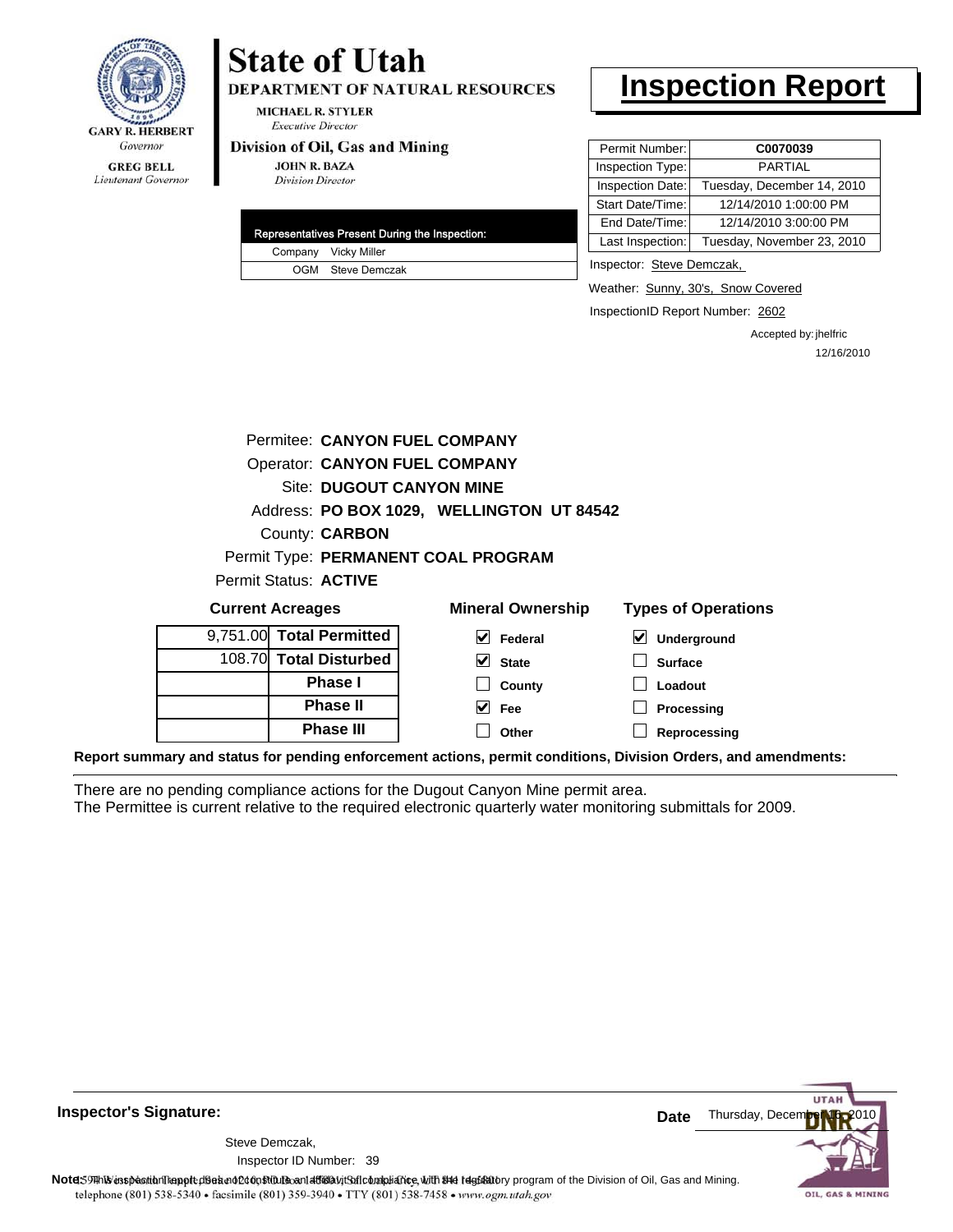#### *REVIEW OF PERMIT, PERFORMANCE STANDARDS PERMIT CONDITION REQUIREMENTS*

*1. Substantiate the elements on this inspection by checking the appropriate performance standard.*

 *a. For COMPLETE inspections provide narrative justification for any elements not fully inspected unless element is not appropriate to the site, in which case check Not Applicable.*

 *b. For PARTIAL inspections check only the elements evaluated.*

*2. Document any noncompliance situation by reference the NOV issued at the appropriate performance standard listed below.*

*3. Reference any narratives written in conjunction with this inspection at the appropriate performace standard listed below.*

*4. Provide a brief status report for all pending enforcement actions, permit conditions, Divison Orders, and amendments.*

|     |                                                               | Evaluated               | Not Applicable Comment |                         | Enforcement |
|-----|---------------------------------------------------------------|-------------------------|------------------------|-------------------------|-------------|
| 1.  | Permits, Change, Transfer, Renewal, Sale                      |                         |                        |                         |             |
| 2.  | <b>Signs and Markers</b>                                      | $\overline{\mathbf{v}}$ |                        | $\overline{\mathbf{v}}$ |             |
| 3.  | Topsoil                                                       | $\overline{\mathbf{v}}$ |                        | $\blacktriangledown$    |             |
| 4.a | Hydrologic Balance: Diversions                                | ⊽                       |                        | ⊽                       |             |
| 4.b | Hydrologic Balance: Sediment Ponds and Impoundments           | $\blacktriangledown$    |                        | ⊻                       |             |
| 4.C | Hydrologic Balance: Other Sediment Control Measures           |                         |                        |                         |             |
| 4.d | Hydrologic Balance: Water Monitoring                          |                         |                        |                         |             |
| 4.e | Hydrologic Balance: Effluent Limitations                      |                         |                        |                         |             |
| 5.  | Explosives                                                    |                         |                        |                         |             |
| 6.  | Disposal of Excess Spoil, Fills, Benches                      |                         |                        |                         |             |
| 7.  | Coal Mine Waste, Refuse Piles, Impoundments                   |                         |                        |                         |             |
| 8.  | Noncoal Waste                                                 | $\overline{\mathsf{v}}$ |                        | $\overline{\mathbf{v}}$ |             |
| 9.  | Protection of Fish, Wildlife and Related Environmental Issues |                         |                        |                         |             |
|     | 10. Slides and Other Damage                                   | $\blacktriangledown$    |                        | ✓                       |             |
| 11. | Contemporaneous Reclamation                                   |                         |                        |                         |             |
| 12. | <b>Backfilling And Grading</b>                                |                         |                        |                         |             |
| 13. | Revegetation                                                  |                         |                        |                         |             |
| 14. | Subsidence Control                                            |                         |                        |                         |             |
|     | 15. Cessation of Operations                                   |                         |                        |                         |             |
|     | 16.a Roads: Construction, Maintenance, Surfacing              |                         |                        |                         |             |
|     | 16.b Roads: Drainage Controls                                 |                         |                        |                         |             |
|     | 17. Other Transportation Facilities                           |                         |                        |                         |             |
| 18. | Support Facilities, Utility Installations                     | $\overline{\mathbf{v}}$ |                        | $\blacktriangledown$    |             |
|     | 19. AVS Check                                                 |                         |                        |                         |             |
| 20. | Air Quality Permit                                            |                         |                        |                         |             |
|     | 21. Bonding and Insurance                                     |                         |                        |                         |             |
|     | 22. Other                                                     |                         |                        |                         |             |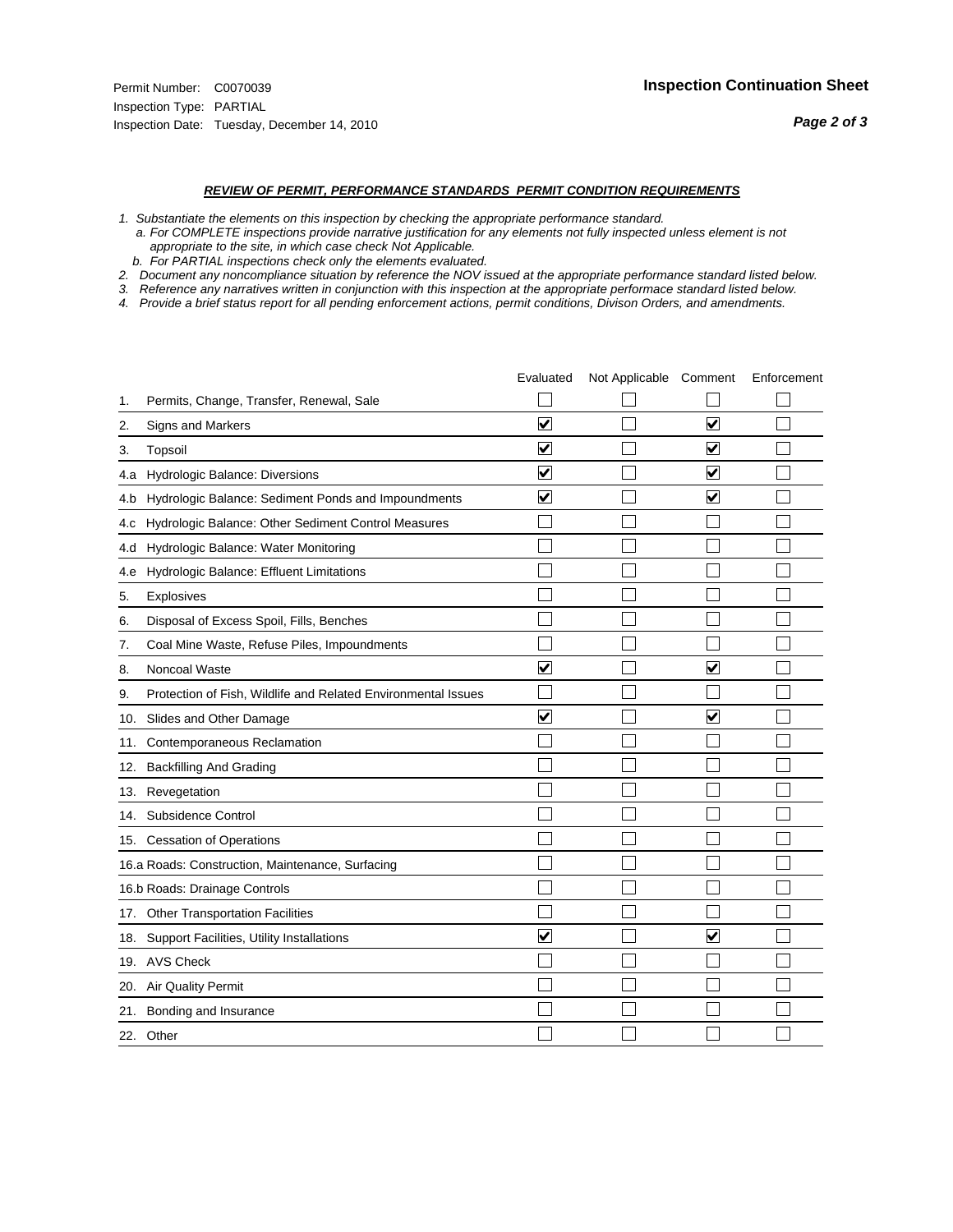#### **2. Signs and Markers**

The permit sign is located at the gate to the property. Information meets the minimium requirements of the R645 Coal Rules.

#### **3. Topsoil**

There was no signs of wind or water erosion to the topsoil piles. Vegetation was growing on the topsoil piles.

#### **4.a Hydrologic Balance: Diversions**

Diversions were cleared out since the last inspection. Diversions would function during a storm event.

#### **4.b Hydrologic Balance: Sediment Ponds and Impoundments**

Sediment pond was inspected with no hazardous condition noticed during the inspection. Sediment pond did contain water but was not discharging during the inspection.

#### **8. Noncoal Waste**

The site was clear of non-coal waste material.

#### **10. Slides and Other Damage**

No slides or other damage was noticed during the inspection.

#### **18. Support Facilities, Utility Installations**

No new support facilites were constructed since the last inspection.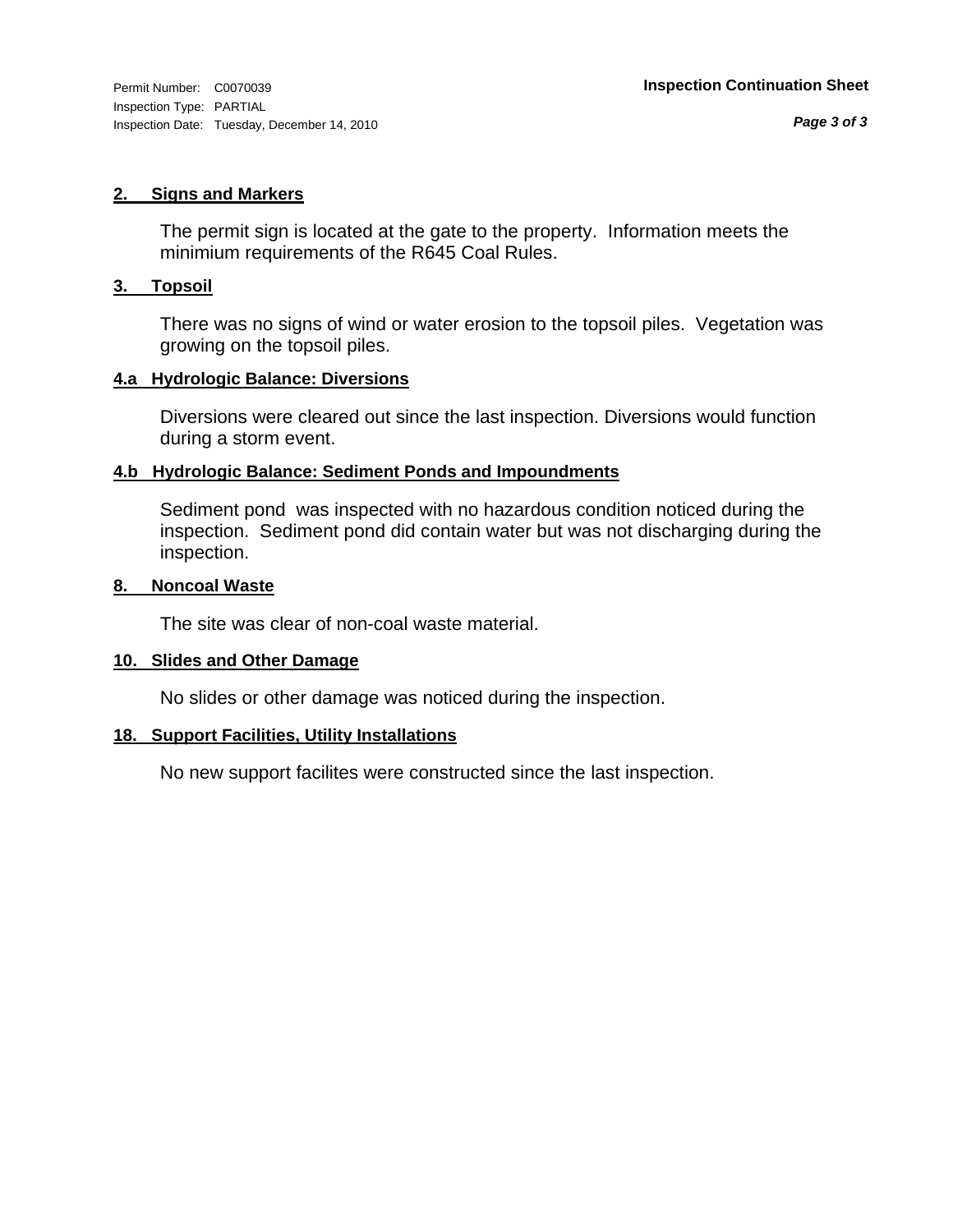

**DEPARTMENT OF NATURAL RESOURCES** 

MICHAEL R. STYLER **Executive Director** 

#### Division of Oil, Gas and Mining

**Phase III**

**JOHN R. BAZA Division Director** 

| Representatives Present During the Inspection: |
|------------------------------------------------|
| Steve Christensen                              |
| OGM Kevin Lundmark                             |
| Company Vicky Miller                           |

## **Inspection Report**

| Permit Number:                     | C0070039                    |
|------------------------------------|-----------------------------|
| Inspection Type:                   | <b>PARTIAL</b>              |
| Inspection Date:                   | Thursday, December 16, 2010 |
| Start Date/Time:                   | 12/16/2010 9:30:00 AM       |
| End Date/Time:                     | 12/16/2010 11:30:00 AM      |
| Last Inspection:                   | Tuesday, December 14, 2010  |
| $\sim$ $\sim$ $\sim$ $\sim$ $\sim$ |                             |

Inspector: Steve Christensen,

Weather: 10-15 mph wind, partly cloudy, Temp-32 deg.'s F.

InspectionID Report Number: 2603

**Reprocessing**

Accepted by: jhelfric 12/21/2010

| Permitee: CANYON FUEL COMPANY        |                                           |                            |  |  |  |
|--------------------------------------|-------------------------------------------|----------------------------|--|--|--|
| <b>Operator: CANYON FUEL COMPANY</b> |                                           |                            |  |  |  |
| <b>Site: DUGOUT CANYON MINE</b>      |                                           |                            |  |  |  |
|                                      | Address: PO BOX 1029, WELLINGTON UT 84542 |                            |  |  |  |
| County: <b>CARBON</b>                |                                           |                            |  |  |  |
|                                      | Permit Type: PERMANENT COAL PROGRAM       |                            |  |  |  |
| <b>Permit Status: ACTIVE</b>         |                                           |                            |  |  |  |
| <b>Current Acreages</b>              | <b>Mineral Ownership</b>                  | <b>Types of Operations</b> |  |  |  |
| 9,751.00 Total Permitted             | V<br>Federal                              | M<br>Underground           |  |  |  |
| 108.70 Total Disturbed               | V<br><b>State</b>                         | <b>Surface</b>             |  |  |  |
| <b>Phase I</b>                       | County                                    | Loadout                    |  |  |  |
| <b>Phase II</b>                      | Fee                                       | Processing                 |  |  |  |

**Report summary and status for pending enforcement actions, permit conditions, Division Orders, and amendments:**

On December 16th, 2010, Division representatives Steve Christensen and Kevin Lundmark conducted an inspection of the Pace Canyon fan facility of the Dugout Canyon Mine. The primary reason for the site visit was to inspect the minewater discharging from the Pace Canyon fan facility. The Permittee self-reported the discharge of elevated iron concentrations at UPDES outfall 005. The UPDES compliance level for total iron is 1.1 parts-per-million (ppm).

**Other**

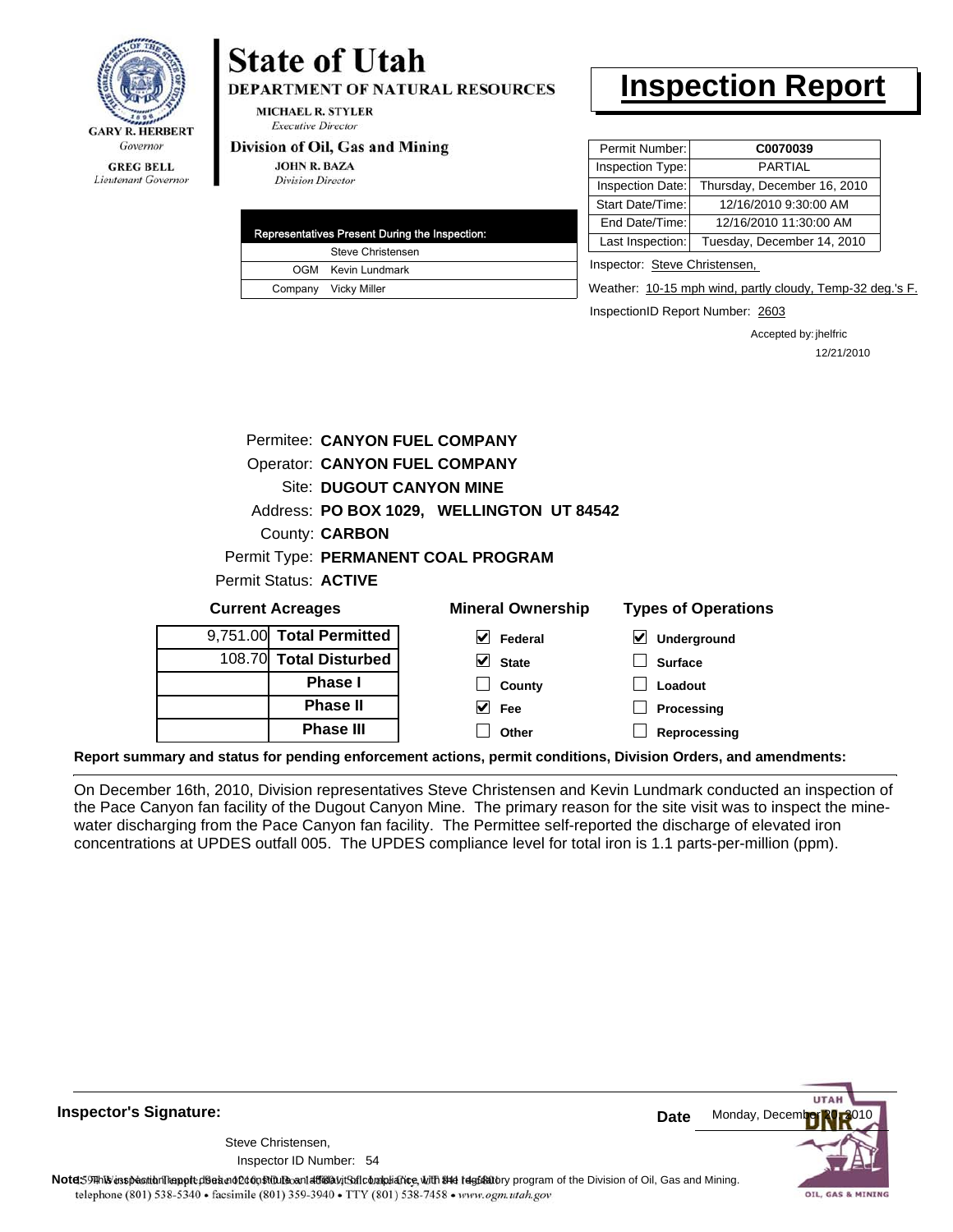#### *REVIEW OF PERMIT, PERFORMANCE STANDARDS PERMIT CONDITION REQUIREMENTS*

*1. Substantiate the elements on this inspection by checking the appropriate performance standard.*

 *a. For COMPLETE inspections provide narrative justification for any elements not fully inspected unless element is not appropriate to the site, in which case check Not Applicable.*

 *b. For PARTIAL inspections check only the elements evaluated.*

*2. Document any noncompliance situation by reference the NOV issued at the appropriate performance standard listed below.*

*3. Reference any narratives written in conjunction with this inspection at the appropriate performace standard listed below.*

*4. Provide a brief status report for all pending enforcement actions, permit conditions, Divison Orders, and amendments.*

|     |                                                               | Evaluated               | Not Applicable Comment          |                         | Enforcement |
|-----|---------------------------------------------------------------|-------------------------|---------------------------------|-------------------------|-------------|
| 1.  | Permits, Change, Transfer, Renewal, Sale                      |                         | V                               |                         |             |
| 2.  | Signs and Markers                                             |                         | ☑                               |                         |             |
| 3.  | Topsoil                                                       | $\overline{\mathbf{v}}$ |                                 | $\overline{\mathbf{v}}$ |             |
| 4.a | Hydrologic Balance: Diversions                                | $\overline{\mathsf{v}}$ |                                 | $\blacktriangledown$    |             |
| 4.b | Hydrologic Balance: Sediment Ponds and Impoundments           |                         | $\overline{\mathbf{v}}$         |                         |             |
| 4.c | Hydrologic Balance: Other Sediment Control Measures           |                         | $\overline{\mathbf{v}}$         |                         |             |
| 4.d | Hydrologic Balance: Water Monitoring                          |                         | $\overline{\blacktriangledown}$ |                         |             |
| 4.e | Hydrologic Balance: Effluent Limitations                      | $\overline{\mathbf{v}}$ |                                 | $\blacktriangledown$    |             |
| 5.  | Explosives                                                    |                         | $\blacktriangledown$            |                         |             |
| 6.  | Disposal of Excess Spoil, Fills, Benches                      |                         | $\overline{\mathsf{v}}$         |                         |             |
| 7.  | Coal Mine Waste, Refuse Piles, Impoundments                   |                         | ☑                               |                         |             |
| 8.  | Noncoal Waste                                                 |                         | $\overline{\mathbf{v}}$         |                         |             |
| 9.  | Protection of Fish, Wildlife and Related Environmental Issues |                         | $\blacktriangledown$            |                         |             |
| 10. | Slides and Other Damage                                       |                         | $\blacktriangledown$            |                         |             |
| 11. | Contemporaneous Reclamation                                   |                         | $\blacktriangledown$            |                         |             |
| 12. | <b>Backfilling And Grading</b>                                |                         | $\overline{\mathbf{v}}$         |                         |             |
| 13. | Revegetation                                                  |                         | $\overline{\blacktriangledown}$ |                         |             |
| 14. | Subsidence Control                                            |                         | $\overline{\mathbf{v}}$         |                         |             |
|     | 15. Cessation of Operations                                   |                         | $\blacktriangledown$            |                         |             |
|     | 16.a Roads: Construction, Maintenance, Surfacing              |                         | $\blacktriangledown$            |                         |             |
|     | 16.b Roads: Drainage Controls                                 |                         | $\overline{\mathbf{v}}$         |                         |             |
| 17. | <b>Other Transportation Facilities</b>                        |                         | $\blacktriangledown$            |                         |             |
|     | 18. Support Facilities, Utility Installations                 |                         | $\overline{\mathbf{v}}$         |                         |             |
|     | 19. AVS Check                                                 |                         | $\overline{\blacktriangledown}$ |                         |             |
| 20. | Air Quality Permit                                            |                         | $\blacktriangledown$            |                         |             |
| 21. | Bonding and Insurance                                         |                         | $\overline{\mathbf{v}}$         |                         |             |
|     | 22. Other                                                     |                         | $\overline{\mathbf{v}}$         |                         |             |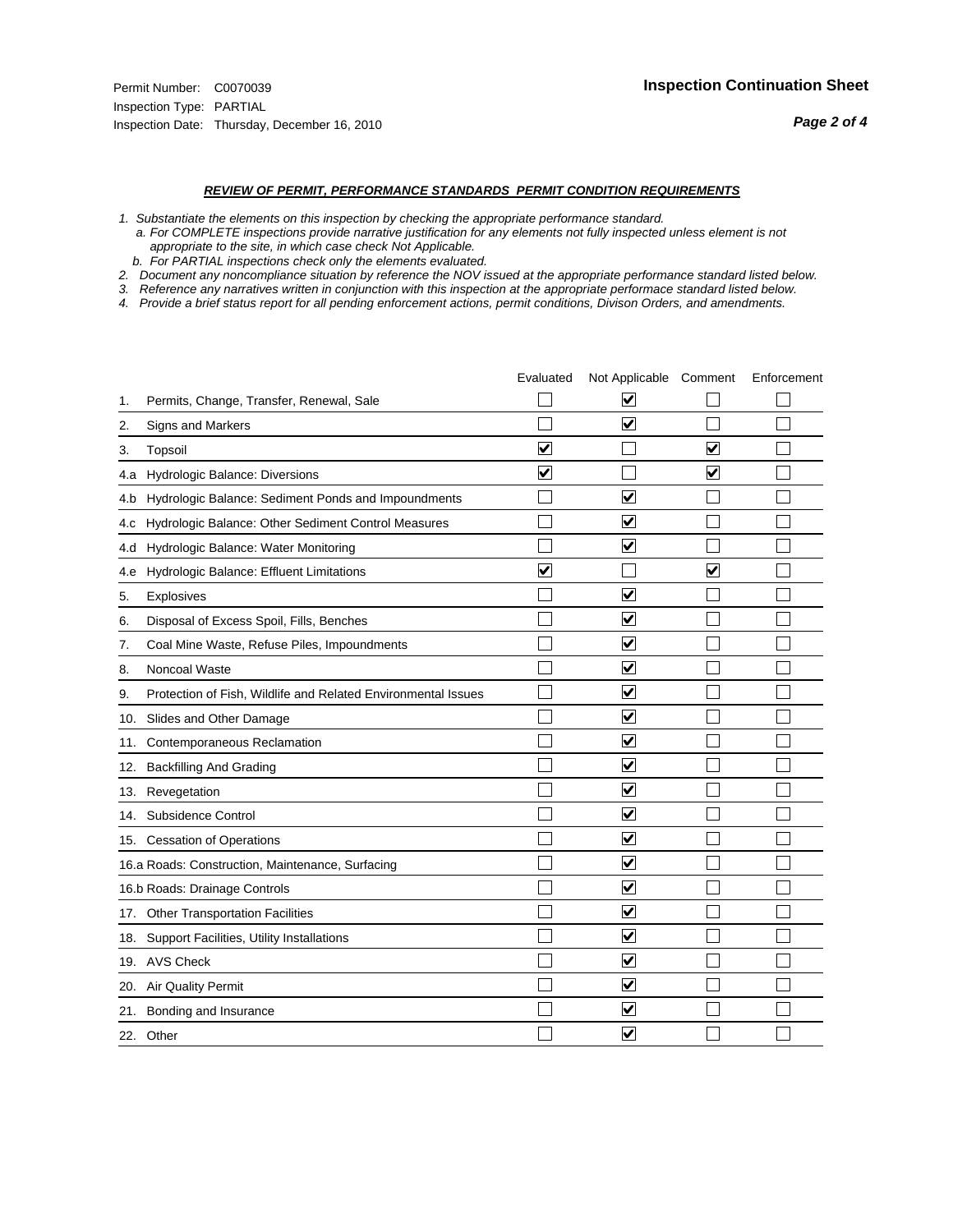*Page 3 of 4*

#### **3. Topsoil**

The topsoil piles located at the Pace Canyon Fan facility were observed during the site visit. No signs of excessive erosion or cutting were observed. The topsoil piles appeared well vegetated and stable.

#### **4.a Hydrologic Balance: Diversions**

The existing diversion that routes the mine-water discharge from the Pace Canyon Fan facility to Clarks Valley Reservoir was observed during the site inspection. Orange staining of the diversion was clearly visible at the time of the inspection. The orange staining of the diversion was observed outside of the Dugout Canyon Mine's permit area.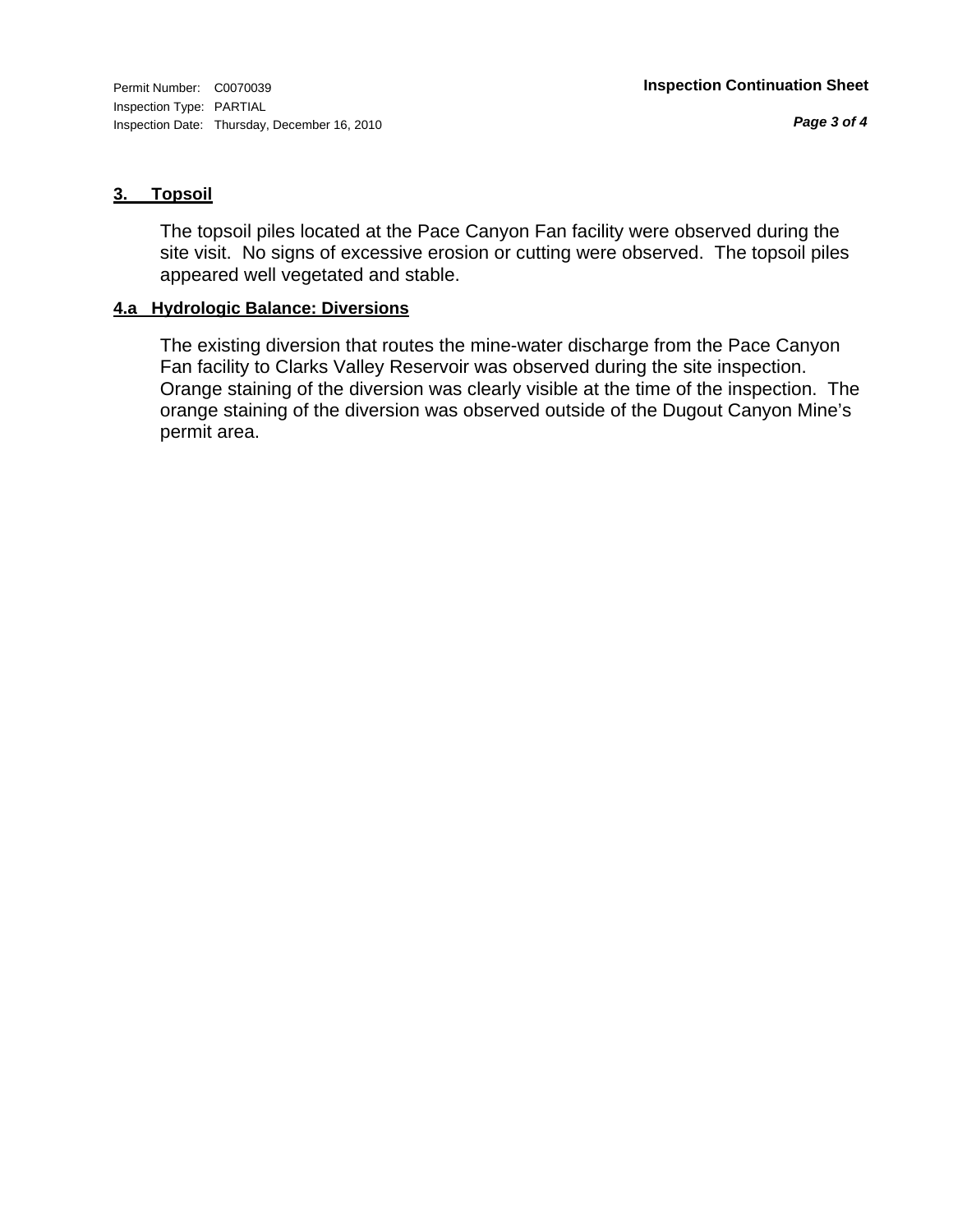*Page 4 of 4*

#### **4.e Hydrologic Balance: Effluent Limitations**

The primary purpose of the site inspection was to observe impacts associated with mine-water discharge activity. On November 10th, 2010, the Permittee self-reported to the Division that total iron concentrations in the mine-water discharge at UPDES Outfall 005 (Pace Canyon Fan facility discharge) had exceeded the limitation of 1.0 ppm.

At the time of the inspection orange staining associated with the iron precipitate from the mine-water discharged within the Pace Creek drainage channel at the outlet of Outfall 005. A sample was obtained by Division personnel for laboratory analysis (Sample ID- Pace). At the time of the sampling, the discharge at Outfall 005 produced the following field readings: temperature- 20.3 degrees Celsius, ph- 7.67 and conductivity of 4,043- umhos/cm. The water was slightly turbid.

The orange staining within the Pace Creek drainage was observed outside of the permit area. The mine-water discharge is currently being routed into a pre-existing diversion that reports to Clarks Valley Reservoir. According to Dugout representative Vicky Miller, the staining extends from the outlet of UPDES Outfall 005 to the diversion that routes the mine-water to the reservoir.

Vicky Miller indicated that the mine-water discharge at Outfall 005 was in compliance for the month of November (based on two sampling events). However, the discharge was out of compliance (per UPDES compliance levels) for TDS. Ms. Miller indicated that an additional in-mine sump/water retention area had come on-line the previous day. She further indicated that continuing work is being done underground to ensure that the mine-water discharge remains compliant. Continued monitoring will be conducted.

In the event that underground efforts are not successful in maintaining compliant mine-water discharge, Ms. Miller indicated that they will submit a mitigation plan to the Division in early January 2011. The plan will consist of installing an underground pipe-line system to route the mine-water discharge to a series of retention ponds. Two retention ponds would be built initially, with the potential for two more. The retention ponds would be constructed on SITLA land outside the opening of Pace Canyon.

Clarks Valley Reservoir was inspected as well. The reservoir was discharging water at the time of the inspection. A sample was collected at the outlet of the reservoir (Sample ID- Clarks). At the time of sampling, the reservoir discharge produced the following field readings: temperature- 5.0 degrees Celsius, ph-8.20 and conductivity of 3,850- umhos/cm. The reservoir discharge water was clear and colorless.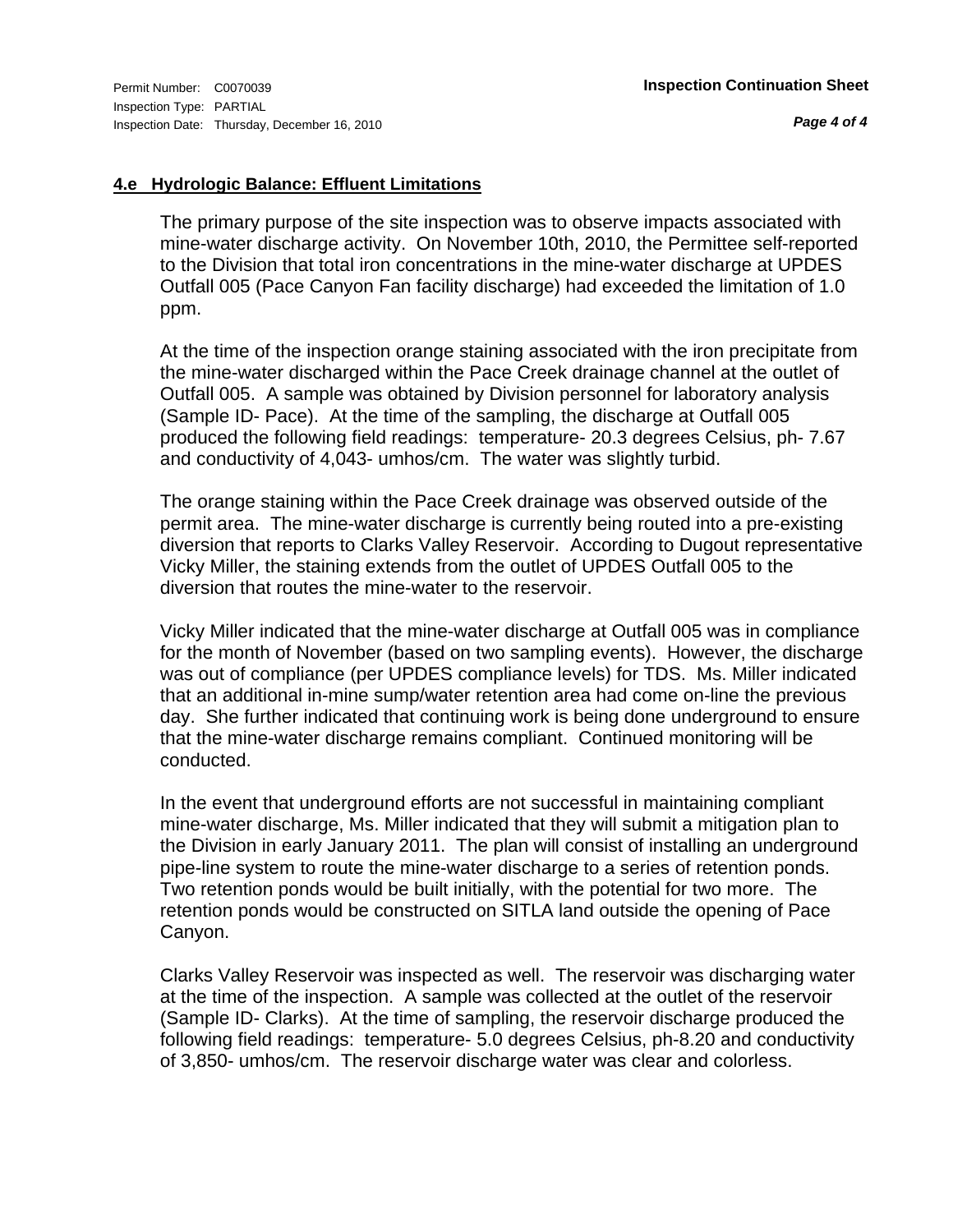

### **State of Utah DEPARTMENT OF NATURAL RESOURCES**

**MICHAEL R. STYLER Executive Director** 

#### Division of Oil, Gas and Mining

**JOHN R. BAZA Division Director** 

| Representatives Present During the Inspection: |
|------------------------------------------------|
| OGM Steve Demczak                              |

## **Inspection Report**

| Permit Number:   | C0070041                   |
|------------------|----------------------------|
| Inspection Type: | <b>PARTIAL</b>             |
| Inspection Date: | Tuesday, December 14, 2010 |
| Start Date/Time: | 12/14/2010 8:00:00 AM      |
| End Date/Time:   | 12/14/2010 12:00:00 PM     |
| Last Inspection: | Tuesday, November 09, 2010 |

Inspector: Steve Demczak,

Weather: Sunny, 30 Deg, Snow Covered

InspectionID Report Number: 2598

Accepted by: jhelfric 12/16/2010

| Permitee: WEST RIDGE RESOURCES        |                                                |                            |
|---------------------------------------|------------------------------------------------|----------------------------|
| <b>Operator: WEST RIDGE RESOURCES</b> |                                                |                            |
| Site: WEST RIDGE MINE                 |                                                |                            |
|                                       | Address: PO BOX 910, EAST CARBON UT 84520-0910 |                            |
| County: <b>CARBON</b>                 |                                                |                            |
|                                       | Permit Type: PERMANENT COAL PROGRAM            |                            |
| <b>Permit Status: ACTIVE</b>          |                                                |                            |
| <b>Current Acreages</b>               | <b>Mineral Ownership</b>                       | <b>Types of Operations</b> |
| 6,760.83 Total Permitted              | M<br>Federal                                   | ⊻<br>Underground           |
| 30.62 Total Disturbed                 | V<br><b>State</b>                              | <b>Surface</b>             |
| <b>Phase I</b>                        | County                                         | Loadout                    |
| <b>Phase II</b>                       | Fee                                            | Processing                 |
| <b>Phase III</b>                      | Other                                          | Reprocessing               |

**Report summary and status for pending enforcement actions, permit conditions, Division Orders, and amendments:**

The Permittee continues to meet this Special Condition of the current State of Utah permit to send water data electronically.

No violations were written.

**Inspector's Signature:**

Inspector ID Number: 39 Steve Demczak,

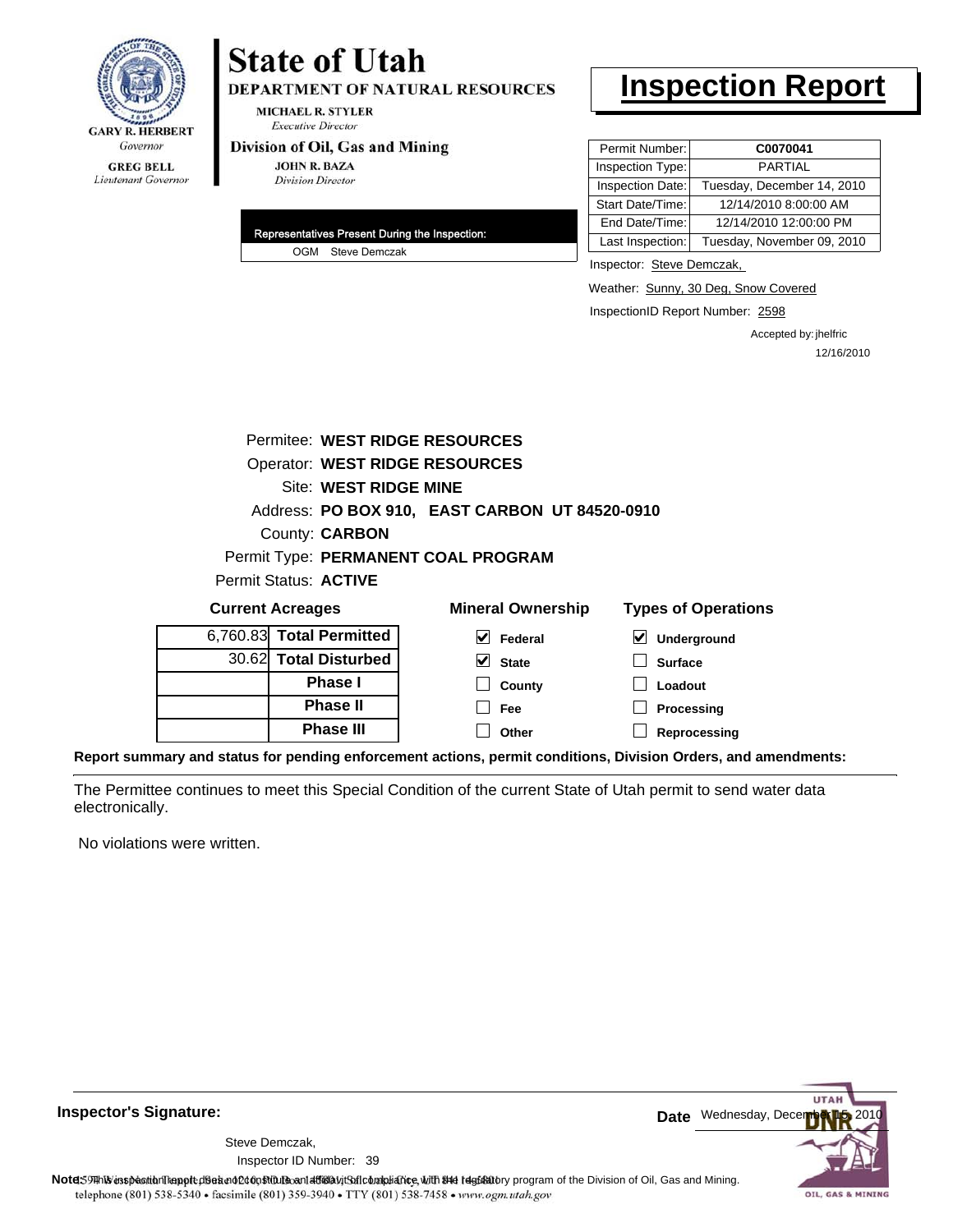#### *REVIEW OF PERMIT, PERFORMANCE STANDARDS PERMIT CONDITION REQUIREMENTS*

- *1. Substantiate the elements on this inspection by checking the appropriate performance standard.*
- *a. For COMPLETE inspections provide narrative justification for any elements not fully inspected unless element is not appropriate to the site, in which case check Not Applicable.*
- *b. For PARTIAL inspections check only the elements evaluated.*
- *2. Document any noncompliance situation by reference the NOV issued at the appropriate performance standard listed below.*
- *3. Reference any narratives written in conjunction with this inspection at the appropriate performace standard listed below.*
- *4. Provide a brief status report for all pending enforcement actions, permit conditions, Divison Orders, and amendments.*

|     |                                                               | Evaluated               | Not Applicable Comment |                      | Enforcement |
|-----|---------------------------------------------------------------|-------------------------|------------------------|----------------------|-------------|
| 1.  | Permits, Change, Transfer, Renewal, Sale                      |                         |                        |                      |             |
| 2.  | Signs and Markers                                             | $\overline{\mathbf{v}}$ |                        | ☑                    |             |
| 3.  | Topsoil                                                       |                         |                        |                      |             |
| 4.a | Hydrologic Balance: Diversions                                | ✔                       |                        | V                    |             |
| 4.b | Hydrologic Balance: Sediment Ponds and Impoundments           |                         |                        |                      |             |
| 4.c | Hydrologic Balance: Other Sediment Control Measures           |                         |                        |                      |             |
| 4.d | Hydrologic Balance: Water Monitoring                          |                         |                        |                      |             |
| 4.e | Hydrologic Balance: Effluent Limitations                      |                         |                        |                      |             |
| 5.  | <b>Explosives</b>                                             |                         |                        |                      |             |
| 6.  | Disposal of Excess Spoil, Fills, Benches                      |                         |                        |                      |             |
| 7.  | Coal Mine Waste, Refuse Piles, Impoundments                   |                         | ⊽                      |                      |             |
| 8.  | Noncoal Waste                                                 | ⊽                       |                        | V                    |             |
| 9.  | Protection of Fish, Wildlife and Related Environmental Issues |                         |                        |                      |             |
| 10. | Slides and Other Damage                                       | $\blacktriangledown$    |                        | ☑                    |             |
| 11. | Contemporaneous Reclamation                                   |                         |                        |                      |             |
| 12. | <b>Backfilling And Grading</b>                                |                         |                        |                      |             |
| 13. | Revegetation                                                  |                         |                        |                      |             |
| 14. | Subsidence Control                                            |                         |                        |                      |             |
|     | 15. Cessation of Operations                                   |                         |                        |                      |             |
|     | 16.a Roads: Construction, Maintenance, Surfacing              |                         |                        |                      |             |
|     | 16.b Roads: Drainage Controls                                 |                         |                        |                      |             |
| 17. | Other Transportation Facilities                               |                         |                        |                      |             |
| 18. | Support Facilities, Utility Installations                     | $\overline{\mathbf{v}}$ |                        | $\blacktriangledown$ |             |
|     | 19. AVS Check                                                 |                         |                        |                      |             |
| 20. | Air Quality Permit                                            |                         |                        |                      |             |
| 21. | Bonding and Insurance                                         |                         |                        |                      |             |
|     | 22. Other                                                     |                         |                        |                      |             |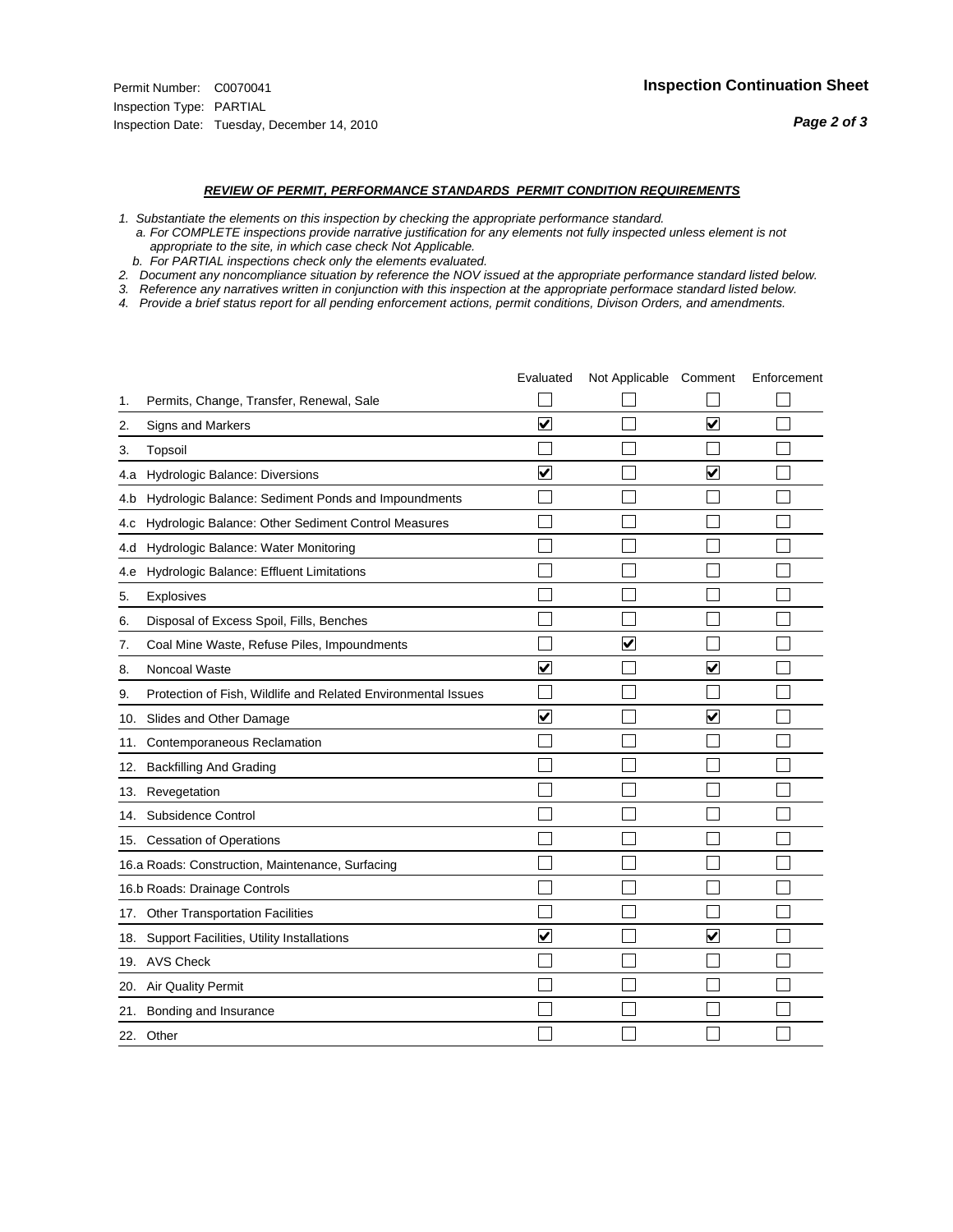Inspection Type: PARTIAL Inspection Date: Tuesday, December 14, 2010

#### **2. Signs and Markers**

The identification sign is after the main gate to the property. All information complied with the R645 Coal Rules.

#### **4.a Hydrologic Balance: Diversions**

Diversions were spot-inspected and would function during a storm event. The permittee is advised to do maintenance of the diversion around the truck loop. The permittee preformed maintenance to re-rip rap a channel coming from a upper pad to truck loop diversion.

#### **8. Noncoal Waste**

The site was clear of non-coal waste materials.

#### **10. Slides and Other Damage**

No slides or other damage was noticed during the inspection.

#### **18. Support Facilities, Utility Installations**

No new facilities were constructed since the last inspection.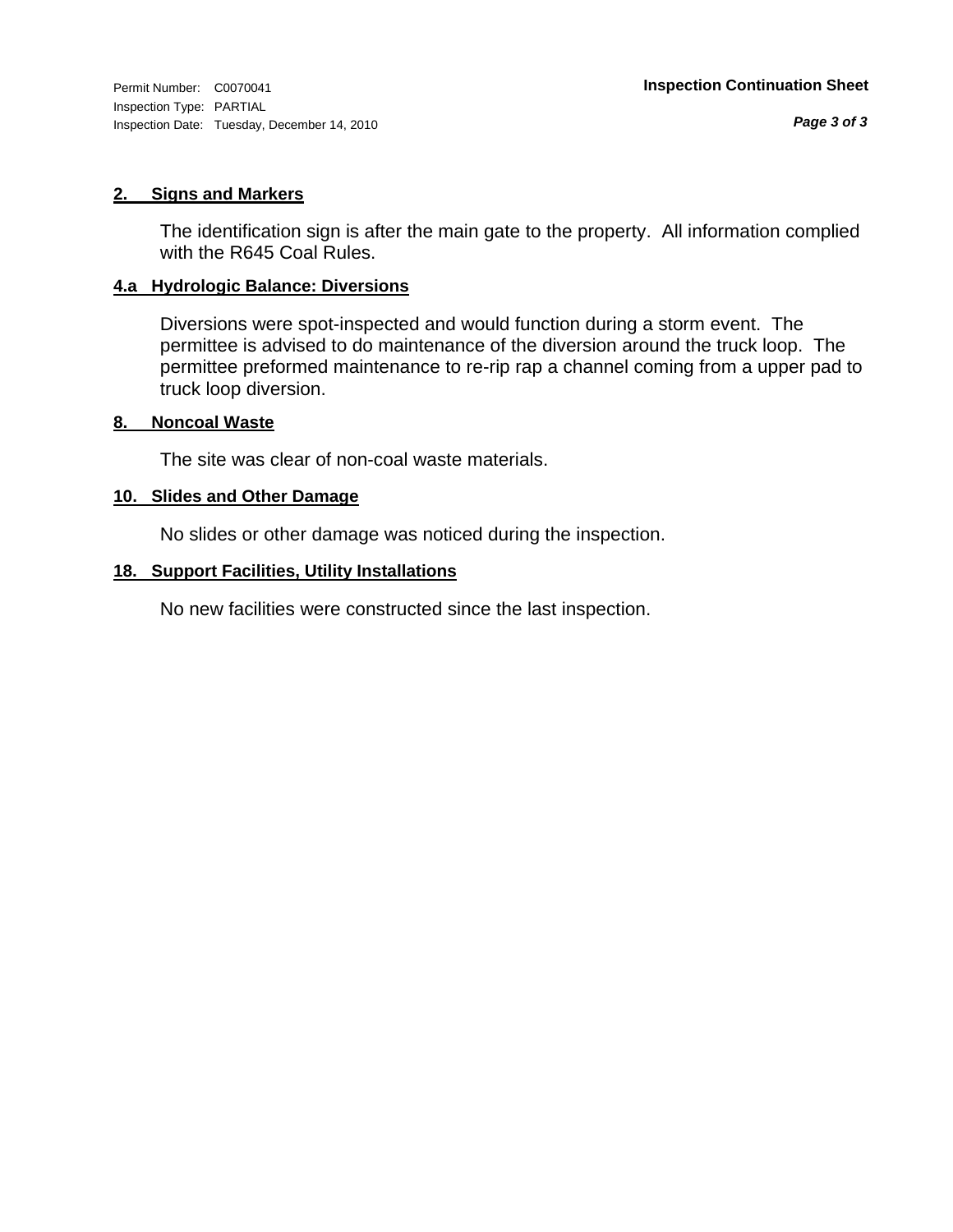

DEPARTMENT OF NATURAL RESOURCES

**MICHAEL R. STYLER Executive Director** 

#### Division of Oil, Gas and Mining

**JOHN R. BAZA Division Director** 

|  | Representatives Present During the Inspection: |
|--|------------------------------------------------|
|  | Company Rusty Netz                             |
|  | OGM Karl Houskeeper                            |

### **Inspection Report**

| Permit Number:   | C0070042                                      |
|------------------|-----------------------------------------------|
| Inspection Type: | <b>PARTIAL</b>                                |
|                  | Inspection Date: Wednesday, December 08, 2010 |
| Start Date/Time: | 12/8/2010 11:00:00 AM                         |
| End Date/Time:   | 12/8/2010 2:30:00 PM                          |
| Last Inspection: | Tuesday, November 02, 2010                    |

Inspector: Karl Houskeeper,

Weather: Partly Cloudy, Temp. 33 Deg. F.

InspectionID Report Number: 2583

Accepted by: jhelfric 12/9/2010

|                                     | Permitee: SUNNYSIDE COGENERATION ASSOCIATES        |                            |
|-------------------------------------|----------------------------------------------------|----------------------------|
|                                     | <b>Operator: SUNNYSIDE COGENERATION ASSOCIATES</b> |                            |
| Site: STAR POINT REFUSE             |                                                    |                            |
|                                     | Address: PO BOX 159, SUNNYSIDE UT 84539            |                            |
| County: <b>CARBON</b>               |                                                    |                            |
| Permit Type: PERMANENT COAL PROGRAM |                                                    |                            |
| Permit Status: ACTIVE               |                                                    |                            |
| <b>Current Acreages</b>             | <b>Mineral Ownership</b>                           | <b>Types of Operations</b> |
| 152.93 Total Permitted              | Federal                                            | <b>Underground</b>         |
| 152.93 Total Disturbed              | <b>State</b>                                       | <b>Surface</b>             |
| Phase I                             | County                                             | Loadout                    |
| <b>Phase II</b>                     | $\overline{\smash{\vee}}$ Fee                      | Processing                 |
|                                     |                                                    |                            |

**Inspector's Signature:**

49 Inspector ID Number:Karl Houskeeper,



Note: This inspection report does not constitute an affidavital compliance, with the regulatory program of the Division of Oil, Gas and Mining. telephone (801) 538-5340 · facsimile (801) 359-3940 · TTY (801) 538-7458 · www.ogm.utah.gov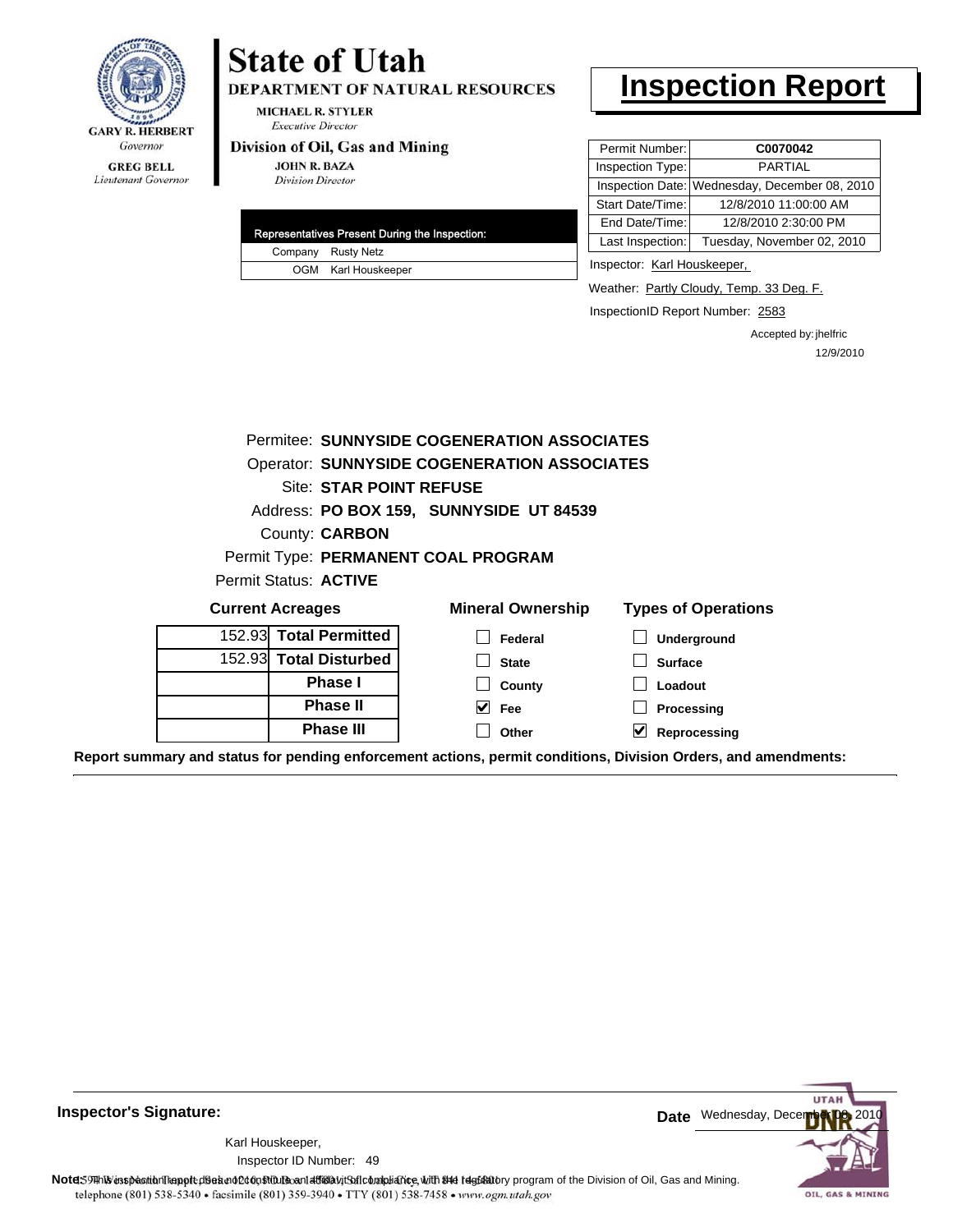#### *REVIEW OF PERMIT, PERFORMANCE STANDARDS PERMIT CONDITION REQUIREMENTS*

- *1. Substantiate the elements on this inspection by checking the appropriate performance standard.*
- *a. For COMPLETE inspections provide narrative justification for any elements not fully inspected unless element is not appropriate to the site, in which case check Not Applicable.*
- *b. For PARTIAL inspections check only the elements evaluated.*
- *2. Document any noncompliance situation by reference the NOV issued at the appropriate performance standard listed below.*
- *3. Reference any narratives written in conjunction with this inspection at the appropriate performace standard listed below.*
- *4. Provide a brief status report for all pending enforcement actions, permit conditions, Divison Orders, and amendments.*

|     |                                                               | Evaluated               | Not Applicable Comment |                         | Enforcement |
|-----|---------------------------------------------------------------|-------------------------|------------------------|-------------------------|-------------|
| 1.  | Permits, Change, Transfer, Renewal, Sale                      |                         |                        |                         |             |
| 2.  | <b>Signs and Markers</b>                                      | $\overline{\mathbf{v}}$ |                        | $\overline{\mathbf{v}}$ |             |
| 3.  | Topsoil                                                       |                         |                        |                         |             |
| 4.a | Hydrologic Balance: Diversions                                |                         |                        |                         |             |
| 4.b | Hydrologic Balance: Sediment Ponds and Impoundments           |                         |                        |                         |             |
| 4.C | Hydrologic Balance: Other Sediment Control Measures           |                         |                        |                         |             |
| 4.d | Hydrologic Balance: Water Monitoring                          |                         |                        |                         |             |
| 4.e | Hydrologic Balance: Effluent Limitations                      |                         |                        |                         |             |
| 5.  | Explosives                                                    |                         |                        |                         |             |
| 6.  | Disposal of Excess Spoil, Fills, Benches                      |                         |                        |                         |             |
| 7.  | Coal Mine Waste, Refuse Piles, Impoundments                   |                         |                        |                         |             |
| 8.  | Noncoal Waste                                                 | ⊽                       |                        |                         |             |
| 9.  | Protection of Fish, Wildlife and Related Environmental Issues |                         |                        |                         |             |
| 10. | Slides and Other Damage                                       |                         |                        |                         |             |
| 11. | Contemporaneous Reclamation                                   |                         |                        |                         |             |
| 12. | <b>Backfilling And Grading</b>                                |                         |                        |                         |             |
|     | 13. Revegetation                                              |                         |                        |                         |             |
| 14. | Subsidence Control                                            |                         |                        |                         |             |
|     | 15. Cessation of Operations                                   |                         |                        |                         |             |
|     | 16.a Roads: Construction, Maintenance, Surfacing              | V                       |                        | V                       |             |
|     | 16.b Roads: Drainage Controls                                 |                         |                        |                         |             |
| 17. | <b>Other Transportation Facilities</b>                        |                         |                        |                         |             |
| 18. | Support Facilities, Utility Installations                     |                         |                        |                         |             |
|     | 19. AVS Check                                                 |                         |                        |                         |             |
| 20. | <b>Air Quality Permit</b>                                     |                         |                        |                         |             |
|     | 21. Bonding and Insurance                                     |                         |                        |                         |             |
|     | 22. Other                                                     |                         |                        |                         |             |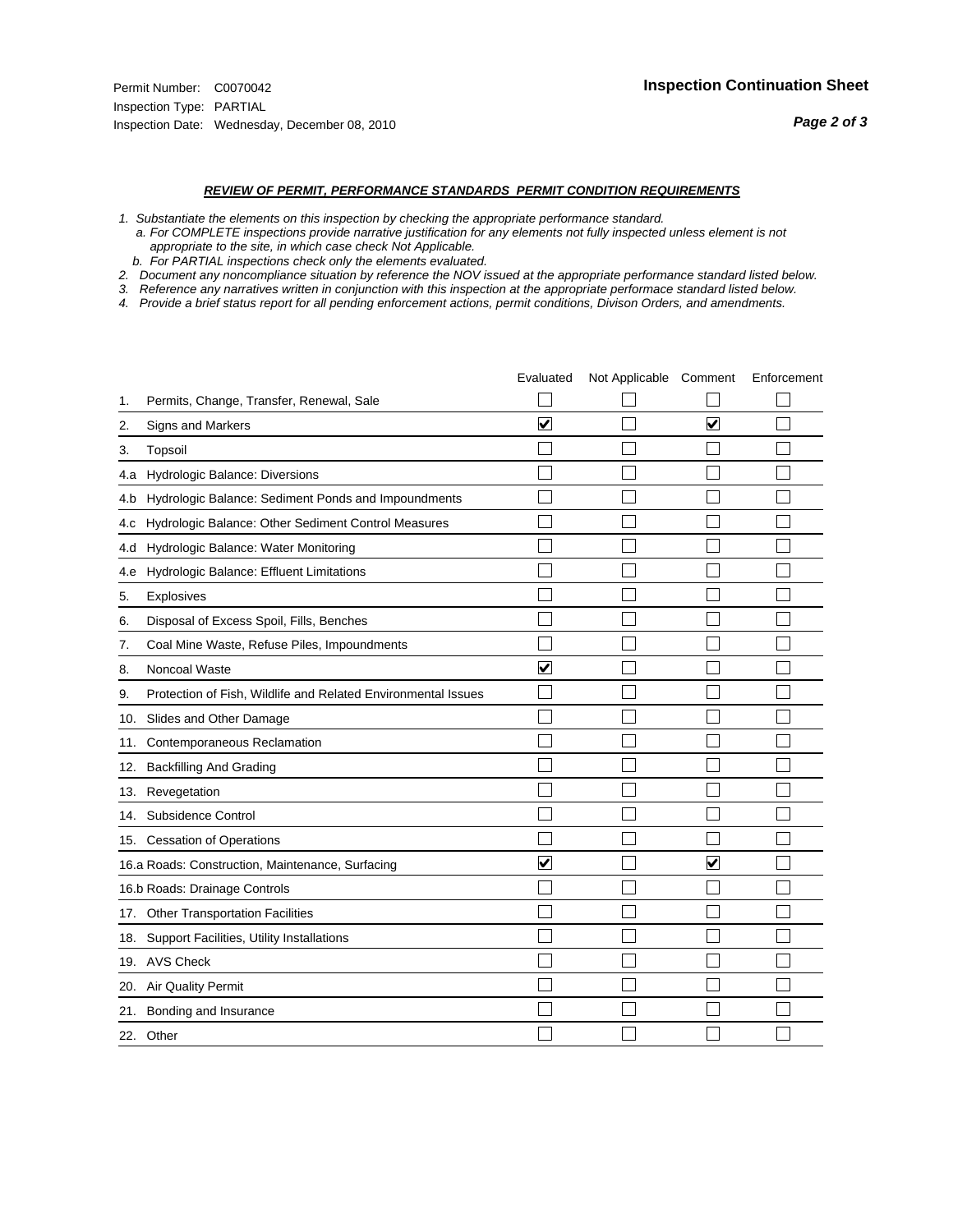#### **2. Signs and Markers**

The mine identification sign is in place at the contact point of the permit area to public access. The sign has the required information.

#### **16.a Roads: Construction, Maintenance, Surfacing**

The recently approved roads are being constructed. The ingress and egress roads are in place. The roads are to be graveled.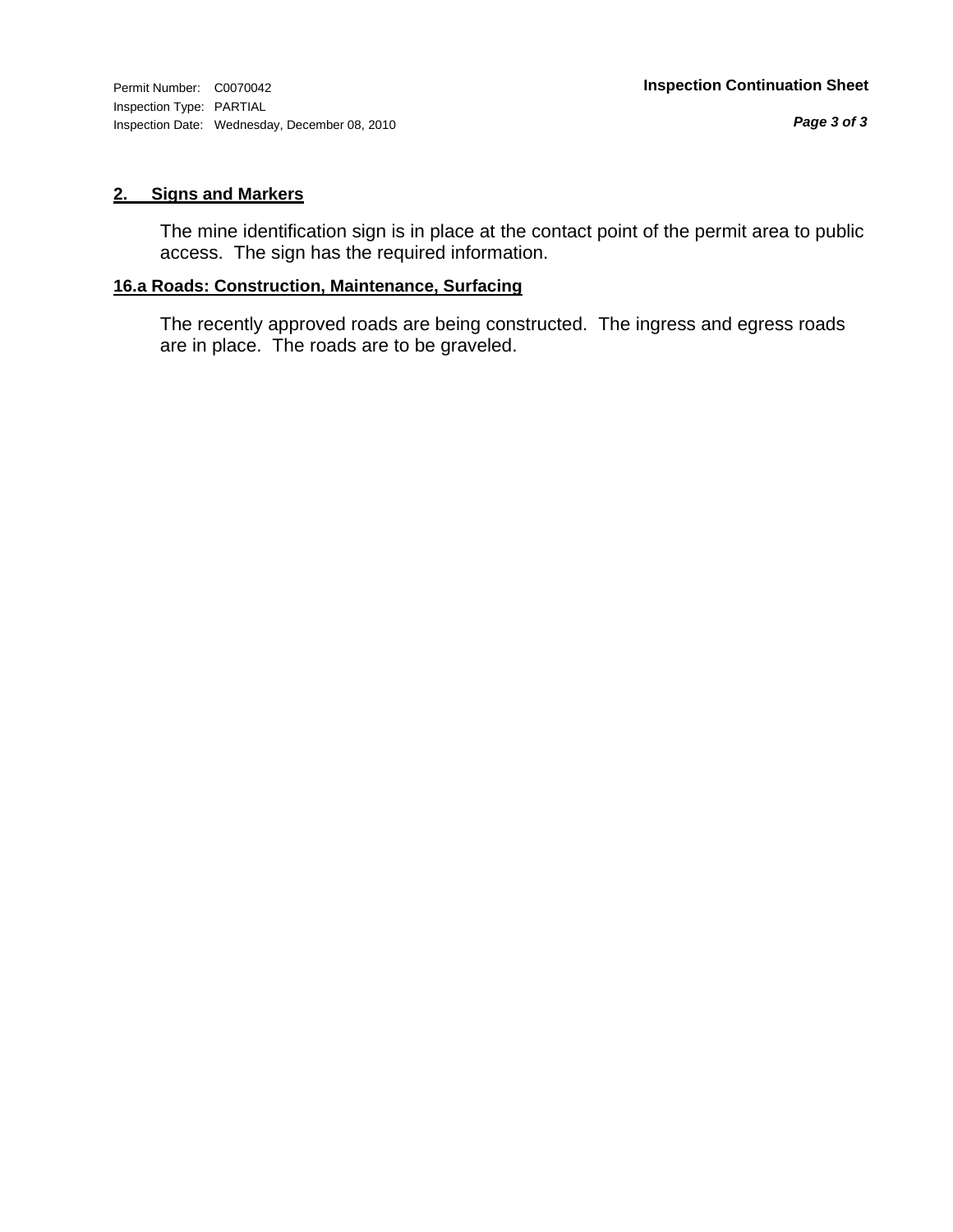

### **State of Utah DEPARTMENT OF NATURAL RESOURCES**

**MICHAEL R. STYLER Executive Director** 

#### Division of Oil, Gas and Mining

**JOHN R. BAZA Division Director** 

| Representatives Present During the Inspection: |
|------------------------------------------------|
| OGM Pete Hess                                  |

## **Inspection Report**

| Permit Number:   | C0070045                                      |
|------------------|-----------------------------------------------|
| Inspection Type: | PARTIAI                                       |
|                  | Inspection Date: Wednesday, December 15, 2010 |
| Start Date/Time: | 12/15/2010 8:55:00 AM                         |
| End Date/Time:   | 12/15/2010 9:30:00 AM                         |
| Last Inspection: | Monday, November 29, 2010                     |

Inspector: Pete Hess,

Weather: Clear, windy, cold. Front has just gone through.

InspectionID Report Number: 2599

Accepted by: jhelfric 12/16/2010

|                                                                                                                | Permitee: HEADWATERS ENERGY SERVICES        |                                                                          |
|----------------------------------------------------------------------------------------------------------------|---------------------------------------------|--------------------------------------------------------------------------|
|                                                                                                                | <b>Operator: HEADWATERS ENERGY SERVICES</b> |                                                                          |
|                                                                                                                | Site: COVOL SITE                            |                                                                          |
|                                                                                                                |                                             | Address: 10653 SOUTH RIVER FRONT PARKWAY, SUITE 300, SOUTH JORDAN UT 840 |
| County: <b>CARBON</b>                                                                                          |                                             |                                                                          |
|                                                                                                                | Permit Type: PERMANENT COAL PROGRAM         |                                                                          |
| Permit Status: ACTIVE                                                                                          |                                             |                                                                          |
| <b>Current Acreages</b>                                                                                        | <b>Mineral Ownership</b>                    | <b>Types of Operations</b>                                               |
| <b>Total Permitted</b><br>30.00                                                                                | Federal                                     | <b>Underground</b>                                                       |
| 30.00 Total Disturbed                                                                                          | <b>State</b>                                | <b>Surface</b>                                                           |
| <b>Phase I</b>                                                                                                 | County                                      | Loadout                                                                  |
| <b>Phase II</b>                                                                                                | Fee                                         | Processing                                                               |
| <b>Phase III</b>                                                                                               | Other                                       | Reprocessing                                                             |
| Report summary and status for pending enforcement actions, permit conditions, Division Orders, and amendments: |                                             |                                                                          |

The COVOL site continues to operate on a 7 day, 24 hour schedule. Mr. Kyle Edwards represented the Permittee during today's inspection.



**Inspector's Signature:**

46 Inspector ID Number:Pete Hess,

Note59#htviespection lepptt does not constitute an affidavitSal compliance, with the regulatory program of the Division of Oil, Gas and Mining. telephone (801) 538-5340 · facsimile (801) 359-3940 · TTY (801) 538-7458 · www.ogm.utah.gov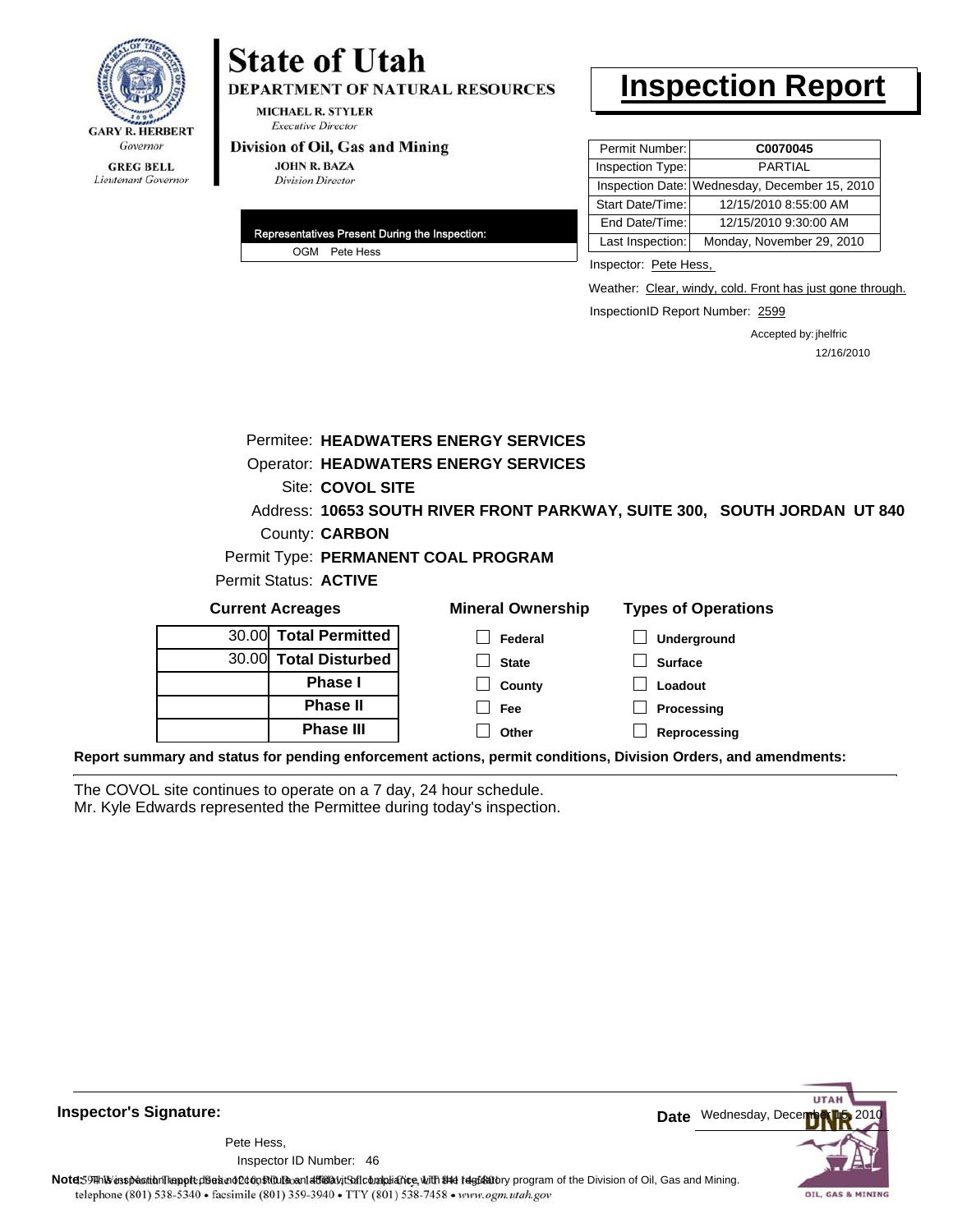#### *REVIEW OF PERMIT, PERFORMANCE STANDARDS PERMIT CONDITION REQUIREMENTS*

*1. Substantiate the elements on this inspection by checking the appropriate performance standard.*

 *a. For COMPLETE inspections provide narrative justification for any elements not fully inspected unless element is not appropriate to the site, in which case check Not Applicable.*

 *b. For PARTIAL inspections check only the elements evaluated.*

*2. Document any noncompliance situation by reference the NOV issued at the appropriate performance standard listed below.*

*3. Reference any narratives written in conjunction with this inspection at the appropriate performace standard listed below.*

*4. Provide a brief status report for all pending enforcement actions, permit conditions, Divison Orders, and amendments.*

|     |                                                               | Evaluated               | Not Applicable Comment  |                         | Enforcement |
|-----|---------------------------------------------------------------|-------------------------|-------------------------|-------------------------|-------------|
| 1.  | Permits, Change, Transfer, Renewal, Sale                      | ⊻                       |                         | V                       |             |
| 2.  | Signs and Markers                                             | $\overline{\mathbf{v}}$ |                         |                         |             |
| 3.  | Topsoil                                                       | $\overline{\mathbf{v}}$ |                         |                         |             |
| 4.a | Hydrologic Balance: Diversions                                | $\overline{\mathbf{v}}$ |                         |                         |             |
| 4.b | Hydrologic Balance: Sediment Ponds and Impoundments           |                         |                         |                         |             |
| 4.C | Hydrologic Balance: Other Sediment Control Measures           |                         |                         |                         |             |
| 4.d | Hydrologic Balance: Water Monitoring                          |                         |                         |                         |             |
| 4.e | Hydrologic Balance: Effluent Limitations                      |                         |                         |                         |             |
| 5.  | Explosives                                                    |                         | $\overline{\mathbf{v}}$ |                         |             |
| 6.  | Disposal of Excess Spoil, Fills, Benches                      |                         |                         |                         |             |
| 7.  | Coal Mine Waste, Refuse Piles, Impoundments                   |                         |                         |                         |             |
| 8.  | Noncoal Waste                                                 | $\overline{\mathbf{v}}$ |                         | $\overline{\mathbf{v}}$ |             |
| 9.  | Protection of Fish, Wildlife and Related Environmental Issues |                         |                         |                         |             |
| 10. | Slides and Other Damage                                       |                         |                         |                         |             |
| 11. | Contemporaneous Reclamation                                   |                         |                         |                         |             |
| 12. | <b>Backfilling And Grading</b>                                |                         |                         |                         |             |
| 13. | Revegetation                                                  |                         |                         |                         |             |
| 14. | Subsidence Control                                            |                         | ✓                       |                         |             |
|     | 15. Cessation of Operations                                   |                         | $\blacktriangleright$   |                         |             |
|     | 16.a Roads: Construction, Maintenance, Surfacing              | $\overline{\mathsf{v}}$ |                         |                         |             |
|     | 16.b Roads: Drainage Controls                                 | $\blacktriangledown$    |                         | ⊻                       |             |
| 17. | <b>Other Transportation Facilities</b>                        |                         |                         |                         |             |
| 18. | Support Facilities, Utility Installations                     |                         |                         |                         |             |
|     | 19. AVS Check                                                 |                         |                         |                         |             |
| 20. | <b>Air Quality Permit</b>                                     | $\checkmark$            |                         |                         |             |
| 21. | Bonding and Insurance                                         |                         |                         |                         |             |
|     | 22. Other                                                     |                         |                         |                         |             |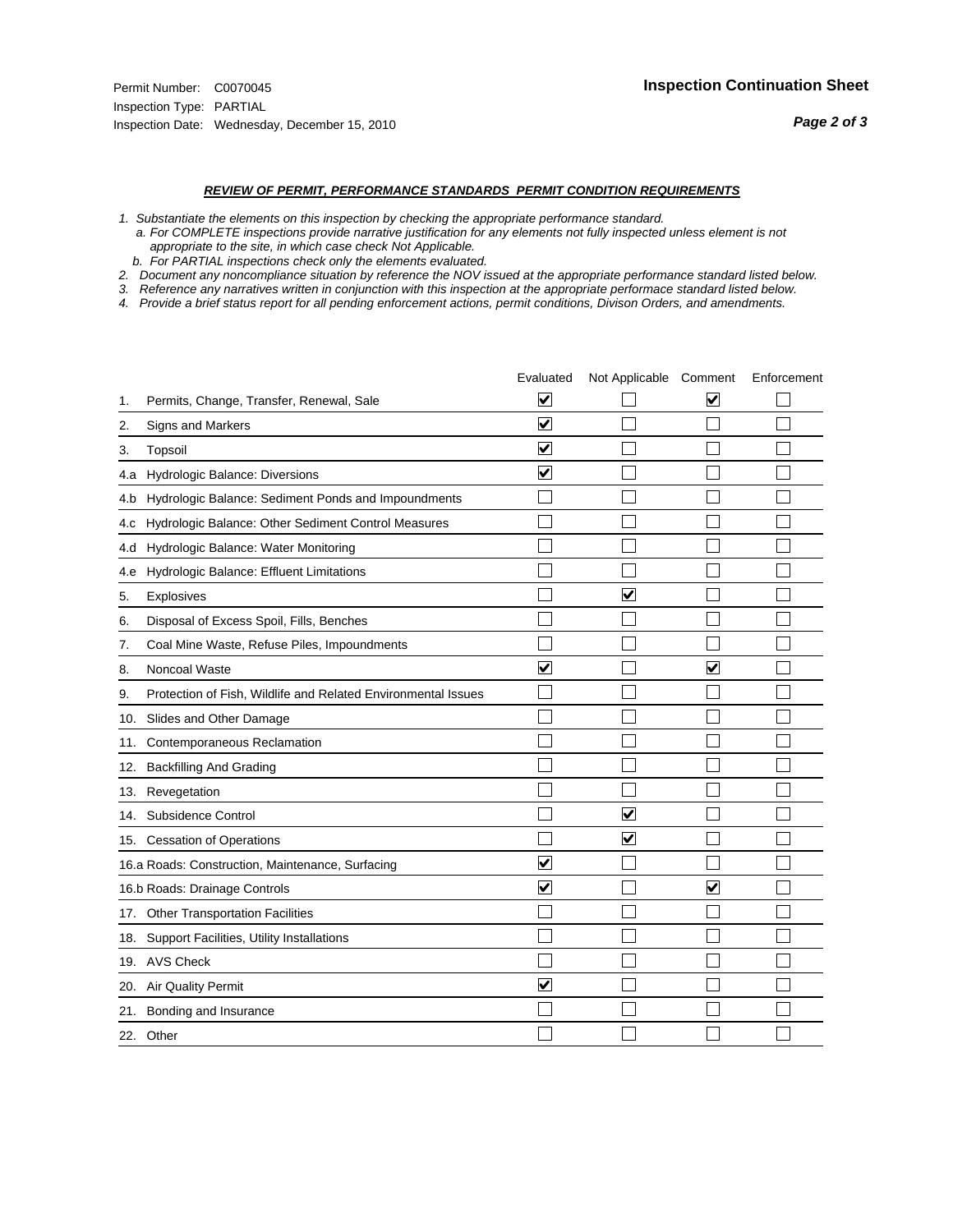*Page 3 of 3*

#### **1. Permits, Change, Transfer, Renewal, Sale**

The Division completed a first round review of Task ID # 3657, Updated Plates and Chapters for the COVOL permit area on November 16, 2010, identifying two deficiencies relative to topsoil. These are believed to be permitting deficiencies only. To date, the Division has not received a response from the Permittee for Task ID # 3657.

#### **8. Noncoal Waste**

Two 18 inch black flexible culverts and several hundred feet of 24 inch conveyor belt have been placed in temporary storage immediately east of the inlet ditch reporting into the West pond. It is not known if the belting will be scrapped, or wrapped and saved for future use. Mr. Edwards stated he would address these materials by either junking them, or placing them in the equipment storage area.

#### **16.b Roads: Drainage Controls**

The outlet to the 18 inch culvert identified as C-1 on PLATE 7-2, SITE WATERSHED AND DRAINAGE MAP / WELLINGTON DRY COAL CLEANING FACILITY, needs cleaned out. The cross-section of this diversion is obstructed approximately 50 %. This culvert outlet is a high maintenance area, and the Division recommends that this diversion be re-installed at a steeper gradient. The connecting ditch should be cut deeper to reduce the backing up of coal material into the pipe. Mr. Edwards indicated he would clean the outlet area and flush the pipe.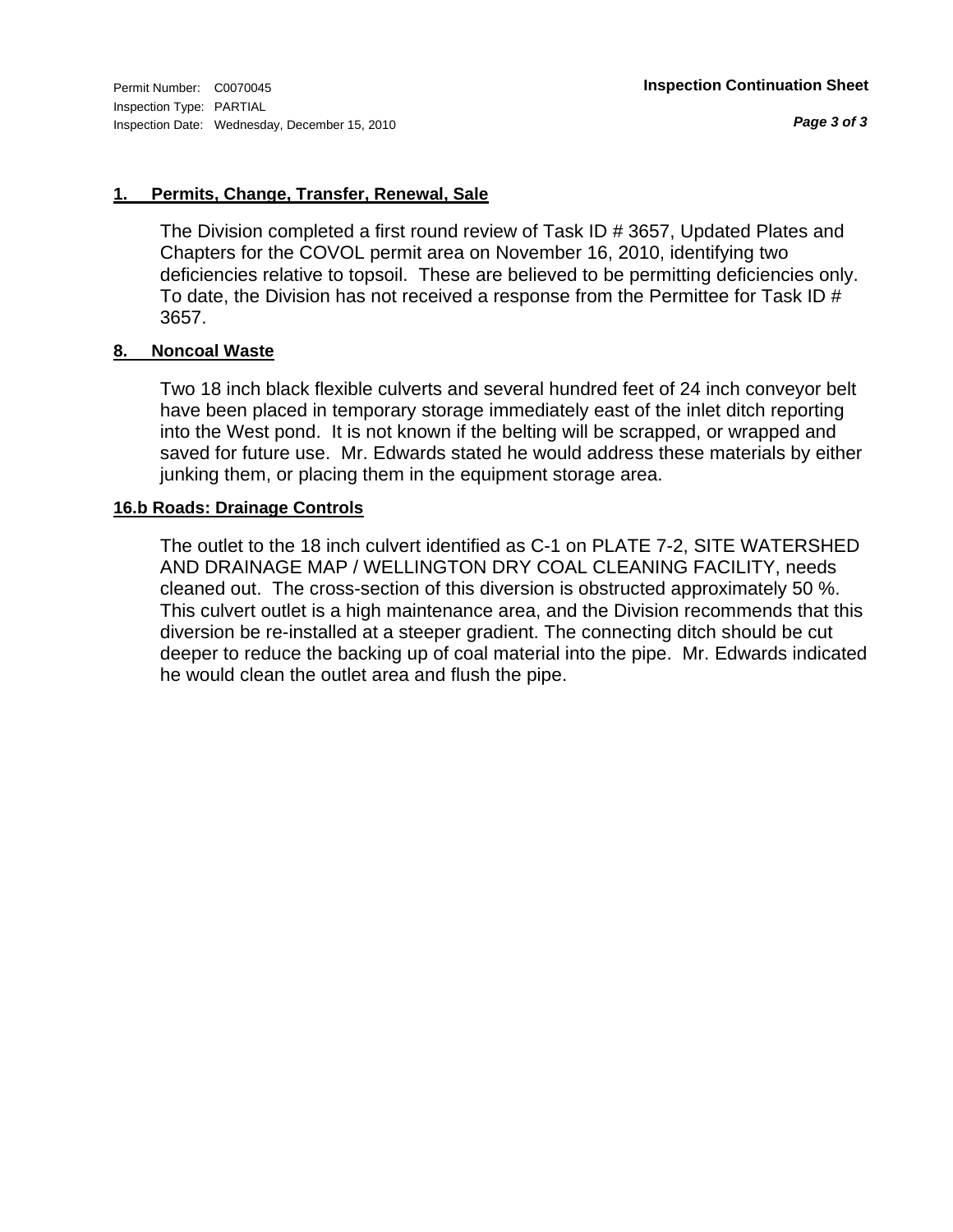

### **State of Utah** DEPARTMENT OF NATURAL RESOURCES

**MICHAEL R. STYLER Executive Director** 

#### Division of Oil, Gas and Mining

**JOHN R. BAZA Division Director** 

| Representatives Present During the Inspection: |
|------------------------------------------------|
| OGM Karl Houskeeper                            |

### **Inspection Report**

| Permit Number:   | C0150007                                      |
|------------------|-----------------------------------------------|
| Inspection Type: | <b>PARTIAL</b>                                |
| Inspection Date: | Tuesday, December 07, 2010                    |
| Start Date/Time: | 12/7/2010 8:00:00 AM                          |
| End Date/Time:   | 12/7/2010 12:30:00 PM                         |
|                  | Last Inspection: Wednesday, November 24, 2010 |

Inspector: Karl Houskeeper,

Weather: Clear, Temp. 40 Deg. F.

InspectionID Report Number: 2579

Accepted by: jhelfric 12/9/2010

| Permitee: CONSOLIDATION COAL CO |                                 |                                                                                                                        |                            |  |  |  |  |
|---------------------------------|---------------------------------|------------------------------------------------------------------------------------------------------------------------|----------------------------|--|--|--|--|
|                                 | Operator: CONSOLIDATION COAL CO |                                                                                                                        |                            |  |  |  |  |
|                                 | Site: HIDDEN VALLEY MINE        |                                                                                                                        |                            |  |  |  |  |
|                                 |                                 | Address: PO BOX 566, SESSER IL 62884                                                                                   |                            |  |  |  |  |
|                                 | County: <b>EMERY</b>            |                                                                                                                        |                            |  |  |  |  |
|                                 |                                 | Permit Type: PERMANENT COAL PROGRAM                                                                                    |                            |  |  |  |  |
|                                 | <b>Permit Status: RECLAIMED</b> |                                                                                                                        |                            |  |  |  |  |
|                                 | <b>Current Acreages</b>         | <b>Mineral Ownership</b>                                                                                               | <b>Types of Operations</b> |  |  |  |  |
|                                 | 960.00 Total Permitted          | Federal                                                                                                                | M<br>Underground           |  |  |  |  |
| 6.70L                           | <b>Total Disturbed</b>          | <b>State</b>                                                                                                           | <b>Surface</b>             |  |  |  |  |
| 6.70                            | Phase I                         | County                                                                                                                 | Loadout                    |  |  |  |  |
|                                 | <b>Phase II</b>                 | M<br>Fee                                                                                                               | Processing                 |  |  |  |  |
|                                 | <b>Phase III</b>                | Other                                                                                                                  | Reprocessing               |  |  |  |  |
|                                 |                                 | $\sim$ . The set of the set of the set of the set of the set of the set of the set of the set of the set of the set of |                            |  |  |  |  |

**Report summary and status for pending enforcement actions, permit conditions, Division Orders, and amendments:**

Peter Behling Consol was present during the inspection.



**Inspector's Signature:**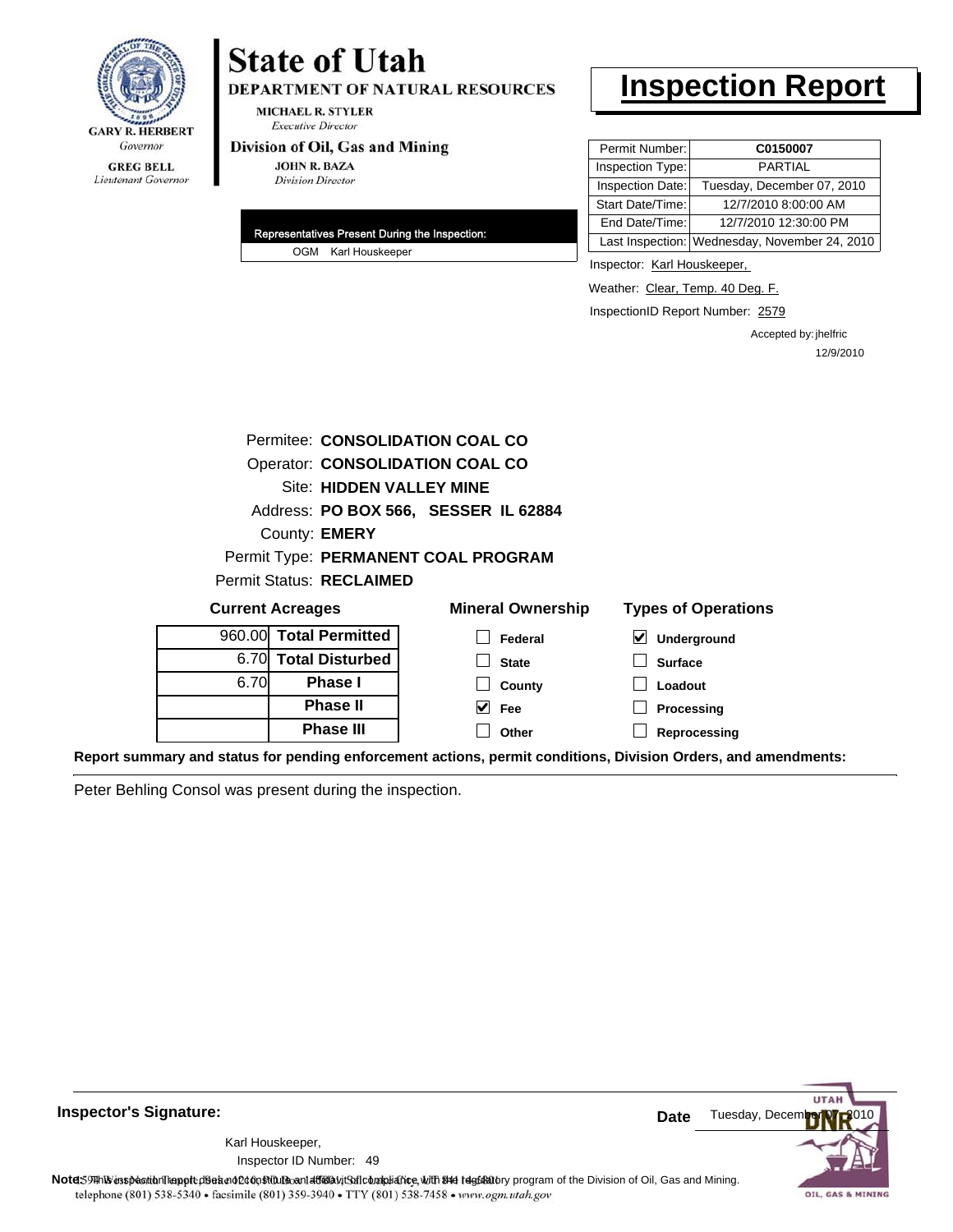#### *REVIEW OF PERMIT, PERFORMANCE STANDARDS PERMIT CONDITION REQUIREMENTS*

- *1. Substantiate the elements on this inspection by checking the appropriate performance standard.*
- *a. For COMPLETE inspections provide narrative justification for any elements not fully inspected unless element is not appropriate to the site, in which case check Not Applicable.*
- *b. For PARTIAL inspections check only the elements evaluated.*
- *2. Document any noncompliance situation by reference the NOV issued at the appropriate performance standard listed below.*
- *3. Reference any narratives written in conjunction with this inspection at the appropriate performace standard listed below.*
- *4. Provide a brief status report for all pending enforcement actions, permit conditions, Divison Orders, and amendments.*

|     |                                                               | Evaluated               | Not Applicable Comment  |                      | Enforcement |
|-----|---------------------------------------------------------------|-------------------------|-------------------------|----------------------|-------------|
| 1.  | Permits, Change, Transfer, Renewal, Sale                      |                         |                         |                      |             |
| 2.  | Signs and Markers                                             | $\overline{\mathbf{v}}$ |                         | ☑                    |             |
| 3.  | Topsoil                                                       |                         |                         |                      |             |
| 4.a | Hydrologic Balance: Diversions                                | ✔                       |                         |                      |             |
| 4.b | Hydrologic Balance: Sediment Ponds and Impoundments           | V                       | V                       |                      |             |
| 4.c | Hydrologic Balance: Other Sediment Control Measures           | $\overline{\mathbf{v}}$ |                         | $\blacktriangledown$ |             |
| 4.d | Hydrologic Balance: Water Monitoring                          |                         |                         |                      |             |
| 4.e | Hydrologic Balance: Effluent Limitations                      | $\overline{\mathbf{v}}$ | $\overline{\mathbf{v}}$ |                      |             |
| 5.  | <b>Explosives</b>                                             | $\overline{\mathbf{v}}$ | $\overline{\mathsf{v}}$ |                      |             |
| 6.  | Disposal of Excess Spoil, Fills, Benches                      | ⊻                       | V                       |                      |             |
| 7.  | Coal Mine Waste, Refuse Piles, Impoundments                   | ⊽                       | $\blacktriangledown$    |                      |             |
| 8.  | Noncoal Waste                                                 | $\overline{\mathbf{v}}$ |                         |                      |             |
| 9.  | Protection of Fish, Wildlife and Related Environmental Issues |                         |                         |                      |             |
| 10. | Slides and Other Damage                                       |                         |                         |                      |             |
| 11. | Contemporaneous Reclamation                                   |                         |                         |                      |             |
| 12. | <b>Backfilling And Grading</b>                                |                         |                         |                      |             |
| 13. | Revegetation                                                  |                         |                         |                      |             |
| 14. | Subsidence Control                                            |                         |                         |                      |             |
|     | 15. Cessation of Operations                                   |                         |                         |                      |             |
|     | 16.a Roads: Construction, Maintenance, Surfacing              |                         |                         |                      |             |
|     | 16.b Roads: Drainage Controls                                 |                         |                         |                      |             |
| 17. | Other Transportation Facilities                               |                         |                         |                      |             |
| 18. | Support Facilities, Utility Installations                     |                         |                         |                      |             |
|     | 19. AVS Check                                                 |                         |                         |                      |             |
| 20. | Air Quality Permit                                            |                         |                         |                      |             |
| 21. | Bonding and Insurance                                         |                         |                         |                      |             |
|     | 22. Other                                                     |                         |                         |                      |             |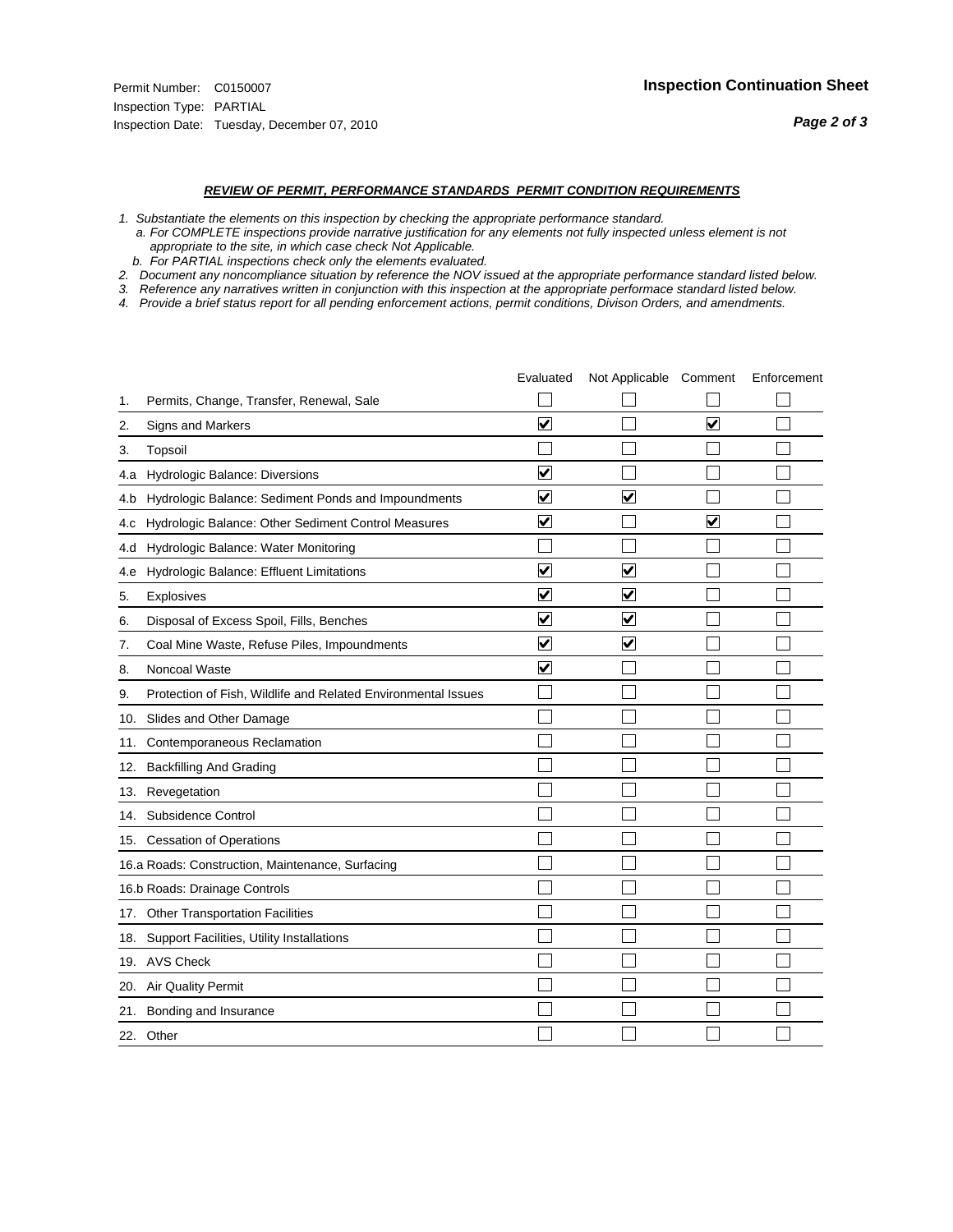Inspection Type: PARTIAL Inspection Date: Tuesday, December 07, 2010

*Page 3 of 3*

#### **2. Signs and Markers**

The mine identification sign is in place at a point of contact to the permit area from public access. The sign contains the required information. The information on the sign remains accurate.

#### **4.c Hydrologic Balance: Other Sediment Control Measures**

The silt fence adjacent to the mine identification sign is still in good shape.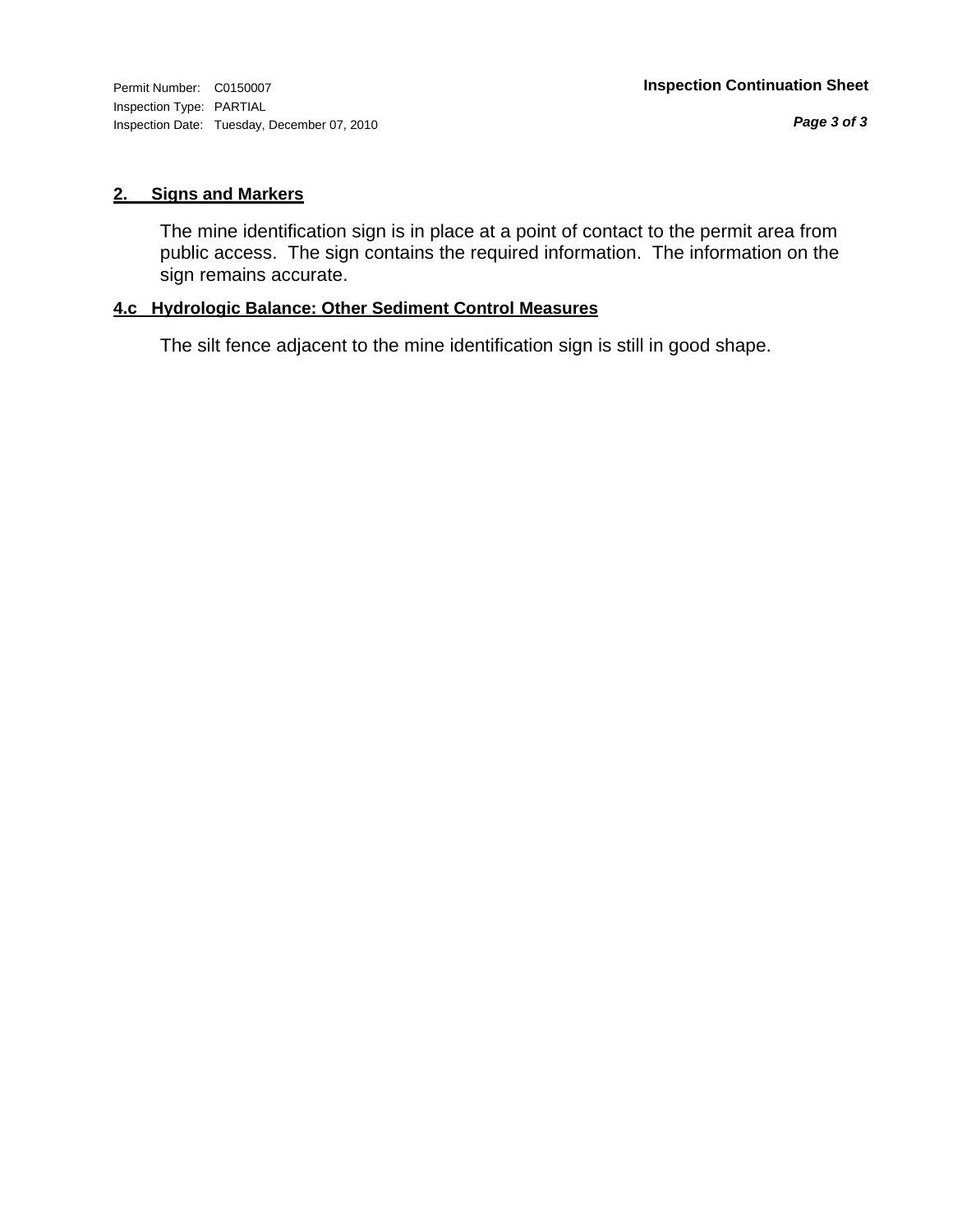

**DEPARTMENT OF NATURAL RESOURCES** 

MICHAEL R. STYLER **Executive Director** 

#### Division of Oil, Gas and Mining

**JOHN R. BAZA Division Director** 

|  | Representatives Present During the Inspection: |
|--|------------------------------------------------|
|  | Company Guy Davis                              |
|  | OGM Pete Hess                                  |

### **Inspection Report**

| Permit Number:   | C0150009                                      |  |
|------------------|-----------------------------------------------|--|
| Inspection Type: | <b>COMPLETE</b>                               |  |
|                  | Inspection Date: Wednesday, December 08, 2010 |  |
| Start Date/Time: | 12/8/2010 10:52:00 AM                         |  |
| End Date/Time:   | 12/8/2010 11:30:00 AM                         |  |
| Last Inspection: | Tuesday, August 24, 2010                      |  |

Inspector: Pete Hess,

Weather: Some clouds; 30's to 40's F.

InspectionID Report Number: 2580

Accepted by: jhelfric 12/9/2010

|                                 | Permitee: ENERGY WEST MINING CO          |              |                            |
|---------------------------------|------------------------------------------|--------------|----------------------------|
|                                 | <b>Operator: ENERGY WEST MINING CO</b>   |              |                            |
|                                 | <b>Site: TRAIL MOUNTAIN MINE</b>         |              |                            |
|                                 | Address: PO BOX 310, HUNTINGTON UT 84528 |              |                            |
| County: <b>EMERY</b>            |                                          |              |                            |
|                                 | Permit Type: PERMANENT COAL PROGRAM      |              |                            |
| Permit Status: ACTIVE           |                                          |              |                            |
| <b>Current Acreages</b>         | <b>Mineral Ownership</b>                 |              | <b>Types of Operations</b> |
| 3,538.98 Total Permitted        | V                                        | Federal<br>⊻ | Underground                |
| <b>Total Disturbed</b><br>10.39 | V<br><b>State</b>                        |              | <b>Surface</b>             |
| Phase I                         |                                          | County       | Loadout                    |
| <b>Phase II</b>                 | M<br><b>Fee</b>                          |              | Processing                 |
| <b>Phase III</b>                | Other                                    |              | Reprocessing               |

**Report summary and status for pending enforcement actions, permit conditions, Division Orders, and amendments:**

A site inspection for the Trail Mountain Mine was conducted this day; this inspection, in addition to the records review conducted on November 24, 2010 (Report # 2568) are considered as being the complete inspection for this inactive site for the fourth quarter of 2010.

This site is generally snow covered, with about 1.5 inches of frozen depth.

The site remains in temporary cessation status; there is no activity at the site.

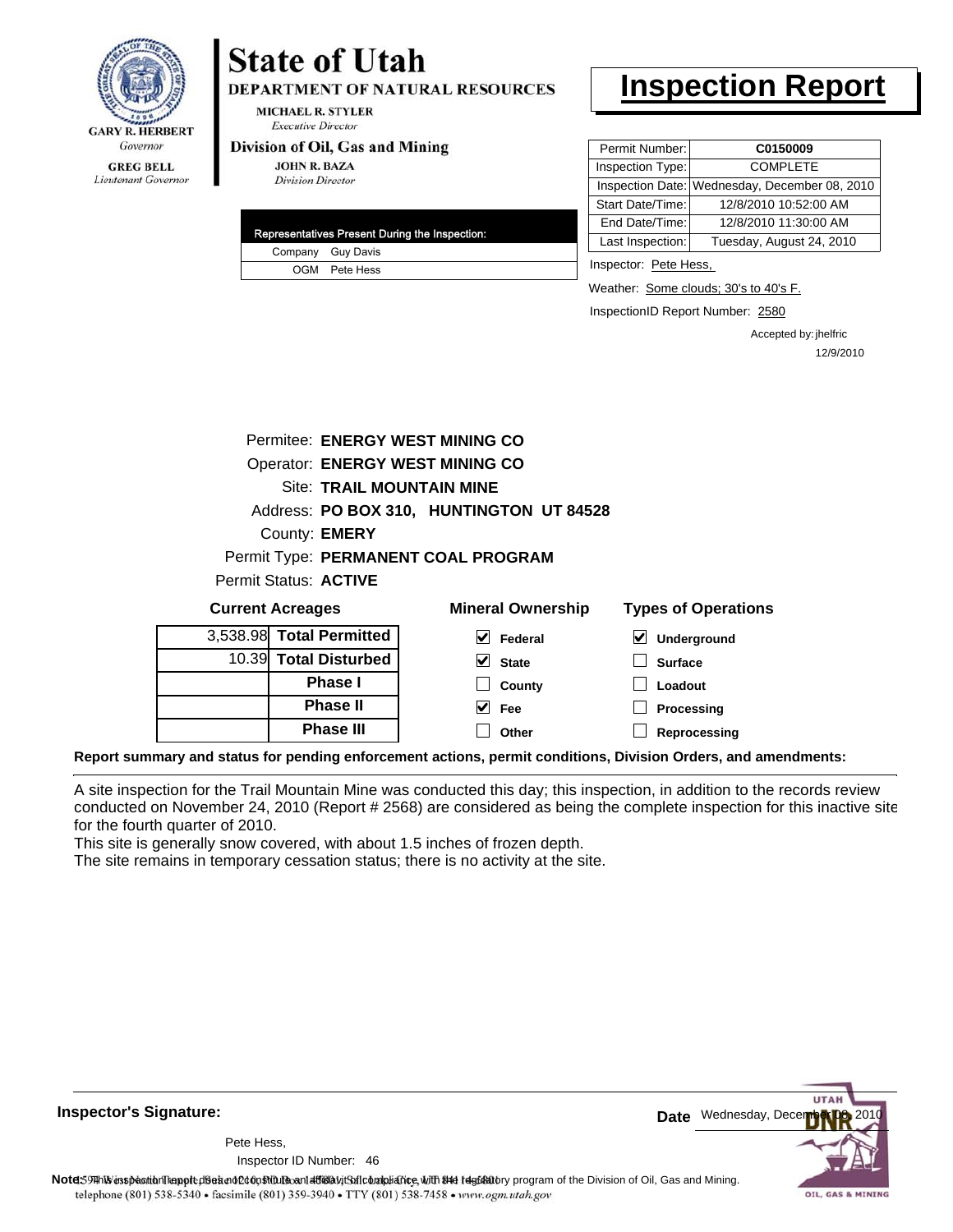#### *REVIEW OF PERMIT, PERFORMANCE STANDARDS PERMIT CONDITION REQUIREMENTS*

*1. Substantiate the elements on this inspection by checking the appropriate performance standard.*

 *a. For COMPLETE inspections provide narrative justification for any elements not fully inspected unless element is not appropriate to the site, in which case check Not Applicable.*

 *b. For PARTIAL inspections check only the elements evaluated.*

*2. Document any noncompliance situation by reference the NOV issued at the appropriate performance standard listed below.*

*3. Reference any narratives written in conjunction with this inspection at the appropriate performace standard listed below.*

*4. Provide a brief status report for all pending enforcement actions, permit conditions, Divison Orders, and amendments.*

|     |                                                               | Evaluated                       | Not Applicable Comment  |                         | Enforcement |
|-----|---------------------------------------------------------------|---------------------------------|-------------------------|-------------------------|-------------|
| 1.  | Permits, Change, Transfer, Renewal, Sale                      | ⊻                               |                         |                         |             |
| 2.  | Signs and Markers                                             | $\overline{\mathbf{v}}$         |                         |                         |             |
| 3.  | Topsoil                                                       | $\overline{\mathbf{v}}$         |                         |                         |             |
| 4.a | Hydrologic Balance: Diversions                                | $\overline{\mathbf{v}}$         |                         | $\blacktriangledown$    |             |
| 4.b | Hydrologic Balance: Sediment Ponds and Impoundments           | $\overline{\mathbf{v}}$         |                         | $\blacktriangledown$    |             |
| 4.c | Hydrologic Balance: Other Sediment Control Measures           | $\overline{\mathbf{v}}$         |                         |                         |             |
| 4.d | Hydrologic Balance: Water Monitoring                          | $\overline{\mathbf{v}}$         |                         | $\overline{\mathbf{v}}$ |             |
| 4.e | Hydrologic Balance: Effluent Limitations                      | $\overline{\mathbf{v}}$         |                         | ☑                       |             |
| 5.  | <b>Explosives</b>                                             |                                 | $\overline{\mathsf{v}}$ |                         |             |
| 6.  | Disposal of Excess Spoil, Fills, Benches                      |                                 | $\blacktriangledown$    |                         |             |
| 7.  | Coal Mine Waste, Refuse Piles, Impoundments                   |                                 | $\overline{\mathbf{v}}$ |                         |             |
| 8.  | Noncoal Waste                                                 | ⊽                               |                         |                         |             |
| 9.  | Protection of Fish, Wildlife and Related Environmental Issues | $\blacktriangledown$            |                         |                         |             |
| 10. | Slides and Other Damage                                       | $\overline{\mathbf{v}}$         |                         | $\blacktriangledown$    |             |
| 11. | Contemporaneous Reclamation                                   | $\overline{\mathsf{v}}$         |                         |                         |             |
| 12. | <b>Backfilling And Grading</b>                                |                                 | $\overline{\mathbf{v}}$ |                         |             |
| 13. | Revegetation                                                  | $\overline{\blacktriangledown}$ |                         |                         |             |
| 14. | Subsidence Control                                            | $\overline{\blacktriangledown}$ |                         | ✓                       |             |
|     | 15. Cessation of Operations                                   | $\overline{\mathbf{v}}$         |                         | $\blacktriangledown$    |             |
|     | 16.a Roads: Construction, Maintenance, Surfacing              | $\overline{\mathbf{v}}$         |                         |                         |             |
|     | 16.b Roads: Drainage Controls                                 | $\overline{\mathbf{v}}$         |                         |                         |             |
|     | 17. Other Transportation Facilities                           | $\overline{\mathbf{v}}$         |                         |                         |             |
| 18. | Support Facilities, Utility Installations                     | $\overline{\mathbf{v}}$         |                         |                         |             |
|     | 19. AVS Check                                                 | $\blacktriangledown$            |                         |                         |             |
|     | 20. Air Quality Permit                                        | $\blacktriangledown$            |                         | $\blacktriangledown$    |             |
| 21. | Bonding and Insurance                                         | $\overline{\mathbf{v}}$         |                         | $\blacktriangledown$    |             |
|     | 22. Other                                                     | $\overline{\mathbf{v}}$         |                         | $\blacktriangledown$    |             |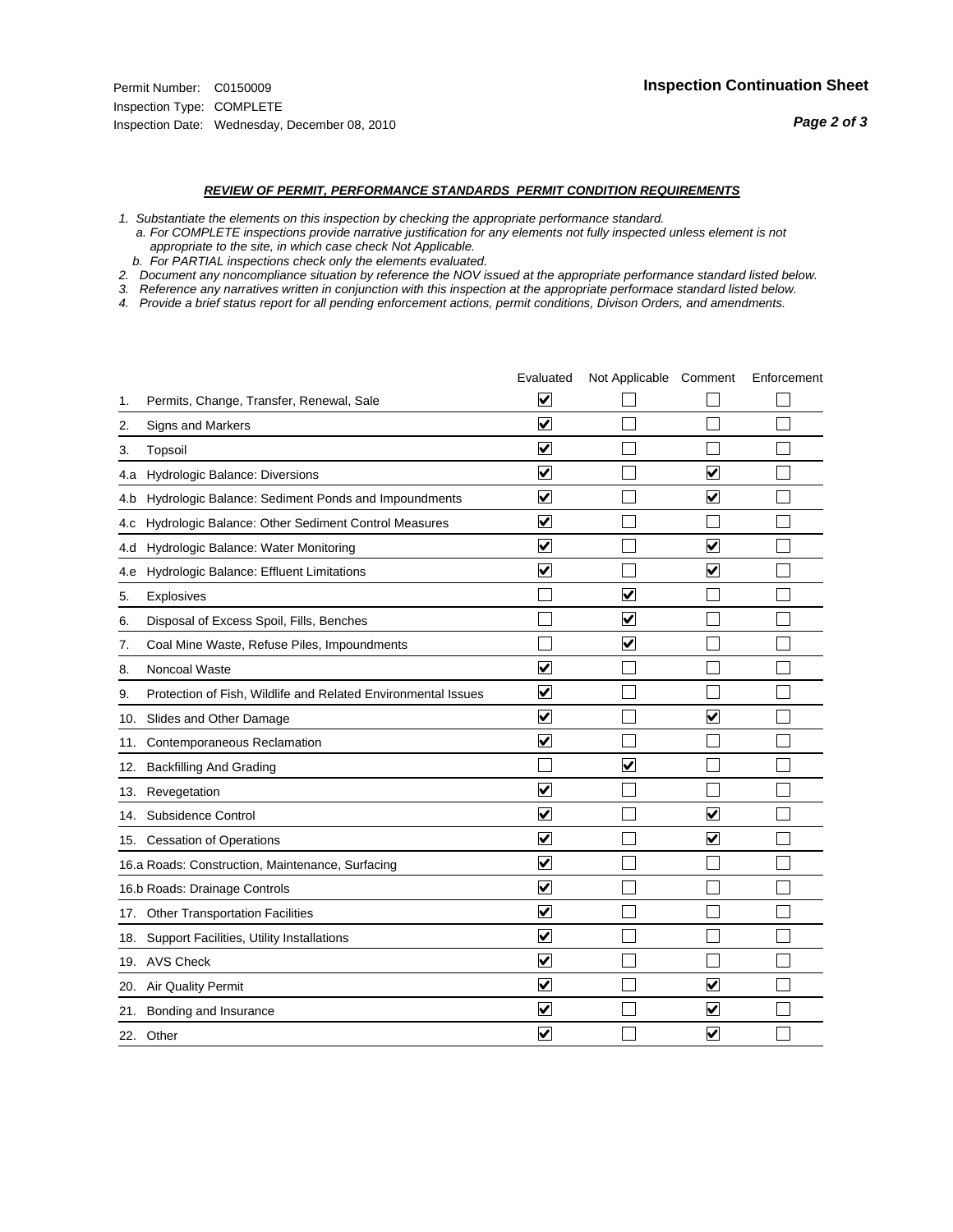#### **4.a Hydrologic Balance: Diversions**

The diversions which were not snow covered appeared to be capable of functioning as designed.

#### **4.b Hydrologic Balance: Sediment Ponds and Impoundments**

The mine site sediment pond had a snow covered bottom. All spillways appeared capable of functioning as designed. The elevation of the frozen melt water was well below the discharge elevation of the primary spillway. No compliance issues were noted with this impoundment.

#### **4.d Hydrologic Balance: Water Monitoring**

The Permittee is in the process of entering surface and ground water monitoring data for the Trail Mountain Mine for third quarter of 2010 into the DOGM electronic data base pipeline.

#### **4.e Hydrologic Balance: Effluent Limitations**

See inspection Report # 2568.

#### **10. Slides and Other Damage**

The shot-creted wall located behind the ventilation fan motor house remains unchanged since the last inspection.

#### **14. Subsidence Control**

Secondary extraction at this site ended in 2001. The Permittee continues to submit subsidence monitoring reports annually, as part of the annual report submitted by the Energy West Mining company.

#### **15. Cessation of Operations**

There is no change in the temporary cessation status for this site.

#### **20. Air Quality Permit**

There are no open coal stockpiles at this site.

#### **21. Bonding and Insurance**

See inspection report # 2568, completed November 24, 2010.

#### **22. Other**

All cyclone fence seal barricades at the Trail Mountain portal areas remain intact.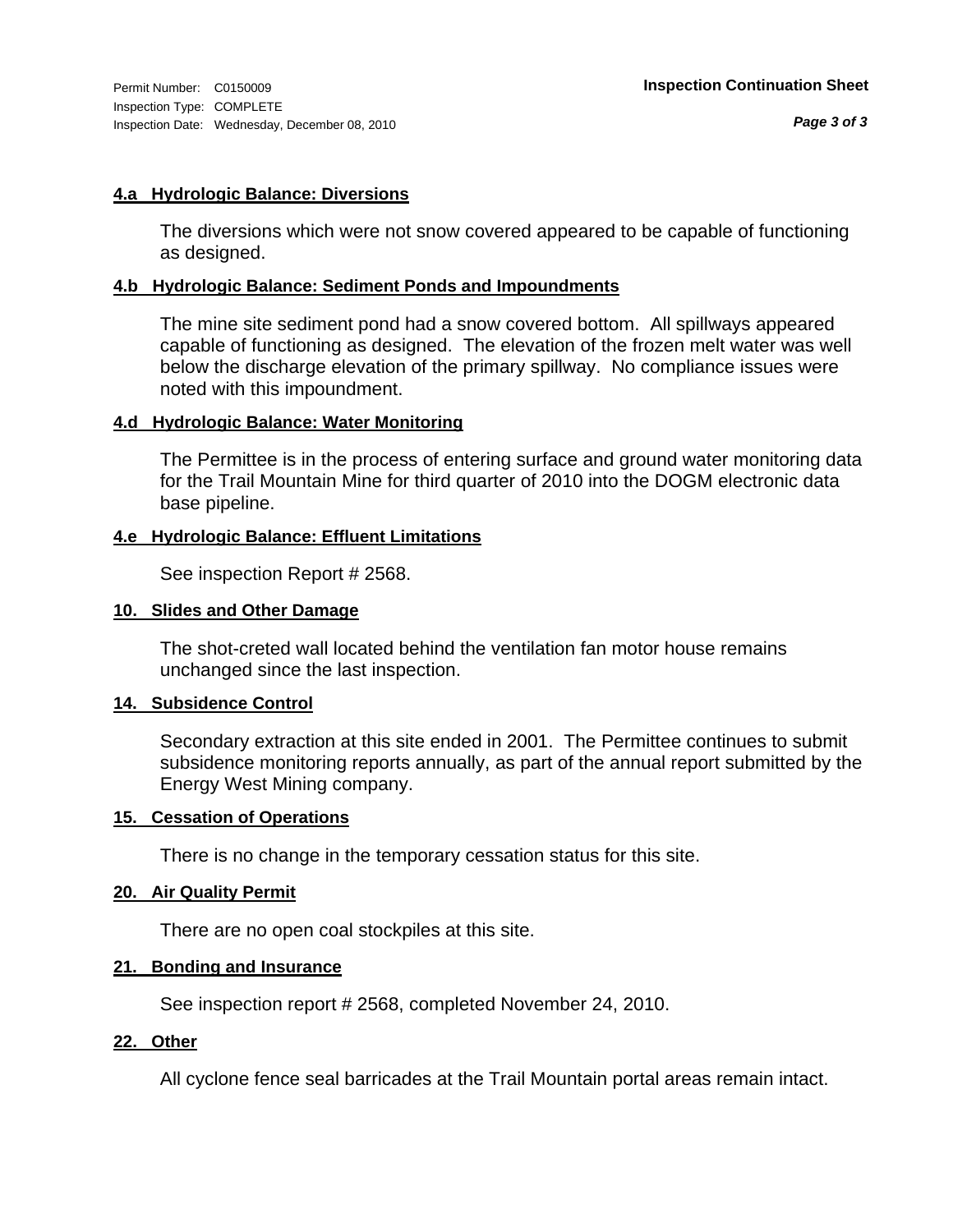

### **State of Utah** DEPARTMENT OF NATURAL RESOURCES

**MICHAEL R. STYLER Executive Director** 

#### Division of Oil, Gas and Mining

**JOHN R. BAZA Division Director** 

| Representatives Present During the Inspection: |
|------------------------------------------------|
| OGM Karl Houskeeper                            |

## **Inspection Report**

| Permit Number:   | C0150015                                      |
|------------------|-----------------------------------------------|
| Inspection Type: | <b>PARTIAL</b>                                |
|                  | Inspection Date: Wednesday, December 15, 2010 |
| Start Date/Time: | 12/15/2010 8:00:00 AM                         |
| End Date/Time:   | 12/15/2010 1:30:00 PM                         |
|                  | Last Inspection: Wednesday, November 10, 2010 |

Inspector: Karl Houskeeper,

Weather: Overcast, Temp. 38 Deg. F.

InspectionID Report Number: 2600

Accepted by: jhelfric 12/16/2010

|                         |                        | Permitee: CONSOLIDATION COAL CO      |                                                                                                                |
|-------------------------|------------------------|--------------------------------------|----------------------------------------------------------------------------------------------------------------|
|                         |                        | Operator: CONSOLIDATION COAL CO      |                                                                                                                |
|                         | Site: EMERY DEEP MINE  |                                      |                                                                                                                |
|                         |                        | Address: PO BOX 566, SESSER IL 62884 |                                                                                                                |
|                         | County: <b>EMERY</b>   |                                      |                                                                                                                |
|                         |                        | Permit Type: PERMANENT COAL PROGRAM  |                                                                                                                |
| Permit Status: ACTIVE   |                        |                                      |                                                                                                                |
| <b>Current Acreages</b> |                        | <b>Mineral Ownership</b>             | <b>Types of Operations</b>                                                                                     |
|                         | 442.50 Total Permitted | $\blacktriangleright$<br>Federal     | V<br>Underground                                                                                               |
|                         | 248.50 Total Disturbed | <b>State</b>                         | <b>Surface</b>                                                                                                 |
|                         | Phase I                | County                               | Loadout                                                                                                        |
|                         | <b>Phase II</b>        | $\vee$ Fee                           | Processing                                                                                                     |
|                         | <b>Phase III</b>       | Other                                | Reprocessing                                                                                                   |
|                         |                        |                                      | Report summary and status for pending enforcement actions, permit conditions, Division Orders, and amendments: |

Peter Behling, Consol, was present during the inspection.



**Inspector's Signature:**

49 Inspector ID Number:Karl Houskeeper,

Note59#htviespection lepptt does not constitute an affidavitSal compliance, with the regulatory program of the Division of Oil, Gas and Mining. telephone (801) 538-5340 · facsimile (801) 359-3940 · TTY (801) 538-7458 · www.ogm.utah.gov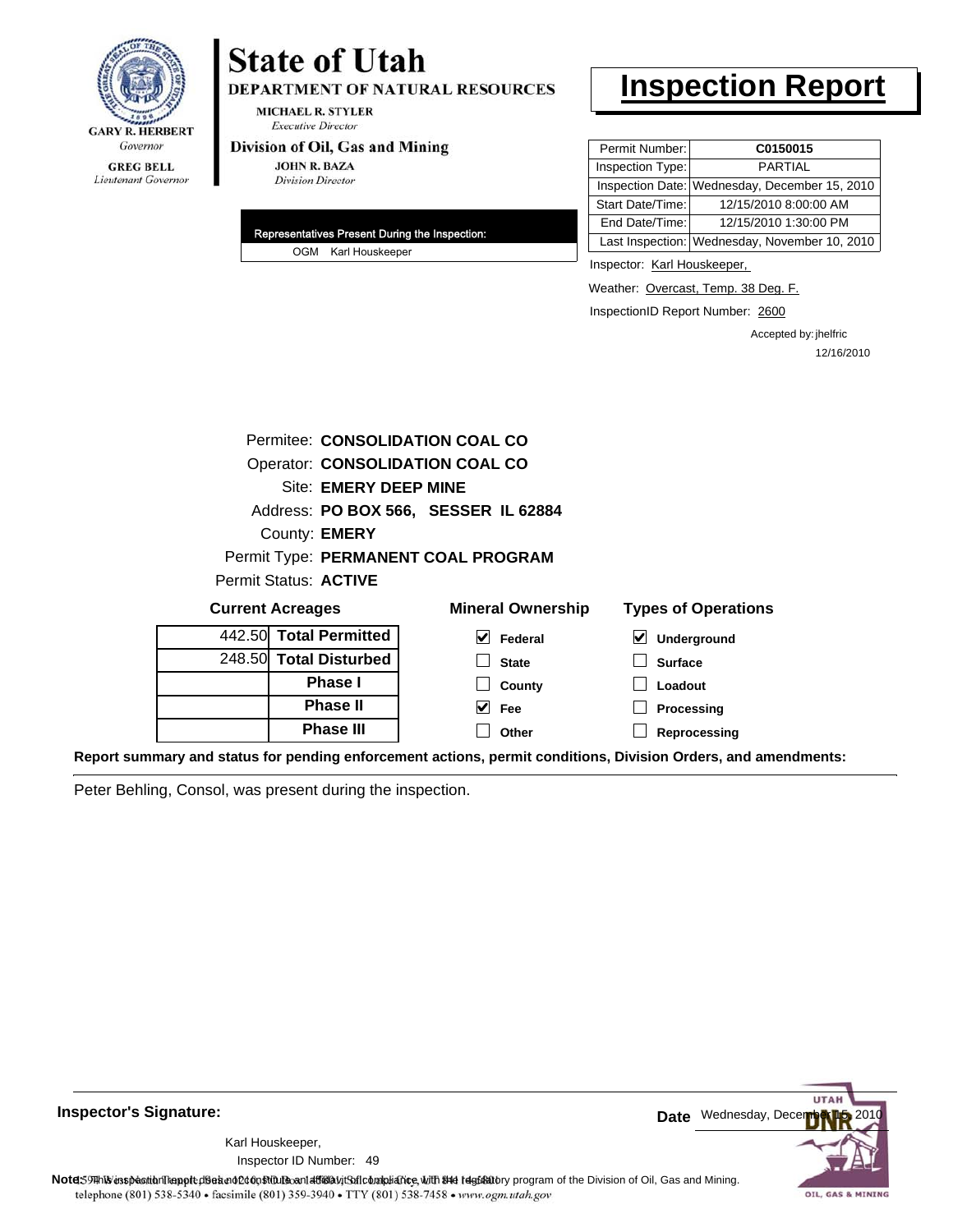#### *REVIEW OF PERMIT, PERFORMANCE STANDARDS PERMIT CONDITION REQUIREMENTS*

- *1. Substantiate the elements on this inspection by checking the appropriate performance standard.*
- *a. For COMPLETE inspections provide narrative justification for any elements not fully inspected unless element is not appropriate to the site, in which case check Not Applicable.*
- *b. For PARTIAL inspections check only the elements evaluated.*
- *2. Document any noncompliance situation by reference the NOV issued at the appropriate performance standard listed below.*
- *3. Reference any narratives written in conjunction with this inspection at the appropriate performace standard listed below.*
- *4. Provide a brief status report for all pending enforcement actions, permit conditions, Divison Orders, and amendments.*

|     |                                                               | Evaluated                       | Not Applicable Comment |                      | Enforcement |
|-----|---------------------------------------------------------------|---------------------------------|------------------------|----------------------|-------------|
| 1.  | Permits, Change, Transfer, Renewal, Sale                      |                                 |                        |                      |             |
| 2.  | <b>Signs and Markers</b>                                      | $\overline{\mathbf{v}}$         |                        | $\blacktriangledown$ |             |
| 3.  | Topsoil                                                       | $\overline{\mathbf{v}}$         |                        | $\blacktriangledown$ |             |
| 4.a | Hydrologic Balance: Diversions                                |                                 |                        |                      |             |
| 4.b | Hydrologic Balance: Sediment Ponds and Impoundments           |                                 |                        |                      |             |
| 4.C | Hydrologic Balance: Other Sediment Control Measures           |                                 |                        |                      |             |
| 4.d | Hydrologic Balance: Water Monitoring                          |                                 |                        |                      |             |
| 4.e | Hydrologic Balance: Effluent Limitations                      |                                 |                        |                      |             |
| 5.  | Explosives                                                    |                                 |                        |                      |             |
| 6.  | Disposal of Excess Spoil, Fills, Benches                      |                                 |                        |                      |             |
| 7.  | Coal Mine Waste, Refuse Piles, Impoundments                   |                                 |                        |                      |             |
| 8.  | Noncoal Waste                                                 | $\overline{\blacktriangledown}$ |                        | $\blacktriangledown$ |             |
| 9.  | Protection of Fish, Wildlife and Related Environmental Issues |                                 | $\blacktriangledown$   |                      |             |
| 10. | Slides and Other Damage                                       |                                 |                        |                      |             |
| 11. | Contemporaneous Reclamation                                   |                                 |                        |                      |             |
| 12. | <b>Backfilling And Grading</b>                                |                                 |                        |                      |             |
| 13. | Revegetation                                                  |                                 |                        |                      |             |
| 14. | Subsidence Control                                            |                                 |                        |                      |             |
| 15. | <b>Cessation of Operations</b>                                |                                 |                        |                      |             |
|     | 16.a Roads: Construction, Maintenance, Surfacing              |                                 |                        |                      |             |
|     | 16.b Roads: Drainage Controls                                 |                                 |                        |                      |             |
| 17. | <b>Other Transportation Facilities</b>                        |                                 |                        |                      |             |
| 18. | Support Facilities, Utility Installations                     |                                 |                        |                      |             |
|     | 19. AVS Check                                                 |                                 |                        |                      |             |
| 20. | Air Quality Permit                                            |                                 |                        |                      |             |
| 21. | Bonding and Insurance                                         |                                 |                        |                      |             |
|     | 22. Other                                                     |                                 |                        |                      |             |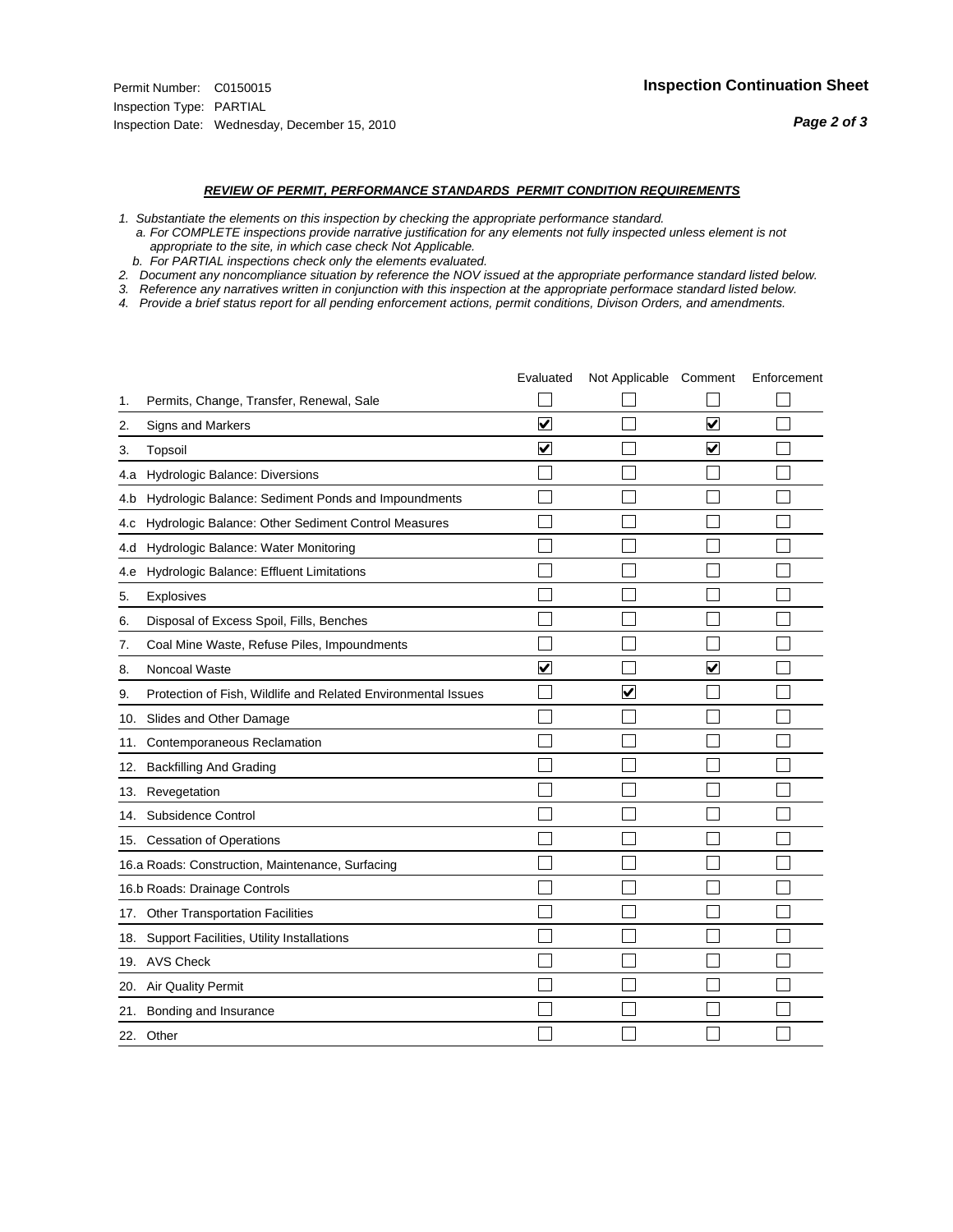#### **2. Signs and Markers**

The mine identification signs were observed at the main facility and at the 4th east portal area. The signs are located at points of contact from the public into the permit area. The signs contain the required information.

#### **3. Topsoil**

Mine Belting was observed on the topsoil storage berms at the 4th East Portal area. The belting is laid against the berm and transcends to the top and interior of the berm in three locations. Time was given to remove the belting from the top and interior of the berm during the inspection to avoid a violation. The belting still needs to be removed from the exterior of the topsoil berm before the next inspection to avoid a violation. In addition mine power cable and tires were observed on the exterior side of the topsoil berm. These items need to be removed off the topsoil pile as the berm is also considered topsoil. Several verbal warnings have been issued in the past. Future infractions will result in a violation.

#### **8. Noncoal Waste**

The mine site was rampant with noncoal waste. The noncoal waste was found in the main parking area, behind the bathouse area against the berm that delineates the stream buffer zone, and at the fourth east portal area. Emery Deep has struggled with noncoal waste in the past and a citation for non-compliance was issued. The conditions found during this inspection were found to be the worst than observed on any prior inspections. The majority of the items found in concentrated areas were gathered during the inspection and filled at least one and a half garbage cans. A citation was not issued during this inspection due to change in personnel. A verbal warning was given that future infractions will necessitate a Violation.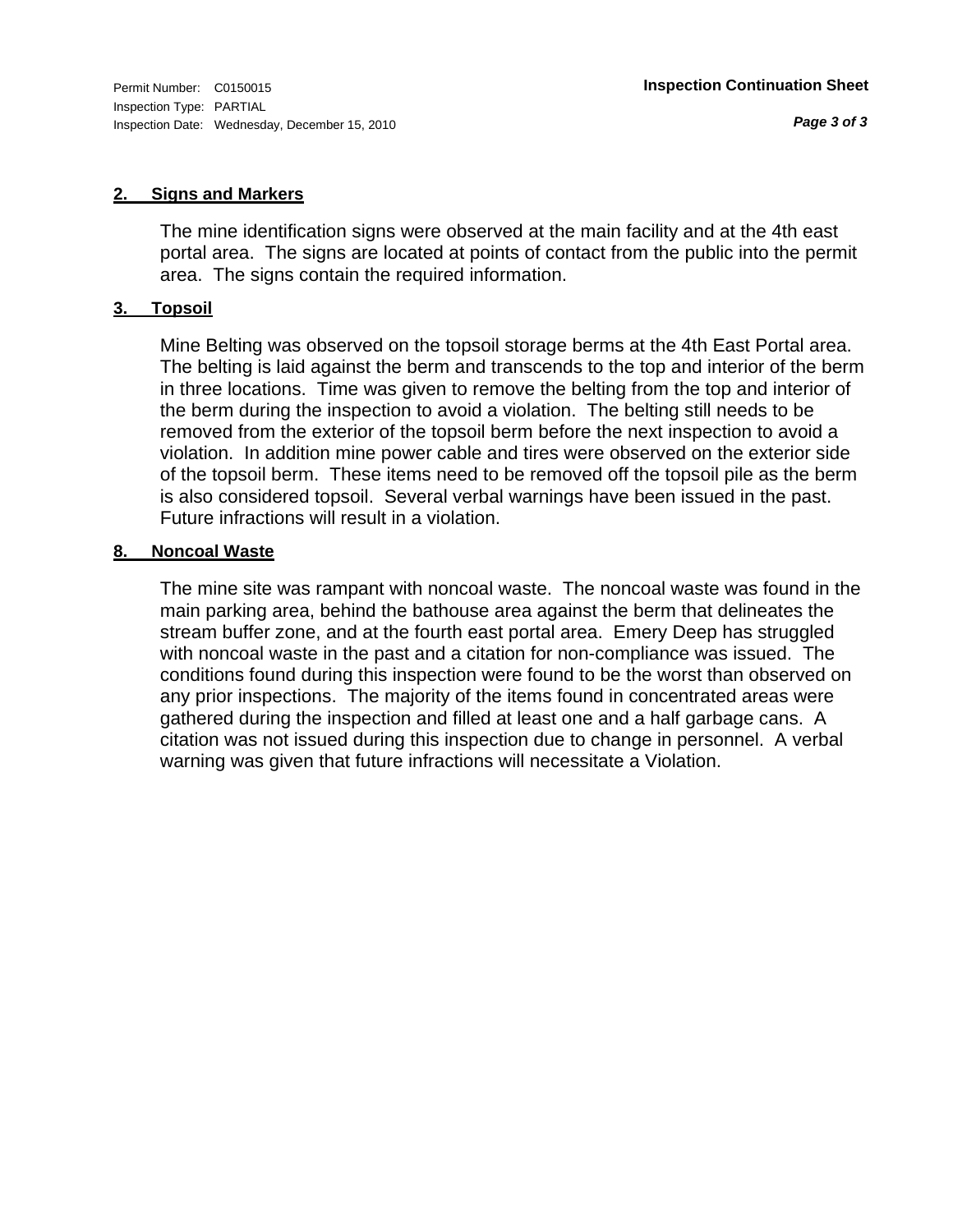

**DEPARTMENT OF NATURAL RESOURCES** 

**MICHAEL R. STYLER Executive Director** 

#### Division of Oil, Gas and Mining

**JOHN R. BAZA Division Director** 

| Representatives Present During the Inspection: |
|------------------------------------------------|
| Company Dennis Oakley                          |
| OGM Steve Demczak                              |

### **Inspection Report**

| Permit Number:   | C0150017                  |
|------------------|---------------------------|
| Inspection Type: | <b>PARTIAL</b>            |
| Inspection Date: | Monday, December 06, 2010 |
| Start Date/Time: | 12/6/2010 10:00:00 AM     |
| End Date/Time:   | 12/6/2010 2:00:00 PM      |
| Last Inspection: | Monday, November 08, 2010 |

Inspector: Steve Demczak,

Weather: Raining 30's

InspectionID Report Number: 2587

Accepted by: jhelfric 12/16/2010

|        | Permitee: ENERGY WEST MINING CO        |                                                                                             |                            |
|--------|----------------------------------------|---------------------------------------------------------------------------------------------|----------------------------|
|        | <b>Operator: ENERGY WEST MINING CO</b> |                                                                                             |                            |
|        | Site: DES BEE DOVE MINE                |                                                                                             |                            |
|        |                                        | Address: PO BOX 310, HUNTINGTON UT 84528                                                    |                            |
|        | County: <b>EMERY</b>                   |                                                                                             |                            |
|        |                                        | Permit Type: PERMANENT COAL PROGRAM                                                         |                            |
|        | <b>Permit Status: RECLAIMED</b>        |                                                                                             |                            |
|        | <b>Current Acreages</b>                | <b>Mineral Ownership</b>                                                                    | <b>Types of Operations</b> |
|        | 134.31 Total Permitted                 | M<br>Federal                                                                                | $\bm{\vee}$<br>Underground |
|        | 40.90 Total Disturbed                  | <b>State</b>                                                                                | <b>Surface</b>             |
| 136.58 | <b>Phase I</b>                         | County                                                                                      | Loadout                    |
| 95.70  | <b>Phase II</b>                        | $\vee$ Fee                                                                                  | Processing                 |
| 95.70  | <b>Phase III</b>                       | Other                                                                                       | Reprocessing               |
|        |                                        | rand status for nonding onforcement ostions, normit conditions. Division Orders, and amondu |                            |

**Report summary and status for pending enforcement actions, permit conditions, Division Orders, and amendments:**

No violation were issued.

**Inspector's Signature:**

Inspector ID Number: 39 Steve Demczak,



Note59#htviespection lepptt does not constitute an affidavitSal compliance, with the regulatory program of the Division of Oil, Gas and Mining. telephone (801) 538-5340 · facsimile (801) 359-3940 · TTY (801) 538-7458 · www.ogm.utah.gov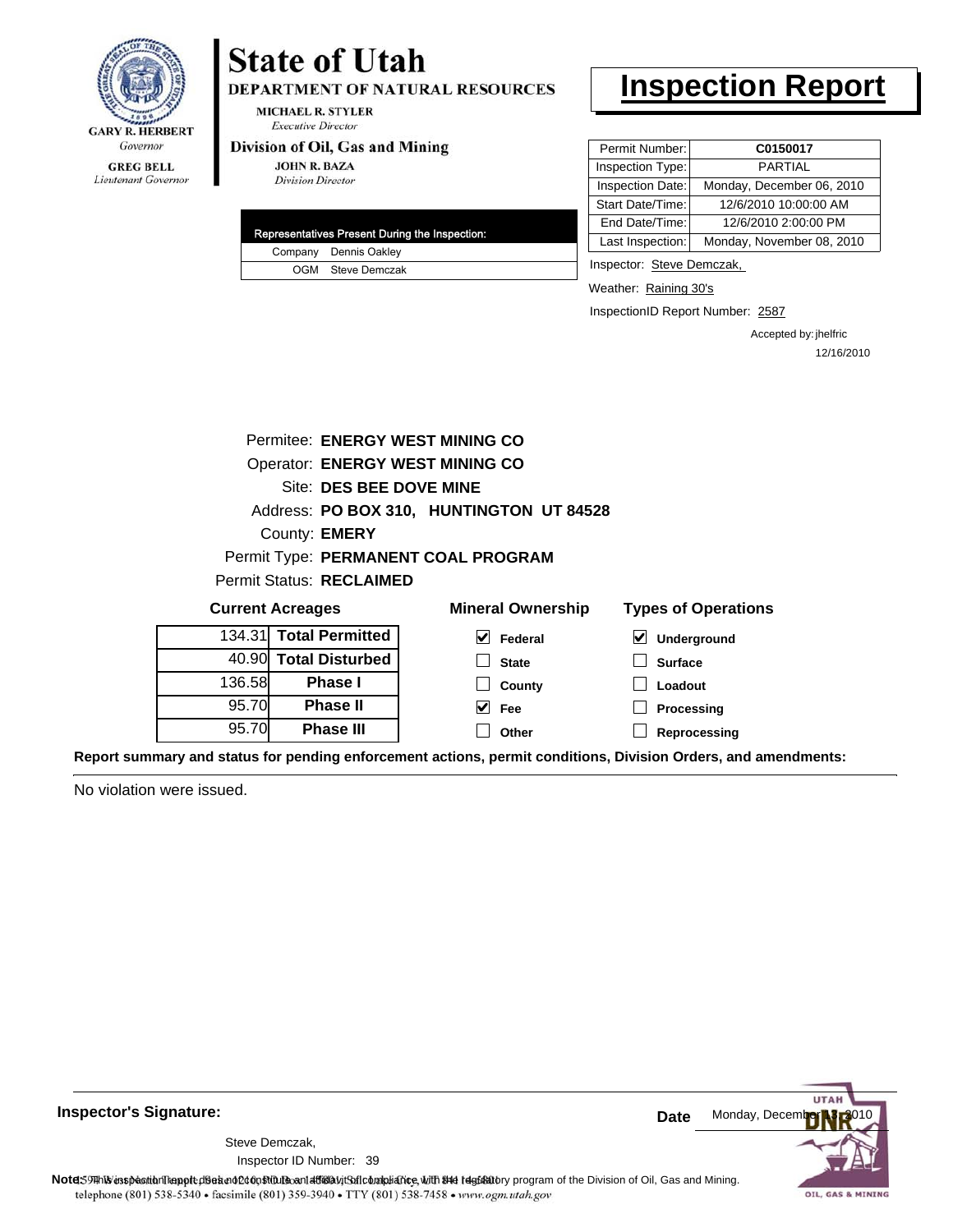#### *REVIEW OF PERMIT, PERFORMANCE STANDARDS PERMIT CONDITION REQUIREMENTS*

*1. Substantiate the elements on this inspection by checking the appropriate performance standard.*

 *a. For COMPLETE inspections provide narrative justification for any elements not fully inspected unless element is not appropriate to the site, in which case check Not Applicable.*

 *b. For PARTIAL inspections check only the elements evaluated.*

*2. Document any noncompliance situation by reference the NOV issued at the appropriate performance standard listed below.*

*3. Reference any narratives written in conjunction with this inspection at the appropriate performace standard listed below.*

*4. Provide a brief status report for all pending enforcement actions, permit conditions, Divison Orders, and amendments.*

|     |                                                               | Evaluated               | Not Applicable Comment |                         | Enforcement |
|-----|---------------------------------------------------------------|-------------------------|------------------------|-------------------------|-------------|
| 1.  | Permits, Change, Transfer, Renewal, Sale                      |                         |                        |                         |             |
| 2.  | Signs and Markers                                             | $\blacktriangledown$    |                        | $\overline{\mathbf{v}}$ |             |
| 3.  | Topsoil                                                       | $\overline{\mathbf{v}}$ |                        | $\blacktriangledown$    |             |
| 4.a | Hydrologic Balance: Diversions                                | $\overline{\mathsf{v}}$ |                        | $\blacktriangledown$    |             |
| 4.b | Hydrologic Balance: Sediment Ponds and Impoundments           |                         | V                      |                         |             |
| 4.C | Hydrologic Balance: Other Sediment Control Measures           | $\overline{\mathsf{v}}$ |                        | $\blacktriangledown$    |             |
| 4.d | Hydrologic Balance: Water Monitoring                          |                         |                        |                         |             |
| 4.e | Hydrologic Balance: Effluent Limitations                      |                         |                        |                         |             |
| 5.  | <b>Explosives</b>                                             |                         |                        |                         |             |
| 6.  | Disposal of Excess Spoil, Fills, Benches                      |                         |                        |                         |             |
| 7.  | Coal Mine Waste, Refuse Piles, Impoundments                   |                         |                        |                         |             |
| 8.  | Noncoal Waste                                                 | ⊽                       |                        | $\blacktriangledown$    |             |
| 9.  | Protection of Fish, Wildlife and Related Environmental Issues |                         |                        |                         |             |
| 10. | Slides and Other Damage                                       | ⊽                       |                        | ✓                       |             |
| 11. | Contemporaneous Reclamation                                   |                         |                        |                         |             |
| 12. | <b>Backfilling And Grading</b>                                | $\overline{\mathbf{v}}$ |                        | $\overline{\mathbf{v}}$ |             |
| 13. | Revegetation                                                  |                         |                        |                         |             |
| 14. | Subsidence Control                                            |                         |                        |                         |             |
|     | 15. Cessation of Operations                                   |                         |                        |                         |             |
|     | 16.a Roads: Construction, Maintenance, Surfacing              |                         |                        |                         |             |
|     | 16.b Roads: Drainage Controls                                 |                         |                        |                         |             |
| 17. | <b>Other Transportation Facilities</b>                        |                         |                        |                         |             |
| 18. | Support Facilities, Utility Installations                     |                         |                        |                         |             |
|     | 19. AVS Check                                                 |                         |                        |                         |             |
| 20. | <b>Air Quality Permit</b>                                     |                         |                        |                         |             |
| 21. | Bonding and Insurance                                         |                         |                        |                         |             |
|     | 22. Other                                                     |                         |                        |                         |             |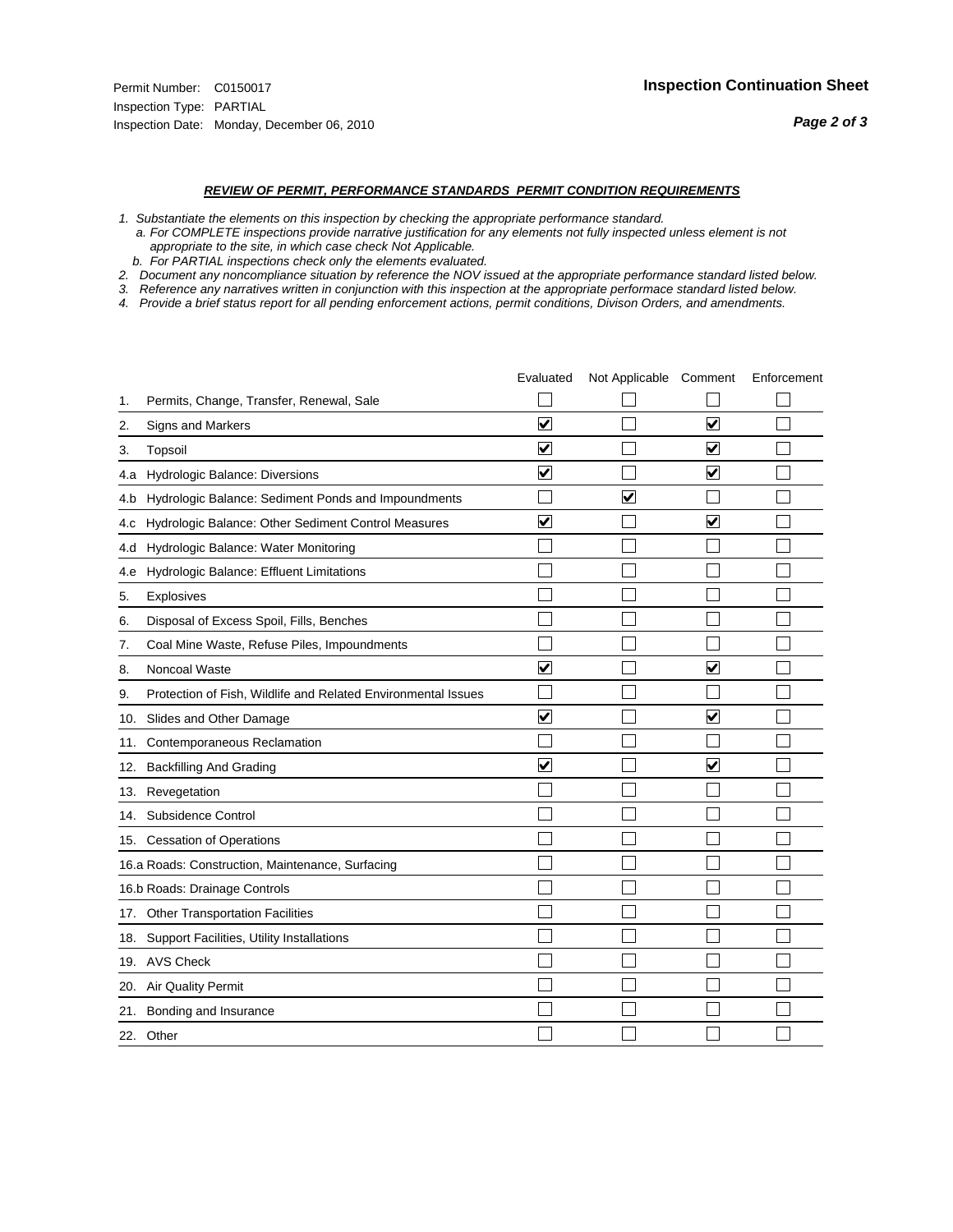*Page 3 of 3*

# **2. Signs and Markers**

The identification signs is located on the trail to the mine site.

# **3. Topsoil**

All topsoil was used in reclamation.

# **4.a Hydrologic Balance: Diversions**

Diversions were spot-checked and would function in a storm event. There were no signs of water erosion to the diversion.

# **4.c Hydrologic Balance: Other Sediment Control Measures**

The mine site is pocked to control sediment control.

# **8. Noncoal Waste**

The area was clear of non-coal waste material.

# **10. Slides and Other Damage**

No slides or other damage was noticed during the inspection.

# **12. Backfilling And Grading**

The site is backfilled and graded to AOC standards in my opinion.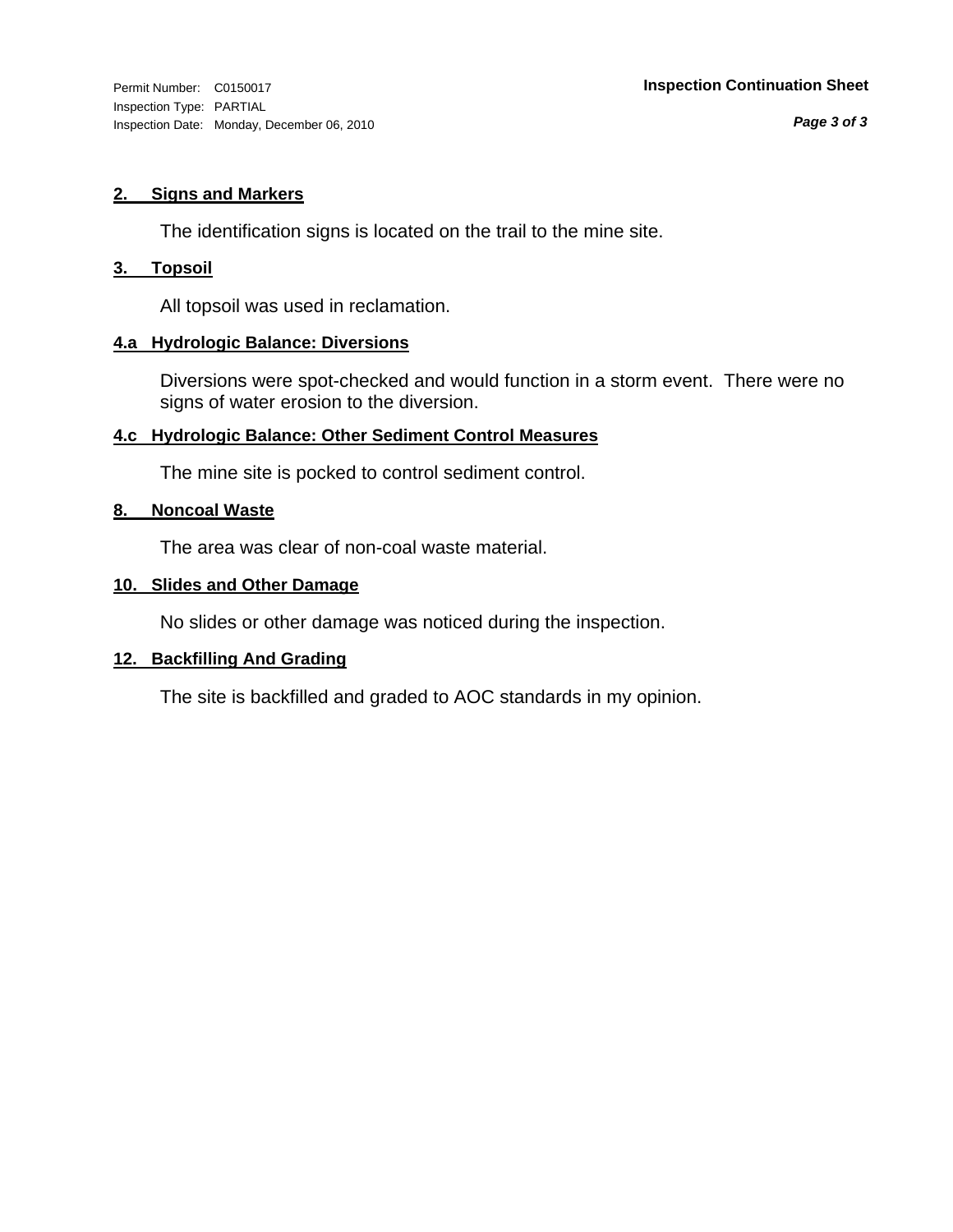

DEPARTMENT OF NATURAL RESOURCES

**MICHAEL R. STYLER Executive Director** 

#### Division of Oil, Gas and Mining

**JOHN R. BAZA Division Director** 

|  | Representatives Present During the Inspection: |
|--|------------------------------------------------|
|  | Company Dennis Oakley                          |
|  | OGM Karl Houskeeper                            |

# **Inspection Report**

| Permit Number:   | C0150018                    |
|------------------|-----------------------------|
| Inspection Type: | <b>PARTIAL</b>              |
| Inspection Date: | Tuesday, December 14, 2010  |
| Start Date/Time: | 12/14/2010 8:00:00 AM       |
| End Date/Time:   | 12/14/2010 12:30:00 PM      |
| Last Inspection: | Thursday, November 04, 2010 |

Inspector: Karl Houskeeper,

Weather: Partly Cloudy, Temp. 32 Deg. F.

InspectionID Report Number: 2595

Accepted by: jhelfric 12/16/2010

|                                          | Permitee: ENERGY WEST MINING CO |                                                                                              |                            |  |  |
|------------------------------------------|---------------------------------|----------------------------------------------------------------------------------------------|----------------------------|--|--|
| Operator: ENERGY WEST MINING CO          |                                 |                                                                                              |                            |  |  |
| Site: DEER CREEK MINE                    |                                 |                                                                                              |                            |  |  |
| Address: PO BOX 310, HUNTINGTON UT 84528 |                                 |                                                                                              |                            |  |  |
|                                          | County: <b>EMERY</b>            |                                                                                              |                            |  |  |
|                                          |                                 | Permit Type: PERMANENT COAL PROGRAM                                                          |                            |  |  |
|                                          | Permit Status: ACTIVE           |                                                                                              |                            |  |  |
|                                          | <b>Current Acreages</b>         | <b>Mineral Ownership</b>                                                                     | <b>Types of Operations</b> |  |  |
|                                          | 19,740.78 Total Permitted       | M<br>Federal                                                                                 | V<br>Underground           |  |  |
|                                          | 98.05 Total Disturbed           | $\vee$ State                                                                                 | <b>Surface</b>             |  |  |
| 0.60                                     | <b>Phase I</b>                  | County                                                                                       | Loadout                    |  |  |
|                                          | <b>Phase II</b>                 | M<br>Fee                                                                                     | <b>Processing</b>          |  |  |
|                                          | <b>Phase III</b>                | Other                                                                                        | Reprocessing               |  |  |
|                                          |                                 | u and atatua far nanding anfaraamant astiana, narmit aanditiana. Divisian Ordara, and amandu |                            |  |  |

**Report summary and status for pending enforcement actions, permit conditions, Division Orders, and amendments:**

**Inspector's Signature:**

49 Inspector ID Number:Karl Houskeeper,



Note59#htviespection lepptt does not constitute an affidavitSal compliance, with the regulatory program of the Division of Oil, Gas and Mining. telephone (801) 538-5340 · facsimile (801) 359-3940 · TTY (801) 538-7458 · www.ogm.utah.gov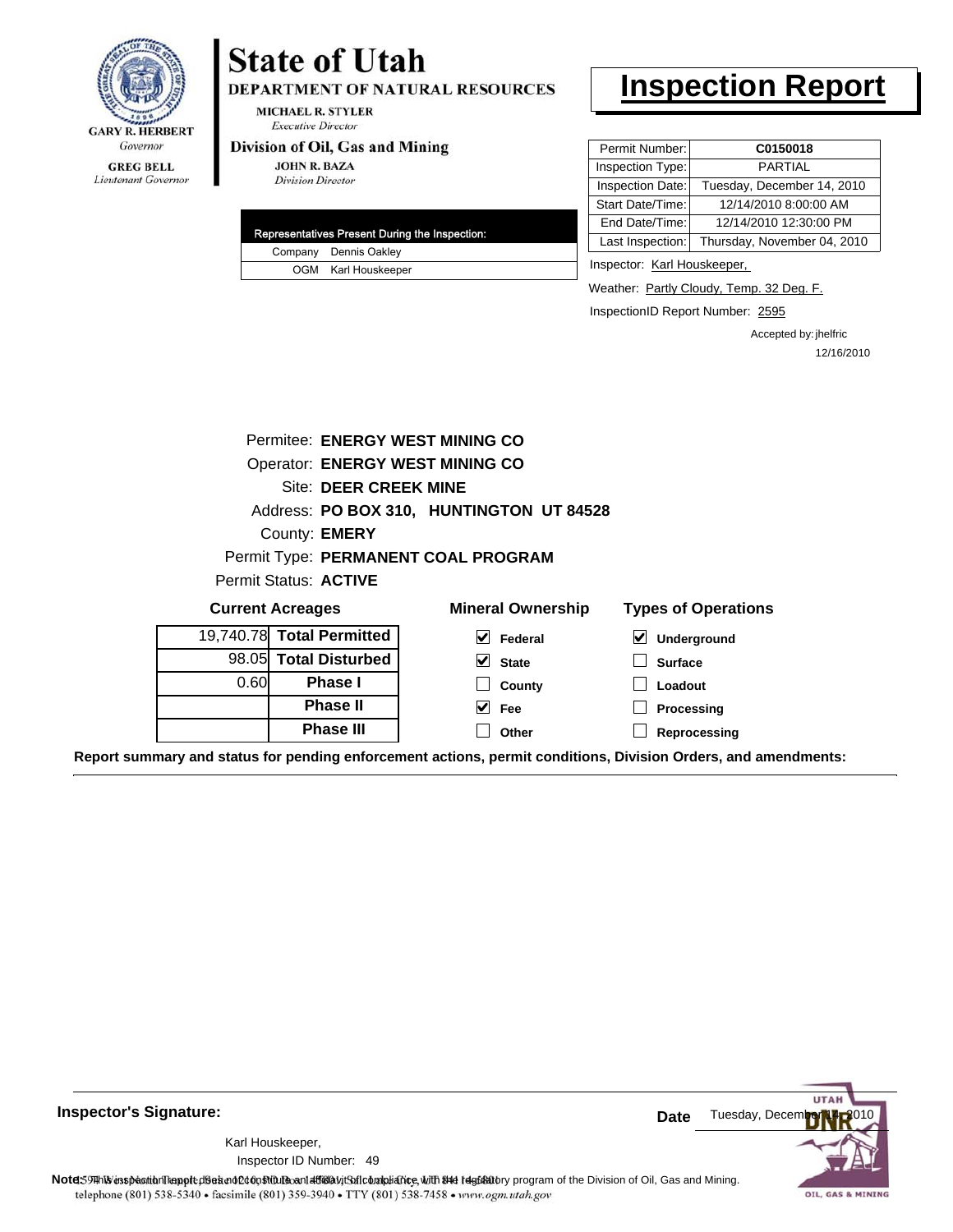#### *REVIEW OF PERMIT, PERFORMANCE STANDARDS PERMIT CONDITION REQUIREMENTS*

*1. Substantiate the elements on this inspection by checking the appropriate performance standard.*

 *a. For COMPLETE inspections provide narrative justification for any elements not fully inspected unless element is not appropriate to the site, in which case check Not Applicable.*

 *b. For PARTIAL inspections check only the elements evaluated.*

*2. Document any noncompliance situation by reference the NOV issued at the appropriate performance standard listed below.*

*3. Reference any narratives written in conjunction with this inspection at the appropriate performace standard listed below.*

*4. Provide a brief status report for all pending enforcement actions, permit conditions, Divison Orders, and amendments.*

|     |                                                               | Evaluated               | Not Applicable Comment |                         | Enforcement |
|-----|---------------------------------------------------------------|-------------------------|------------------------|-------------------------|-------------|
| 1.  | Permits, Change, Transfer, Renewal, Sale                      |                         |                        |                         |             |
| 2.  | Signs and Markers                                             | $\overline{\mathbf{v}}$ |                        | ☑                       |             |
| 3.  | Topsoil                                                       |                         |                        |                         |             |
| 4.a | Hydrologic Balance: Diversions                                |                         |                        |                         |             |
| 4.b | Hydrologic Balance: Sediment Ponds and Impoundments           |                         |                        |                         |             |
| 4.c | Hydrologic Balance: Other Sediment Control Measures           |                         |                        |                         |             |
| 4.d | Hydrologic Balance: Water Monitoring                          |                         |                        |                         |             |
| 4.e | Hydrologic Balance: Effluent Limitations                      |                         |                        |                         |             |
| 5.  | <b>Explosives</b>                                             |                         |                        |                         |             |
| 6.  | Disposal of Excess Spoil, Fills, Benches                      |                         |                        |                         |             |
| 7.  | Coal Mine Waste, Refuse Piles, Impoundments                   |                         |                        |                         |             |
| 8.  | Noncoal Waste                                                 | ⊽                       |                        | V                       |             |
| 9.  | Protection of Fish, Wildlife and Related Environmental Issues |                         |                        |                         |             |
| 10. | Slides and Other Damage                                       |                         |                        |                         |             |
| 11. | Contemporaneous Reclamation                                   |                         |                        |                         |             |
| 12. | <b>Backfilling And Grading</b>                                |                         |                        |                         |             |
| 13. | Revegetation                                                  |                         |                        |                         |             |
| 14. | Subsidence Control                                            |                         |                        |                         |             |
|     | 15. Cessation of Operations                                   |                         |                        |                         |             |
|     | 16.a Roads: Construction, Maintenance, Surfacing              | $\blacktriangledown$    |                        | $\blacktriangledown$    |             |
|     | 16.b Roads: Drainage Controls                                 |                         |                        |                         |             |
| 17. | <b>Other Transportation Facilities</b>                        |                         |                        |                         |             |
| 18. | Support Facilities, Utility Installations                     |                         |                        |                         |             |
|     | 19. AVS Check                                                 |                         |                        |                         |             |
| 20. | Air Quality Permit                                            |                         |                        |                         |             |
| 21. | Bonding and Insurance                                         |                         |                        |                         |             |
|     | 22. Other                                                     | ⊽                       |                        | $\overline{\mathbf{v}}$ |             |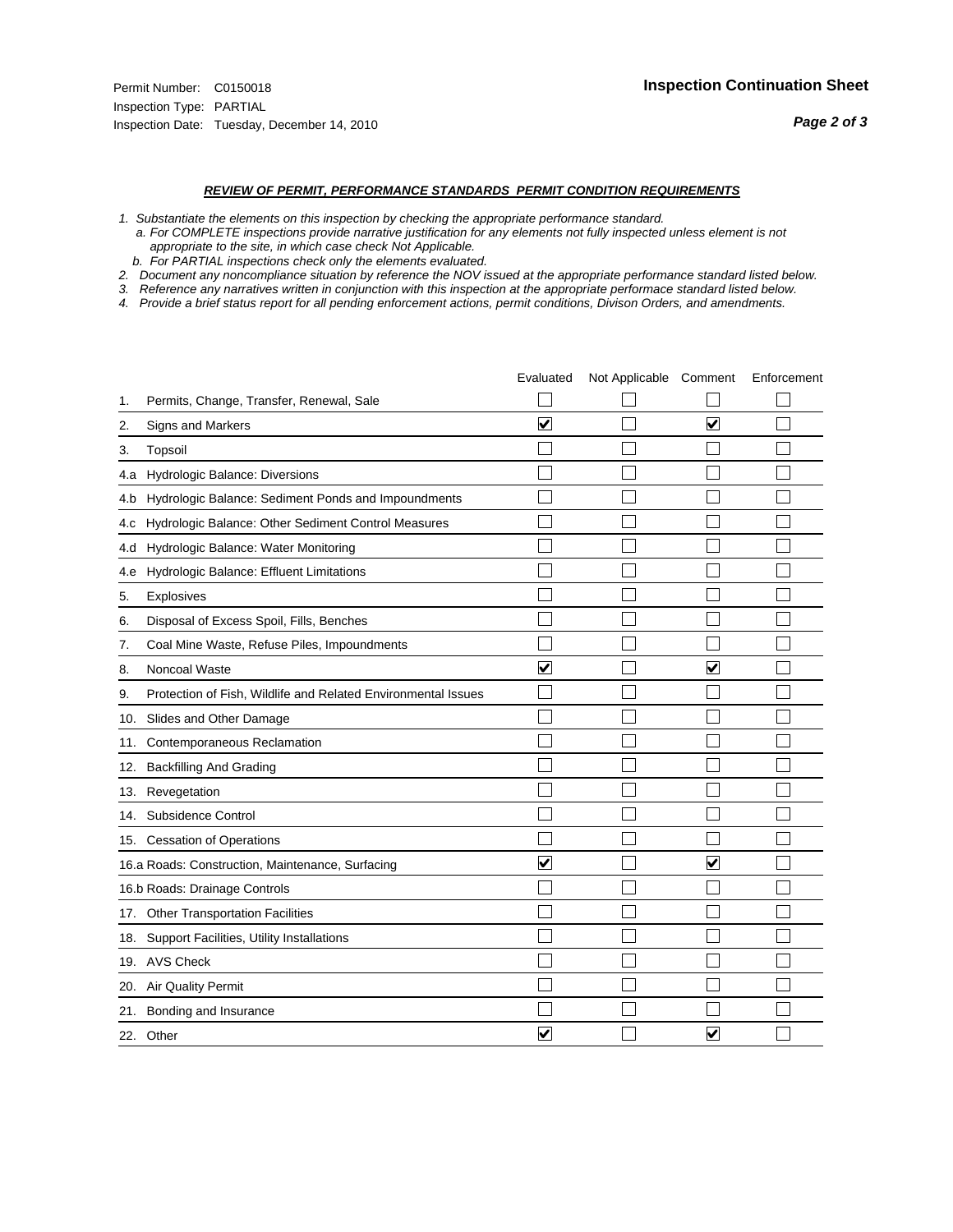# **2. Signs and Markers**

The mine identification signs located at the varied points of access of the public into the permit area contain the required information.

## **8. Noncoal Waste**

Numerous items of noncoal waste items were observed, along the access road into the main facilities parking lot, in the parking lot, and around the shop area. Items were in sufficient quantity to warrant enforcement action. Time was given during the inspection to collect the items and avoid enforcement action.. Future infractions on this magnitude will constitute enforcement action.

# **16.a Roads: Construction, Maintenance, Surfacing**

Rocks and jersey barriers have been placed a varied locations along the side of the access road into the waste rock site in order to comply with MSHA regulations. These new features need to be identified on the surface facility map through the permit amendment process.

# **22. Other**

Concrete blocks have been placed alongside of the road leading to the ROM (Run of Mine) pad. These blocks form a retaining wall to help prevent any rocks that may roll from the hillside from causing damage or injury. The location of the blocks is adjacent to the drive house of the ROM belt. The area is within the disturbed area and drainage from the area reports to a sediment pond. The blocks are portable and therefore should not affect the bond calculation. The wall created by the placement of the blocks needs to be identified on the surface facilities map through the permit amendment process.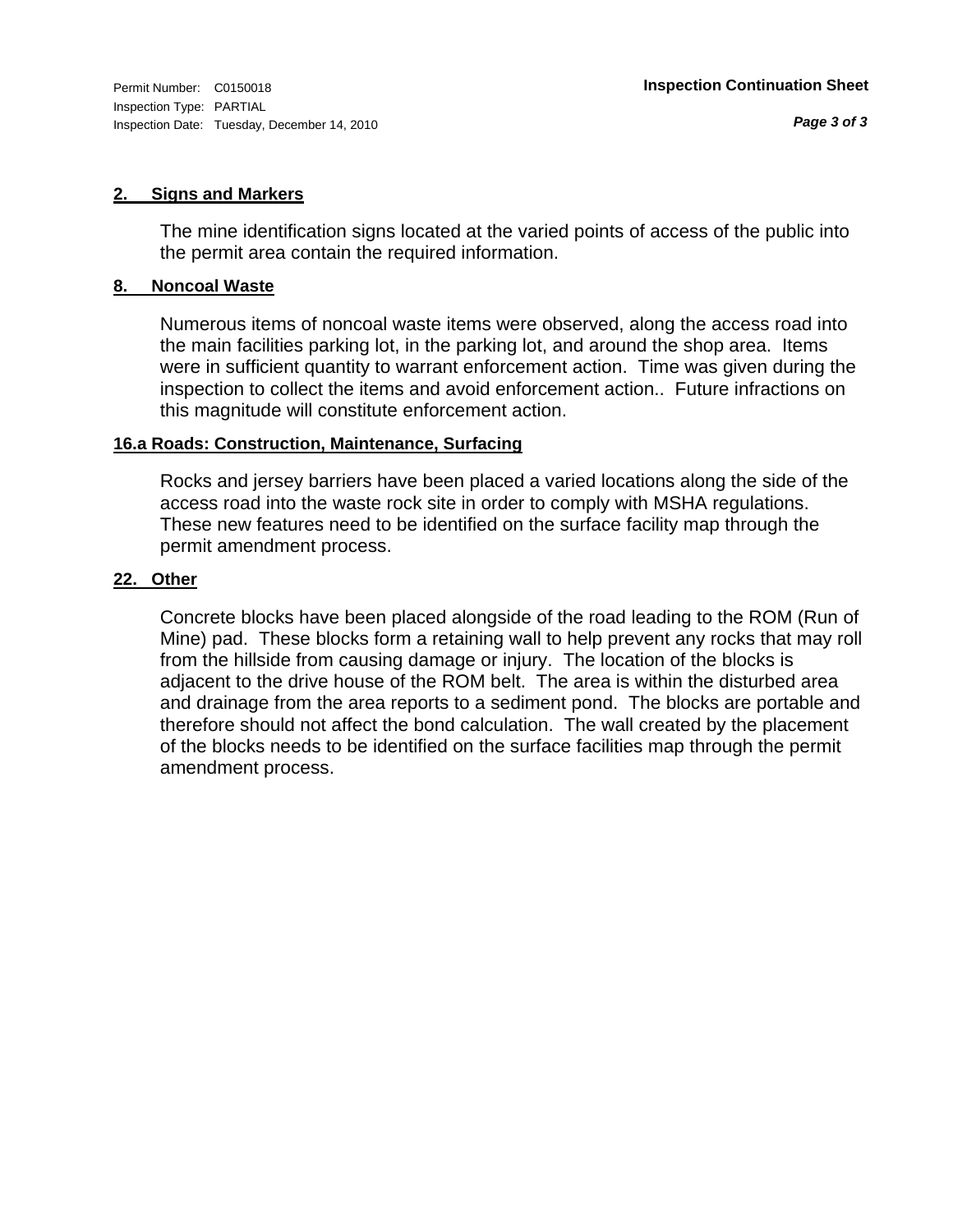

**DEPARTMENT OF NATURAL RESOURCES** 

MICHAEL R. STYLER **Executive Director** 

#### Division of Oil, Gas and Mining

**JOHN R. BAZA Division Director** 

|  | Representatives Present During the Inspection: |
|--|------------------------------------------------|
|  | Company Guy Davis                              |
|  | OGM Pete Hess                                  |

# **Inspection Report**

| Permit Number:   | C0150019                                      |
|------------------|-----------------------------------------------|
| Inspection Type: | <b>COMPLETE</b>                               |
|                  | Inspection Date: Wednesday, December 08, 2010 |
| Start Date/Time: | 12/8/2010 8:28:00 AM                          |
| End Date/Time:   | 12/8/2010 10:52:00 AM                         |
| Last Inspection: | Tuesday, August 31, 2010                      |

Inspector: Pete Hess,

Weather: Some clouds; 30's - 40's F.

InspectionID Report Number: 2581

Accepted by: jhelfric 12/9/2010

|       |                          | Permitee: ENERGY WEST MINING CO          |                            |  |
|-------|--------------------------|------------------------------------------|----------------------------|--|
|       |                          | <b>Operator: ENERGY WEST MINING CO</b>   |                            |  |
|       |                          | Site: COTTONWOOD/ WILBERG                |                            |  |
|       |                          | Address: PO BOX 310, HUNTINGTON UT 84528 |                            |  |
|       | County: <b>EMERY</b>     |                                          |                            |  |
|       |                          | Permit Type: PERMANENT COAL PROGRAM      |                            |  |
|       | Permit Status: ACTIVE    |                                          |                            |  |
|       | <b>Current Acreages</b>  | <b>Mineral Ownership</b>                 | <b>Types of Operations</b> |  |
|       |                          |                                          |                            |  |
|       | 4,128.43 Total Permitted | M<br>Federal                             | Underground<br>⊻           |  |
| 43.57 | <b>Total Disturbed</b>   | <b>State</b>                             | <b>Surface</b>             |  |
| 21.29 | <b>Phase I</b>           | County                                   | Loadout                    |  |
| 21.29 | <b>Phase II</b>          | M<br>Fee                                 | Processing                 |  |
| 21.29 | <b>Phase III</b>         | Other                                    | Reprocessing               |  |

**Report summary and status for pending enforcement actions, permit conditions, Division Orders, and amendments:**

All snow received at the site has melted off.

The site remains in temporary cessation status; there is no activity at the site.

This report, #2581, and inspection report # 2566 (records review) should be considered together as compiling the 4th Quarter 2010 Complete inspection for this site.



**Inspector's Signature:**

46 Inspector ID Number:Pete Hess,

Note59#htviespection lepptt does not constitute an affidavitSal compliance, with the regulatory program of the Division of Oil, Gas and Mining. telephone (801) 538-5340 · facsimile (801) 359-3940 · TTY (801) 538-7458 · www.ogm.utah.gov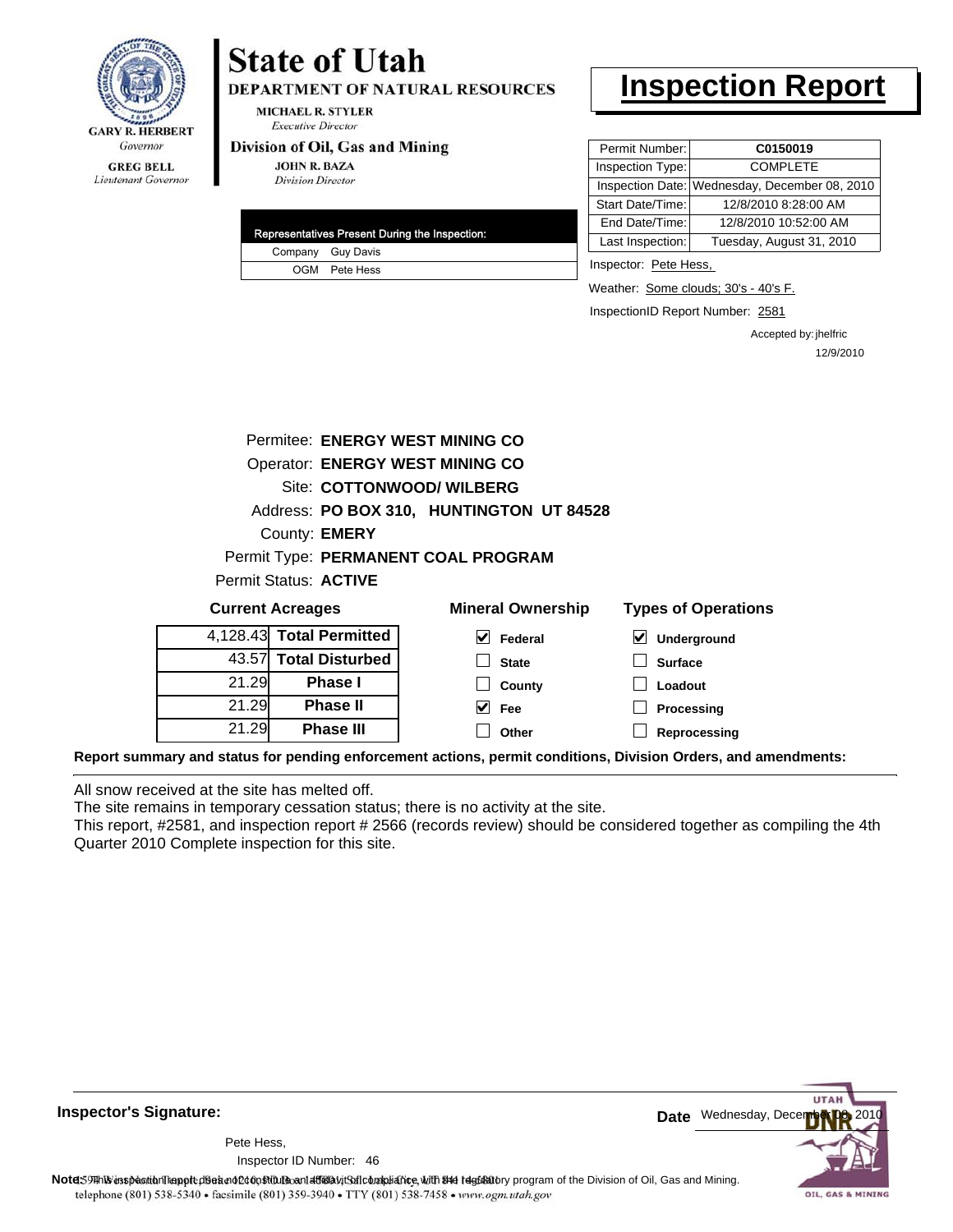#### *REVIEW OF PERMIT, PERFORMANCE STANDARDS PERMIT CONDITION REQUIREMENTS*

*1. Substantiate the elements on this inspection by checking the appropriate performance standard.*

 *a. For COMPLETE inspections provide narrative justification for any elements not fully inspected unless element is not appropriate to the site, in which case check Not Applicable.*

 *b. For PARTIAL inspections check only the elements evaluated.*

*2. Document any noncompliance situation by reference the NOV issued at the appropriate performance standard listed below.*

*3. Reference any narratives written in conjunction with this inspection at the appropriate performace standard listed below.*

*4. Provide a brief status report for all pending enforcement actions, permit conditions, Divison Orders, and amendments.*

|     |                                                               | Evaluated                       | Not Applicable Comment          |                         | Enforcement |
|-----|---------------------------------------------------------------|---------------------------------|---------------------------------|-------------------------|-------------|
| 1.  | Permits, Change, Transfer, Renewal, Sale                      | $\overline{\mathbf{v}}$         |                                 | V                       |             |
| 2.  | Signs and Markers                                             | $\overline{\mathbf{v}}$         |                                 |                         |             |
| 3.  | Topsoil                                                       | $\overline{\mathbf{v}}$         |                                 |                         |             |
| 4.a | Hydrologic Balance: Diversions                                | $\overline{\mathsf{v}}$         |                                 |                         |             |
| 4.b | Hydrologic Balance: Sediment Ponds and Impoundments           | $\blacktriangledown$            |                                 | V                       |             |
| 4.C | Hydrologic Balance: Other Sediment Control Measures           | $\overline{\mathbf{v}}$         |                                 |                         |             |
| 4.d | Hydrologic Balance: Water Monitoring                          | $\overline{\mathbf{v}}$         |                                 | $\overline{\mathbf{v}}$ |             |
| 4.e | Hydrologic Balance: Effluent Limitations                      | $\overline{\mathbf{v}}$         |                                 | ✔                       |             |
| 5.  | <b>Explosives</b>                                             |                                 | ⊽                               |                         |             |
| 6.  | Disposal of Excess Spoil, Fills, Benches                      |                                 | ⊽                               |                         |             |
| 7.  | Coal Mine Waste, Refuse Piles, Impoundments                   | $\overline{\mathbf{v}}$         |                                 | $\overline{\mathbf{v}}$ |             |
| 8.  | Noncoal Waste                                                 | ⊽                               |                                 |                         |             |
| 9.  | Protection of Fish, Wildlife and Related Environmental Issues | $\blacktriangledown$            |                                 | ☑                       |             |
|     | 10. Slides and Other Damage                                   |                                 | ☑                               |                         |             |
| 11. | Contemporaneous Reclamation                                   |                                 | ☑                               |                         |             |
| 12. | <b>Backfilling And Grading</b>                                |                                 | $\overline{\mathbf{v}}$         |                         |             |
| 13. | Revegetation                                                  |                                 | $\overline{\blacktriangledown}$ |                         |             |
| 14. | Subsidence Control                                            | ✔                               |                                 | $\overline{\mathbf{v}}$ |             |
|     | 15. Cessation of Operations                                   | $\overline{\mathbf{v}}$         |                                 | $\blacktriangledown$    |             |
|     | 16.a Roads: Construction, Maintenance, Surfacing              | $\blacktriangledown$            |                                 |                         |             |
|     | 16.b Roads: Drainage Controls                                 | $\overline{\blacktriangledown}$ |                                 |                         |             |
| 17. | <b>Other Transportation Facilities</b>                        | $\overline{\mathbf{v}}$         |                                 |                         |             |
| 18. | Support Facilities, Utility Installations                     | $\overline{\mathbf{v}}$         |                                 |                         |             |
|     | 19. AVS Check                                                 | $\overline{\mathbf{v}}$         |                                 |                         |             |
| 20. | <b>Air Quality Permit</b>                                     |                                 | $\overline{\mathbf{v}}$         | $\blacktriangledown$    |             |
| 21. | Bonding and Insurance                                         | V                               |                                 |                         |             |
|     | 22. Other                                                     | $\overline{\mathbf{v}}$         |                                 | $\overline{\mathbf{v}}$ |             |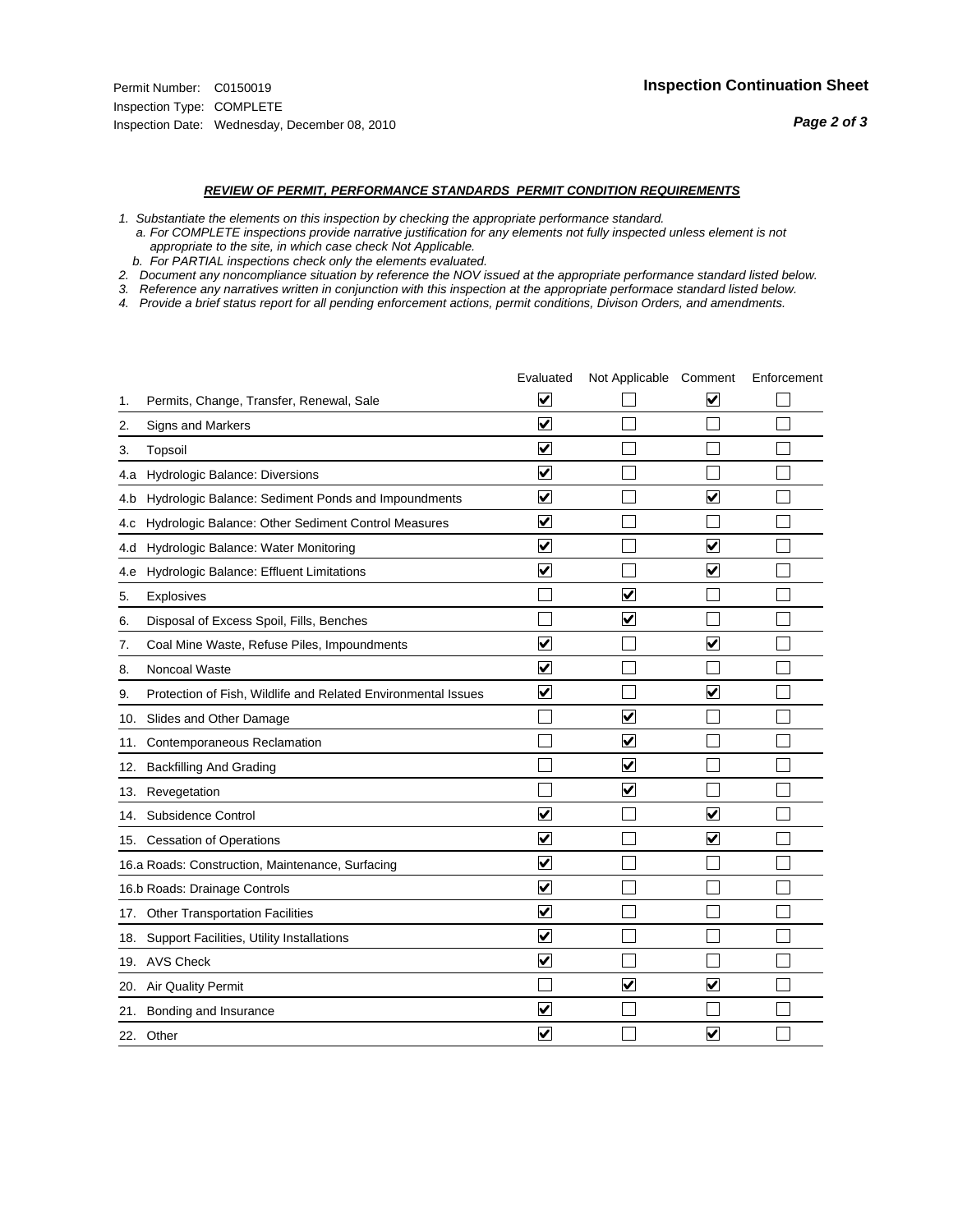*Page 3 of 3*

# **1. Permits, Change, Transfer, Renewal, Sale**

The Permittee has provided the additional information requested by the Division in response to the conditional approval given for the Phase II and Phase III bond release applications for the Miller Canyon portals and the Cottonwood fan portal areas. The review of that response is currently active within the Division.

# **4.b Hydrologic Balance: Sediment Ponds and Impoundments**

The North and South ponds and the waste rock sediment pond contained either snow or frozen melt water. No compliance issues were identified. The elevation of the snow covered ice in the waste rock pond appears to indicate that the pond should be scheduled for cleanout during the summer of 2011. Mr. Davis intends to discuss this with Mr. John Christensen, P.E., who performs the impoundment inspections for the Permittee.

# **4.d Hydrologic Balance: Water Monitoring**

Mr. Davis is, at present, entering third quarter water monitoring data for the Cottonwood / Wilberg Mine permit area into the DOGM electronic data base pipeline.

# **4.e Hydrologic Balance: Effluent Limitations**

See inspection report # 2566, for this site dated November 24, 2010.

# **7. Coal Mine Waste, Refuse Piles, Impoundments**

There is no activity at the waste rock site. There are no indications of spontaneous combustion, or other hazards visible or otherwise.

### **9. Protection of Fish, Wildlife and Related Environmental Issues**

There was no wildlife observed during today's inspection.

### **14. Subsidence Control**

Secondary extraction at this site ended prior to 2001. The Permittee continues to monitor several areas within the permit area which have yet to be determined as meeting final / maximum deformation. This data is submitted in the annual subsidence monitoring report.

## **15. Cessation of Operations**

There has not been any change in the operational status of the site.

### **20. Air Quality Permit**

There are no coal stockpiles at this site.

### **22. Other**

All cyclone fence seal barricades at the mine portals remain intact.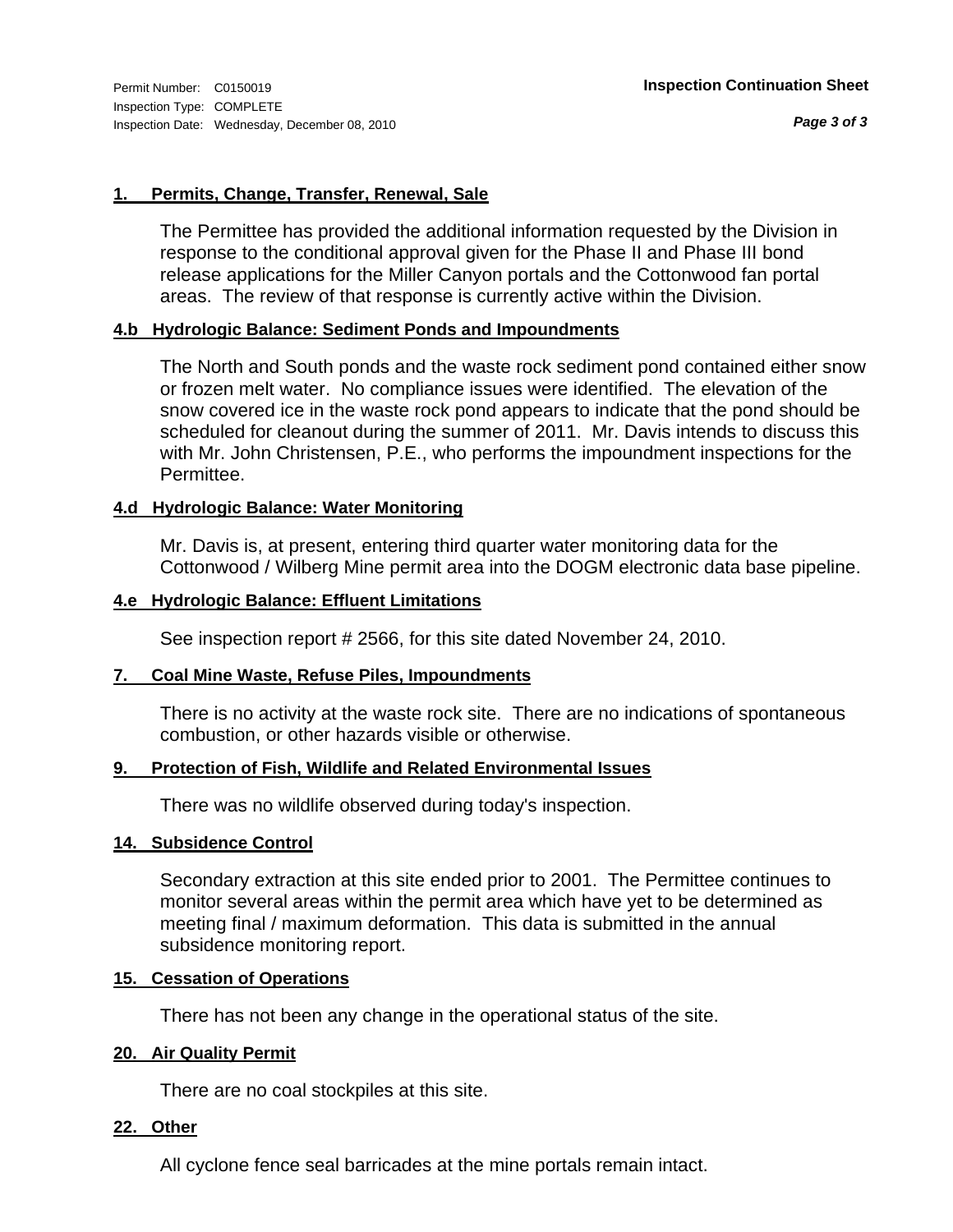

# **State of Utah DEPARTMENT OF NATURAL RESOURCES**

**MICHAEL R. STYLER Executive Director** 

#### Division of Oil, Gas and Mining

**JOHN R. BAZA Division Director** 

| Representatives Present During the Inspection: |
|------------------------------------------------|
| OGM Karl Houskeeper                            |

# **Inspection Report**

| Permit Number:   | C0150025                                      |
|------------------|-----------------------------------------------|
| Inspection Type: | <b>PARTIAL</b>                                |
| Inspection Date: | Monday, December 13, 2010                     |
| Start Date/Time: | 12/13/2010 8:30:00 AM                         |
| End Date/Time:   | 12/13/2010 12:00:00 PM                        |
|                  | Last Inspection: Wednesday, November 17, 2010 |

Inspector: Karl Houskeeper,

Weather: Clear, Temp 40 Deg. F.

InspectionID Report Number: 2594

Accepted by: jhelfric 12/16/2010

| Permitee: HIAWATHA COAL CO INC  |                                                                                                                                                                                                                               |                                                           |
|---------------------------------|-------------------------------------------------------------------------------------------------------------------------------------------------------------------------------------------------------------------------------|-----------------------------------------------------------|
| Operator: HIAWATHA COAL CO INC  |                                                                                                                                                                                                                               |                                                           |
| Site: BEAR CANYON MINE          |                                                                                                                                                                                                                               |                                                           |
|                                 | Address: PO BOX 1240, HUNTINGTON UT 84528                                                                                                                                                                                     |                                                           |
| County: <b>EMERY</b>            |                                                                                                                                                                                                                               |                                                           |
|                                 | Permit Type: PERMANENT COAL PROGRAM                                                                                                                                                                                           |                                                           |
| Permit Status: ACTIVE           |                                                                                                                                                                                                                               |                                                           |
| <b>Current Acreages</b>         | <b>Mineral Ownership</b>                                                                                                                                                                                                      | <b>Types of Operations</b>                                |
| 10,991.83 Total Permitted       | $\vee$ Federal                                                                                                                                                                                                                | $\boldsymbol{\mathsf{v}}$<br>Underground                  |
| 40.46 Total Disturbed           | <b>State</b>                                                                                                                                                                                                                  | <b>Surface</b>                                            |
| <b>Phase I</b>                  | County                                                                                                                                                                                                                        | Loadout                                                   |
| <b>Phase II</b>                 | $ v $ Fee                                                                                                                                                                                                                     | Processing                                                |
| <b>Phase III</b>                | Other                                                                                                                                                                                                                         | Reprocessing                                              |
| the company of the company of a | and a commentation of the second state of the second state of the second state of the second state of the second state of the second state of the second state of the second state of the second state of the second state of | allel and the Black and a complete the Black of the Black |

**Report summary and status for pending enforcement actions, permit conditions, Division Orders, and amendments:**

Jaren Jorgensen Castle Valley Mining LLC was present during the inspection.



**Inspector's Signature:**

Karl Houskeeper,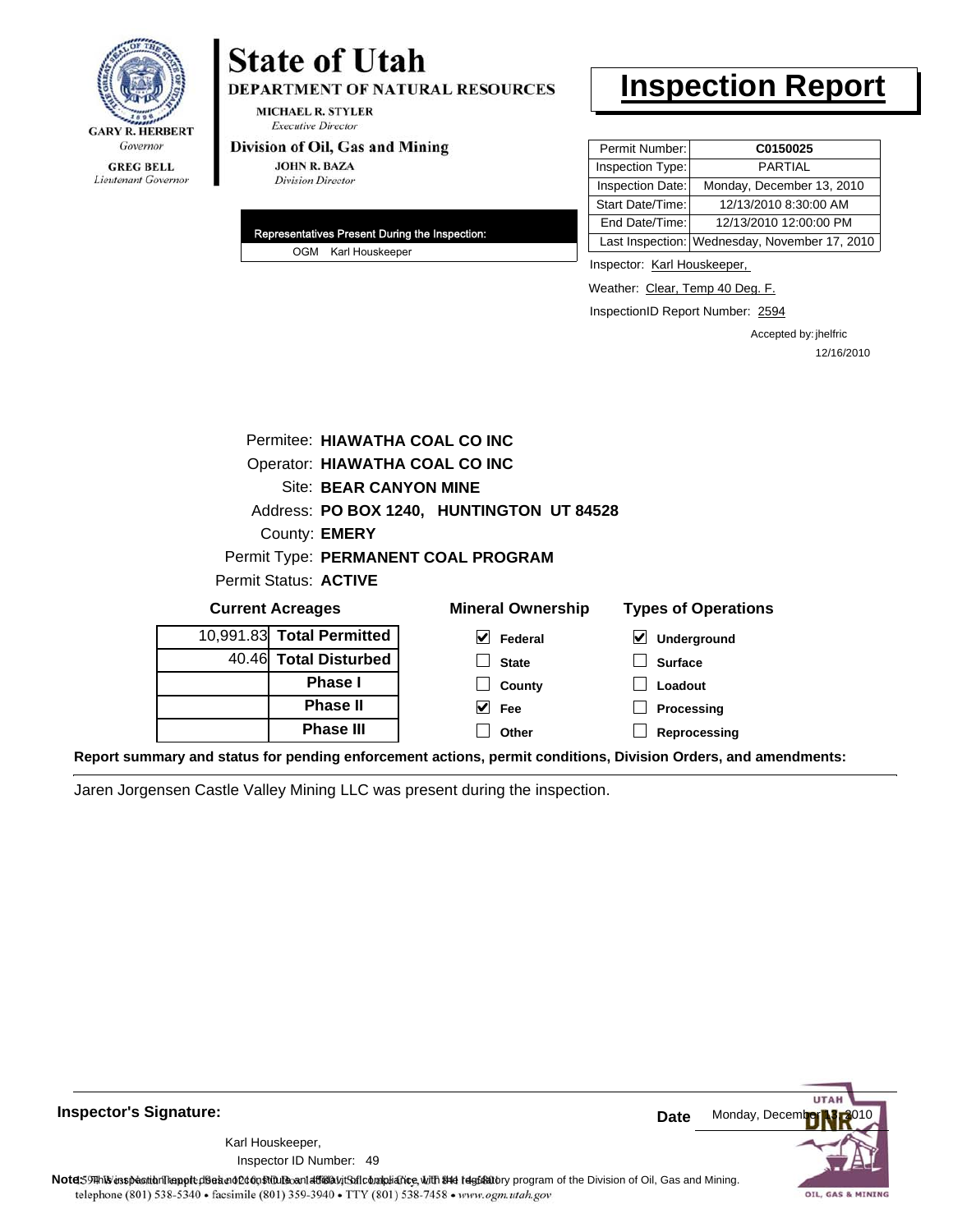#### *REVIEW OF PERMIT, PERFORMANCE STANDARDS PERMIT CONDITION REQUIREMENTS*

*1. Substantiate the elements on this inspection by checking the appropriate performance standard.*

 *a. For COMPLETE inspections provide narrative justification for any elements not fully inspected unless element is not appropriate to the site, in which case check Not Applicable.*

 *b. For PARTIAL inspections check only the elements evaluated.*

*2. Document any noncompliance situation by reference the NOV issued at the appropriate performance standard listed below.*

*3. Reference any narratives written in conjunction with this inspection at the appropriate performace standard listed below.*

*4. Provide a brief status report for all pending enforcement actions, permit conditions, Divison Orders, and amendments.*

|     |                                                               | Evaluated               | Not Applicable Comment |                         | Enforcement |
|-----|---------------------------------------------------------------|-------------------------|------------------------|-------------------------|-------------|
| 1.  | Permits, Change, Transfer, Renewal, Sale                      |                         |                        |                         |             |
| 2.  | Signs and Markers                                             | $\overline{\mathbf{v}}$ |                        | $\overline{\mathbf{v}}$ |             |
| 3.  | Topsoil                                                       |                         |                        |                         |             |
| 4.a | Hydrologic Balance: Diversions                                | $\overline{\mathbf{v}}$ |                        | $\blacktriangledown$    |             |
| 4.b | Hydrologic Balance: Sediment Ponds and Impoundments           |                         |                        |                         |             |
| 4.C | Hydrologic Balance: Other Sediment Control Measures           |                         |                        |                         |             |
| 4.d | Hydrologic Balance: Water Monitoring                          |                         |                        |                         |             |
| 4.e | Hydrologic Balance: Effluent Limitations                      |                         |                        |                         |             |
| 5.  | Explosives                                                    | $\overline{\mathbf{v}}$ |                        |                         |             |
| 6.  | Disposal of Excess Spoil, Fills, Benches                      | $\blacktriangledown$    | ⊻                      |                         |             |
| 7.  | Coal Mine Waste, Refuse Piles, Impoundments                   | $\overline{\mathbf{v}}$ | $\blacktriangledown$   |                         |             |
| 8.  | Noncoal Waste                                                 |                         |                        |                         |             |
| 9.  | Protection of Fish, Wildlife and Related Environmental Issues |                         |                        |                         |             |
| 10. | Slides and Other Damage                                       |                         |                        |                         |             |
| 11. | Contemporaneous Reclamation                                   |                         |                        |                         |             |
| 12. | <b>Backfilling And Grading</b>                                |                         |                        |                         |             |
| 13. | Revegetation                                                  |                         |                        |                         |             |
| 14. | Subsidence Control                                            |                         |                        |                         |             |
|     | 15. Cessation of Operations                                   |                         |                        |                         |             |
|     | 16.a Roads: Construction, Maintenance, Surfacing              |                         |                        |                         |             |
|     | 16.b Roads: Drainage Controls                                 |                         |                        |                         |             |
| 17. | <b>Other Transportation Facilities</b>                        |                         |                        |                         |             |
| 18. | Support Facilities, Utility Installations                     |                         |                        |                         |             |
|     | 19. AVS Check                                                 |                         |                        |                         |             |
| 20. | <b>Air Quality Permit</b>                                     |                         |                        |                         |             |
| 21. | Bonding and Insurance                                         |                         |                        |                         |             |
|     | 22. Other                                                     |                         |                        |                         |             |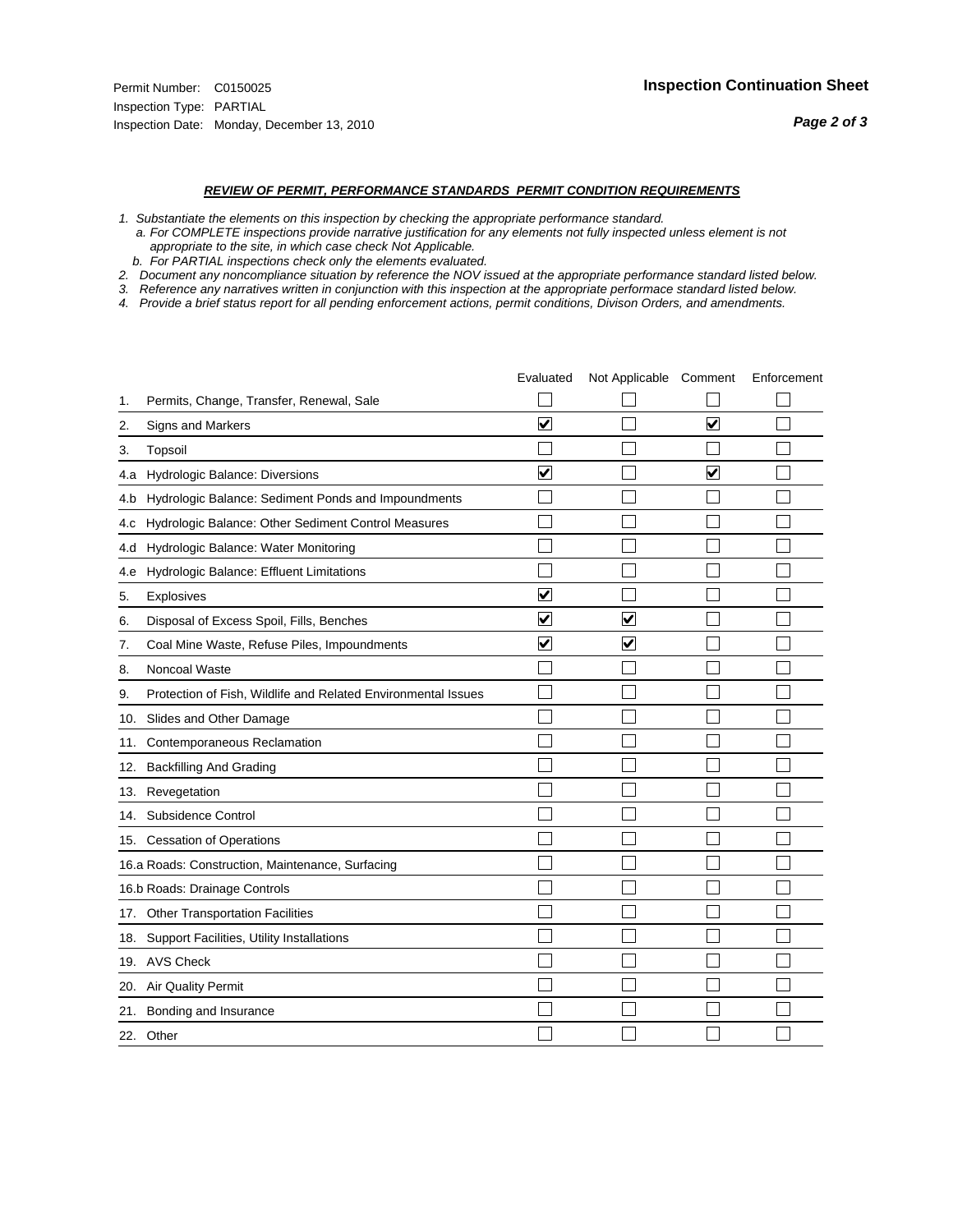Inspection Type: PARTIAL Inspection Date: Monday, December 13, 2010

# **2. Signs and Markers**

The mine identification sign is in place at the point of contact to the permit area from public access. The sign contains the required information.

# **4.a Hydrologic Balance: Diversions**

Several items needs to be removed fro the diversion adjacent to the scale house.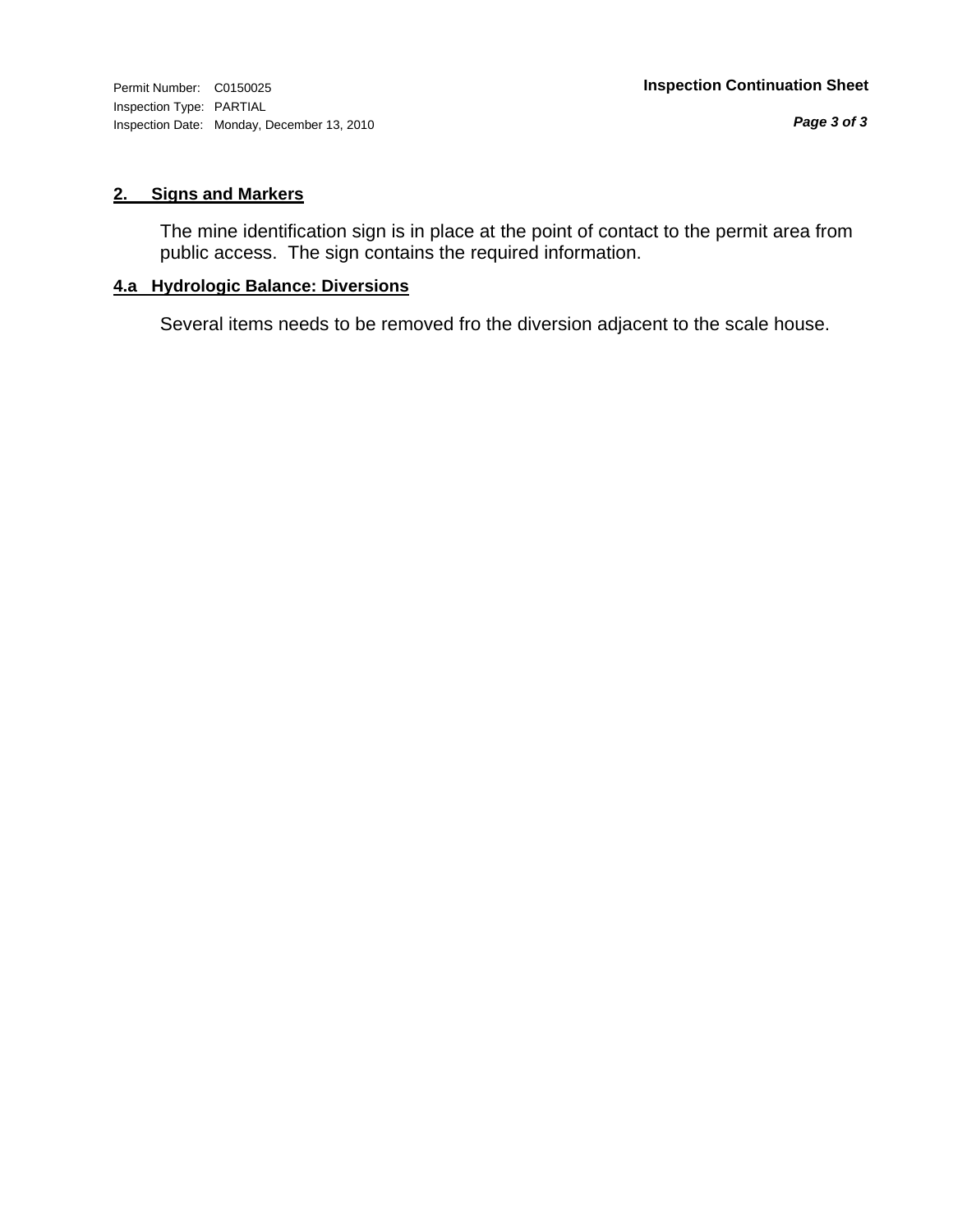

**DEPARTMENT OF NATURAL RESOURCES** 

**MICHAEL R. STYLER Executive Director** 

#### Division of Oil, Gas and Mining

**JOHN R. BAZA Division Director** 

| Representatives Present During the Inspection: |
|------------------------------------------------|
| Company Dave Shaver                            |
| OGM Karl Houskeeper                            |

# **Inspection Report**

| Permit Number:   | C0150032                                      |
|------------------|-----------------------------------------------|
| Inspection Type: | <b>PARTIAL</b>                                |
| Inspection Date: | Thursday, December 02, 2010                   |
| Start Date/Time: | 12/2/2010 8:00:00 AM                          |
| End Date/Time:   | 12/2/2010 1:30:00 AM                          |
|                  | Last Inspection: Wednesday, November 03, 2010 |

Inspector: Karl Houskeeper,

Weather: Clear, Temp.25 Deg. F.

InspectionID Report Number: 2577

Accepted by: jhelfric 12/9/2010

| Permitee: GENWAL RESOURCES INC |                                                                                              |                            |
|--------------------------------|----------------------------------------------------------------------------------------------|----------------------------|
| Operator: GENWAL RESOURCES INC |                                                                                              |                            |
|                                | <b>Site: CRANDALL CANYON MINE</b>                                                            |                            |
|                                | Address: PO BOX 910, EAST CARBON UT 84520-0910                                               |                            |
| County: <b>EMERY</b>           |                                                                                              |                            |
|                                | Permit Type: PERMANENT COAL PROGRAM                                                          |                            |
| Permit Status: ACTIVE          |                                                                                              |                            |
| <b>Current Acreages</b>        | <b>Mineral Ownership</b>                                                                     | <b>Types of Operations</b> |
| 6,235.80 Total Permitted       | $\vert \mathbf{v} \vert$ Federal                                                             | ⊻<br>Underground           |
| 27.15 Total Disturbed          | <b>State</b>                                                                                 | <b>Surface</b>             |
| <b>Phase I</b>                 | County                                                                                       | Loadout                    |
| <b>Phase II</b>                | <b>Fee</b>                                                                                   | Processing                 |
| <b>Phase III</b>               | Other                                                                                        | Reprocessing               |
|                                | nyand atatua far nanding anfaraamant astiana, narmit aanditiana. Divisian Ordara, and amandm |                            |

**Report summary and status for pending enforcement actions, permit conditions, Division Orders, and amendments:**

Checked with Dave Shaver at the Main Office and then proceeded to the Crandall Mine. Dave was not able to be present during the inspection.



**Inspector's Signature:**

49 Inspector ID Number:Karl Houskeeper,

Note59#htviespection lepptt does not constitute an affidavitSal compliance, with the regulatory program of the Division of Oil, Gas and Mining. telephone (801) 538-5340 · facsimile (801) 359-3940 · TTY (801) 538-7458 · www.ogm.utah.gov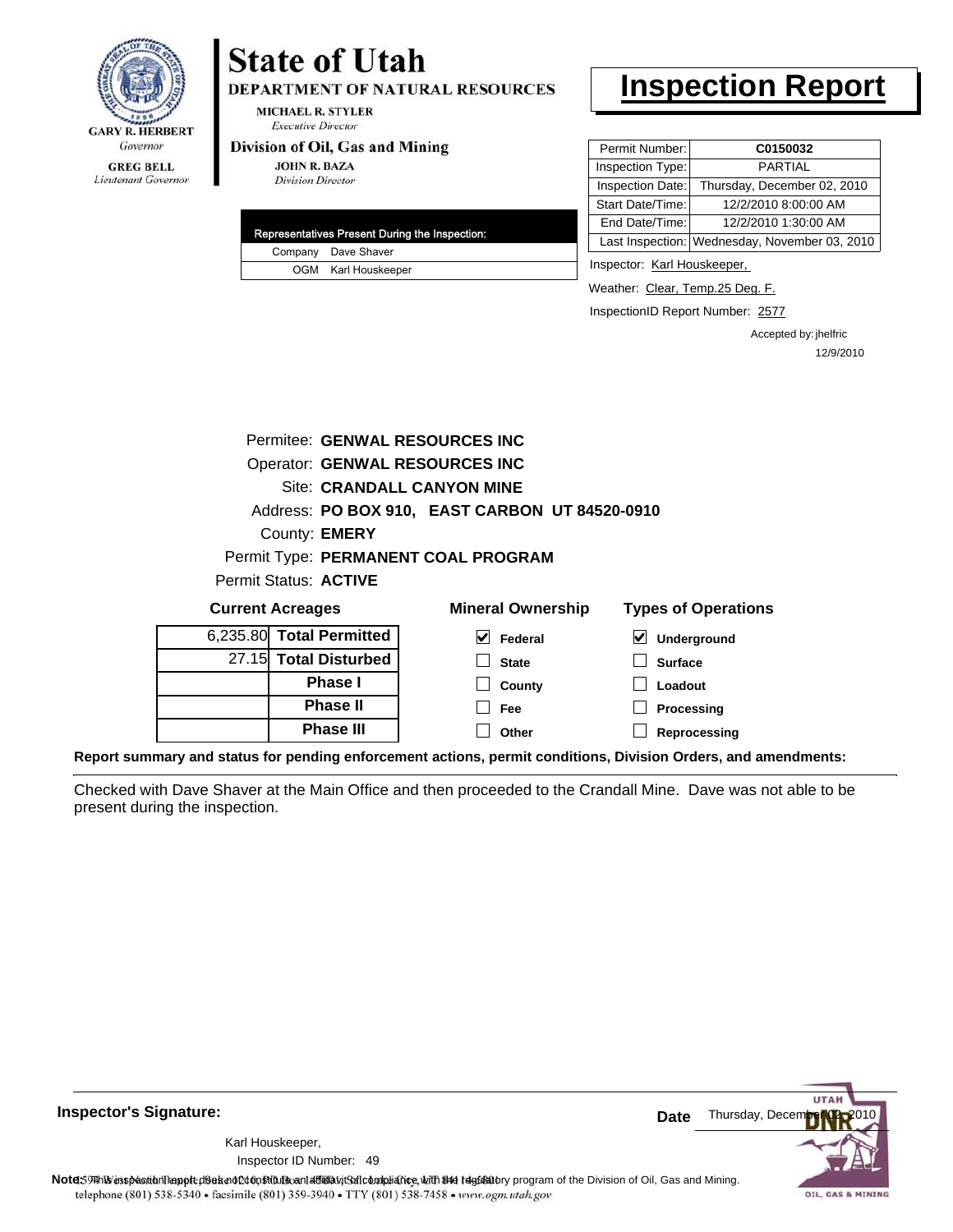#### *REVIEW OF PERMIT, PERFORMANCE STANDARDS PERMIT CONDITION REQUIREMENTS*

*1. Substantiate the elements on this inspection by checking the appropriate performance standard.*

 *a. For COMPLETE inspections provide narrative justification for any elements not fully inspected unless element is not appropriate to the site, in which case check Not Applicable.*

 *b. For PARTIAL inspections check only the elements evaluated.*

*2. Document any noncompliance situation by reference the NOV issued at the appropriate performance standard listed below.*

*3. Reference any narratives written in conjunction with this inspection at the appropriate performace standard listed below.*

*4. Provide a brief status report for all pending enforcement actions, permit conditions, Divison Orders, and amendments.*

|     |                                                               | Evaluated               | Not Applicable Comment  |                      | Enforcement |
|-----|---------------------------------------------------------------|-------------------------|-------------------------|----------------------|-------------|
| 1.  | Permits, Change, Transfer, Renewal, Sale                      |                         |                         |                      |             |
| 2.  | Signs and Markers                                             | $\overline{\mathbf{v}}$ |                         | $\blacktriangledown$ |             |
| 3.  | Topsoil                                                       | $\overline{\mathbf{v}}$ |                         |                      |             |
| 4.a | Hydrologic Balance: Diversions                                | $\overline{\mathsf{v}}$ |                         |                      |             |
| 4.b | Hydrologic Balance: Sediment Ponds and Impoundments           | ⊻                       |                         |                      |             |
| 4.C | Hydrologic Balance: Other Sediment Control Measures           |                         |                         |                      |             |
| 4.d | Hydrologic Balance: Water Monitoring                          |                         |                         |                      |             |
| 4.e | Hydrologic Balance: Effluent Limitations                      |                         |                         |                      |             |
| 5.  | <b>Explosives</b>                                             | ⊽                       | ☑                       |                      |             |
| 6.  | Disposal of Excess Spoil, Fills, Benches                      | $\blacktriangledown$    | V                       |                      |             |
| 7.  | Coal Mine Waste, Refuse Piles, Impoundments                   | $\overline{\mathbf{v}}$ | $\overline{\mathbf{v}}$ |                      |             |
| 8.  | Noncoal Waste                                                 |                         |                         |                      |             |
| 9.  | Protection of Fish, Wildlife and Related Environmental Issues |                         |                         |                      |             |
|     | 10. Slides and Other Damage                                   |                         |                         |                      |             |
| 11. | Contemporaneous Reclamation                                   |                         |                         |                      |             |
| 12. | <b>Backfilling And Grading</b>                                |                         |                         |                      |             |
| 13. | Revegetation                                                  |                         |                         |                      |             |
| 14. | Subsidence Control                                            |                         |                         |                      |             |
|     | 15. Cessation of Operations                                   |                         |                         |                      |             |
|     | 16.a Roads: Construction, Maintenance, Surfacing              |                         |                         |                      |             |
|     | 16.b Roads: Drainage Controls                                 |                         |                         |                      |             |
| 17. | Other Transportation Facilities                               |                         |                         |                      |             |
| 18. | Support Facilities, Utility Installations                     |                         |                         |                      |             |
|     | 19. AVS Check                                                 |                         |                         |                      |             |
| 20. | <b>Air Quality Permit</b>                                     |                         |                         |                      |             |
| 21. | Bonding and Insurance                                         |                         |                         |                      |             |
|     | 22. Other                                                     | ⊽                       |                         | V                    |             |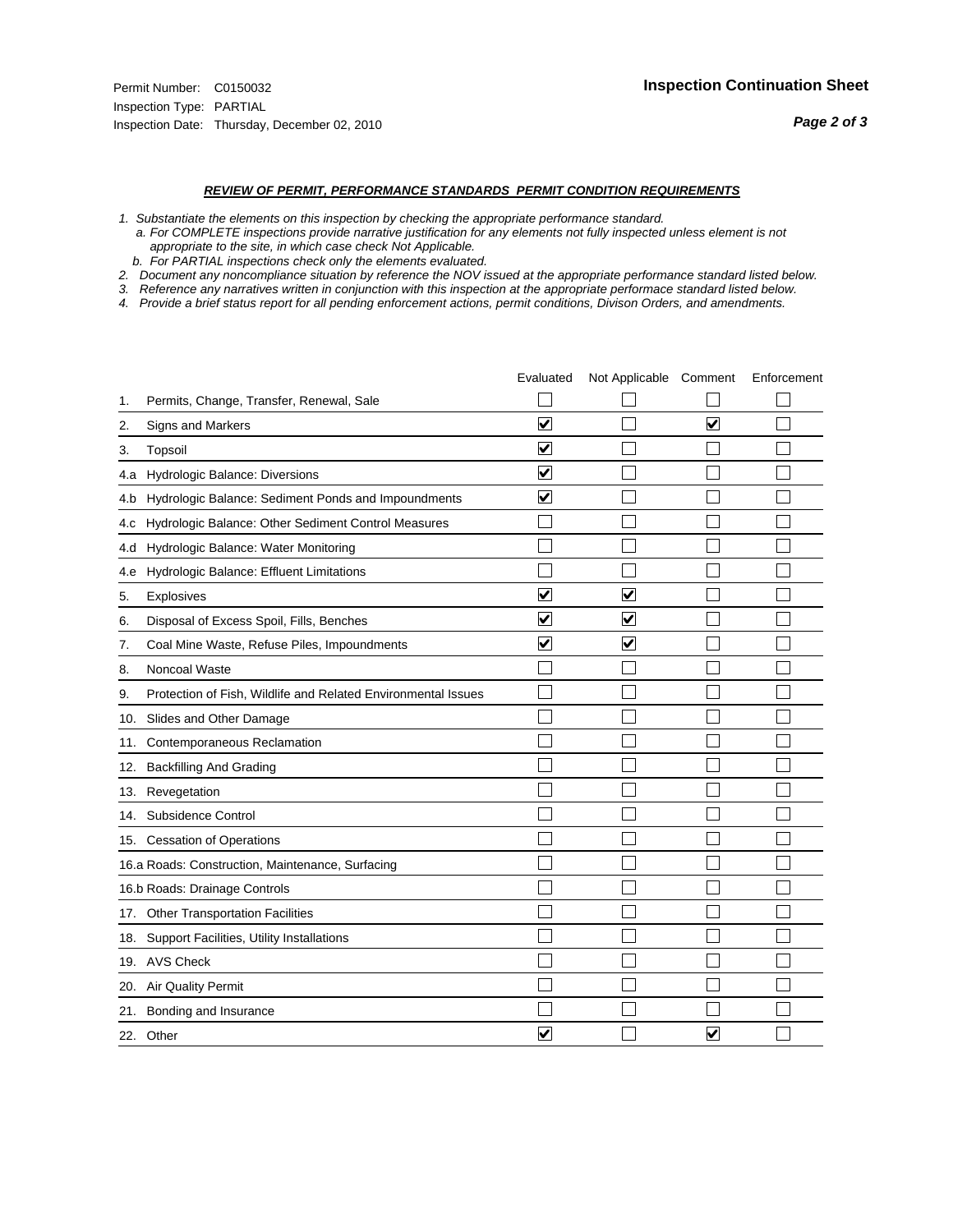*Page 3 of 3*

# **2. Signs and Markers**

The mine identification sign is in place at the point of contact into the permit permit area from public access. The sign contains the required information.

# **22. Other**

Mine site is covered by a light blanket of snow. The main road way into the site has been plowed. The diversions remain open.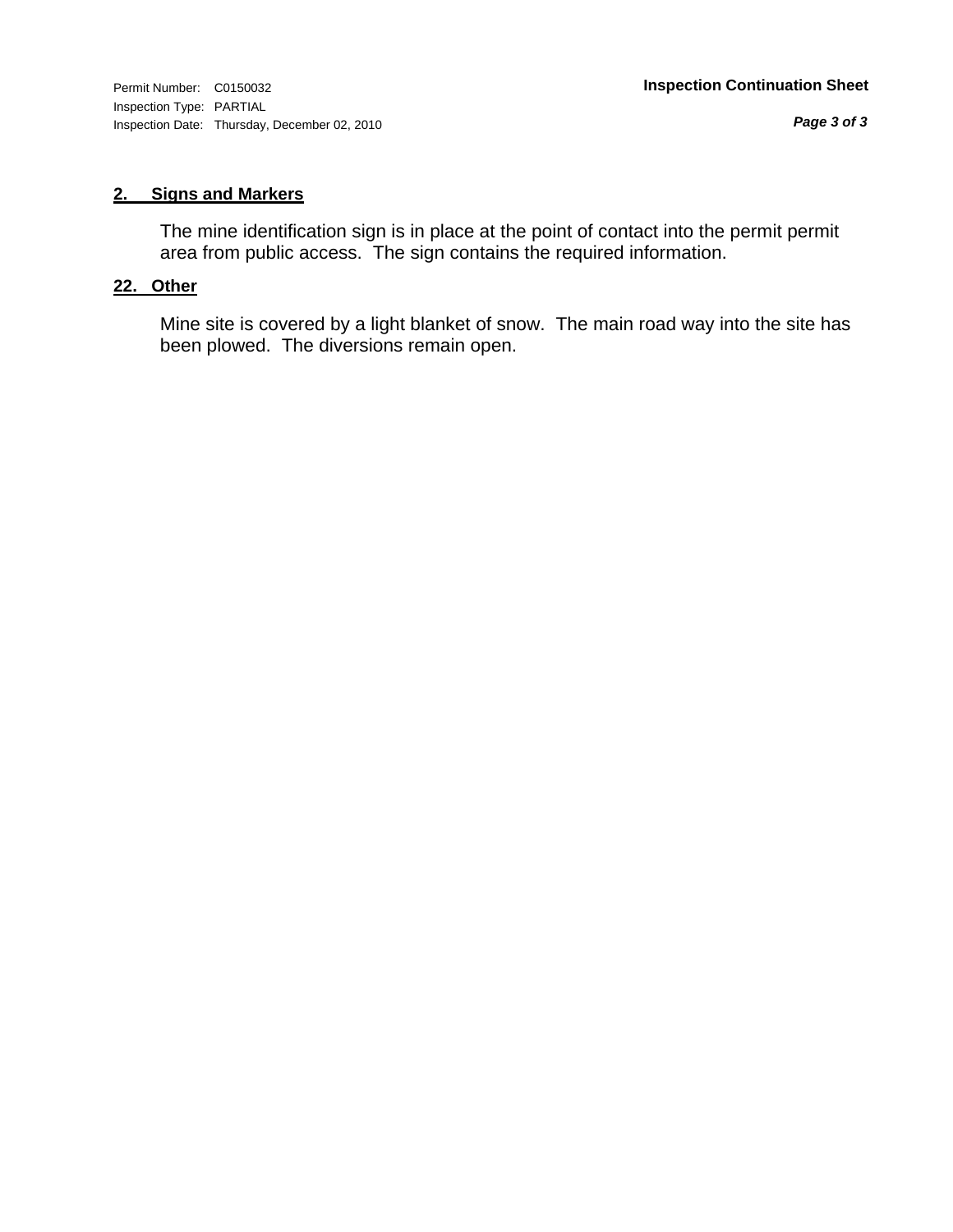

**DEPARTMENT OF NATURAL RESOURCES** 

MICHAEL R. STYLER **Executive Director** 

#### Division of Oil, Gas and Mining

**JOHN R. BAZA Division Director** 

| Representatives Present During the Inspection: |
|------------------------------------------------|
| OGM Priscilla Burton                           |
| Company Kirk Nicholes                          |

# **Inspection Report**

| Permit Number:   | C0250005                                      |
|------------------|-----------------------------------------------|
| Inspection Type: | PARTIAL                                       |
|                  | Inspection Date: Wednesday, December 01, 2010 |
| Start Date/Time: | 12/1/2010 8:30:00 AM                          |
| End Date/Time:   | 12/1/2010 12:30:00 AM                         |
| Last Inspection: | Tuesday, November 23, 2010                    |

Inspector: Priscilla Burton,

Weather: sun, 25 F rising to 40 F.

InspectionID Report Number: 2576

Accepted by: jhelfric 12/9/2010

|                         | Permitee: ALTON COAL DEVELOPMENT LLC                      |                            |  |  |  |
|-------------------------|-----------------------------------------------------------|----------------------------|--|--|--|
|                         | Operator: ALTON COAL DEVELOPMENT LLC                      |                            |  |  |  |
| Site: COAL HOLLOW       |                                                           |                            |  |  |  |
|                         | Address: 463 North 100 West, Suite 1, CEDAR CITY UT 84720 |                            |  |  |  |
| County: <b>KANE</b>     |                                                           |                            |  |  |  |
|                         | Permit Type: PERMANENT COAL PROGRAM                       |                            |  |  |  |
| Permit Status: ACTIVE   |                                                           |                            |  |  |  |
| <b>Current Acreages</b> | <b>Mineral Ownership</b>                                  | <b>Types of Operations</b> |  |  |  |
| 635.64 Total Permitted  | V<br>Federal                                              | <b>Underground</b>         |  |  |  |
| 435.00 Total Disturbed  | <b>State</b>                                              | VI<br><b>Surface</b>       |  |  |  |
| <b>Phase I</b>          | County                                                    | Loadout                    |  |  |  |
| <b>Phase II</b>         | V<br>Fee                                                  | Processing                 |  |  |  |
| <b>Phase III</b>        | Other                                                     | Reprocessing               |  |  |  |
|                         |                                                           |                            |  |  |  |

**Report summary and status for pending enforcement actions, permit conditions, Division Orders, and amendments:**

Four scrapers, bucket scraper, and dozer with ripper were working to excavate Pond #2 and to develop a base for the primary access road east of the county road. A D12 dozer was removing topsoil from the future spoil location. There was 4 - 6 inches of snow on the ground. The ground surface was frozen, softening by noon. Kirk Nicholes represented Alton Coal Resources on this inspection.

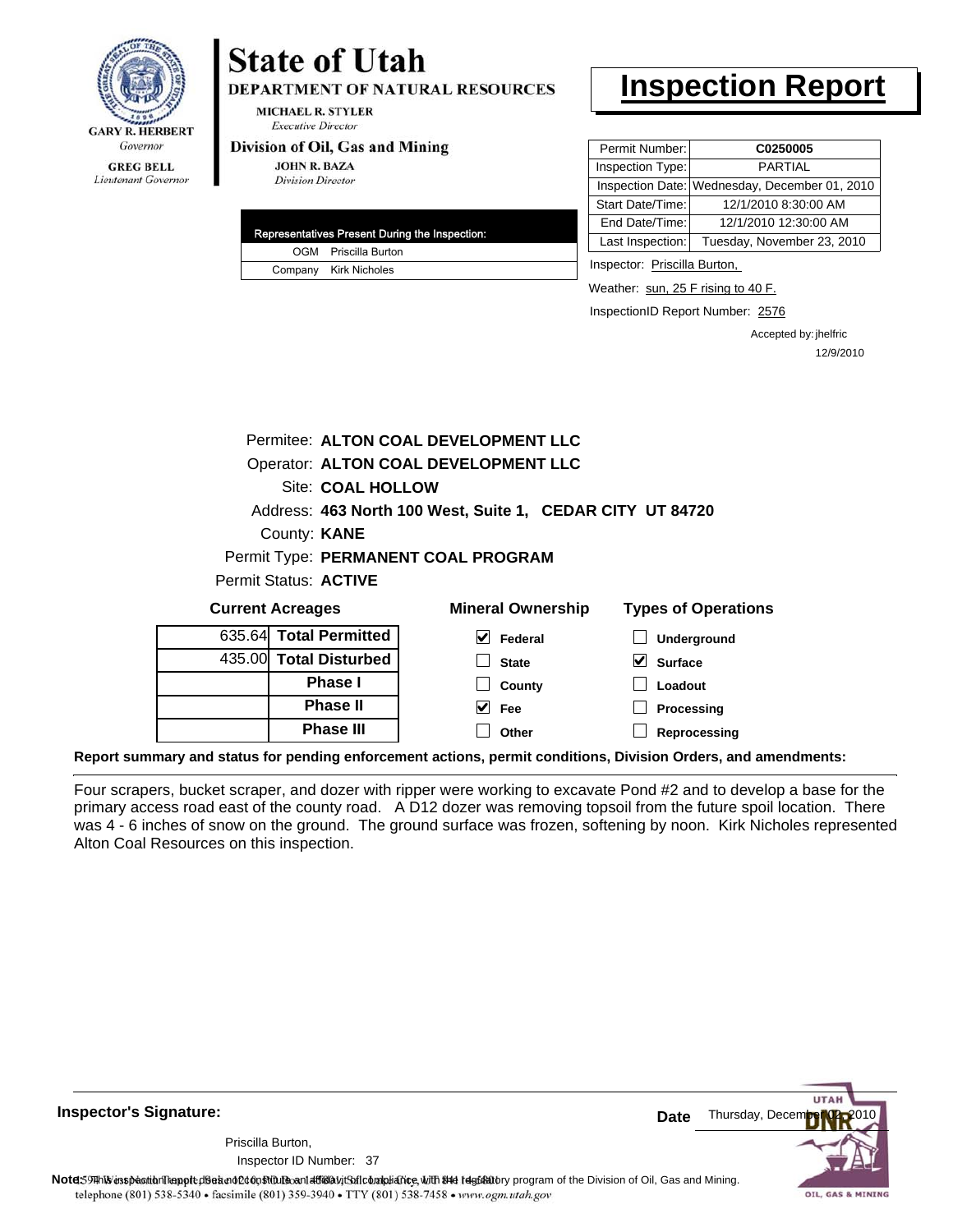#### *REVIEW OF PERMIT, PERFORMANCE STANDARDS PERMIT CONDITION REQUIREMENTS*

*1. Substantiate the elements on this inspection by checking the appropriate performance standard.*

 *a. For COMPLETE inspections provide narrative justification for any elements not fully inspected unless element is not appropriate to the site, in which case check Not Applicable.*

 *b. For PARTIAL inspections check only the elements evaluated.*

*2. Document any noncompliance situation by reference the NOV issued at the appropriate performance standard listed below.*

*3. Reference any narratives written in conjunction with this inspection at the appropriate performace standard listed below.*

*4. Provide a brief status report for all pending enforcement actions, permit conditions, Divison Orders, and amendments.*

|     |                                                               | Evaluated               | Not Applicable Comment |                         | Enforcement |
|-----|---------------------------------------------------------------|-------------------------|------------------------|-------------------------|-------------|
| 1.  | Permits, Change, Transfer, Renewal, Sale                      | $\overline{\mathbf{v}}$ |                        | V                       |             |
| 2.  | Signs and Markers                                             | $\overline{\mathbf{v}}$ |                        | $\blacktriangledown$    |             |
| 3.  | Topsoil                                                       | $\overline{\mathbf{v}}$ |                        | $\overline{\mathsf{v}}$ |             |
| 4.a | Hydrologic Balance: Diversions                                | $\overline{\mathsf{v}}$ |                        | $\blacktriangledown$    |             |
| 4.b | Hydrologic Balance: Sediment Ponds and Impoundments           | $\blacktriangledown$    |                        | V                       |             |
| 4.c | Hydrologic Balance: Other Sediment Control Measures           | $\overline{\mathbf{v}}$ |                        | $\blacktriangledown$    |             |
| 4.d | Hydrologic Balance: Water Monitoring                          |                         |                        |                         |             |
| 4.e | Hydrologic Balance: Effluent Limitations                      |                         |                        |                         |             |
| 5.  | <b>Explosives</b>                                             |                         |                        |                         |             |
| 6.  | Disposal of Excess Spoil, Fills, Benches                      |                         |                        |                         |             |
| 7.  | Coal Mine Waste, Refuse Piles, Impoundments                   |                         |                        |                         |             |
| 8.  | Noncoal Waste                                                 |                         |                        |                         |             |
| 9.  | Protection of Fish, Wildlife and Related Environmental Issues | $\blacktriangledown$    |                        | ⊽                       |             |
|     | 10. Slides and Other Damage                                   |                         |                        |                         |             |
| 11. | Contemporaneous Reclamation                                   |                         |                        |                         |             |
| 12. | <b>Backfilling And Grading</b>                                |                         |                        |                         |             |
| 13. | Revegetation                                                  |                         |                        |                         |             |
| 14. | Subsidence Control                                            |                         |                        |                         |             |
|     | 15. Cessation of Operations                                   |                         |                        |                         |             |
|     | 16.a Roads: Construction, Maintenance, Surfacing              | ⊽                       |                        | V                       |             |
|     | 16.b Roads: Drainage Controls                                 |                         |                        |                         |             |
| 17. | Other Transportation Facilities                               |                         |                        |                         |             |
| 18. | Support Facilities, Utility Installations                     |                         |                        |                         |             |
|     | 19. AVS Check                                                 |                         |                        |                         |             |
| 20. | <b>Air Quality Permit</b>                                     |                         |                        |                         |             |
| 21. | Bonding and Insurance                                         | $\overline{\mathbf{v}}$ |                        | $\blacktriangledown$    |             |
|     | 22. Other                                                     |                         |                        |                         |             |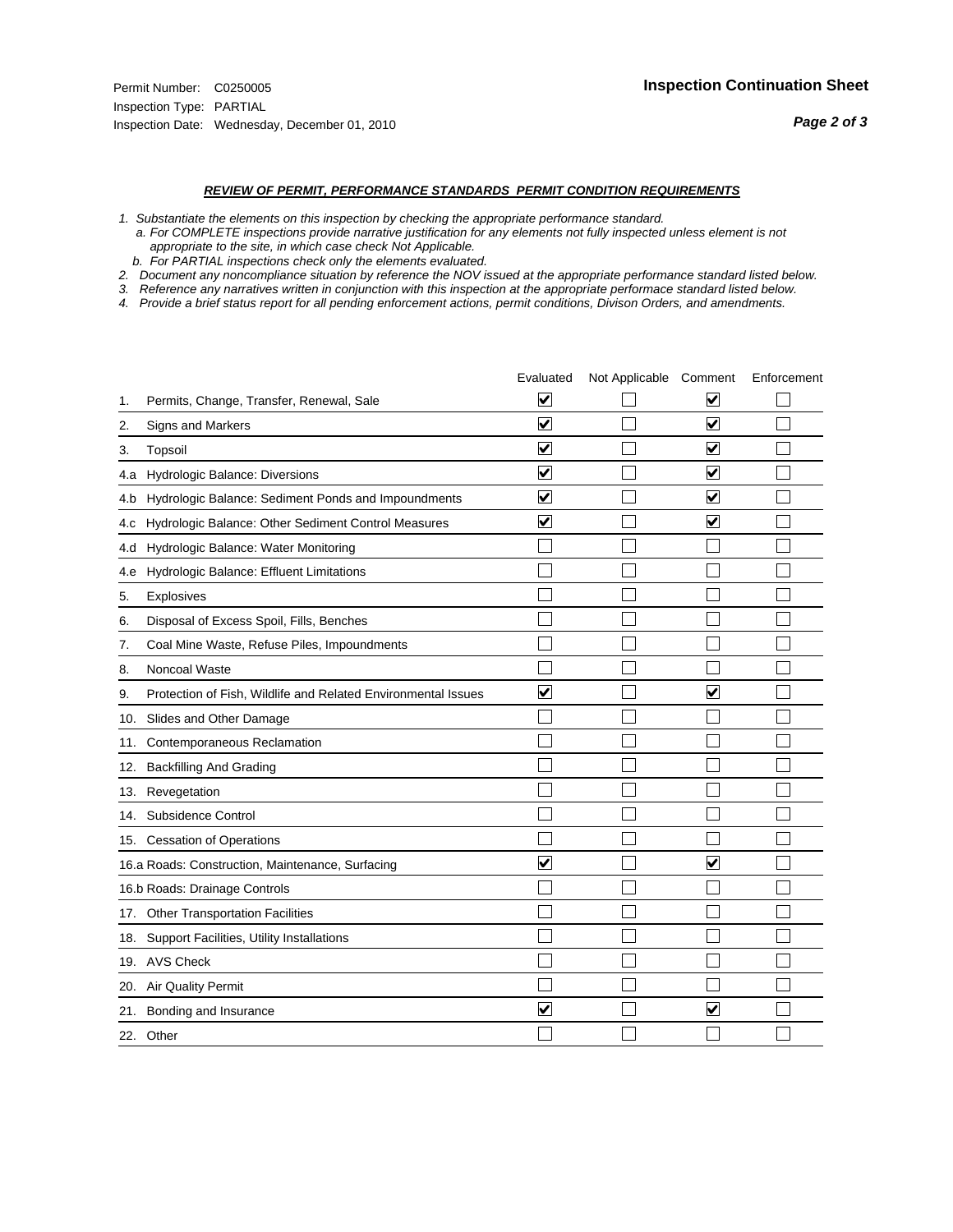# **1. Permits, Change, Transfer, Renewal, Sale**

Ownership and control changes (Task 3665) were approved 11/1/2010.

# **2. Signs and Markers**

Signs at each public entrance to the site present the required information for the Permittee (Alton Coal Resources, LLC). In addition a sign is posted providing information on the Contract Operator (Kane Mining, LLC).

# **3. Topsoil**

Topsoil has been removed from most of the area shown on Dwg 2-2 for first year mining stockpiled topsoill. During the inspection a dozer was removing topsoil from the slope in the southwest corner of the permit area in the future location of the excess spoil pile. This soil will be hauled to stockpile #2. There are approximately 50 more acres to be cleared of topsoil which will be hauled to topsoil stockpile #2. Areas yet to be cleared include small areas around the Robinson Creek drainage, and on the north and east edge of the facilities area.. Topsoil piles #1 in the facilities area is almost complete and temporary topsoil stockpile #3 is full.

### **4.a Hydrologic Balance: Diversions**

Diversions are not yet constructed.

# **4.b Hydrologic Balance: Sediment Ponds and Impoundments**

Sediment pond #2 is under construction. Four excavators, a dozer with a ripper and a dozer with a bucket scraper are working on the pond and haul road construction. Shad Hall, Alton Coal Resources Surveyor, is monitoring the work using GPS survey equipment.

# **4.c Hydrologic Balance: Other Sediment Control Measures**

Silt fence and berms are in place in the facilities area and in Robinson Creek.

# **9. Protection of Fish, Wildlife and Related Environmental Issues**

For the purpose of improving grouse habitat, an area east of topsoil storage area #2 was disced to eliminate big sagebrush and the area was broadcast seeded on October 15, 2010 with the mix described in a letter dated 10/27/2010 (Incoming).

### **16.a Roads: Construction, Maintenance, Surfacing**

The west branch of the primary haul road is under construction using subsoil excavated from pond #2.

## **21. Bonding and Insurance**

A surety bond was received on 10/22/2010 covering 289 acres (First year disturbance).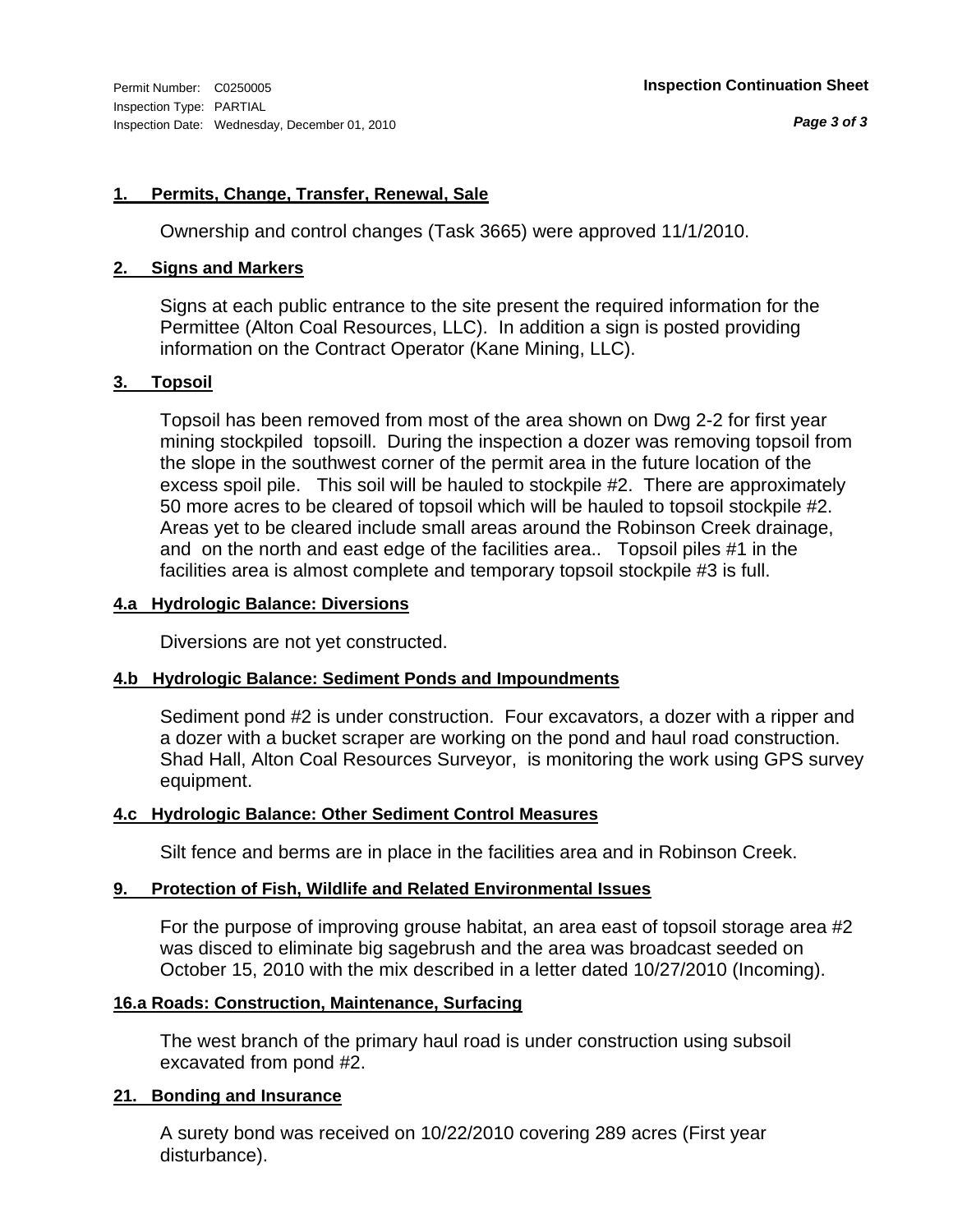

**DEPARTMENT OF NATURAL RESOURCES** 

MICHAEL R. STYLER **Executive Director** 

#### Division of Oil, Gas and Mining

**Phase II Phase III**

**JOHN R. BAZA Division Director** 

| Representatives Present During the Inspection: |
|------------------------------------------------|
| Joe Helfrich                                   |
| OGM Joe Helfrich                               |

# **Inspection Report**

| Permit Number:   | C0250005                                      |
|------------------|-----------------------------------------------|
| Inspection Type: | <b>PARTIAL</b>                                |
|                  | Inspection Date: Wednesday, December 08, 2010 |
| Start Date/Time: | 12/8/2010 8:30:00 AM                          |
| End Date/Time:   | 12/8/2010 11:00:00 AM                         |
|                  | Last Inspection: Wednesday, December 01, 2010 |
|                  |                                               |

Inspector: Joe Helfrich,

Weather: Fair, high thin clouds, 25, no wind

InspectionID Report Number: 2584

**Processing Reprocessing** Accepted by: jhelfric 12/9/2010

| Permitee: ALTON COAL DEVELOPMENT LLC |                                      |                                                           |                            |  |  |
|--------------------------------------|--------------------------------------|-----------------------------------------------------------|----------------------------|--|--|
|                                      | Operator: ALTON COAL DEVELOPMENT LLC |                                                           |                            |  |  |
|                                      | Site: COAL HOLLOW                    |                                                           |                            |  |  |
|                                      |                                      | Address: 463 North 100 West, Suite 1, CEDAR CITY UT 84720 |                            |  |  |
|                                      | County: <b>KANE</b>                  |                                                           |                            |  |  |
|                                      |                                      | Permit Type: PERMANENT COAL PROGRAM                       |                            |  |  |
|                                      | Permit Status: <b>ACTIVE</b>         |                                                           |                            |  |  |
|                                      | <b>Current Acreages</b>              | <b>Mineral Ownership</b>                                  | <b>Types of Operations</b> |  |  |
| 635.64 Total Permitted               |                                      | V<br>Federal                                              | <b>Underground</b>         |  |  |
| 435.00 Total Disturbed               |                                      | <b>State</b>                                              | <b>Surface</b>             |  |  |
|                                      | Phase I                              | County                                                    | Loadout                    |  |  |

**Report summary and status for pending enforcement actions, permit conditions, Division Orders, and amendments:**

The purpose of this site visit was to conduct a partial inspection of the Coal Hollow surface mine. Earth work is ongoing for :topsoil removal and salvaging, the Robinson creek diversion, sediment ponds, diversion ditches, spoil pile areas, access and haulroads, spoil pile locations and site facilities. Temporary sediment controls are in place during this construction phase. An acchaeologist from SWCA was on site for the topsoil removal and excavation for the diversion ditches D 2, and D3.

**Fee Other**

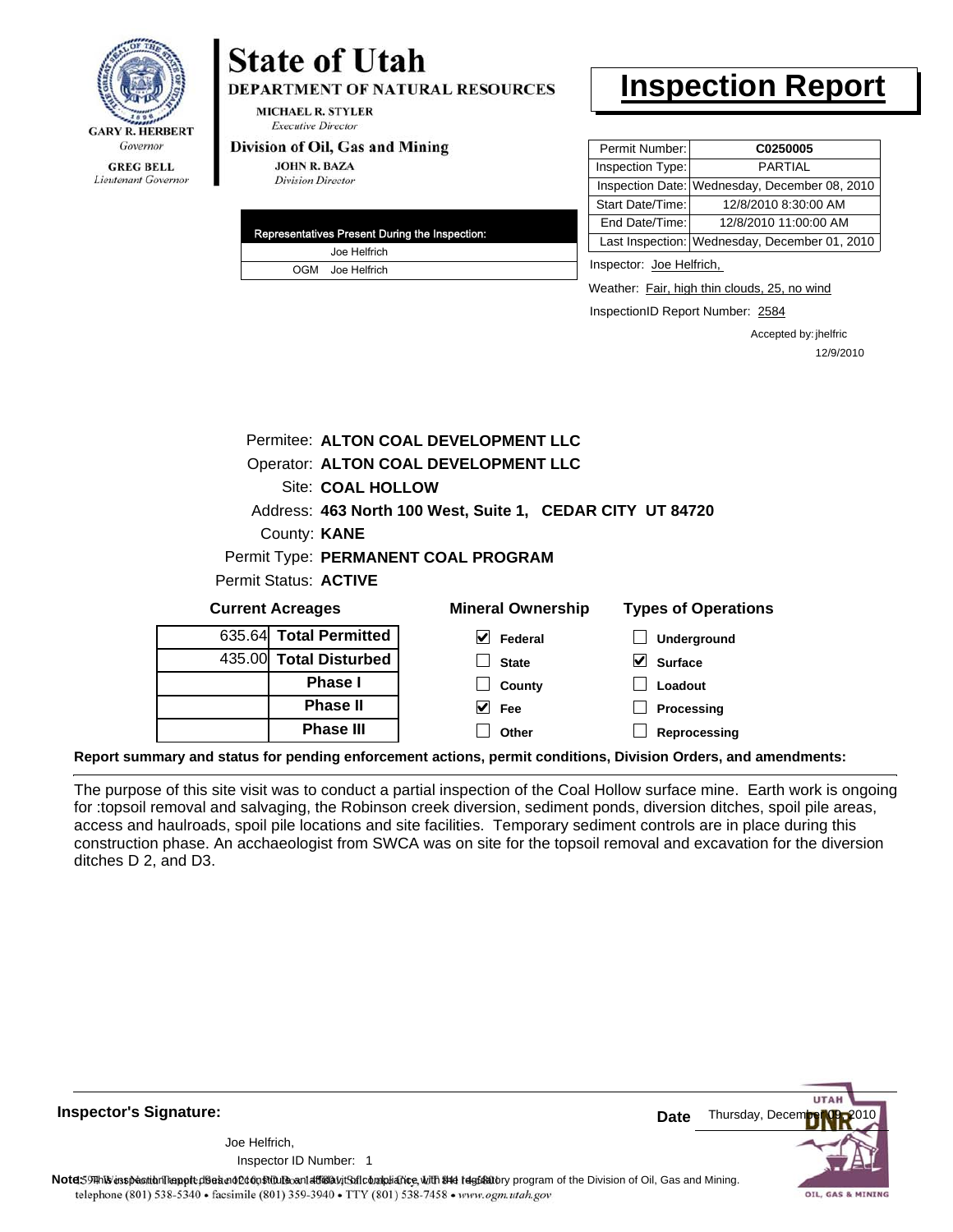#### *REVIEW OF PERMIT, PERFORMANCE STANDARDS PERMIT CONDITION REQUIREMENTS*

- *1. Substantiate the elements on this inspection by checking the appropriate performance standard.*
- *a. For COMPLETE inspections provide narrative justification for any elements not fully inspected unless element is not appropriate to the site, in which case check Not Applicable.*
- *b. For PARTIAL inspections check only the elements evaluated.*
- *2. Document any noncompliance situation by reference the NOV issued at the appropriate performance standard listed below.*
- *3. Reference any narratives written in conjunction with this inspection at the appropriate performace standard listed below.*
- *4. Provide a brief status report for all pending enforcement actions, permit conditions, Divison Orders, and amendments.*

|     |                                                               | Evaluated               | Not Applicable Comment |                      | Enforcement |
|-----|---------------------------------------------------------------|-------------------------|------------------------|----------------------|-------------|
| 1.  | Permits, Change, Transfer, Renewal, Sale                      |                         |                        |                      |             |
| 2.  | <b>Signs and Markers</b>                                      | $\overline{\mathbf{v}}$ |                        | $\blacktriangledown$ |             |
| 3.  | Topsoil                                                       | $\overline{\mathbf{v}}$ |                        | $\blacktriangledown$ |             |
| 4.a | Hydrologic Balance: Diversions                                | ⊻                       |                        | V                    |             |
| 4.b | Hydrologic Balance: Sediment Ponds and Impoundments           |                         |                        |                      |             |
| 4.C | Hydrologic Balance: Other Sediment Control Measures           | ⊽                       |                        | $\blacktriangledown$ |             |
| 4.d | Hydrologic Balance: Water Monitoring                          |                         |                        |                      |             |
| 4.e | Hydrologic Balance: Effluent Limitations                      |                         |                        |                      |             |
| 5.  | Explosives                                                    |                         |                        |                      |             |
| 6.  | Disposal of Excess Spoil, Fills, Benches                      |                         |                        |                      |             |
| 7.  | Coal Mine Waste, Refuse Piles, Impoundments                   |                         |                        |                      |             |
| 8.  | Noncoal Waste                                                 |                         |                        |                      |             |
| 9.  | Protection of Fish, Wildlife and Related Environmental Issues | $\blacktriangledown$    |                        | $\blacktriangledown$ |             |
| 10. | Slides and Other Damage                                       |                         |                        |                      |             |
| 11. | Contemporaneous Reclamation                                   |                         |                        |                      |             |
| 12. | <b>Backfilling And Grading</b>                                |                         |                        |                      |             |
| 13. | Revegetation                                                  |                         |                        |                      |             |
| 14. | Subsidence Control                                            |                         |                        |                      |             |
| 15. | <b>Cessation of Operations</b>                                |                         |                        |                      |             |
|     | 16.a Roads: Construction, Maintenance, Surfacing              |                         |                        |                      |             |
|     | 16.b Roads: Drainage Controls                                 |                         |                        |                      |             |
| 17. | <b>Other Transportation Facilities</b>                        |                         |                        |                      |             |
| 18. | Support Facilities, Utility Installations                     |                         |                        |                      |             |
|     | 19. AVS Check                                                 |                         |                        |                      |             |
| 20. | Air Quality Permit                                            |                         |                        |                      |             |
| 21. | Bonding and Insurance                                         |                         |                        |                      |             |
|     | 22. Other                                                     |                         |                        |                      |             |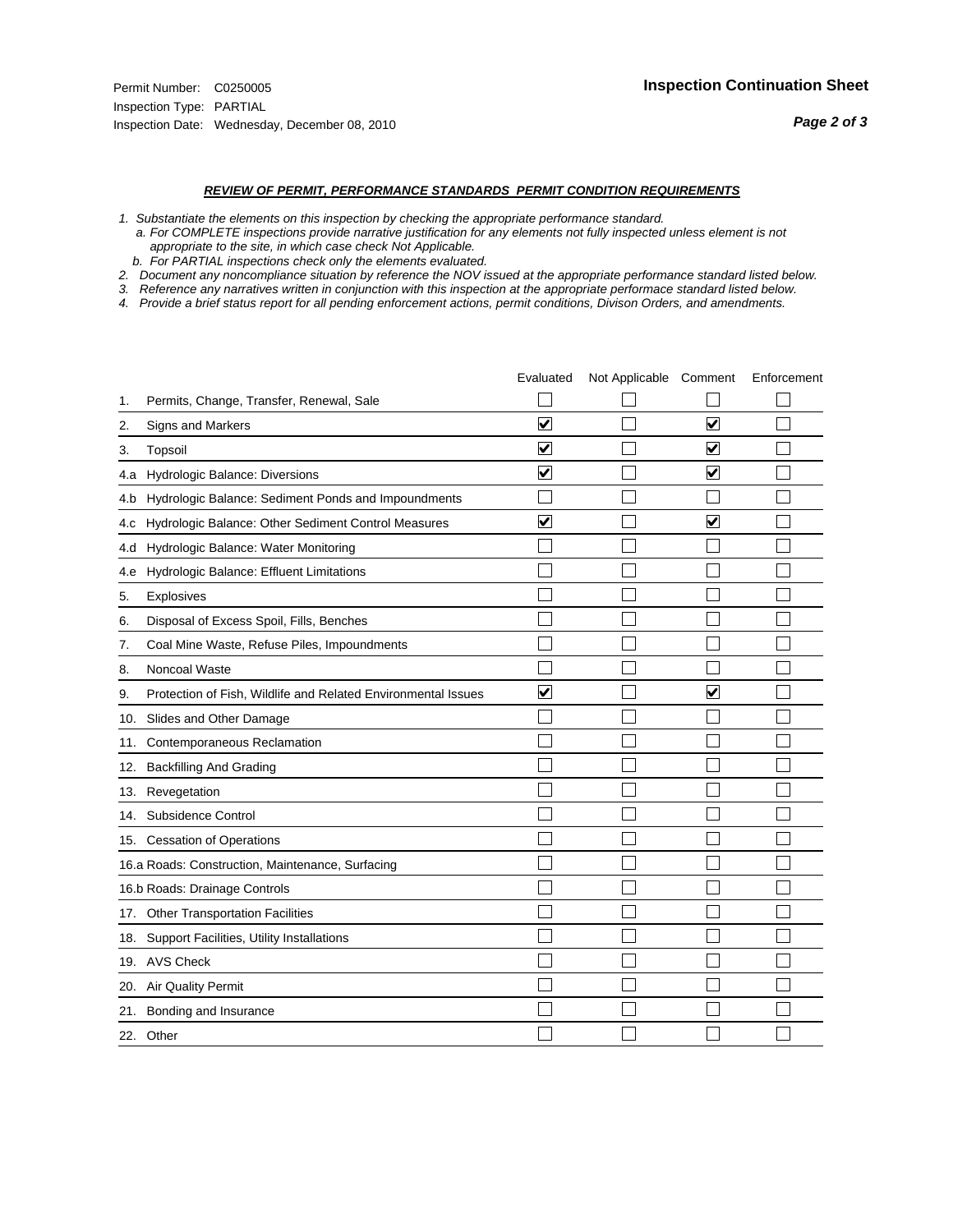# **2. Signs and Markers**

Signs at each public entrance to the site present the required information for the Permittee (Alton Coal Resources, LLC).

# **3. Topsoil**

Topsoil has been removed from most of the area shown on Dwg 2-2 for first year mining stockpiled topsoill. During the inspection a dozer was removing topsoil from the slope in the southwest corner of the permit area in the future location of the excess spoil pile. This soil will be hauled to stockpile #2. There are approximately 50 more acres to be cleared of topsoil which will be hauled to topsoil stockpile #2. Areas yet to be cleared include small areas around the Robinson Creek drainage, and on the north and east edge of the facilities area.. Topsoil piles #1 in the facilities area is almost complete and temporary topsoil stockpile #3 is full. In addition to to what was noted in the previous inspection topsoil has been removed from the Robinson Creek diversion. Scrapers will take approximately five days to carve out the diversion at which point smaller equipment will be utilized to complete the diversion. Topsoil will need to be removed from ditches D2 and D3, roda to the well ,portions of the main deversion and pond 3.

# **4.a Hydrologic Balance: Diversions**

D2and D3 are staked out, the Robinson creek diversion was being excavated, Scrapers will take approximately five days to carve out the diversion at which point smaller equipment will be utilized to complete the diversion.

# **4.c Hydrologic Balance: Other Sediment Control Measures**

# **9. Protection of Fish, Wildlife and Related Environmental Issues**

The biologists need to meet befor the end of January to discus the results of the predator control efforts, and alternative uses for the slash piles generated during the grubbing process.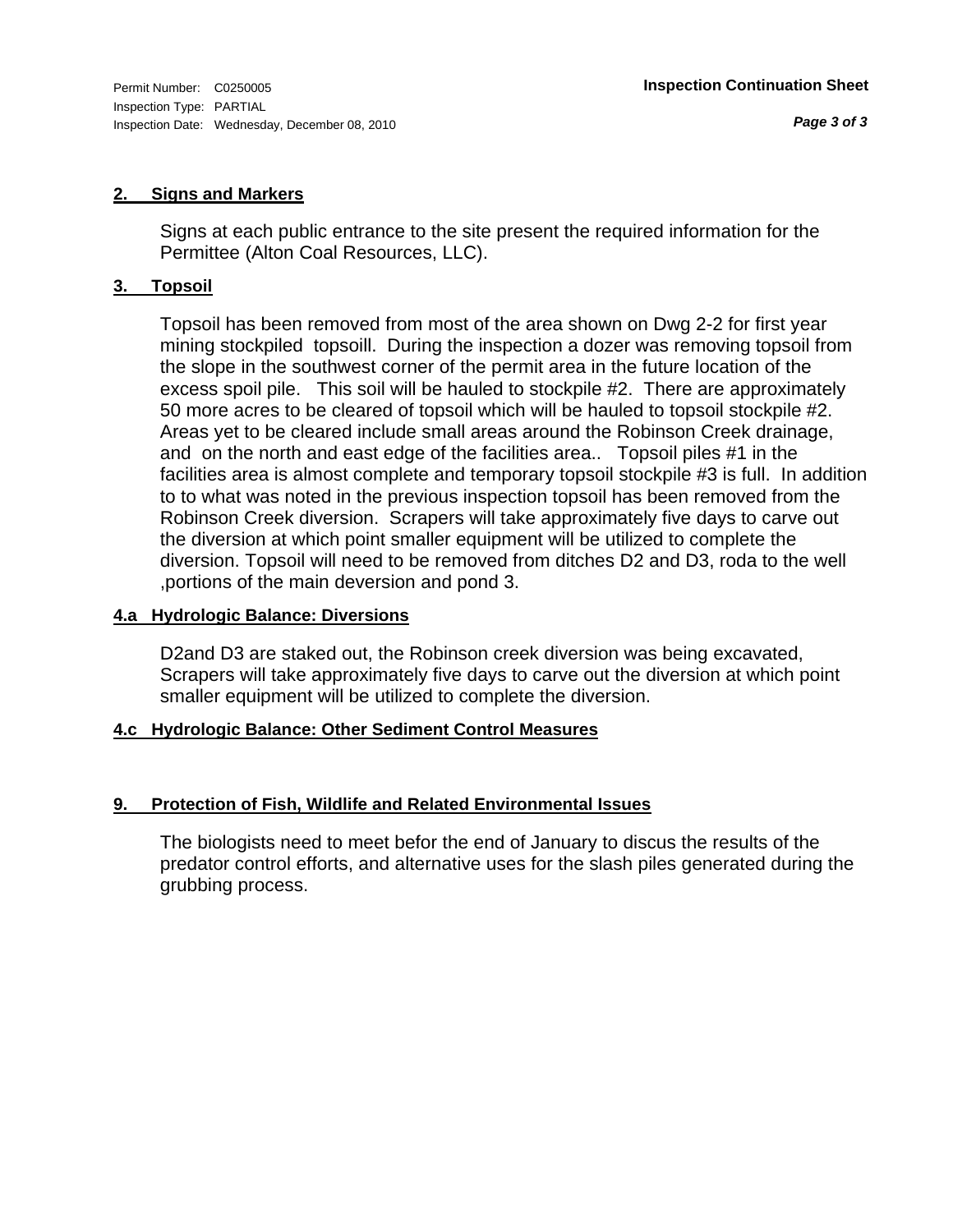

DEPARTMENT OF NATURAL RESOURCES

**MICHAEL R. STYLER Executive Director** 

#### Division of Oil, Gas and Mining

**JOHN R. BAZA Division Director** 

| Representatives Present During the Inspection: |                     |  |
|------------------------------------------------|---------------------|--|
|                                                | Company Mike Davis  |  |
|                                                | OGM Karl Houskeeper |  |

# **Inspection Report**

| Permit Number:   | C0410002                                      |
|------------------|-----------------------------------------------|
| Inspection Type: | PARTIAL                                       |
|                  | Inspection Date: Wednesday, December 01, 2010 |
| Start Date/Time: | 12/1/2010 7:00:00 AM                          |
| End Date/Time:   | 12/1/2010 3:00:00 PM                          |
| Last Inspection: | Tuesday, November 16, 2010                    |

Inspector: Karl Houskeeper,

Weather: Clear, Temp. 24 Deg, F.

InspectionID Report Number: 2575

Accepted by: jhelfric 12/1/2010

|                                                                                                                | Permitee: CANYON FUEL COMPANY        |                                          |                            |
|----------------------------------------------------------------------------------------------------------------|--------------------------------------|------------------------------------------|----------------------------|
|                                                                                                                |                                      |                                          |                            |
|                                                                                                                | <b>Operator: CANYON FUEL COMPANY</b> |                                          |                            |
|                                                                                                                | Site: SUFCO MINE                     |                                          |                            |
|                                                                                                                |                                      | Address: 597 SOUTH SR24, SALINA UT 84654 |                            |
|                                                                                                                | County: SEVIER                       |                                          |                            |
|                                                                                                                |                                      | Permit Type: PERMANENT COAL PROGRAM      |                            |
| Permit Status: ACTIVE                                                                                          |                                      |                                          |                            |
| <b>Current Acreages</b>                                                                                        |                                      | <b>Mineral Ownership</b>                 | <b>Types of Operations</b> |
| 25,292.43 Total Permitted                                                                                      |                                      | $\vee$ Federal                           | ⊻<br>Underground           |
| 48.43 Total Disturbed                                                                                          |                                      | $\vee$ State                             | <b>Surface</b>             |
|                                                                                                                | <b>Phase I</b>                       | County                                   | Loadout                    |
|                                                                                                                | <b>Phase II</b>                      | Fee                                      | Processing                 |
|                                                                                                                | <b>Phase III</b>                     | Other                                    | Reprocessing               |
| Report summary and status for pending enforcement actions, permit conditions, Division Orders, and amendments: |                                      |                                          |                            |

**Inspector's Signature:**

49 Inspector ID Number:Karl Houskeeper,



Note59#htviespection lepptt does not constitute an affidavitSal compliance, with the regulatory program of the Division of Oil, Gas and Mining. telephone (801) 538-5340 · facsimile (801) 359-3940 · TTY (801) 538-7458 · www.ogm.utah.gov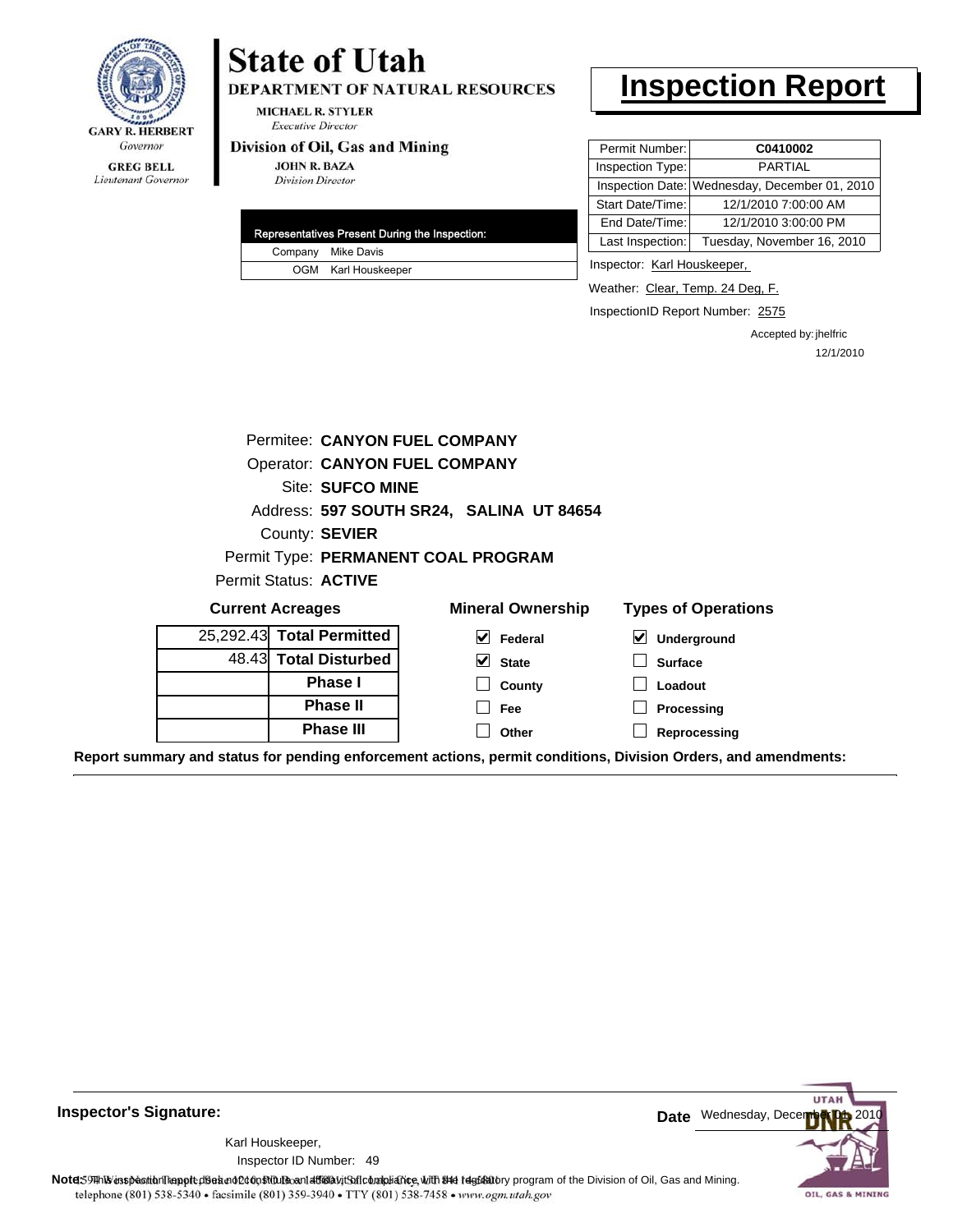#### *REVIEW OF PERMIT, PERFORMANCE STANDARDS PERMIT CONDITION REQUIREMENTS*

- *1. Substantiate the elements on this inspection by checking the appropriate performance standard.*
- *a. For COMPLETE inspections provide narrative justification for any elements not fully inspected unless element is not appropriate to the site, in which case check Not Applicable.*
- *b. For PARTIAL inspections check only the elements evaluated.*
- *2. Document any noncompliance situation by reference the NOV issued at the appropriate performance standard listed below.*
- *3. Reference any narratives written in conjunction with this inspection at the appropriate performace standard listed below.*
- *4. Provide a brief status report for all pending enforcement actions, permit conditions, Divison Orders, and amendments.*

|     |                                                               | Evaluated               | Not Applicable Comment |                         | Enforcement |
|-----|---------------------------------------------------------------|-------------------------|------------------------|-------------------------|-------------|
| 1.  | Permits, Change, Transfer, Renewal, Sale                      |                         |                        |                         |             |
| 2.  | <b>Signs and Markers</b>                                      | $\overline{\mathbf{v}}$ |                        | $\overline{\mathbf{v}}$ |             |
| 3.  | Topsoil                                                       |                         |                        |                         |             |
| 4.a | Hydrologic Balance: Diversions                                |                         |                        |                         |             |
| 4.b | Hydrologic Balance: Sediment Ponds and Impoundments           |                         |                        |                         |             |
| 4.C | Hydrologic Balance: Other Sediment Control Measures           |                         |                        |                         |             |
| 4.d | Hydrologic Balance: Water Monitoring                          |                         |                        |                         |             |
| 4.e | Hydrologic Balance: Effluent Limitations                      |                         |                        |                         |             |
| 5.  | Explosives                                                    |                         |                        |                         |             |
| 6.  | Disposal of Excess Spoil, Fills, Benches                      |                         |                        |                         |             |
| 7.  | Coal Mine Waste, Refuse Piles, Impoundments                   | $\overline{\mathbf{v}}$ |                        | $\overline{\mathbf{v}}$ |             |
| 8.  | Noncoal Waste                                                 | $\overline{\mathbf{v}}$ |                        |                         |             |
| 9.  | Protection of Fish, Wildlife and Related Environmental Issues |                         |                        |                         |             |
|     | 10. Slides and Other Damage                                   |                         |                        |                         |             |
| 11. | Contemporaneous Reclamation                                   |                         |                        |                         |             |
| 12. | <b>Backfilling And Grading</b>                                |                         |                        |                         |             |
| 13. | Revegetation                                                  |                         |                        |                         |             |
| 14. | Subsidence Control                                            |                         |                        |                         |             |
|     | 15. Cessation of Operations                                   |                         |                        |                         |             |
|     | 16.a Roads: Construction, Maintenance, Surfacing              |                         |                        |                         |             |
|     | 16.b Roads: Drainage Controls                                 |                         |                        |                         |             |
|     | 17. Other Transportation Facilities                           |                         |                        |                         |             |
| 18. | Support Facilities, Utility Installations                     | $\overline{\mathsf{v}}$ |                        | $\blacktriangledown$    |             |
|     | 19. AVS Check                                                 |                         |                        |                         |             |
| 20. | Air Quality Permit                                            |                         |                        |                         |             |
|     | 21. Bonding and Insurance                                     |                         |                        |                         |             |
|     | 22. Other                                                     |                         |                        |                         |             |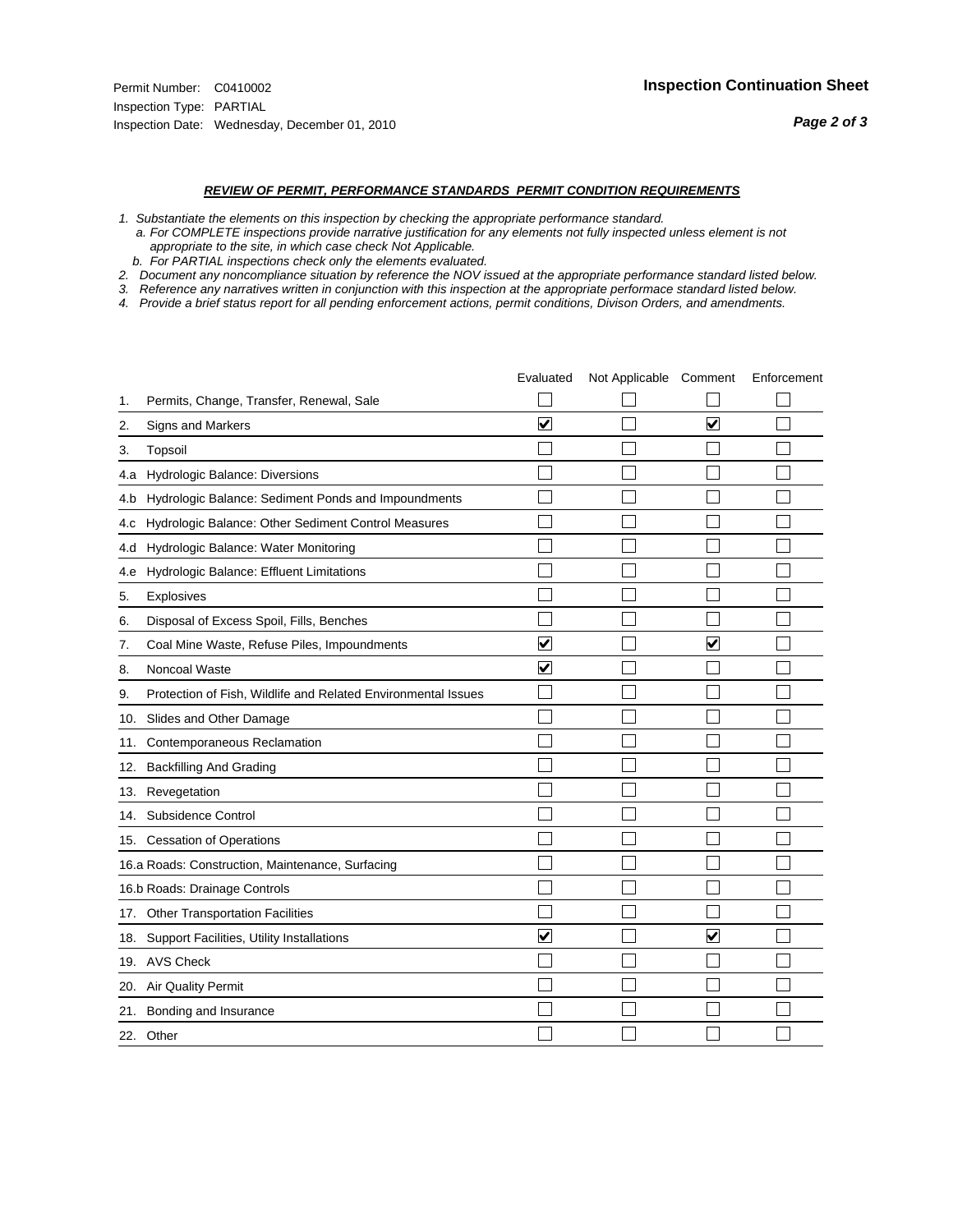# **2. Signs and Markers**

Checked the mine identification signs at the refuse pile and at the main facilities. Both signs are in place at a point of contact to the permit area from a public road. The signs contain the required information.

# **7. Coal Mine Waste, Refuse Piles, Impoundments**

Refuse pile appeared stable no visible hazards. Pile is blanketed by a light snow covering.

# **18. Support Facilities, Utility Installations**

Construction continues on the new portal development.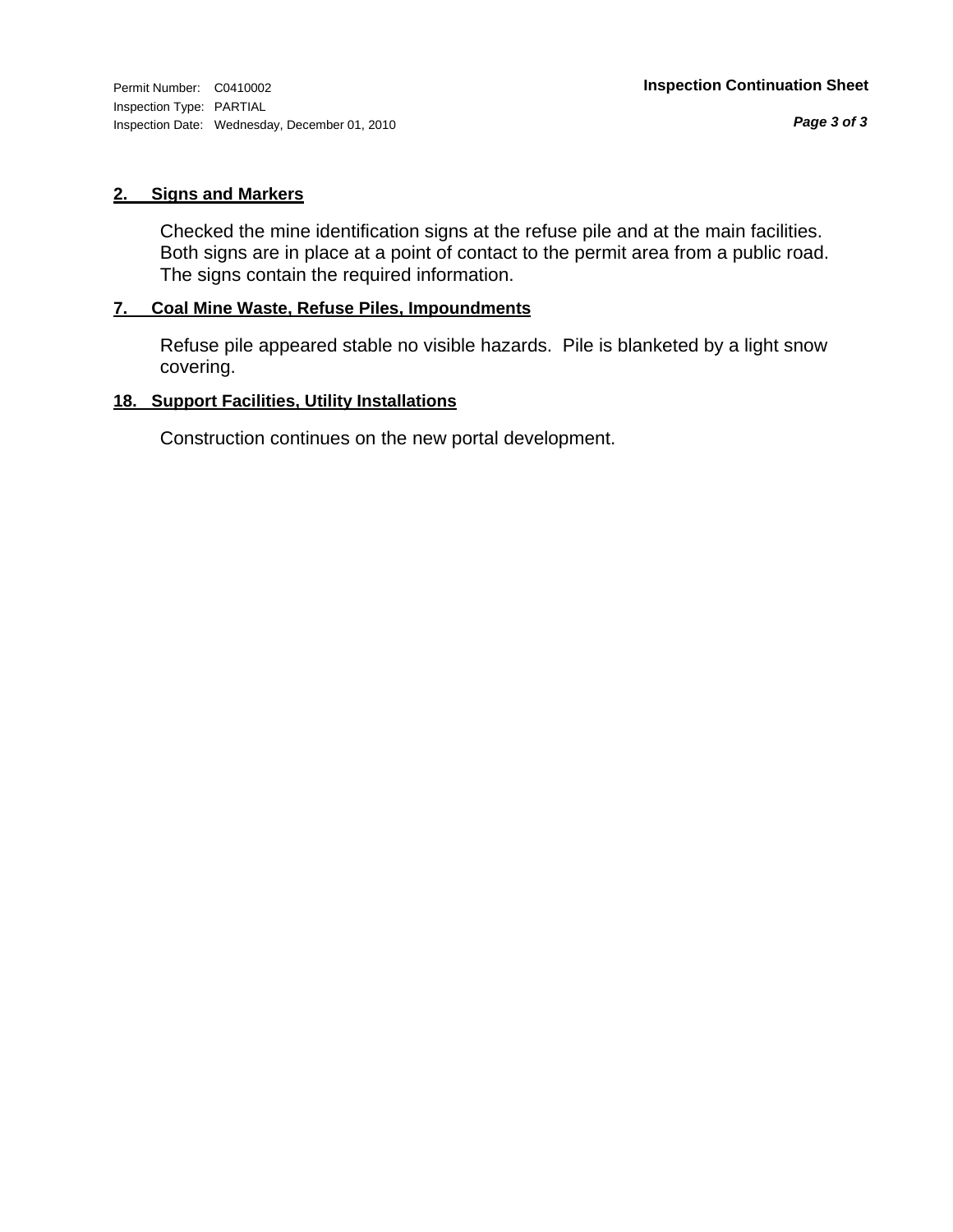| <b>UTAH</b><br><b>Action Taken on Existing Citation</b><br><b>DNR</b><br><b>Utah Coal Regulatory Program</b>                                                                                                                                                                                                       |                                                                                                 | 10071<br><b>Action on Citation#:</b> |                          |                                        |                            |  |
|--------------------------------------------------------------------------------------------------------------------------------------------------------------------------------------------------------------------------------------------------------------------------------------------------------------------|-------------------------------------------------------------------------------------------------|--------------------------------------|--------------------------|----------------------------------------|----------------------------|--|
|                                                                                                                                                                                                                                                                                                                    |                                                                                                 | C0150015<br><b>Permit Number:</b>    |                          |                                        |                            |  |
| OIL, GAS & MINING                                                                                                                                                                                                                                                                                                  | 1594 West North Temple, Salt Lake City, UT 84114<br>Phone: (801) 538 - 5285 Fax: (801) 359-3940 |                                      |                          | Date Cit. Issued:                      | 10/06/2010                 |  |
| <b>MODIFICATION of</b>                                                                                                                                                                                                                                                                                             | <b>TERMINATION of</b>                                                                           |                                      | <b>VACATION</b> of       |                                        |                            |  |
| <b>NOTICE OF VIOLATION</b>                                                                                                                                                                                                                                                                                         | <b>CESSATION ORDER (CO)</b>                                                                     |                                      |                          |                                        | <b>FAILURE TO ABATE CO</b> |  |
| Permittee Name: CONSOLIDATION COAL CO                                                                                                                                                                                                                                                                              |                                                                                                 |                                      |                          | <b>Inspector Number and ID:</b><br>54  | <b>SCHRISTE</b>            |  |
| Mine Name: EMERY DEEP MINE                                                                                                                                                                                                                                                                                         |                                                                                                 |                                      | Date and Time of Action: |                                        |                            |  |
| Certified Return Receipt Number: 7005 0390 0000 7507 4849                                                                                                                                                                                                                                                          |                                                                                                 |                                      |                          | Date and Time of Service:              |                            |  |
| In accordance with the provisions of the Utah Coal Mining and Reclamation Act,<br>Utah Code Ann. $§$ 40-10-1 et. seq. (Act), the above referenced Citation is:                                                                                                                                                     |                                                                                                 |                                      |                          |                                        |                            |  |
| <b>Modified as follows:</b><br>The due date for the Permittee to address the violation has been extended to January 2nd, 2011.<br><b>Reason for modification:</b><br>The Permittee needs more time to perform maintenance work on the Emery Town wells in order to facilitate water<br>monitoring data collection. |                                                                                                 |                                      |                          |                                        |                            |  |
| <b>Terminated because:</b>                                                                                                                                                                                                                                                                                         |                                                                                                 |                                      |                          |                                        |                            |  |
| <b>Vacated because:</b>                                                                                                                                                                                                                                                                                            |                                                                                                 |                                      |                          |                                        |                            |  |
|                                                                                                                                                                                                                                                                                                                    |                                                                                                 |                                      |                          | <b>STEVE CHRISTENSEN</b>               |                            |  |
| (Print) Permittee Representative                                                                                                                                                                                                                                                                                   |                                                                                                 |                                      |                          | (Prigt) DOGM Representativg            |                            |  |
| Permittee Representative's Signature - Date                                                                                                                                                                                                                                                                        |                                                                                                 |                                      |                          | DOGM Representative's Signature - Date |                            |  |
|                                                                                                                                                                                                                                                                                                                    | Refer to the "Citation For Non-Compliance" for additional information                           |                                      |                          |                                        |                            |  |

Original - DOGM Files Copy - Permittee

Form DOGM Citation Action Last Revised - August, 2006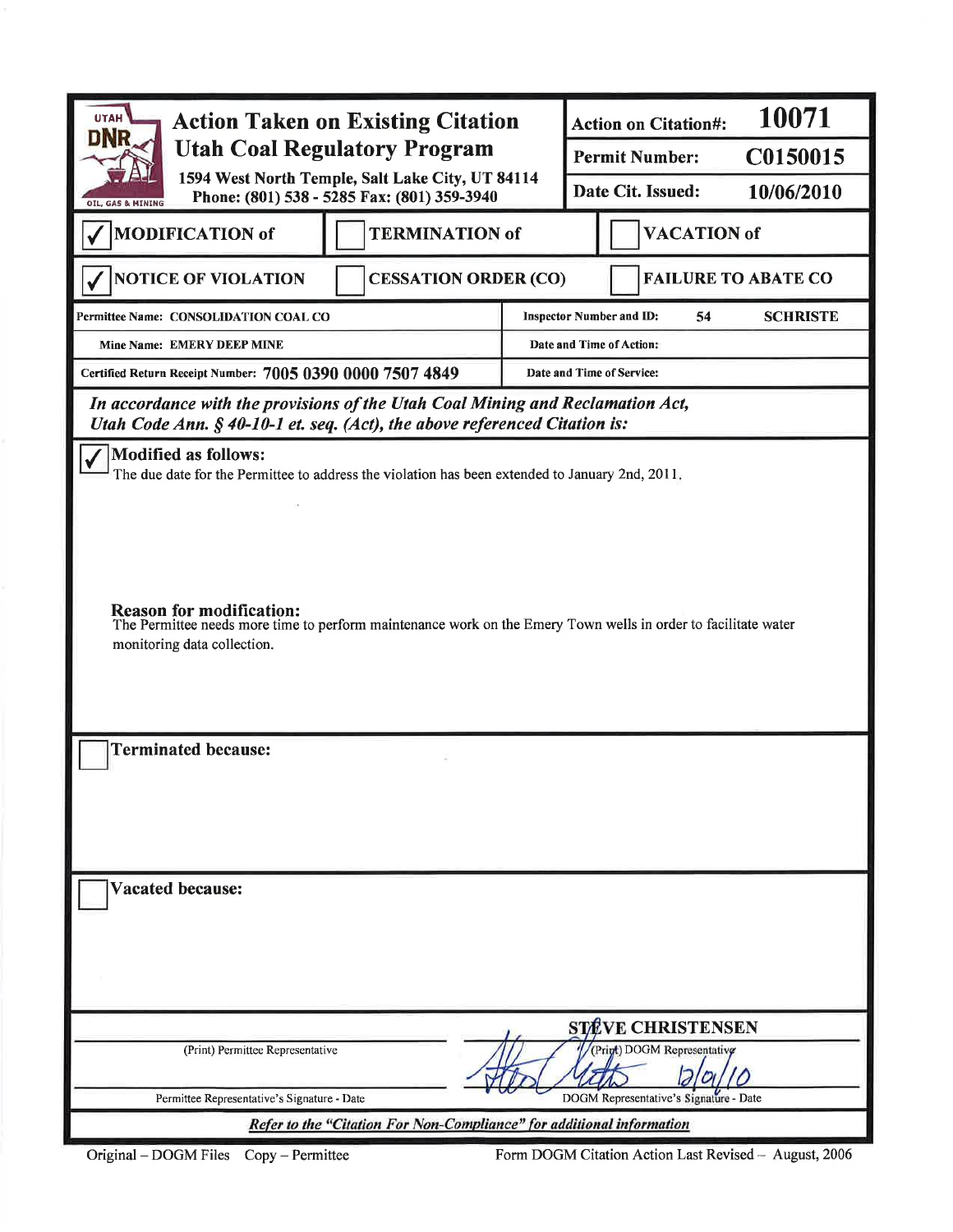| <b>UTAH</b><br><b>Action Taken on Existing Citation</b><br><b>DNR</b><br><b>Utah Coal Regulatory Program</b><br>1594 West North Temple, Salt Lake City, UT 84114<br>Phone: (801) 538 - 5285 Fax: (801) 359-3940<br>OIL, GAS & MINING                                                                                                                                                                                              |  | 10071<br><b>Action on Citation#:</b> |                                        |                       |  |
|-----------------------------------------------------------------------------------------------------------------------------------------------------------------------------------------------------------------------------------------------------------------------------------------------------------------------------------------------------------------------------------------------------------------------------------|--|--------------------------------------|----------------------------------------|-----------------------|--|
|                                                                                                                                                                                                                                                                                                                                                                                                                                   |  |                                      | <b>Permit Number:</b>                  | C0150015              |  |
|                                                                                                                                                                                                                                                                                                                                                                                                                                   |  | Date Cit. Issued:<br>10/06/2010      |                                        |                       |  |
| <b>MODIFICATION of</b><br><b>TERMINATION of</b>                                                                                                                                                                                                                                                                                                                                                                                   |  | <b>VACATION of</b>                   |                                        |                       |  |
| <b>NOTICE OF VIOLATION</b><br><b>CESSATION ORDER (CO)</b>                                                                                                                                                                                                                                                                                                                                                                         |  |                                      | <b>FAILURE TO ABATE CO</b>             |                       |  |
| Permittee Name: CONSOLIDATION COAL CO                                                                                                                                                                                                                                                                                                                                                                                             |  |                                      | <b>Inspector Number and ID:</b><br>54  | <b>SCHRISTE</b>       |  |
| Mine Name: EMERY DEEP MINE                                                                                                                                                                                                                                                                                                                                                                                                        |  |                                      | Date and Time of Action:               |                       |  |
| Certified Return Receipt Number: 7005 0390 0000 7507 4856                                                                                                                                                                                                                                                                                                                                                                         |  |                                      | Date and Time of Service:              |                       |  |
| In accordance with the provisions of the Utah Coal Mining and Reclamation Act,<br>Utah Code Ann. § 40-10-1 et. seq. (Act), the above referenced Citation is:                                                                                                                                                                                                                                                                      |  |                                      |                                        |                       |  |
| <b>Modified as follows:</b>                                                                                                                                                                                                                                                                                                                                                                                                       |  |                                      |                                        |                       |  |
| <b>Reason for modification:</b>                                                                                                                                                                                                                                                                                                                                                                                                   |  |                                      |                                        |                       |  |
| <b>Terminated because:</b><br>The Permittee has successfully rehabilitated the Emery Town wells such that continued groundwater monitoring may be<br>conducted. Based upon discussions with Emery Deep representative John Gefferth, water level readings and water quality<br>samples were obtained on December 29th, 2010. A summary/analysis of the water quality data collected to date will be<br>submitted to the Division. |  |                                      |                                        |                       |  |
| <b>Vacated because:</b>                                                                                                                                                                                                                                                                                                                                                                                                           |  |                                      |                                        |                       |  |
|                                                                                                                                                                                                                                                                                                                                                                                                                                   |  |                                      | <b>STEVE CHRISTENSEN</b>               |                       |  |
| (Print) Permittee Representative                                                                                                                                                                                                                                                                                                                                                                                                  |  |                                      | (Pint) DOGM Representative<br>12/09    | $\partial\mathcal{O}$ |  |
| Permittee Representative's Signature - Date                                                                                                                                                                                                                                                                                                                                                                                       |  |                                      | DOGM Representative's Signature - Date |                       |  |
| Refer to the "Citation For Non-Compliance" for additional information                                                                                                                                                                                                                                                                                                                                                             |  |                                      |                                        |                       |  |

 $\tilde{a}$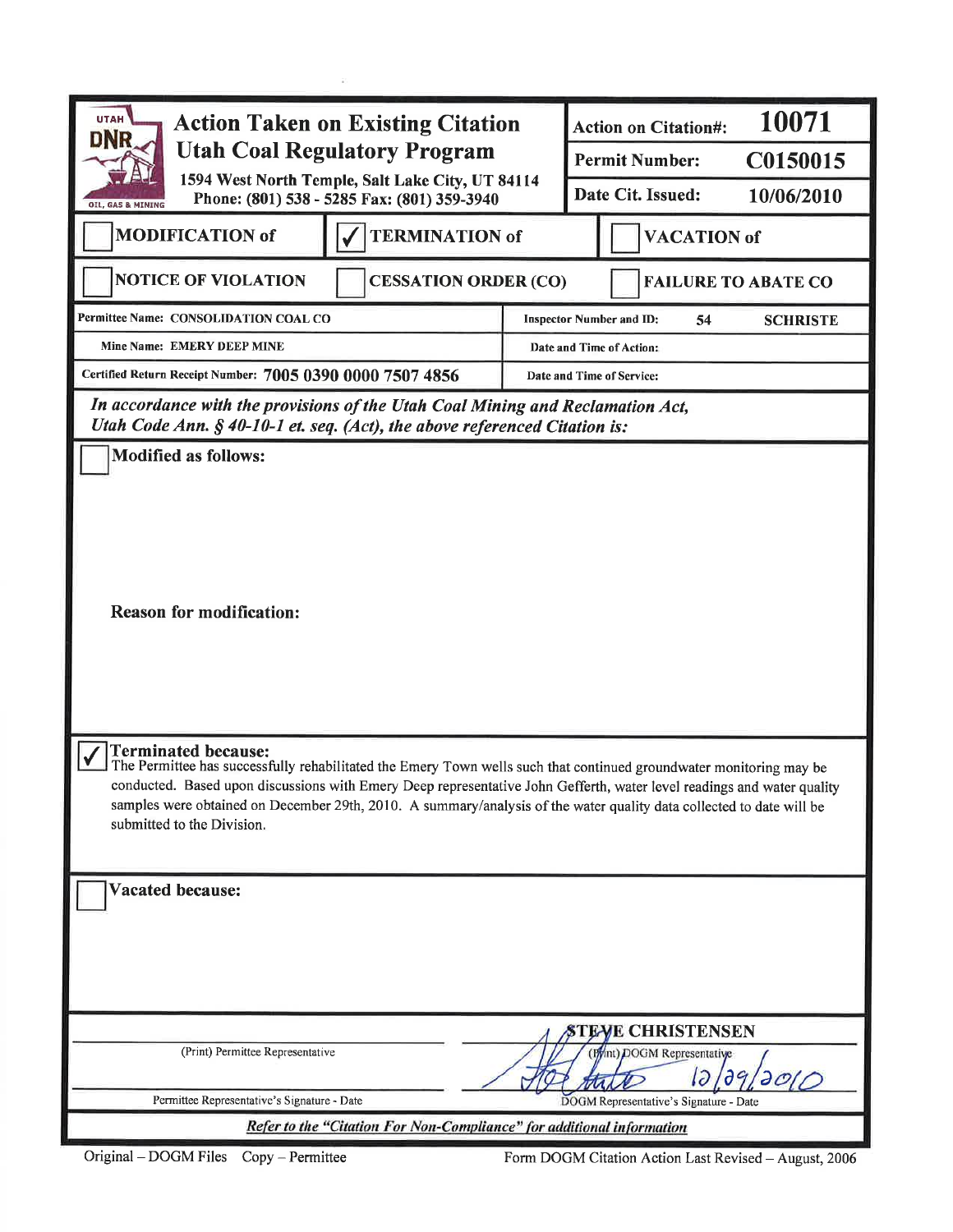| THE FACE OF THIS DOCUMENT HAS A COLORED BACKGROUND ON WHITE PAPER WITH THE LOGO FADING IN THE BACKGROUND      |                                                                                            |                       |
|---------------------------------------------------------------------------------------------------------------|--------------------------------------------------------------------------------------------|-----------------------|
| THE BANK OF NEW YORK MELLON<br>500 Ross Street, Suite 154-0510, Pittsburgh, PA 15262                          | <b>VOID AFTER 90 DAYS</b><br>TID #640001                                                   | 10244<br>60-249 / 433 |
| Debtor<br>Case<br>C.W. MINING COMPANY<br>08-20105 B<br>92000220629366                                         | KENNETH A. RUSHTON, TRUSTEE<br>99 WEST MAIN STREET<br>P.O. BOX 212<br><b>LEHI UT 84043</b> |                       |
| PAYMENT OF VIOLATION # 10066.                                                                                 | *********462.00<br>12/03/2010<br>Date<br>œ                                                 |                       |
| ~~~ Four Hundred Sixty-Two Dollars and 00/100<br>Pay to the<br>UTAH DIVISION OF OIL, GAS & MINING<br>Order of |                                                                                            |                       |
|                                                                                                               | <b>ORIGINAL CHECK</b><br>ROUTED TO ACCOUNT MONETH A. RUSHFON, TRUSTEE                      |                       |
|                                                                                                               |                                                                                            |                       |

cc. Daron

Inconing<br>Colsoo25<br>#3606<br>K

**RECEIVED** 

DEC 07 2010

DIV. OF OIL, GAS & MINING